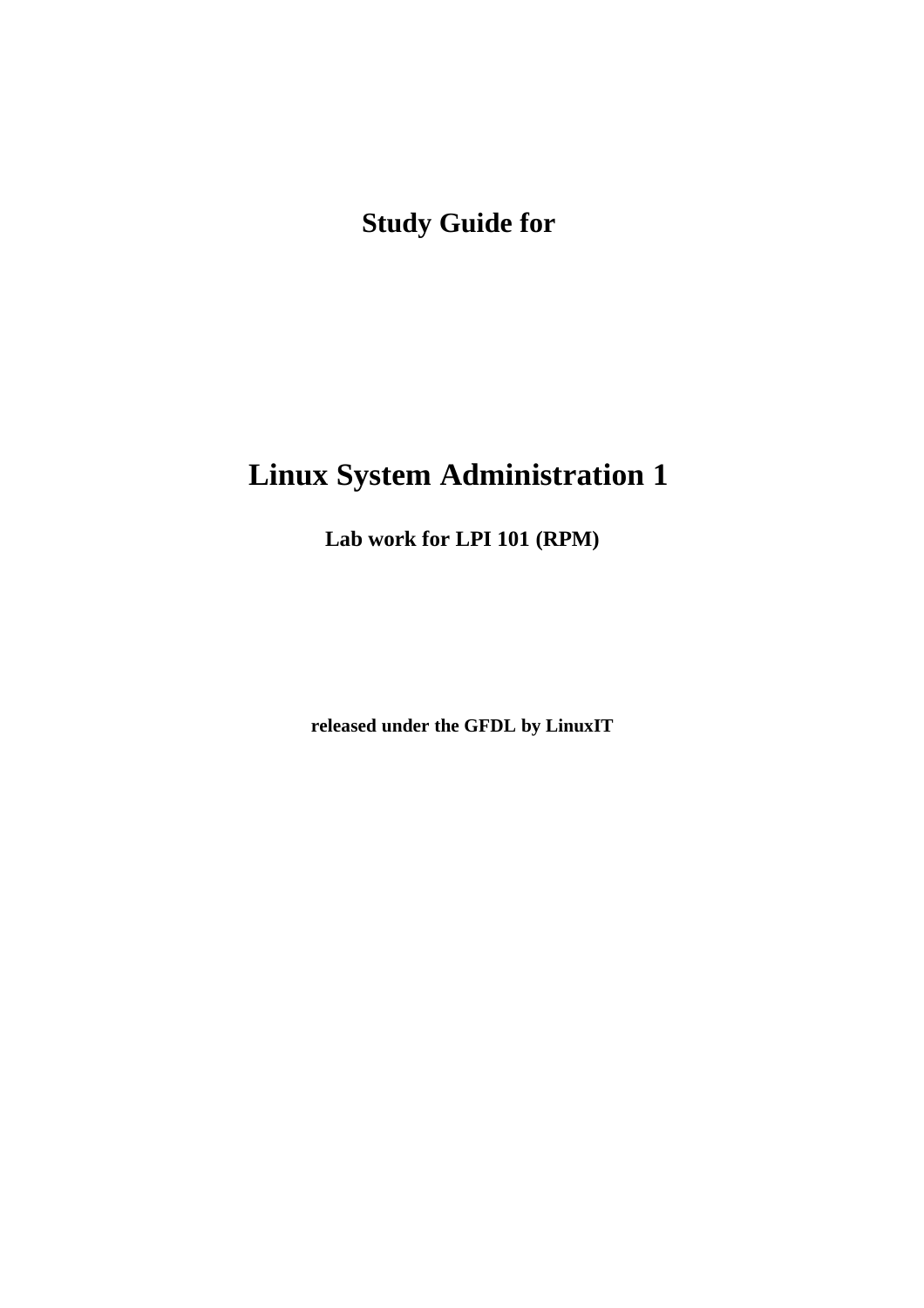Copyright (c) 2003 LinuxIT. Permission is granted to copy, distribute and/or modify this document under the terms of the GNU Free Documentation License, Version 1.2 or any later version published by the Free Software Foundation; with the Invariant Sections being History, Acknowledgements, with the Front-Cover Texts being "released under the GFDL by LinuxIT".

\_\_\_\_\_\_\_\_\_\_\_\_\_\_\_\_\_\_\_\_\_\_\_\_\_\_\_\_\_\_\_\_\_\_\_\_\_\_\_\_\_\_\_\_\_\_\_\_\_\_\_\_\_\_\_\_\_\_\_\_\_\_\_\_\_\_\_\_\_\_\_\_

#### **GNU Free Documentation License**

Version 1.2, November 2002

Copyright (C) 2000,2001,2002 Free Software Foundation, Inc. 59 Temple Place, Suite 330, Boston, MA 02111-1307 USA Everyone is permitted to copy and distribute verbatim copies of this license document, but changing it is not allowed.

#### **0. PREAMBLE**

The purpose of this License is to make a manual, textbook, or other functional and useful document "free" in the sense of freedom: to assure everyone the effective freedom to copy and redistribute it, with or without modifying it, either commercially or noncommercially. Secondarily, this License preserves for the author and publisher a way to get credit for their work, while not being considered responsible for modifications made by others.

This License is a kind of "copyleft", which means that derivative works of the document must themselves be free in the same sense. It complements the GNU General Public License, which is a copyleft license designed for free software.

We have designed this License in order to use it for manuals for free software, because free software needs free documentation: a free program should come with manuals providing the same freedoms that the software does. But this License is not limited to software manuals; it can be used for any textual work, regardless of subject matter or whether it is published as a printed book. We recommend this License principally for works whose purpose is instruction or reference.

#### **1. APPLICABILITY AND DEFINITIONS**

This License applies to any manual or other work, in any medium, that contains a notice placed by the copyright holder saying it can be distributed under the terms of this License. Such a notice grants a world-wide, royalty-free license, unlimited in duration, to use that work under the conditions stated herein. The "Document", below, refers to any such manual or work. Any member of the public is a licensee, and is addressed as "you". You accept the license if you copy, modify or distribute the work in a way requiring permission under copyright law.

A "Modified Version" of the Document means any work containing the Document or a portion of it, either copied verbatim, or with modifications and/or translated into another language.

A "Secondary Section" is a named appendix or a front-matter section of the Document that deals exclusively with the relationship of the publishers or authors of the Document to the Document's overall subject (or to related matters) and contains nothing that could fall directly within that overall subject. (Thus, if the Document is in part a textbook of mathematics, a Secondary Section may not explain any mathematics.) The relationship could be a matter of historical connection with the subject or with related matters, or of legal, commercial, philosophical, ethical or political position regarding them.

The "Invariant Sections" are certain Secondary Sections whose titles are designated, as being those of Invariant Sections, in the notice that says that the Document is released under this License. If a section does not fit the above definition of Secondary then it is not allowed to be designated as Invariant. The Document may contain zero Invariant Sections. If the Document does not identify any Invariant Sections then there are none.

The "Cover Texts" are certain short passages of text that are listed, as Front-Cover Texts or Back-Cover Texts, in the notice that says that the Document is released under this License. A Front-Cover Text may be at most 5 words, and a Back-Cover Text may be at most 25 words.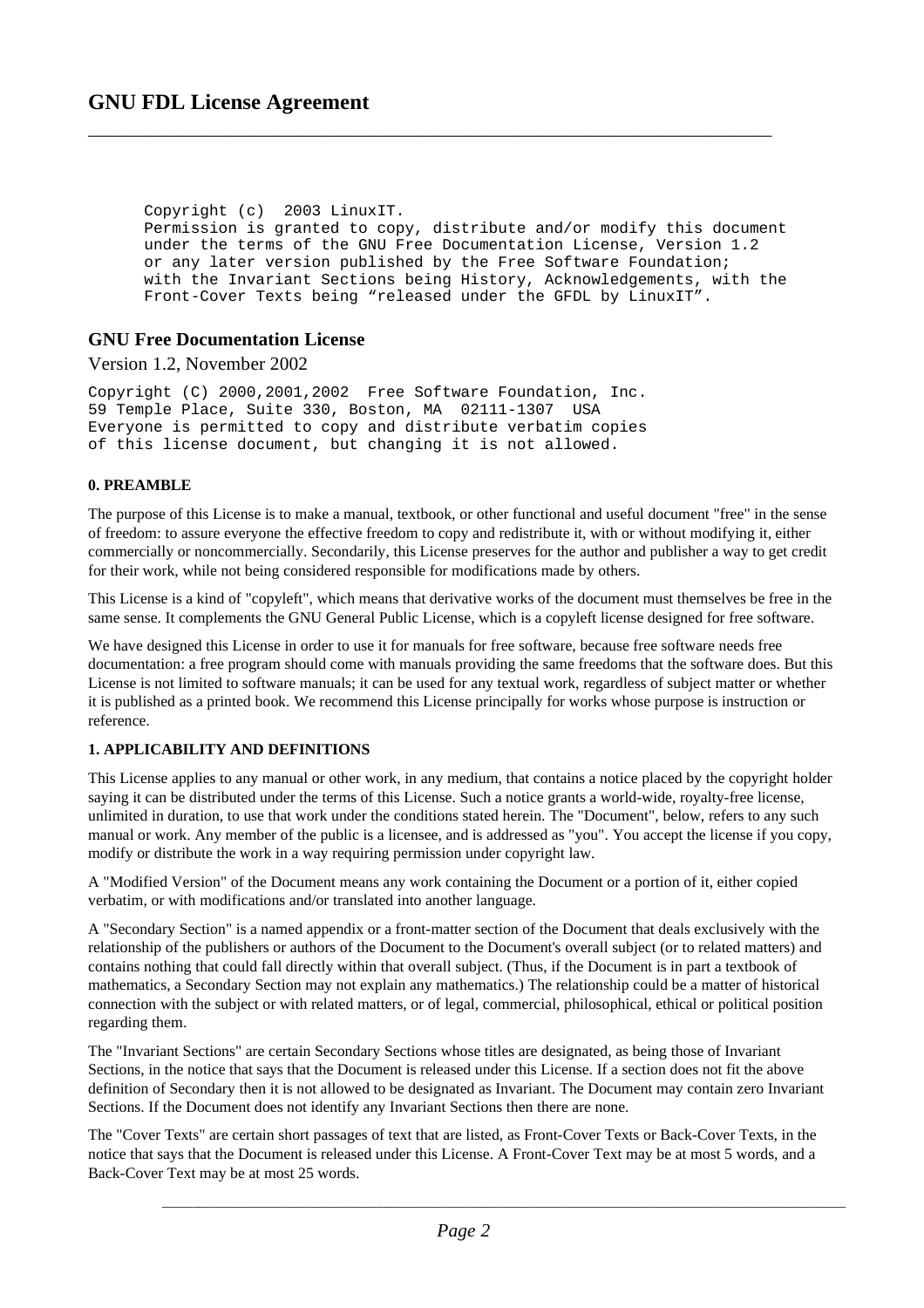\_\_\_\_\_\_\_\_\_\_\_\_\_\_\_\_\_\_\_\_\_\_\_\_\_\_\_\_\_\_\_\_\_\_\_\_\_\_\_\_\_\_\_\_\_\_\_\_\_\_\_\_\_\_\_\_\_\_\_\_\_\_\_\_\_\_\_\_\_\_\_\_ A "Transparent" copy of the Document means a machine-readable copy, represented in a format whose specification is available to the general public, that is suitable for revising the document straightforwardly with generic text editors or (for images composed of pixels) generic paint programs or (for drawings) some widely available drawing editor, and that is suitable for input to text formatters or for automatic translation to a variety of formats suitable for input to text formatters. A copy made in an otherwise Transparent file format whose markup, or absence of markup, has been arranged to thwart or discourage subsequent modification by readers is not Transparent. An image format is not Transparent if used for any substantial amount of text. A copy that is not "Transparent" is called "Opaque".

Examples of suitable formats for Transparent copies include plain ASCII without markup, Texinfo input format, LaTeX input format, SGML or XML using a publicly available DTD, and standard-conforming simple HTML, PostScript or PDF designed for human modification. Examples of transparent image formats include PNG, XCF and JPG. Opaque formats include proprietary formats that can be read and edited only by proprietary word processors, SGML or XML for which the DTD and/or processing tools are not generally available, and the machine-generated HTML, PostScript or PDF produced by some word processors for output purposes only.

The "Title Page" means, for a printed book, the title page itself, plus such following pages as are needed to hold, legibly, the material this License requires to appear in the title page. For works in formats which do not have any title page as such, "Title Page" means the text near the most prominent appearance of the work's title, preceding the beginning of the body of the text.

A section "Entitled XYZ" means a named subunit of the Document whose title either is precisely XYZ or contains XYZ in parentheses following text that translates XYZ in another language. (Here XYZ stands for a specific section name mentioned below, such as "Acknowledgements", "Dedications", "Endorsements", or "History".) To "Preserve the Title" of such a section when you modify the Document means that it remains a section "Entitled XYZ" according to this definition.

The Document may include Warranty Disclaimers next to the notice which states that this License applies to the Document. These Warranty Disclaimers are considered to be included by reference in this License, but only as regards disclaiming warranties: any other implication that these Warranty Disclaimers may have is void and has no effect on the meaning of this License.

#### **2. VERBATIM COPYING**

You may copy and distribute the Document in any medium, either commercially or noncommercially, provided that this License, the copyright notices, and the license notice saying this License applies to the Document are reproduced in all copies, and that you add no other conditions whatsoever to those of this License. You may not use technical measures to obstruct or control the reading or further copying of the copies you make or distribute. However, you may accept compensation in exchange for copies. If you distribute a large enough number of copies you must also follow the conditions in section 3.

You may also lend copies, under the same conditions stated above, and you may publicly display copies.

#### **3. COPYING IN QUANTITY**

If you publish printed copies (or copies in media that commonly have printed covers) of the Document, numbering more than 100, and the Document's license notice requires Cover Texts, you must enclose the copies in covers that carry, clearly and legibly, all these Cover Texts: Front-Cover Texts on the front cover, and Back-Cover Texts on the back cover. Both covers must also clearly and legibly identify you as the publisher of these copies. The front cover must present the full title with all words of the title equally prominent and visible. You may add other material on the covers in addition. Copying with changes limited to the covers, as long as they preserve the title of the Document and satisfy these conditions, can be treated as verbatim copying in other respects.

If the required texts for either cover are too voluminous to fit legibly, you should put the first ones listed (as many as fit reasonably) on the actual cover, and continue the rest onto adjacent pages.

If you publish or distribute Opaque copies of the Document numbering more than 100, you must either include a machine-readable Transparent copy along with each Opaque copy, or state in or with each Opaque copy a computernetwork location from which the general network-using public has access to download using public-standard network protocols a complete Transparent copy of the Document, free of added material. If you use the latter option, you must take reasonably prudent steps, when you begin distribution of Opaque copies in quantity, to ensure that this Transparent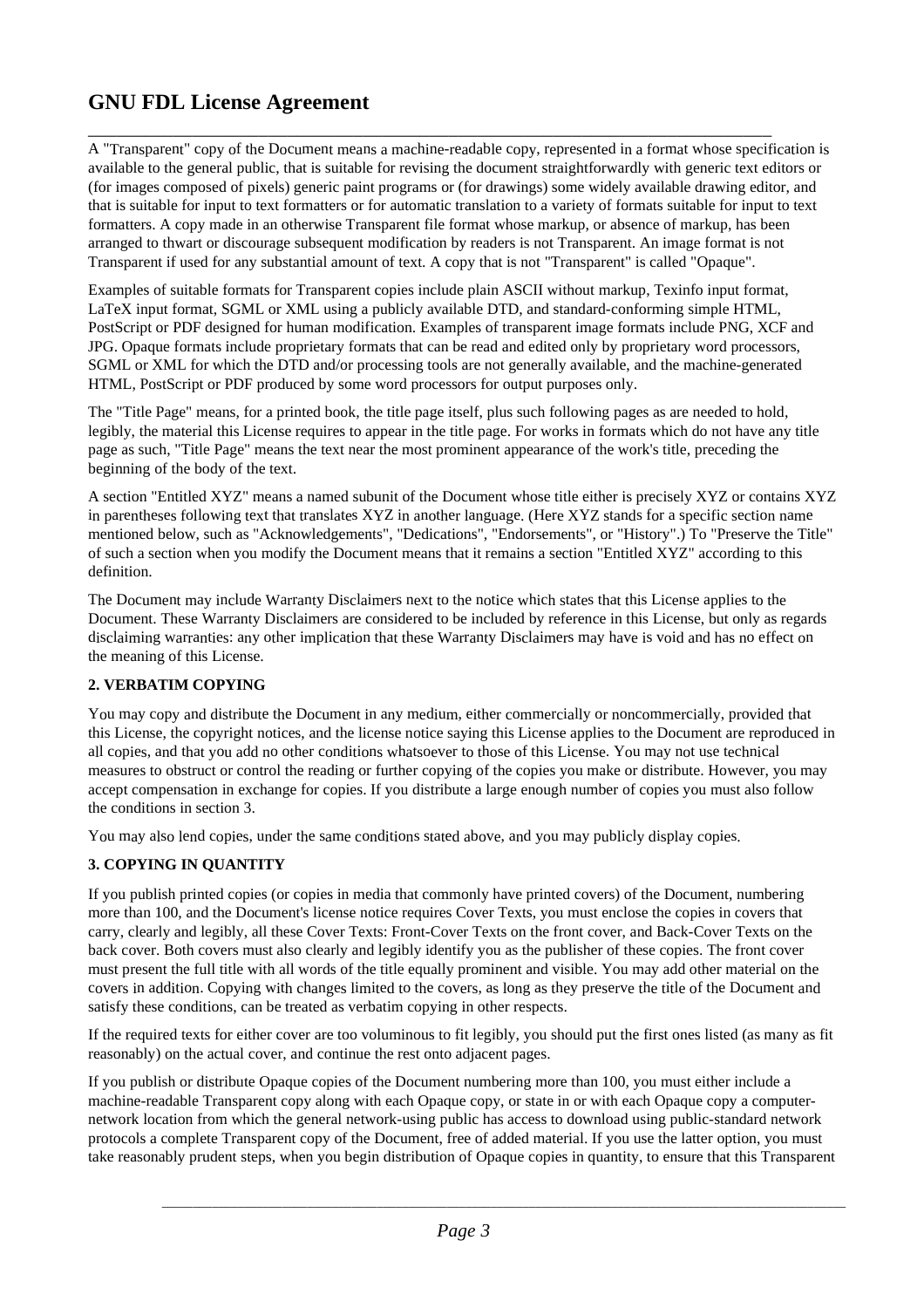copy will remain thus accessible at the stated location until at least one year after the last time you distribute an Opaque copy (directly or through your agents or retailers) of that edition to the public.

It is requested, but not required, that you contact the authors of the Document well before redistributing any large number of copies, to give them a chance to provide you with an updated version of the Document.

\_\_\_\_\_\_\_\_\_\_\_\_\_\_\_\_\_\_\_\_\_\_\_\_\_\_\_\_\_\_\_\_\_\_\_\_\_\_\_\_\_\_\_\_\_\_\_\_\_\_\_\_\_\_\_\_\_\_\_\_\_\_\_\_\_\_\_\_\_\_\_\_

#### **4. MODIFICATIONS**

You may copy and distribute a Modified Version of the Document under the conditions of sections 2 and 3 above, provided that you release the Modified Version under precisely this License, with the Modified Version filling the role of the Document, thus licensing distribution and modification of the Modified Version to whoever possesses a copy of it. In addition, you must do these things in the Modified Version:

- **A.** Use in the Title Page (and on the covers, if any) a title distinct from that of the Document, and from those of previous versions (which should, if there were any, be listed in the History section of the Document). You may use the same title as a previous version if the original publisher of that version gives permission.
- **B.** List on the Title Page, as authors, one or more persons or entities responsible for authorship of the modifications in the Modified Version, together with at least five of the principal authors of the Document (all of its principal authors, if it has fewer than five), unless they release you from this requirement.
- **C.** State on the Title page the name of the publisher of the Modified Version, as the publisher.
- **D.** Preserve all the copyright notices of the Document.
- **E.** Add an appropriate copyright notice for your modifications adjacent to the other copyright notices.
- **F.** Include, immediately after the copyright notices, a license notice giving the public permission to use the Modified Version under the terms of this License, in the form shown in the Addendum below.
- **G.** Preserve in that license notice the full lists of Invariant Sections and required Cover Texts given in the Document's license notice.
- **H.** Include an unaltered copy of this License.
- **I.** Preserve the section Entitled "History", Preserve its Title, and add to it an item stating at least the title, year, new authors, and publisher of the Modified Version as given on the Title Page. If there is no section Entitled "History" in the Document, create one stating the title, year, authors, and publisher of the Document as given on its Title Page, then add an item describing the Modified Version as stated in the previous sentence.
- **J.** Preserve the network location, if any, given in the Document for public access to a Transparent copy of the Document, and likewise the network locations given in the Document for previous versions it was based on. These may be placed in the "History" section. You may omit a network location for a work that was published at least four years before the Document itself, or if the original publisher of the version it refers to gives permission.
- **K.** For any section Entitled "Acknowledgements" or "Dedications", Preserve the Title of the section, and preserve in the section all the substance and tone of each of the contributor acknowledgements and/or dedications given therein.
- **L.** Preserve all the Invariant Sections of the Document, unaltered in their text and in their titles. Section numbers or the equivalent are not considered part of the section titles.
- **M.** Delete any section Entitled "Endorsements". Such a section may not be included in the Modified Version.
- **N.** Do not retitle any existing section to be Entitled "Endorsements" or to conflict in title with any Invariant Section.
- **O.** Preserve any Warranty Disclaimers.

If the Modified Version includes new front-matter sections or appendices that qualify as Secondary Sections and contain no material copied from the Document, you may at your option designate some or all of these sections as invariant. To do this, add their titles to the list of Invariant Sections in the Modified Version's license notice. These titles must be distinct from any other section titles.

You may add a section Entitled "Endorsements", provided it contains nothing but endorsements of your Modified Version by various parties--for example, statements of peer review or that the text has been approved by an organization as the authoritative definition of a standard.

You may add a passage of up to five words as a Front-Cover Text, and a passage of up to 25 words as a Back-Cover Text, to the end of the list of Cover Texts in the Modified Version. Only one passage of Front-Cover Text and one of Back-Cover Text may be added by (or through arrangements made by) any one entity. If the Document already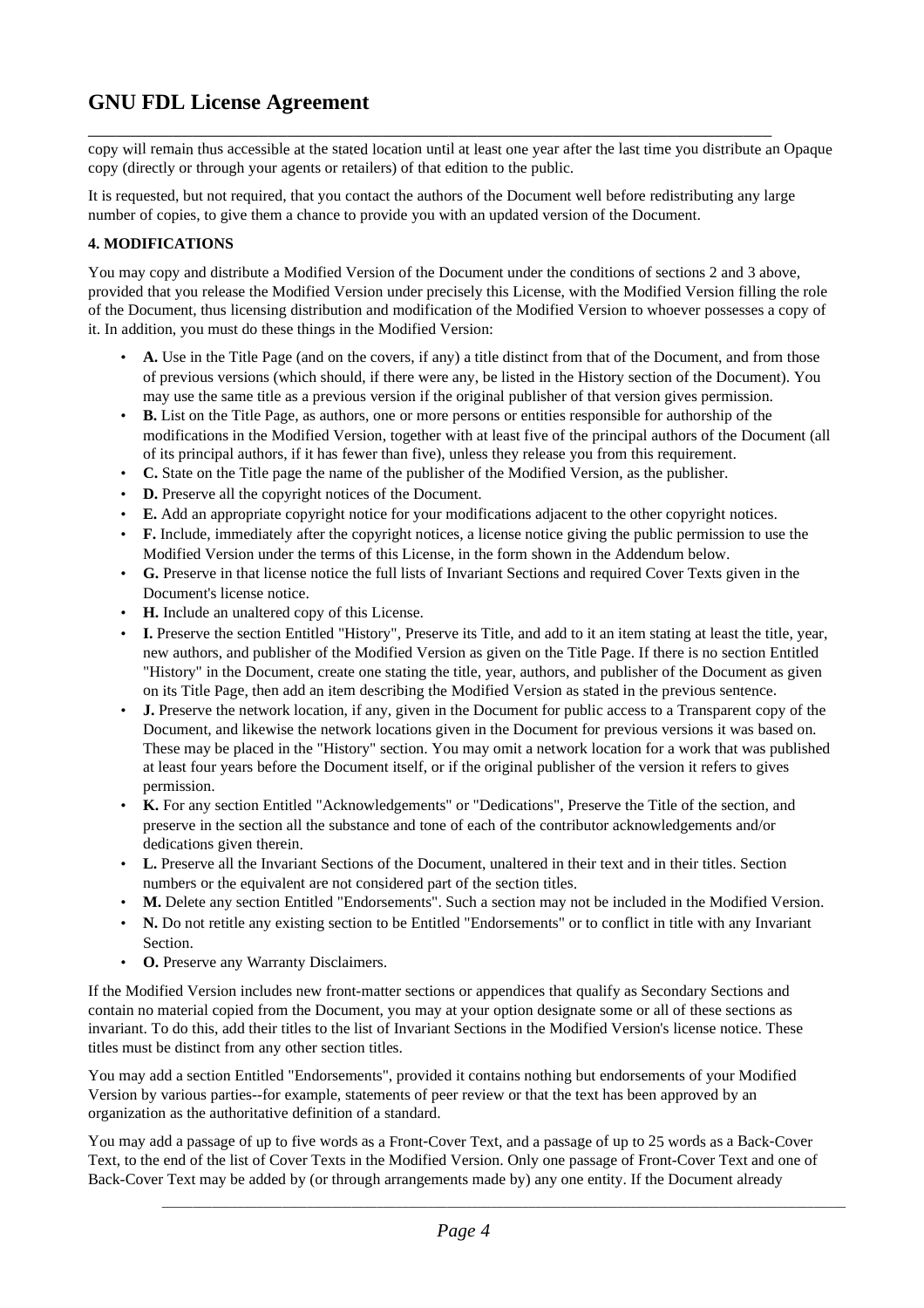includes a cover text for the same cover, previously added by you or by arrangement made by the same entity you are acting on behalf of, you may not add another; but you may replace the old one, on explicit permission from the previous publisher that added the old one.

\_\_\_\_\_\_\_\_\_\_\_\_\_\_\_\_\_\_\_\_\_\_\_\_\_\_\_\_\_\_\_\_\_\_\_\_\_\_\_\_\_\_\_\_\_\_\_\_\_\_\_\_\_\_\_\_\_\_\_\_\_\_\_\_\_\_\_\_\_\_\_\_

The author(s) and publisher(s) of the Document do not by this License give permission to use their names for publicity for or to assert or imply endorsement of any Modified Version.

#### **5. COMBINING DOCUMENTS**

You may combine the Document with other documents released under this License, under the terms defined in section 4 above for modified versions, provided that you include in the combination all of the Invariant Sections of all of the original documents, unmodified, and list them all as Invariant Sections of your combined work in its license notice, and that you preserve all their Warranty Disclaimers.

The combined work need only contain one copy of this License, and multiple identical Invariant Sections may be replaced with a single copy. If there are multiple Invariant Sections with the same name but different contents, make the title of each such section unique by adding at the end of it, in parentheses, the name of the original author or publisher of that section if known, or else a unique number. Make the same adjustment to the section titles in the list of Invariant Sections in the license notice of the combined work.

In the combination, you must combine any sections Entitled "History" in the various original documents, forming one section Entitled "History"; likewise combine any sections Entitled "Acknowledgements", and any sections Entitled "Dedications". You must delete all sections Entitled "Endorsements."

#### **6. COLLECTIONS OF DOCUMENTS**

You may make a collection consisting of the Document and other documents released under this License, and replace the individual copies of this License in the various documents with a single copy that is included in the collection, provided that you follow the rules of this License for verbatim copying of each of the documents in all other respects.

You may extract a single document from such a collection, and distribute it individually under this License, provided you insert a copy of this License into the extracted document, and follow this License in all other respects regarding verbatim copying of that document.

#### **7. AGGREGATION WITH INDEPENDENT WORKS**

A compilation of the Document or its derivatives with other separate and independent documents or works, in or on a volume of a storage or distribution medium, is called an "aggregate" if the copyright resulting from the compilation is not used to limit the legal rights of the compilation's users beyond what the individual works permit. When the Document is included in an aggregate, this License does not apply to the other works in the aggregate which are not themselves derivative works of the Document.

If the Cover Text requirement of section 3 is applicable to these copies of the Document, then if the Document is less than one half of the entire aggregate, the Document's Cover Texts may be placed on covers that bracket the Document within the aggregate, or the electronic equivalent of covers if the Document is in electronic form. Otherwise they must appear on printed covers that bracket the whole aggregate.

#### **8. TRANSLATION**

Translation is considered a kind of modification, so you may distribute translations of the Document under the terms of section 4. Replacing Invariant Sections with translations requires special permission from their copyright holders, but you may include translations of some or all Invariant Sections in addition to the original versions of these Invariant Sections. You may include a translation of this License, and all the license notices in the Document, and any Warranty Disclaimers, provided that you also include the original English version of this License and the original versions of those notices and disclaimers. In case of a disagreement between the translation and the original version of this License or a notice or disclaimer, the original version will prevail.

If a section in the Document is Entitled "Acknowledgements", "Dedications", or "History", the requirement (section 4) to Preserve its Title (section 1) will typically require changing the actual title.

#### **9. TERMINATION**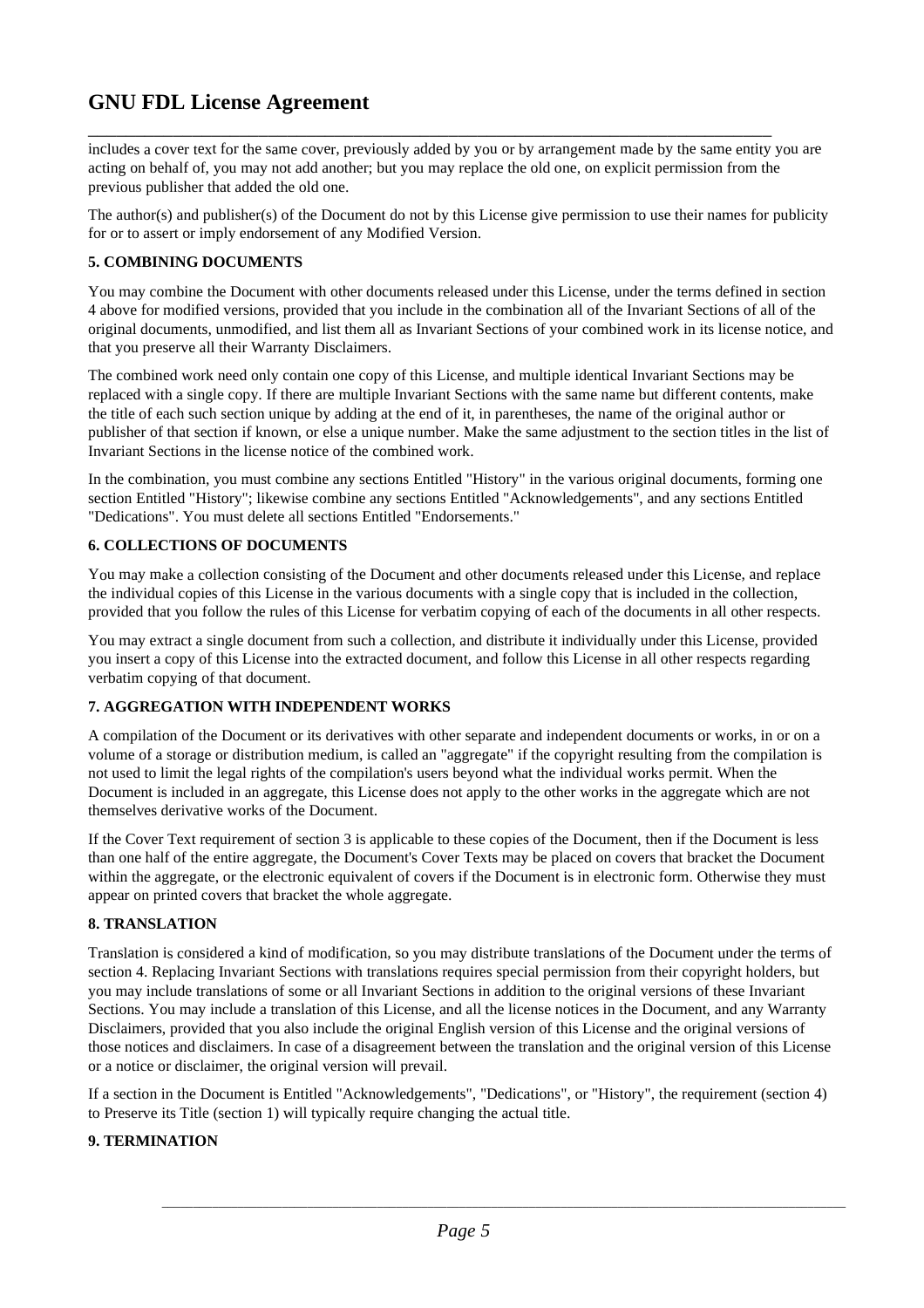\_\_\_\_\_\_\_\_\_\_\_\_\_\_\_\_\_\_\_\_\_\_\_\_\_\_\_\_\_\_\_\_\_\_\_\_\_\_\_\_\_\_\_\_\_\_\_\_\_\_\_\_\_\_\_\_\_\_\_\_\_\_\_\_\_\_\_\_\_\_\_\_ You may not copy, modify, sublicense, or distribute the Document except as expressly provided for under this License. Any other attempt to copy, modify, sublicense or distribute the Document is void, and will automatically terminate your rights under this License. However, parties who have received copies, or rights, from you under this License will not have their licenses terminated so long as such parties remain in full compliance.

#### **10. FUTURE REVISIONS OF THIS LICENSE**

The Free Software Foundation may publish new, revised versions of the GNU Free Documentation License from time to time. Such new versions will be similar in spirit to the present version, but may differ in detail to address new problems or concerns. See http://www.gnu.org/copyleft/.

Each version of the License is given a distinguishing version number. If the Document specifies that a particular numbered version of this License "or any later version" applies to it, you have the option of following the terms and conditions either of that specified version or of any later version that has been published (not as a draft) by the Free Software Foundation. If the Document does not specify a version number of this License, you may choose any version ever published (not as a draft) by the Free Software Foundation.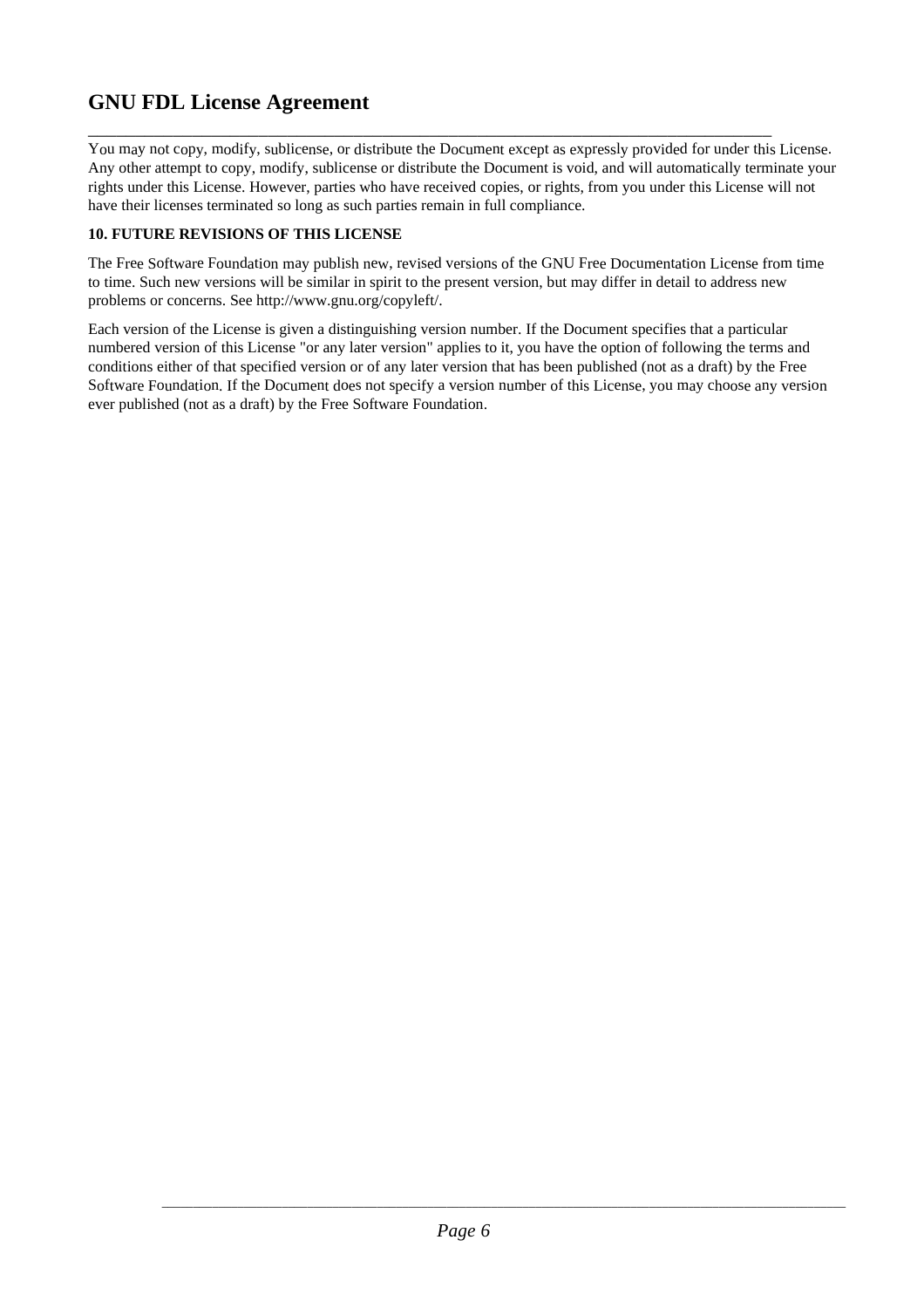

# **Introduction:**

## **Acknowledgments**

The original material was made available by LinuxIT's technical training centre www.linuxit.com. Many thanks to Andrew Meredith for suggesting the idea in the first place. A special thanks to all the students who have helped dilute the technical aspects of Linux administration through their many questions, this has led to the inclusion of more illustrations attempting to introduce concepts in a userfriendly way. Finally, many thanks to Paul McEnery for the technical advice and for starting off some of the most difficult chapters such as the ones covering the X server (101), modems (102) and the Linux kernel (102).

The manual is available online at http://savannah.nongnu.org/projects/lpi-manuals/. Thank you to the Savannah Volunteers for assessing the project and providing us with the Web space.

## **History**

First release (version 0.0) October 2003. Reviewed by Adrian Thomasset. Revised January 2004 after review by Andrew Meredith.

# **Audience**

This course is designed as a 3 to 4 days practical course preparing for the LPI 101 exam. It is recommended that candidates have at least one year experience doing Linux administration professionally. However for those who are ready for a challenge the training is designed to provide as much insight and examples as possible to help non specialists understand the basic concepts and command sets which form the core of Linux computing.

# **The LPI Certification Program**

There are currently two LPI certification levels. The first level LPIC-1 is granted after passing both exams LPI 101 and LPI 102. Similarly passing the LPI 201 and LPI 202 exams will grant the second level certification LPIC-2.

There are no pre-requisites for LPI 101 and 102. However the exams for LPIC-2 can only be attempted once LPIC-1 has been obtained.

# **Instructor Notice**

There are no instructor notes with this manual. The following issues must be considered. The installation exercises suggest a network installation (prepare floppies + installation server).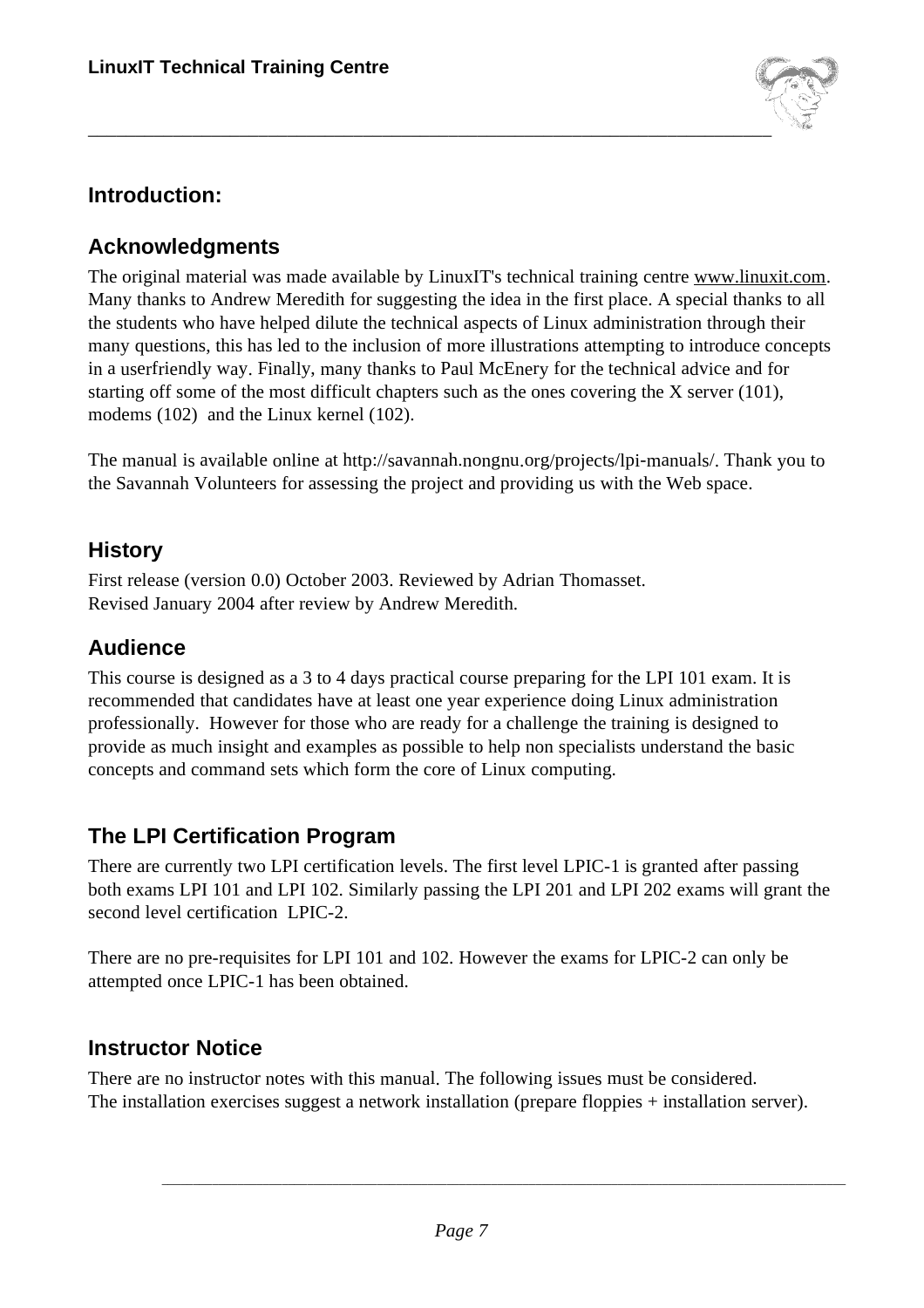

\_\_\_\_\_\_\_\_\_\_\_\_\_\_\_\_\_\_\_\_\_\_\_\_\_\_\_\_\_\_\_\_\_\_\_\_\_\_\_\_\_\_\_\_\_\_\_\_\_\_\_\_\_\_\_\_\_\_\_\_\_\_\_\_\_\_\_\_\_\_\_\_ The exercises in the device and filesystem sections both assume that a new partition can be created. Make sure during the installation that a large extended partition with at least 100MB free space is available after all the partitions have been created. The following RPM packages are needed for the exercises:

**rpm-build**

**sharutils**

### **No Guarantee**

The manual comes with no guarantee at all.

### **Resources**

www.lpi.org www.linux-praxis.de www.lpiforums.com www.tldp.org www.fsf.org www.linuxit.com

### **Notations**

Commands and filenames will appear in the text in **bold**.

The <> symbols are used to indicate a non optional argument. The [] symbols are used to indicate an optional argument

Commands that can be typed directly in the shell are highlighted as below

command

or



command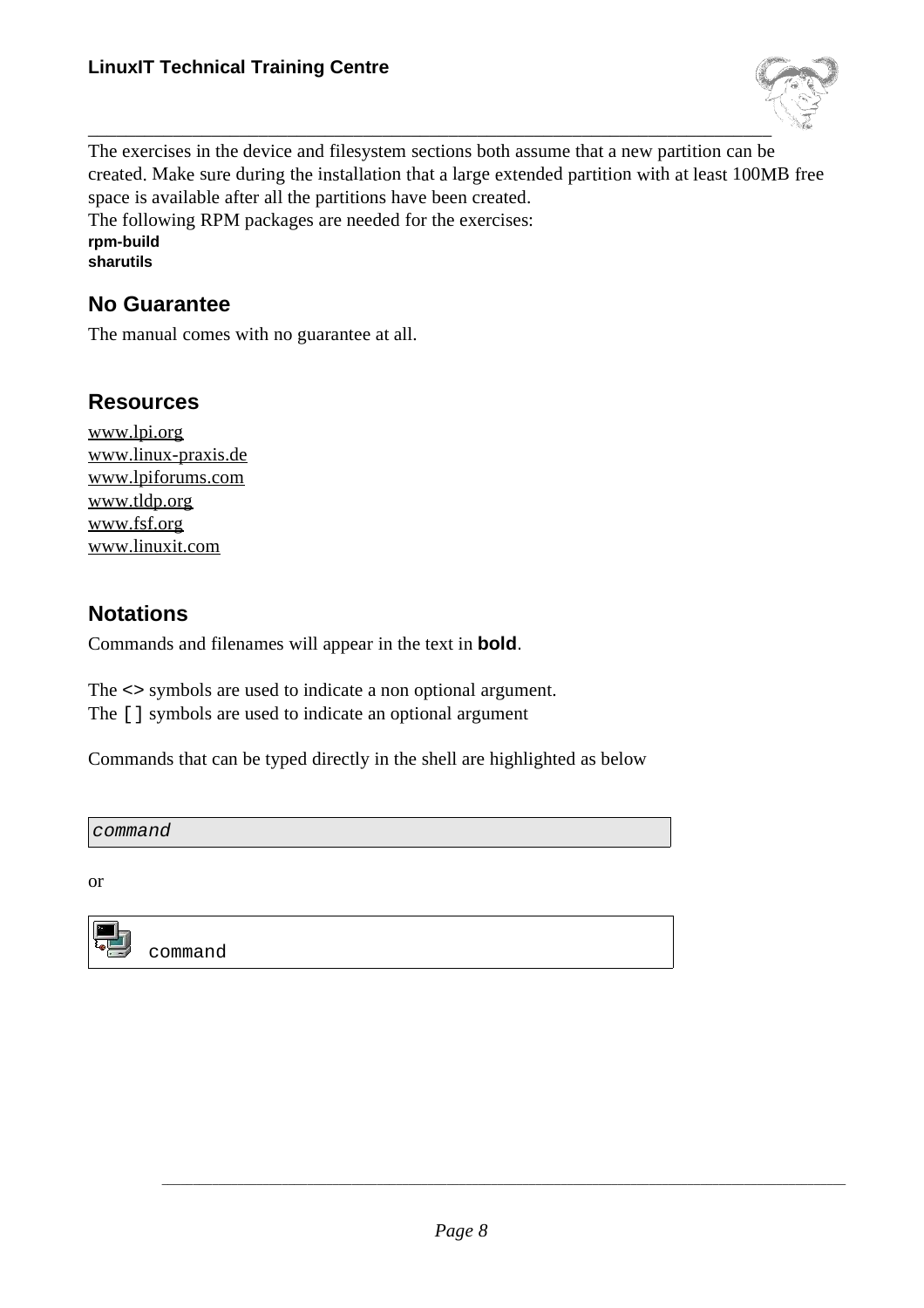# **Contents**

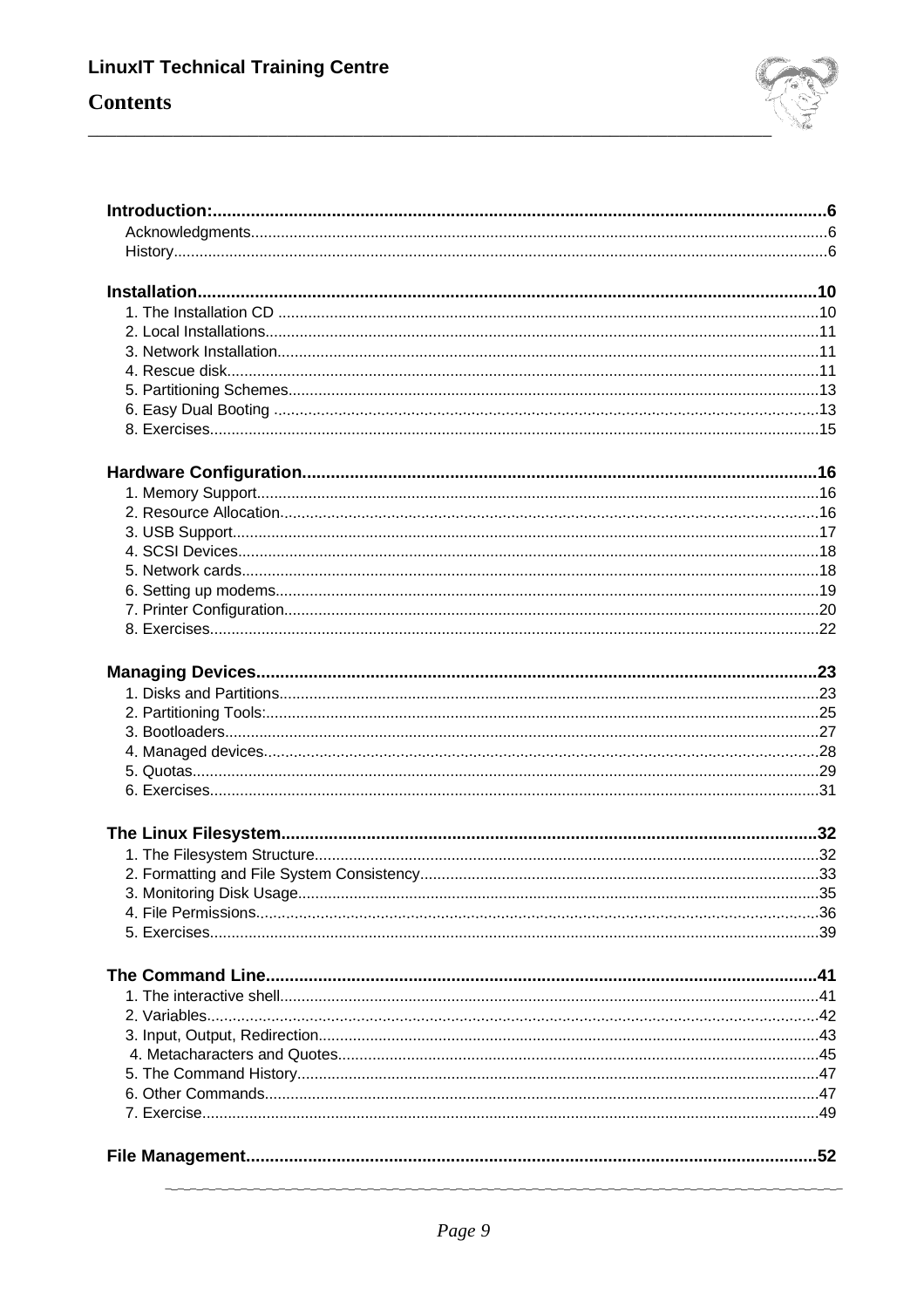# **Contents**

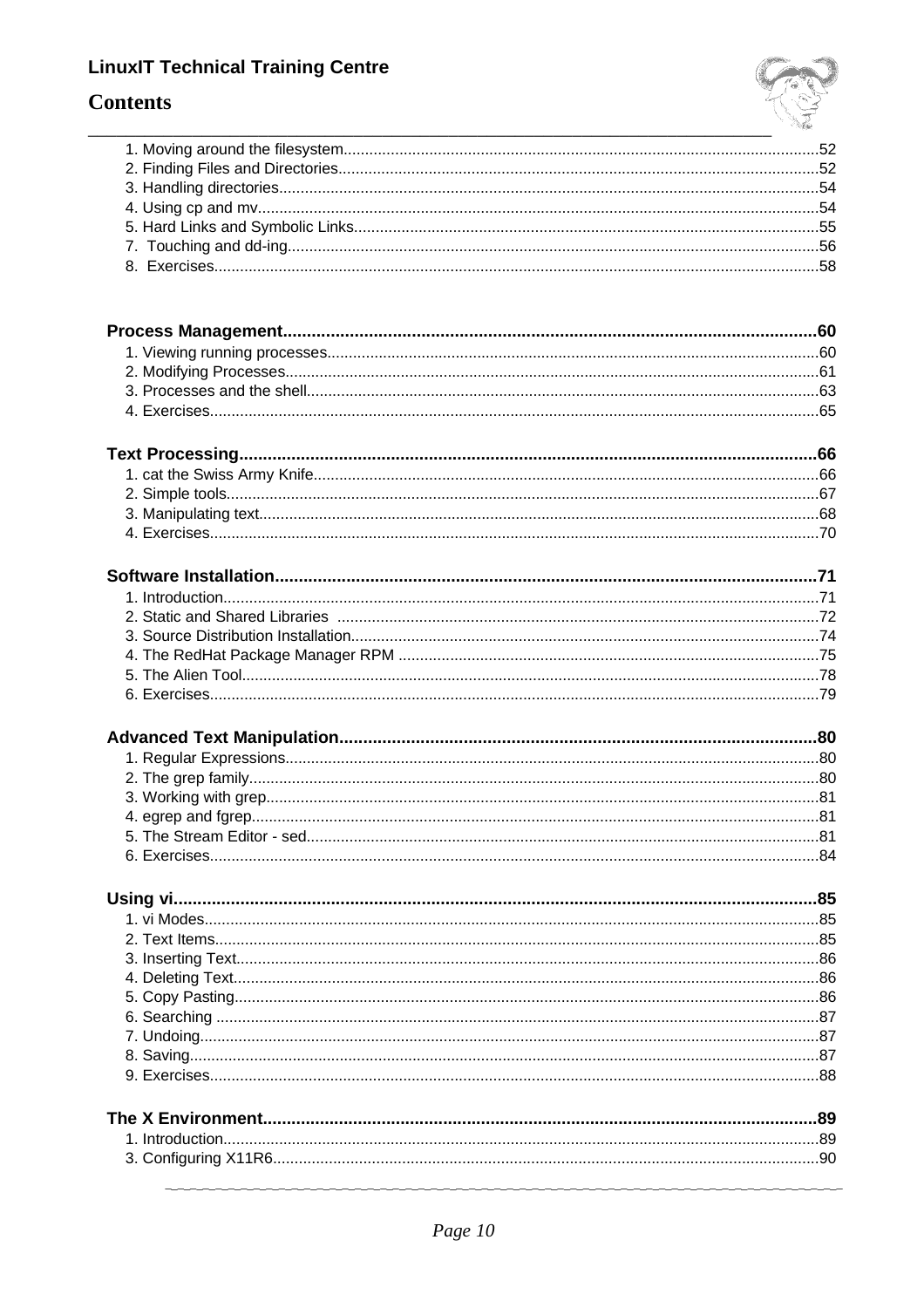

# **Contents**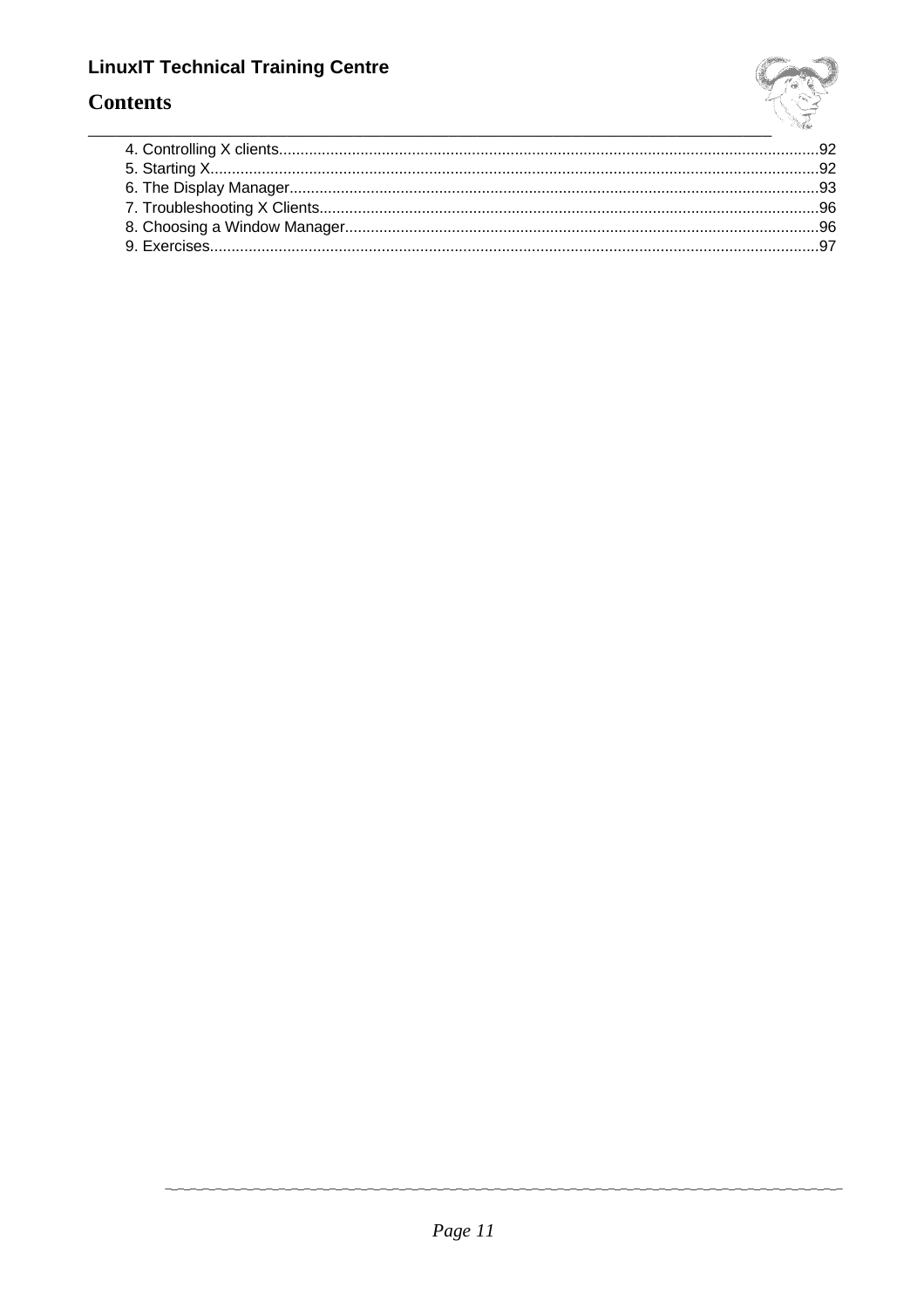

# **Installation**

Rather than discuss a step by step installation we will introduce in this module the installation CD, the different installation methods and the "rescue mode".

# **1. The Installation CD**

The various Linux distributions have different names for the directories on the installation CD. The generic structure of the CDROM is as follows:

| <b>Generic Installation CD layout</b> |        |          |
|---------------------------------------|--------|----------|
|                                       | cdrom  |          |
| dosutils                              | images | packages |

**packages**: This directory contains the pre-compiled packages. Here are the associated names for the main distrubutions:

debian: **dist** mandrake: **Mandrake** redhat: **RedHat** suse: **suse**

**images:** This directory contains various "images". These are special flat files often containing directory structures. An initial ramdisk (initrd) is an example of an image file. There are different types of images necessary to:

- boot the installation process
- provide additional kernel modules
- rescue the system

Some of these files can be copied to a floppy disk when the installation is started using floppies rather than the CDROM. The Linux tool used to do this is **dd**. There is a tool called **rawrite** which does the same under DOS.

The image is a special file which may contain subdirectories (much like an archive file).

| Image file structure |                  |  |
|----------------------|------------------|--|
| Image file           | DIR1             |  |
|                      | DIR <sub>2</sub> |  |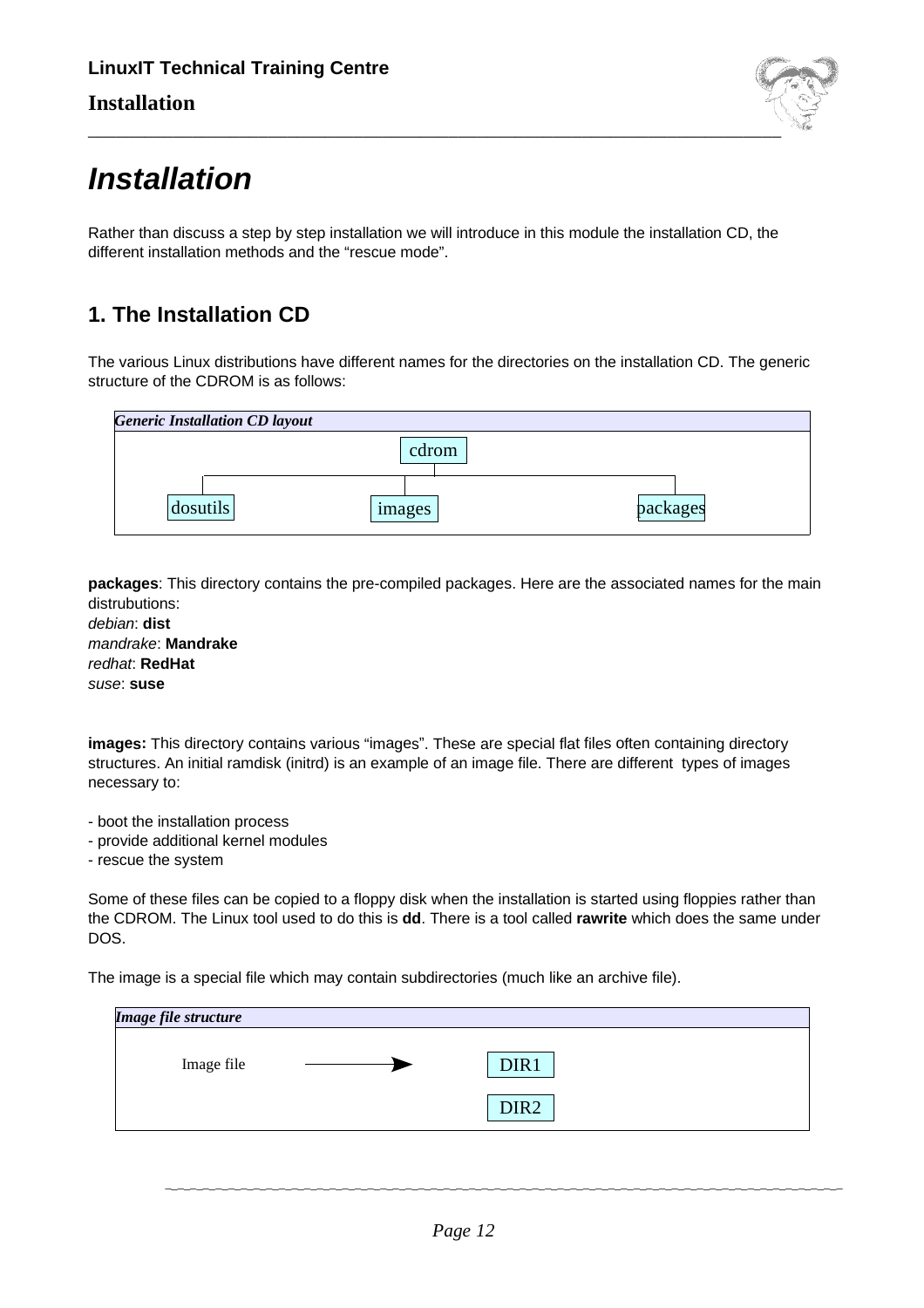### **Installation**



An image file can be mounted on a loop device. If the image file name is called *Image* then the following command will allow one to view the content of this file in the **/mnt/floppy** directory:

mount -o loop /path/to/Image /mnt/floppy

**dosutils**: this directory contains DOS tools which may be used to prepare a Linux installation such as the **rawrite.exe** tool mentioned above. Another tool is the **fips** utility which non destructively partions a C:\ drive in two provided the underlying filesystem type is FAT and not NTFS.

### **2. Local Installations**

The easiest and most common type of installation is a local installation. Most distributions are a CD iso image with an automatic installation script. On machines with no CD-ROM hardware it is still possible to start an installation from a floppy.

#### **CD-ROM installation**

Change the settings in the BIOS for the computer to boot from CD. The installation is menu driven and allows for advanced and basic configuration.

#### **Floppy Installation**

If for some reason you don't boot using the CD-ROM you will need to create a floppy installation image. This can happen if the CD is not bootable or you have downloaded a non-iso image of the distribution.

| Making a bootable installation disk                                 |                        |
|---------------------------------------------------------------------|------------------------|
| dd if=/path/to/ <image_name> of=/dev/fd0 on alinux box</image_name> |                        |
| rawrite.exe                                                         | under Windows (not NT) |

For RedHat distributions the installation images are in the **images** directory. The basic image is **boot.img**. Other images are more specialised like **bootnet.img** or **pcmcia.img**.

In a Suse distribution the floppy image is in the **disks** directory and the image is called **bootdisk**.

### **3. Network Installation**

For a RedHat installation this is only a specialised floppy installation. Make a bootable floppy using the **bootnet.img** image:



dd /mnt/cdrom/images/bootnet.img of=/dev/fdo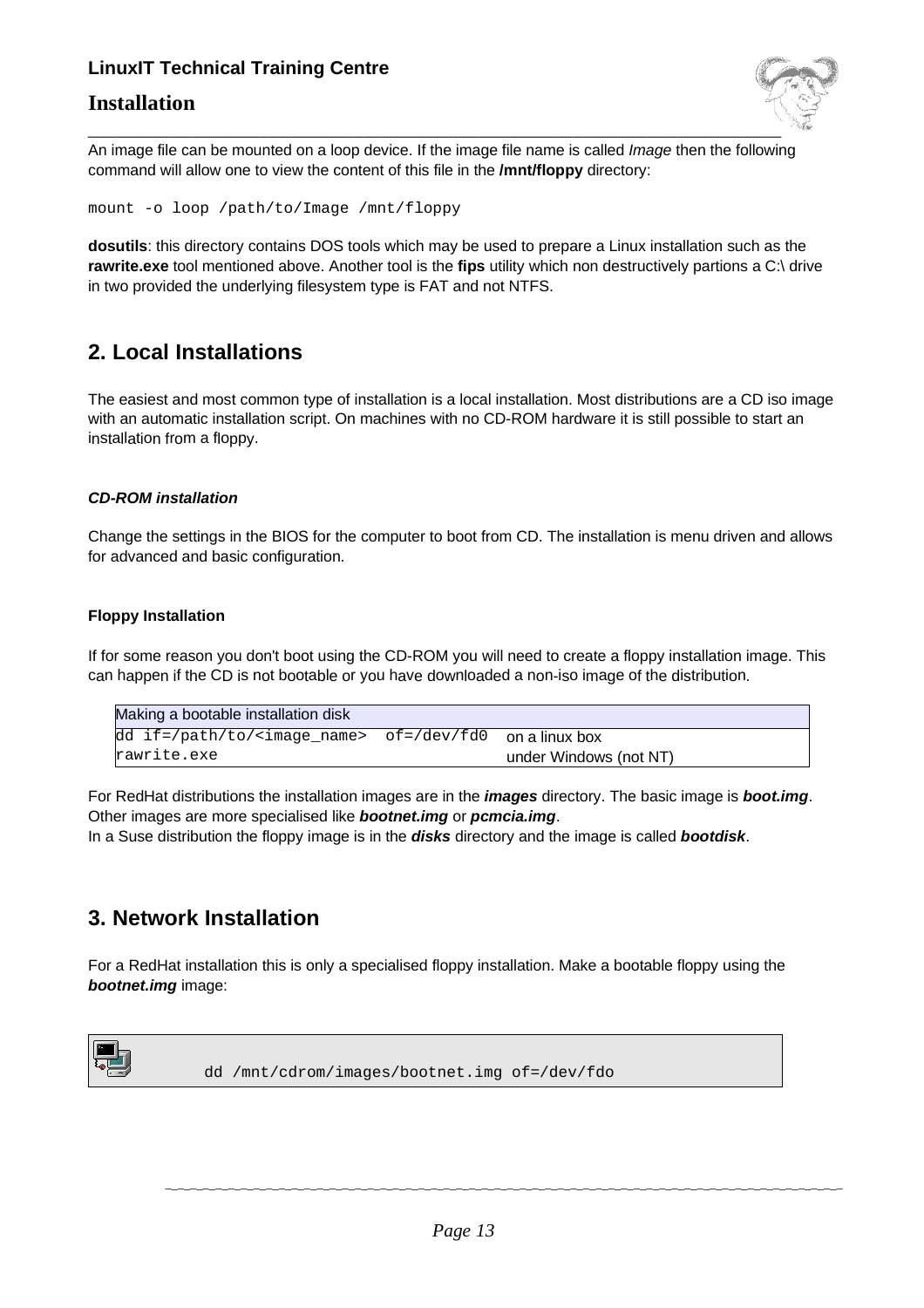### **Installation**



\_\_\_\_\_\_\_\_\_\_\_\_\_\_\_\_\_\_\_\_\_\_\_\_\_\_\_\_\_\_\_\_\_\_\_\_\_\_\_\_\_\_\_\_\_\_\_\_\_\_\_\_\_\_\_\_\_\_\_\_\_\_\_\_\_\_\_\_\_\_\_\_\_ The first part of the installation is text based and will allow you to setup the network parameters needed. The rest of the installation can be done via FTP, NFS or HTTP. Protocols that allow a full mount (NFS) allow the install to be done in graphical mode, while file retrieval protocols (FTP HTTP) allow only text mode.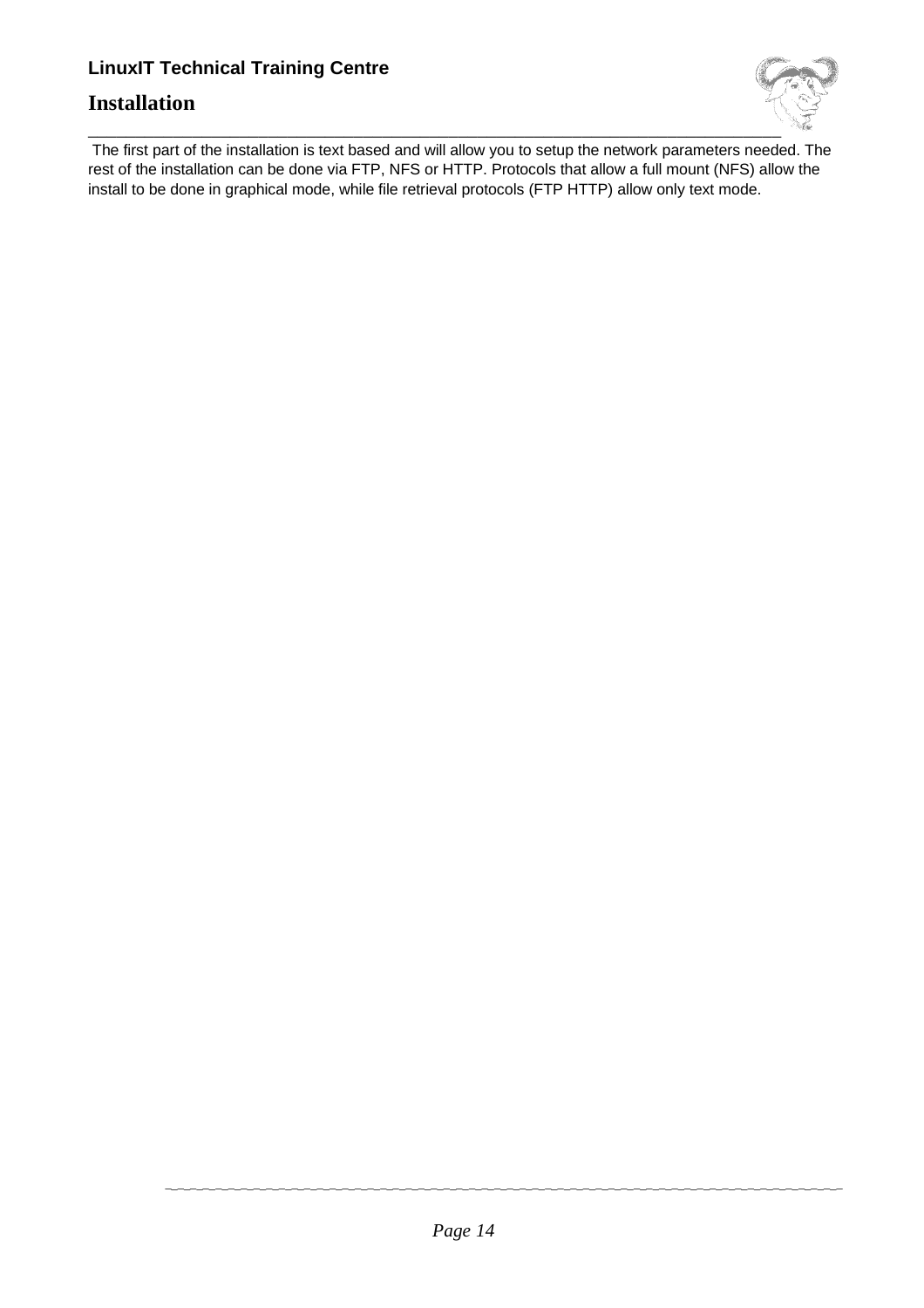

# **4. Rescue disk**

If a Linux system is corrupt it is possible to boot the computer using a rescue disk. This is a small version of Linux that will mount a minimal virtual filesystem into memory.

The Linux operating system runs entirely in RAM. The aim is to access the root filesystem on the PC hard drive. Most rescue disks can determine this automatically. Assuming the root filesystem was found on the first logical partiton of the computer's first IDE disk (/dev/hda5), the rescue disk script can then mount this resource on a subdirectory of the filesystem in RAM, say /mnt/system.

#### **Changing perspectives**

In this situation we have **two root filesystems** as depected below. To use the root filesystem on the hard drive as our top directory we need to change our perspective (change root). The **chroot** tool does just that:

chroot /mnt/system

*Rescue mode*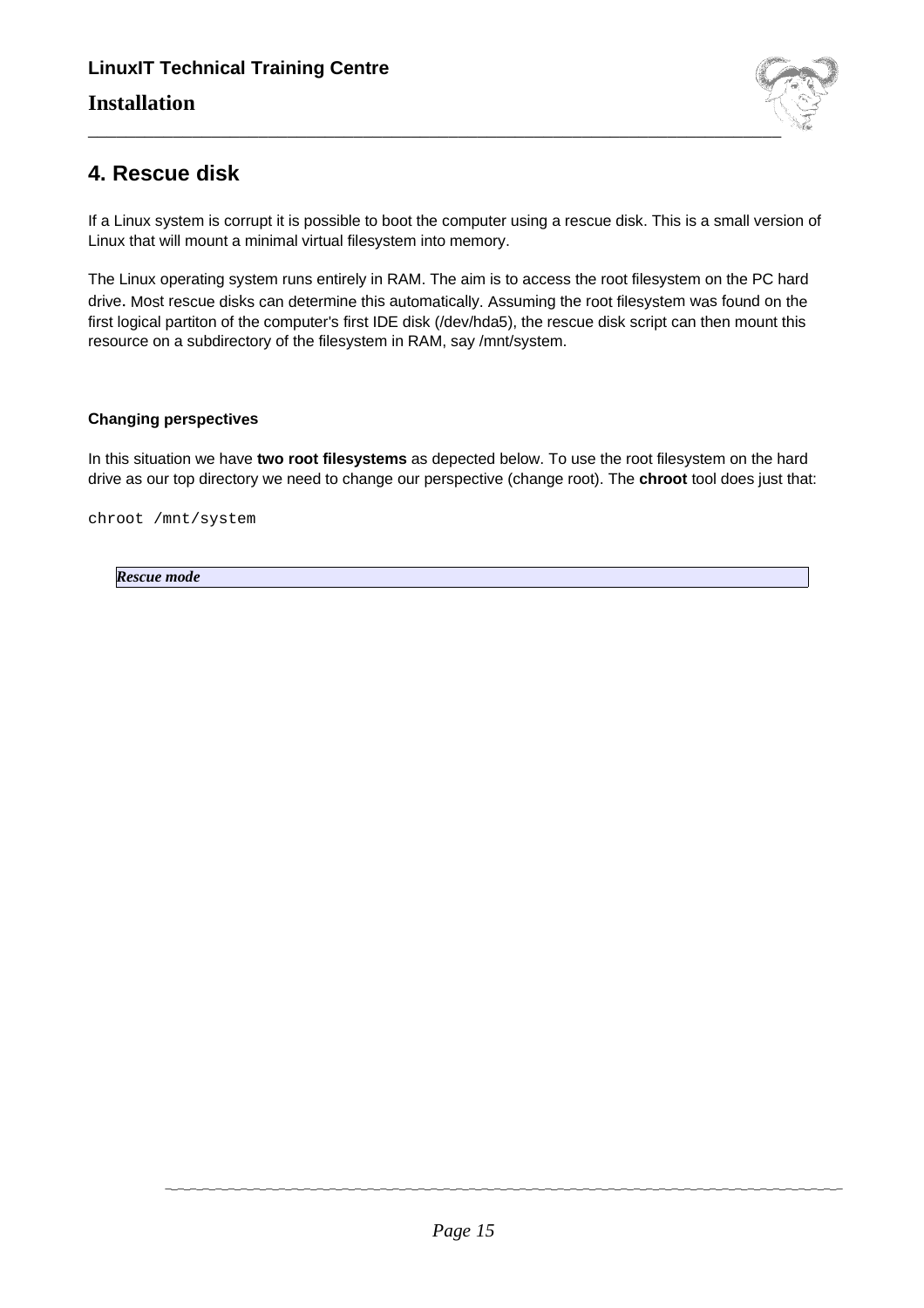### **Installation**



#### **Getting started**

#### Old Method:

- 1. Make a bootable floppy using the **boot.img** image file: dd if=boot.img of=/dev/fd0
- 2. Copy the **rescue.img** image file to a second floppy: dd if=rescue.img of=/dev/fd0
- 3. Boot the system using with the **boot.img** diskette
- 4. At the LILO prompt type "linux rescue". You should see something like

Insert root file system disk:

- 5. Insert the **rescue.img** diskette and press enter
- 6. The boot process will continue until you get a shell prompt
- 7. You may still need to determine where the root filesystem is on the hard drive

#### New Method:

- 1. Insert the Linux installation disk (Suse, RedHat, Mandrake ...)
- 2. At the prompt type "linux rescue"
- 3. Follow the instructions.
- 4. The instuction should say where the root filesystem is mounted
- 5. If the root filesystem is mounted on **/mnt/sysimage** then enter the following command



chroot /mnt/sysimage

# **5. Partitioning Schemes**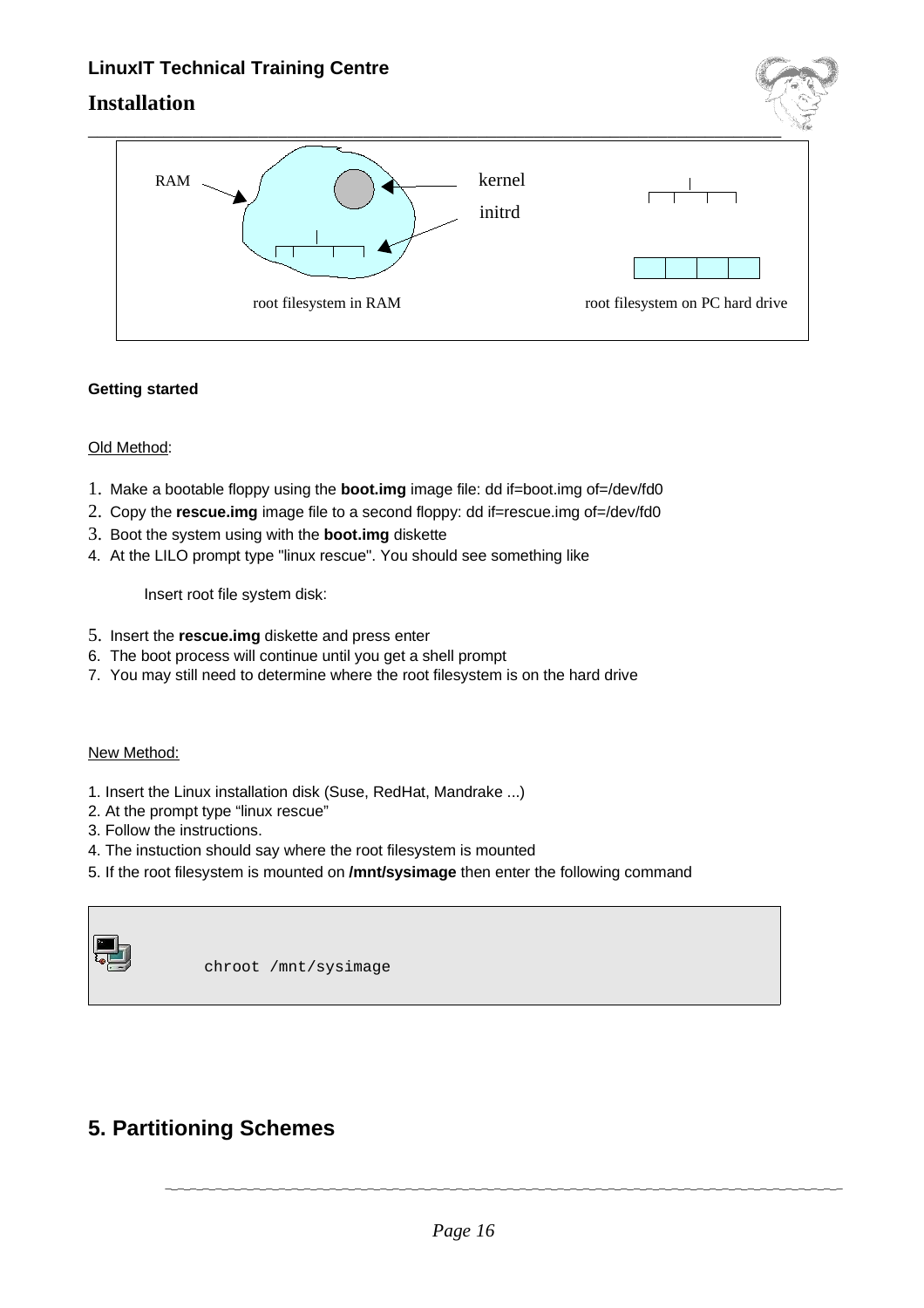### **Installation**



The figure below shows a possible partitioning scheme. The File System layout is a tree of directories and subdirectories. The physical resources with the data are **mounted** at specific locations on the file system called **mount points**.

The root of the tree structure is called **root** and is represented by a forward slash "**/**". At boot time, the boot loader is told which device to mount at root. The leaves in this tree structure are subdirectories.

During installation you will partition the hard drive and assign a size and a mount point for each partition.



Fig 2: Mount points on the file system

# **6. Easy Dual Booting**

(This section is not for exam purposes).

If Windows9x/2k is already installed on the system the installation setup will automatically configure LILO for dual booting.

#### Pre-installation:

Before altering the system you should run a defragmentation program over the whole disk. This will make sure that all the blocks used by Windows are rearranged at the beginning of the disk.

Next, using PartitionMagic or fips, partition the C:\ drive in two. The Windows programs are located at the beginning and the second half must be large enough to hold a Linux installation.

Notice: The average amount of space needed for a recent Linux distribution is 1GB.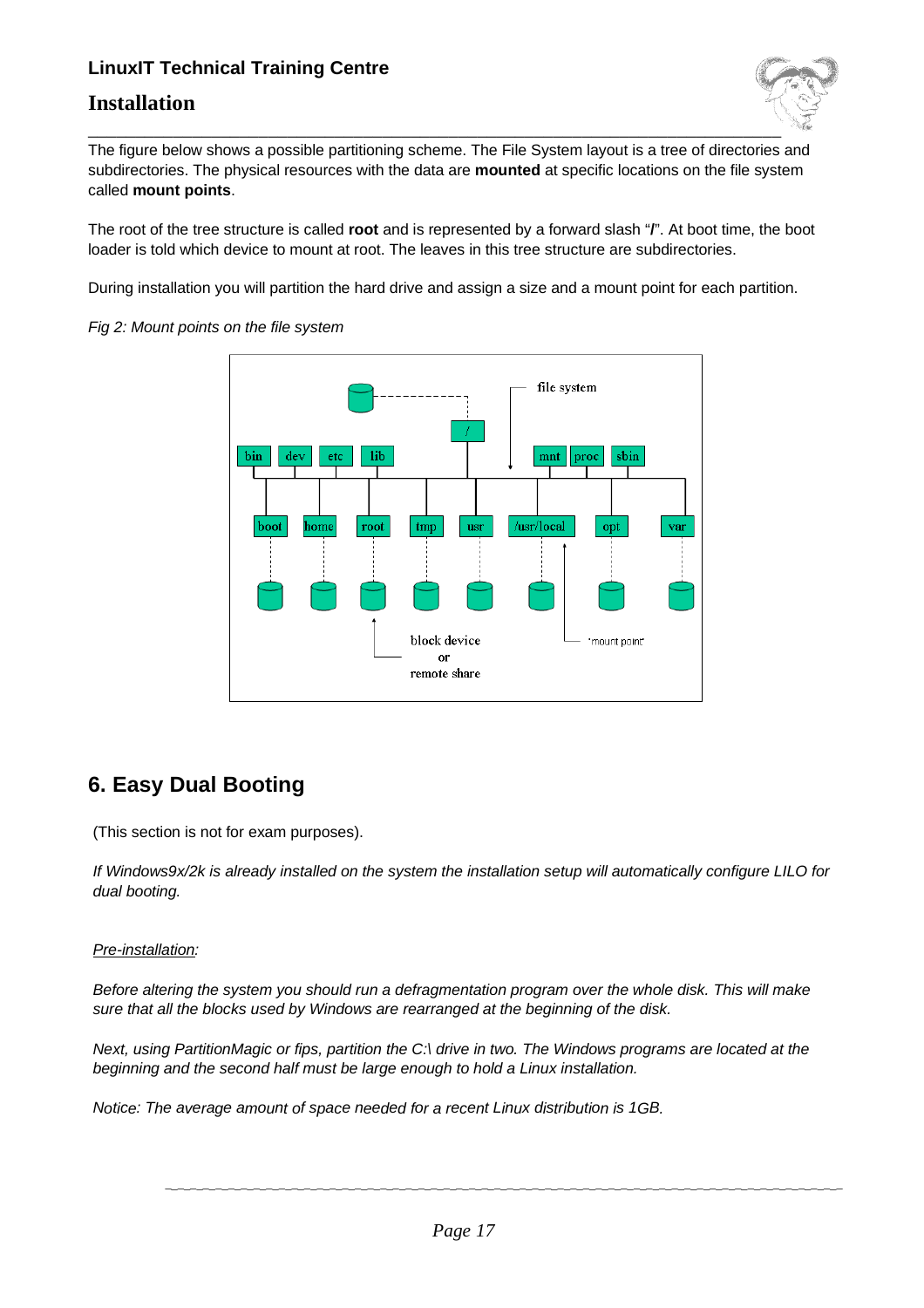

#### Starting the installation from DOS:

For non-NT systems restart your computer in DOS command mode. If you are installing RedHat then you can run E:\DOSUTILS\AUTOBOOT.BAT. This will start the installation program. Similarly if you are installing Suse you can run E:\setup.exe under DOS.

#### The hard drive from a Windows' perspective:

When running Windows the OS will only see the FAT and NTFS filesystems. The rest of the disk where Linux is installed will be inaccessible.

#### The hard drive from a Linux point of view:

When running Linux the Windows partition should be called /dev/hda1 (since it's the first partition on the first physical disk). By default this partition is not mounted. You can make a directory /dos or /mnt/dos and mount this partition. The disk partition corresponding to C:\ is then accessible.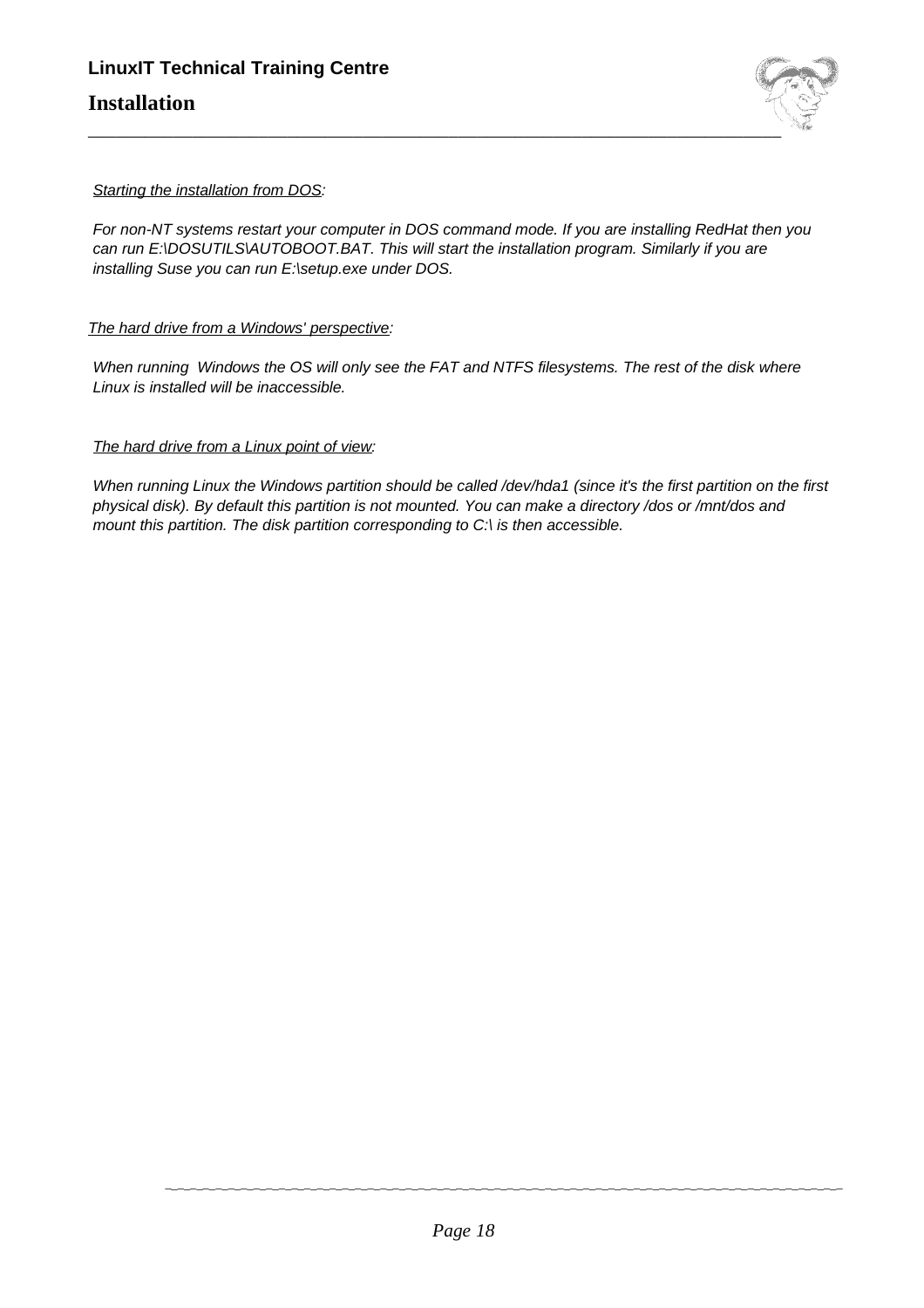

# **7. Exercises**

**1.** Do a network installation using the ready prepared bootnet.img floppy disk.

- **(i)** Choose "Custom System" installation
- **(ii)** Partition the disk with Disk Druid:

This is a suggestion for a partitioning scheme using about 3GB of hard disk space. If you have more space available then make **/usr** larger and consider installing more packages than those suggested in step **(iv)**

**IMPORTANT:** Leave a free partition of at least 100MB. We will need this later!!

/boot 20M / 250M /usr 2300M /home 50M /tmp 100M /var 150M SWAP 128M (Notice that SWAP is a filesystem type and that no mount point is defined)

**(iii)** Install LILO on /dev/hda2 or /dev/hda3. In all cases do not use the suggested /dev/hda, which is the MBR.

We deliberately don't want the installation to boot properly. The bootloader will be fixed in step **2(i)** in rescue mode.

**(iv)** Packages to install: (the names may vary from one distribution to another)

"Network Support" "Classic X Window System" "X Window System" "Software Development" [This is important, we will need this to compile packages later]

- **(v)** Don't create a bootable floppy
- **2.** Rescue the system:
	- **(i)** Reboot with the bootnet.img floppy disk (or the installation CDROM of you have it). This time type linux rescue at the prompt.
	-

**(ii)** Read all the instructions until you get to a prompt. Use the **chroot** command as suggested.

**(iii)** Edit /etc/lilo.conf (use **vi**). You should have boot=/dev/fd0 prompt linear timeout=50 image=/boot/vmlinuz-<kernel-version>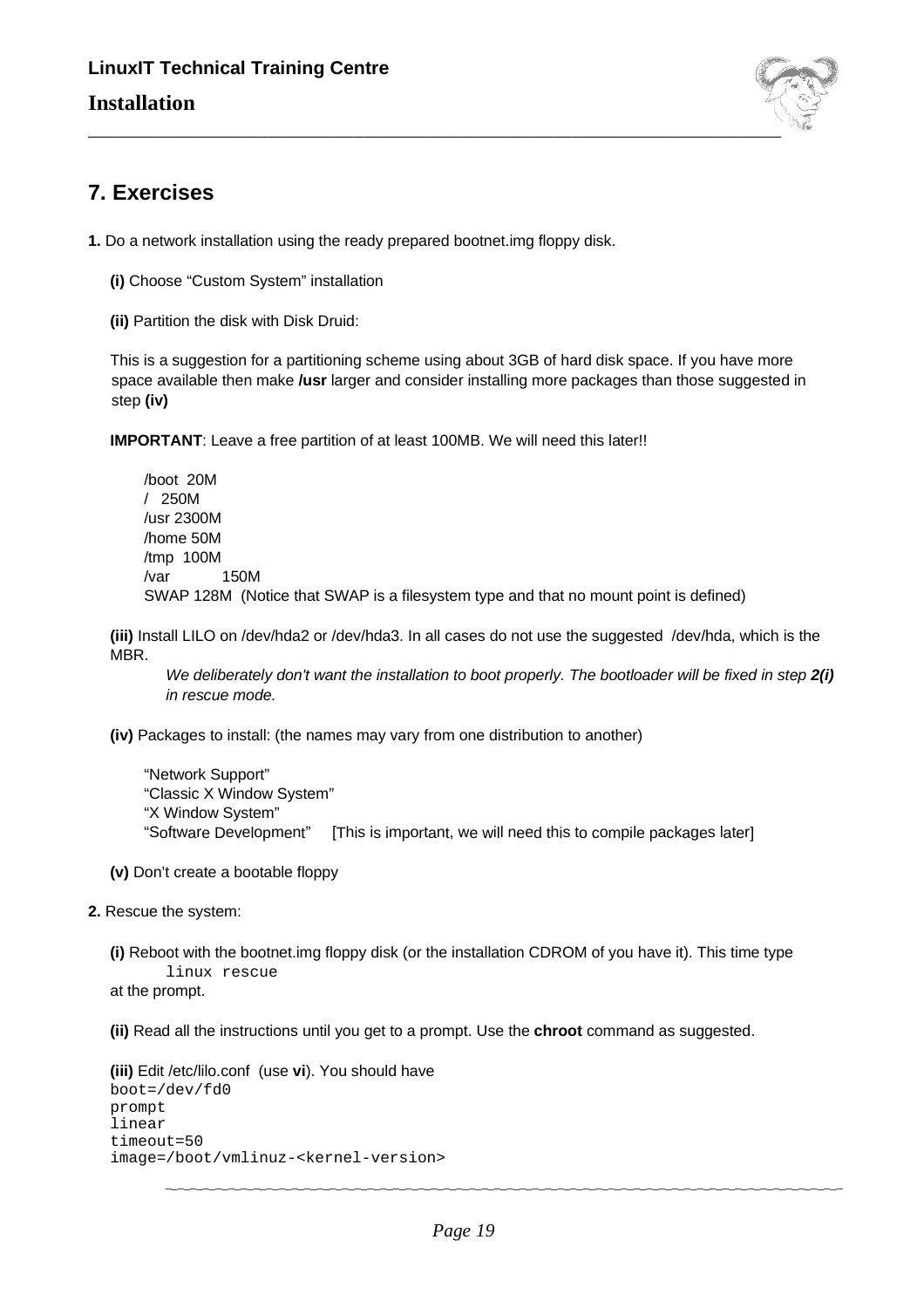### **Installation**



label=linux read-only root=/dev/<root-partition>

**(v)** Run **/sbin/lilo**. If an error occurs you may have to replace linear by lba32 depending on your disk.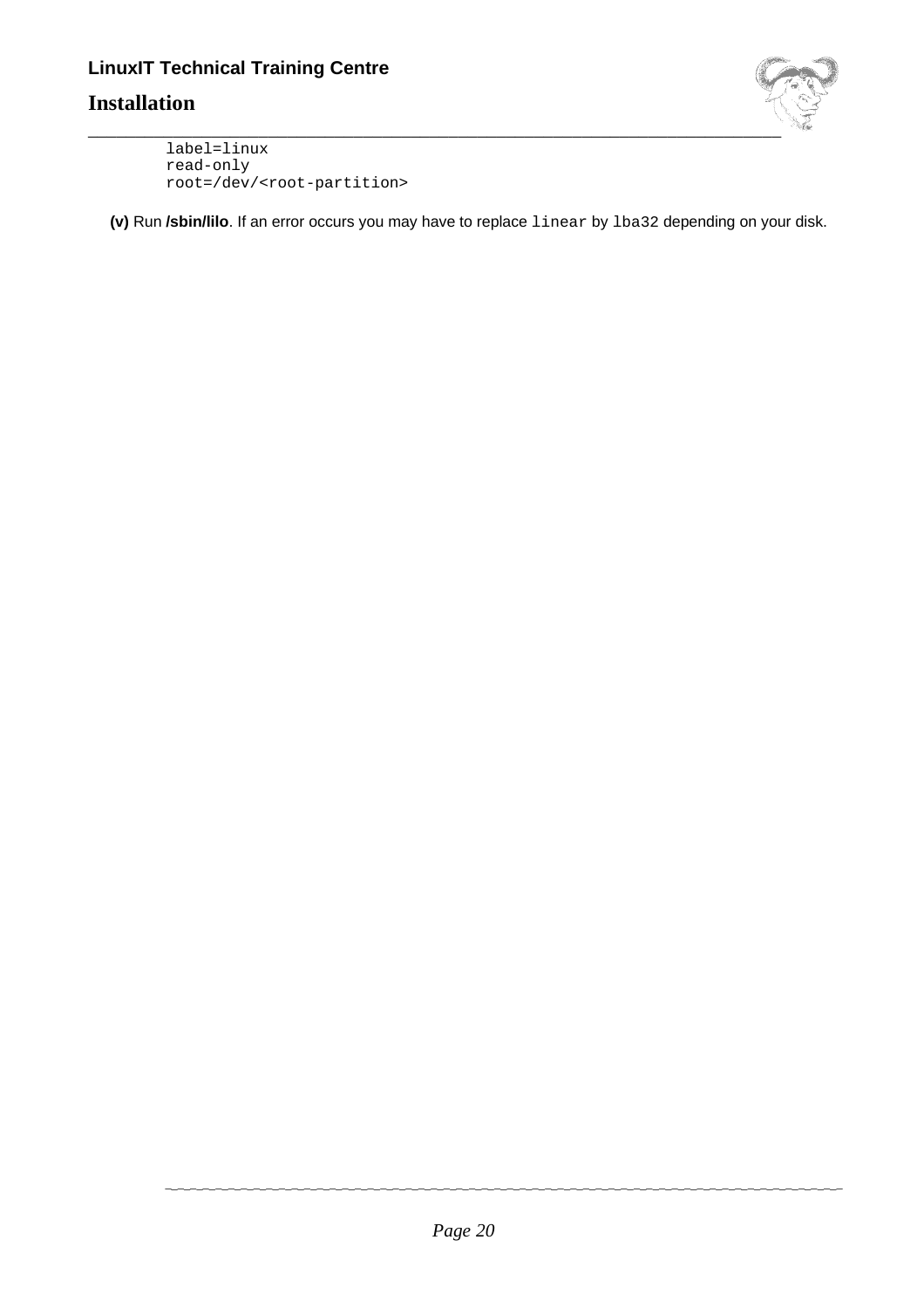

# **Hardware Configuration**

# **1. Memory Support**

The system's RAM is first detected by the BIOS. All types of RAM (EDO, DRAM and SDRAM) are recognised by the Linux kernel. There can be problems with old hardware when the BIOS cannot detect 64MB of RAM or more. In this case one needs to passe parameters to the kernel at boot time.

\_\_\_\_\_\_\_\_\_\_\_\_\_\_\_\_\_\_\_\_\_\_\_\_\_\_\_\_\_\_\_\_\_\_\_\_\_\_\_\_\_\_\_\_\_\_\_\_\_\_\_\_\_\_\_\_\_\_\_\_\_\_\_\_\_\_\_\_

When using LILO insert the following into **/etc/lilo.conf**:

append="mem=<amount of ram>M"

Remember to run **/sbin/lilo**.

If you are using GRUB add the following to **/etc/grub.conf** on the line beginning with kernel :

kernel vmlinuz mem=<amount of ram>M

# **2. Resource Allocation**

To allow peripherals and devices on the PC to communicate directly with system resources, in particular the CPU, the system allocates resources such as lines and channels for each device. These resources are Interrupt Request Lines (IRQ), Input/Output addresses and Direct Memory Access channels (DMA).

IRQs: The Interrupt Request Lines allow devices to request CPU time. The CPU will stop its current activity and process the instructions sent by the device. IRQs range from **0** to **15**.

I/O address: These represent specific addresses in the system's memory map. The CPU will then communicate with the device by reading and writing to memory at the specified address.

DMA: Certain devices can access the system's memory through a DMA channel, allowing them to write and process data without accessing the CPU. This can enhance performance.

#### **?Listing Allocated Resources**

The kernel keeps information related to allocated resources in the **/proc** directory. The relevant files are:

/proc/dma /proc/interrupts /proc/ioports /proc/pci

Allocated resources can also be listed using tools such as **lspci** and **dmesg**: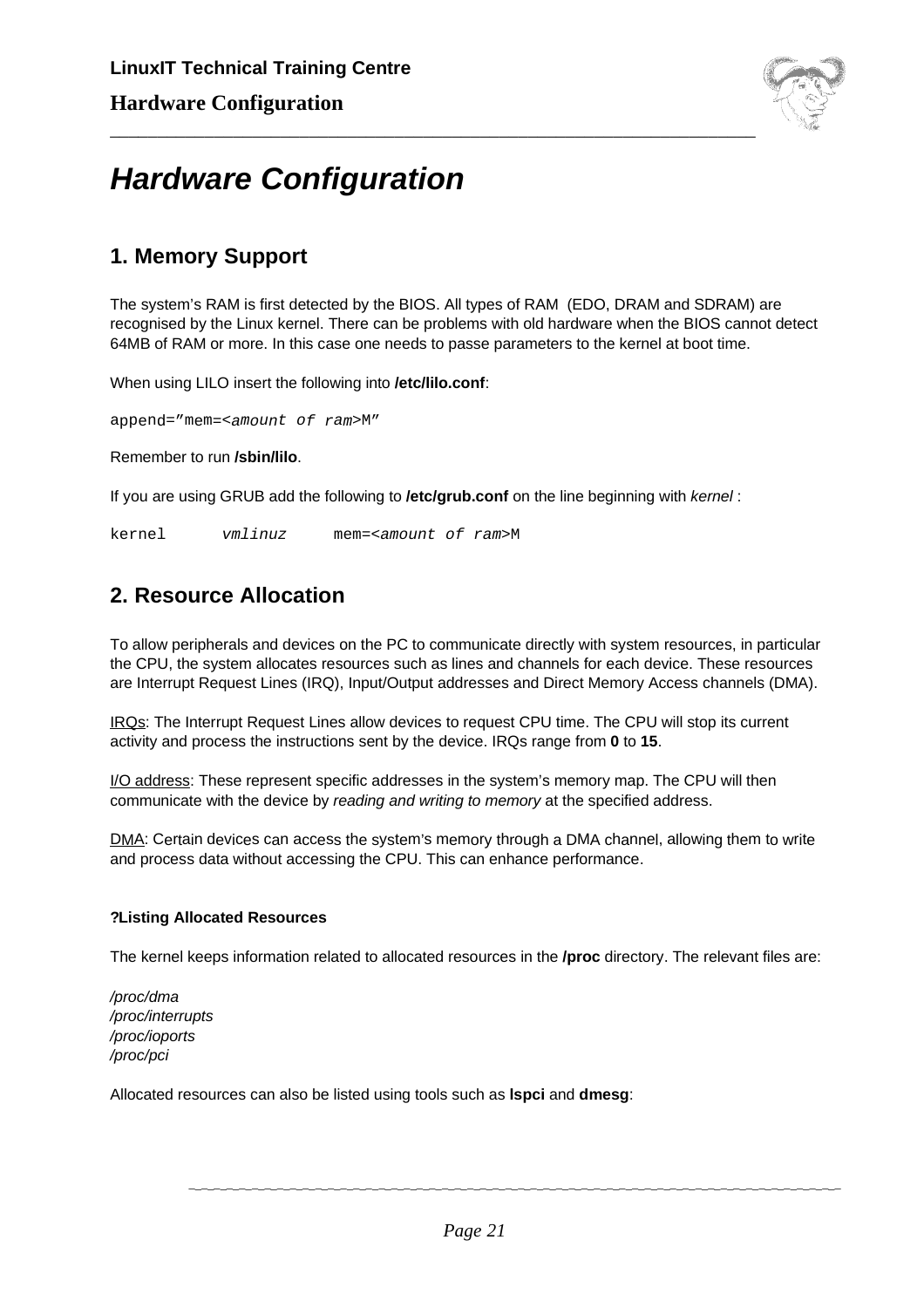

### **Hardware Configuration**

**lspci**: lists chipset information of all attached PCI components. Lists I/O and IRQ settings with the **-v** flag . Also notice the **-b** (BUS centric) option which shows allocations assigned by the BIOS rather than the kernel.

**dmesg**. This displays the kernel messages logged at boot time. The kernel scans all the hardware on the system and can automatically allocate modules (drivers) for given chipsets. These messages are also available in **/var/log/dmesg**.

#### ?**Typical Resources**

| <b>Device</b> | I/O port | <b>IRQ</b> |
|---------------|----------|------------|
| /dev/ttyS0    | 0x03f8   | 4          |
| /dev/ttyS1    | 0x02f8   | 3          |
| /dev/lp0      | 0x378    | 7          |
| /dev/lp1      | 0x278    | 5          |
| soundcard     | 0x220    |            |

#### ?M**anual Resourse Allocation**

#### NOTICE:

This is a very common example, however since kernel modules are only discussed in LPI 102 some may find it difficult. You may skip this example and go to § 3

#### **Example: configuring two ethernet cards**

**1.** For statically compiled modules, parameters can be passed to the kernel at boot time. A typical example is when two ethernet cards are present and only the first one is detected. The following line tells the kernel that:

- there is an ethernet card using IRQ 10 and I/O 0x300
- there is another ethernet card using IRQ 9 and I/O 0x340

ether=10,0x300,eth0 ether=9,0x340,eth1

You type this line at the LILO/GRUB 'boot:' prompt, or else, as with the RAM settings before, edit **/etc/lilo.conf** (use an append= statement) or **/etc/grub.conf**.

Notice that the  $ether=$  statement is a generic kernel command similar to  $root=$ , mem= or init=. Also notice that you need not specify any information about the ethernet card (Intel, Netgear ...)

**2.** For dynamically compiled modules, IRQ and I/O address settings can be defined using **/ etc/modules.conf** (or **/etc/conf.modules**). Assuming that in the above example both cards where using the e100.o kernel module, then **/etc/modules.conf** would contain the following:

```
alias eth0 e100
alias eth1 e100
options eth0 io=0x300 irq=10
```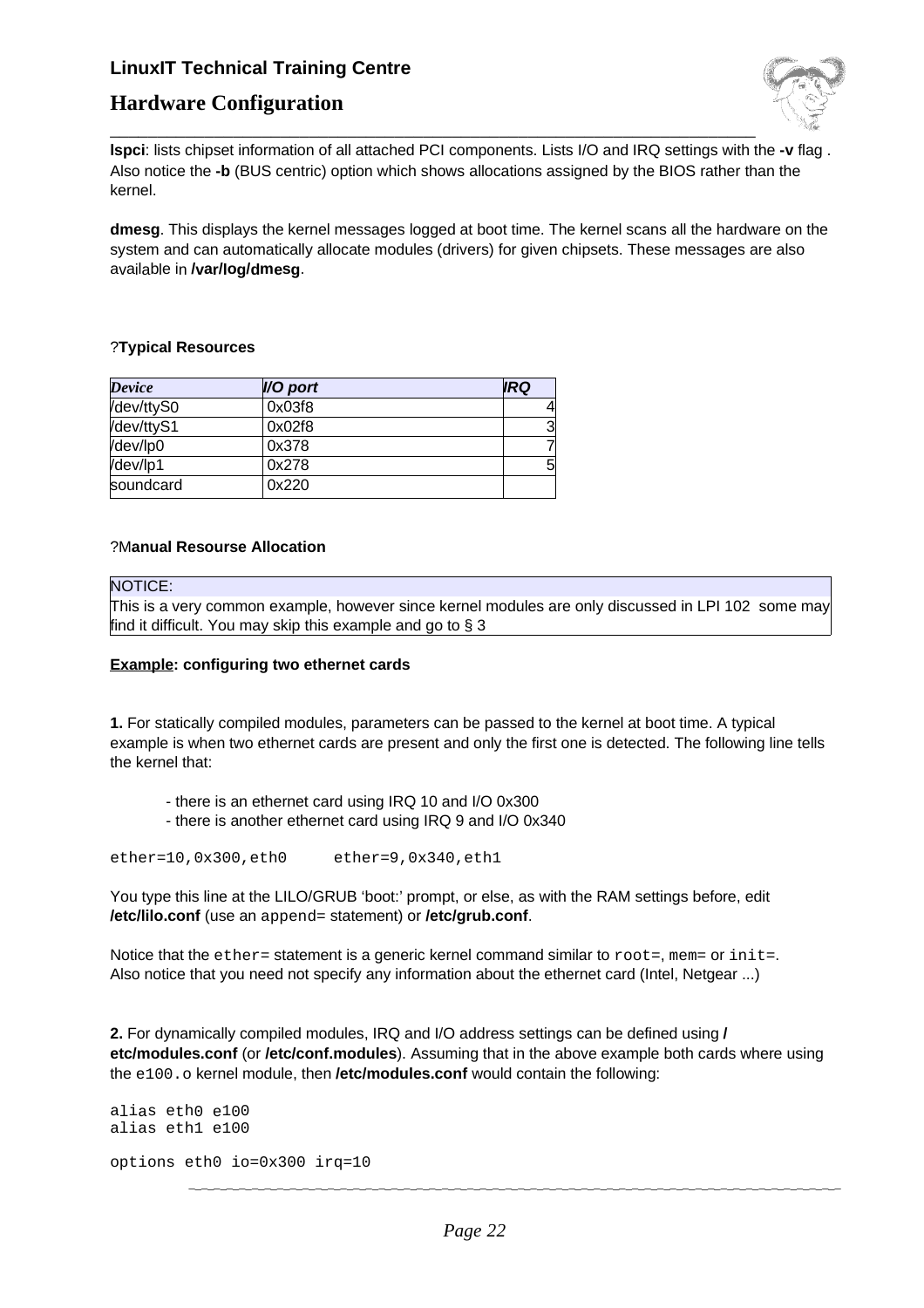### **Hardware Configuration**



options eth1 io=0x340 irq=9

# **3. USB Support**

The Universal Serial Bus (USB) is a communication architecture designed to connect devices to a PC. These devices are divided into four classes:

\_\_\_\_\_\_\_\_\_\_\_\_\_\_\_\_\_\_\_\_\_\_\_\_\_\_\_\_\_\_\_\_\_\_\_\_\_\_\_\_\_\_\_\_\_\_\_\_\_\_\_\_\_\_\_\_\_\_\_\_\_\_\_\_\_\_\_\_

Display Devices Communication Devices Audio Devices Mass Storage Devices Human Interface Devices (HID)

The devices are plugged into a USB port which is driven by a USB controller. Support for USB controllers is present in the Linux kernel since version **2.2.7** ( The Linux USB sub-system HOWTO)

There are 3 types of USB host controllers:

| <b>Host Controler</b> | <b>Kernel Module</b> |
|-----------------------|----------------------|
| OHCI (Compaq)         | usb-ohci.o           |
| UHCI (Intel)          | usb-uhci.o           |
| EHCI (USB $v$ 2.0)    | ehci-hdc.o           |

### **4. SCSI Devices**

#### **Types of SCSI devices**

There are two types of SCSI interfaces:

- an 8-bit interface with a bus that supports 8 devices, this includes the controller, so there is only space for 7 block devices (tapes, disks, etc)

- a 16-bit interface (WIDE) with a bus that supports 16 devices including the controller, so there can only be 15 block devices.

Each device is assigned a unique **SCSI ID** that can be set using jumpers on the disk. The IDs range from 0 to 7 for 8-bit controllers and from 0 to 15 for 16-bit controllers.

#### **Logical units**

The Logical Unit Number (LUN) is used to differentiate between devices within a SCSI target number. This is used, for example, to indicate a particular partition within a disk drive or a particular tape drive within a multi-drive tape robot. It is not seen so often these days as host adapters are now less costly and can accommodate more targets per bus.

#### **Booting SCSI disks**

The system will boot from the device with SCSI ID 0 by default. This can be changed in the SCSI BIOS at boot time.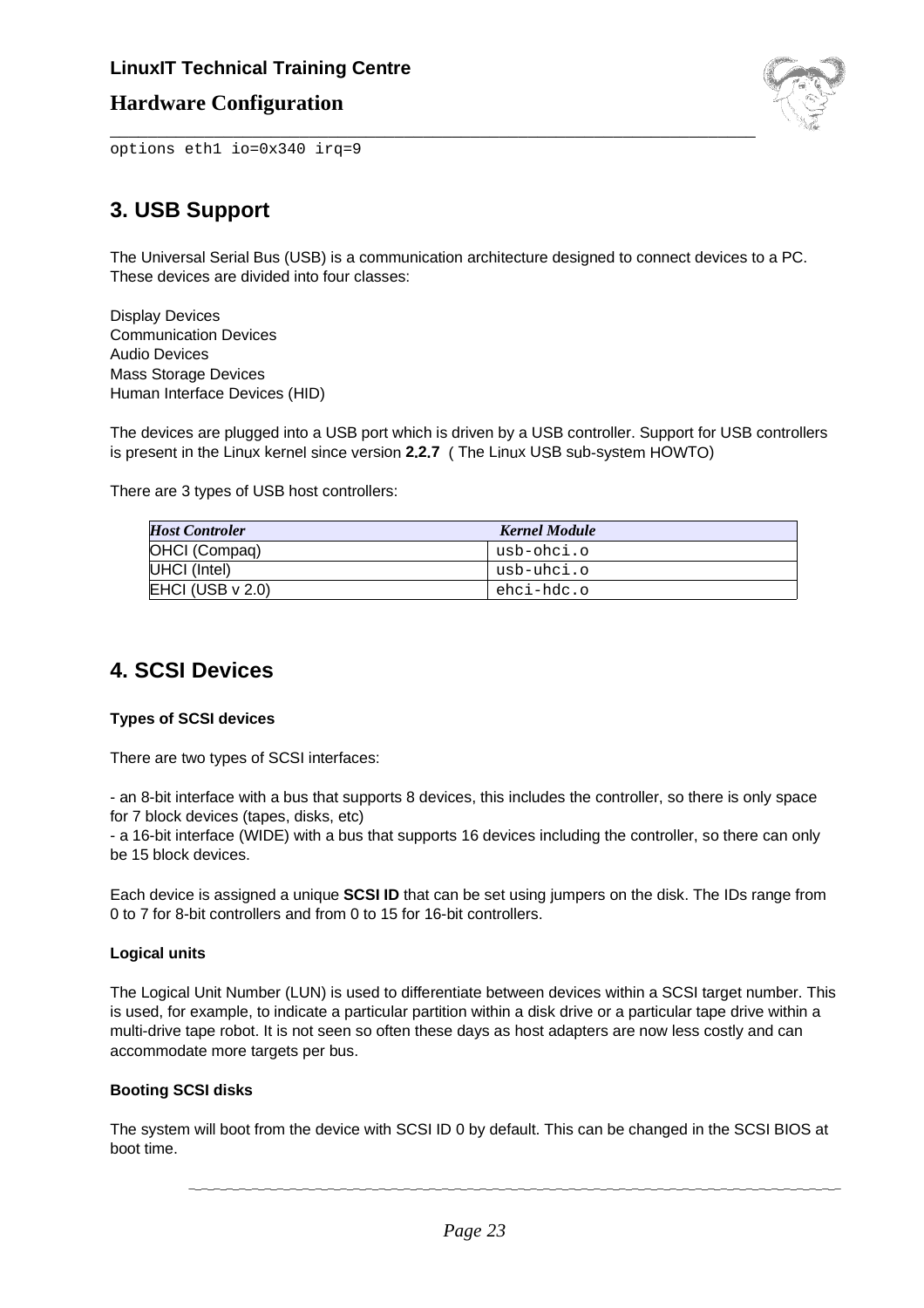

# **5. Network cards**

?The Network Interface

The network interface card (NIC) must be supported by the kernel. You can get information about your current card using either of the following:

\_\_\_\_\_\_\_\_\_\_\_\_\_\_\_\_\_\_\_\_\_\_\_\_\_\_\_\_\_\_\_\_\_\_\_\_\_\_\_\_\_\_\_\_\_\_\_\_\_\_\_\_\_\_\_\_\_\_\_\_\_\_\_\_\_\_\_\_

**dmesg**, **lspci**, **scanpci**, **/proc/interrupts**, **/sbin/lsmod**.or **/etc/modules.conf**:



|   | cat /proc/interrupts |                        |
|---|----------------------|------------------------|
| ? | 8729602<br>0:        | timer<br>$XT-PIC$      |
|   | 1:<br>4              | keyboard<br>XT-PIC     |
|   | 2:<br>$\Omega$       | cascade<br>$XT-PIC$    |
|   | 7:<br>$\Omega$       | XT-PIC parport0        |
|   | 8:                   | $XT-PIC$<br>rtc        |
|   | 10:<br>622417        | eth0<br>$XT-PIC$       |
|   | 11:<br>$\Omega$      | usb-uhci<br>$XT-PIC$   |
|   | 14:<br>143040        | ide0<br>$XT-PIC$       |
|   | 15:<br>180           | ide1<br>$XT-PIC$       |
|   |                      |                        |
|   |                      |                        |
|   |                      |                        |
|   |                      |                        |
|   | /sbin/lsmod          |                        |
| ? | Module               | Size<br>Used by        |
|   | tulip                | 37360<br>1 (autoclean) |

From the examples above we see that the Ethernet card's chipset is Tulip, the i/o address is 0xf800 and the IRQ is 10. This information can be used either if the wrong module is being used or if the resources (i/o or IRQ) are conflicting.

This information can either be used to insert a module with a different i/o address (using the **modprobe** or **insmod** utilities) or can be saved in **/etc/modules.conf** (this will save the settings for the next bootup).

# **6. Setting up modems**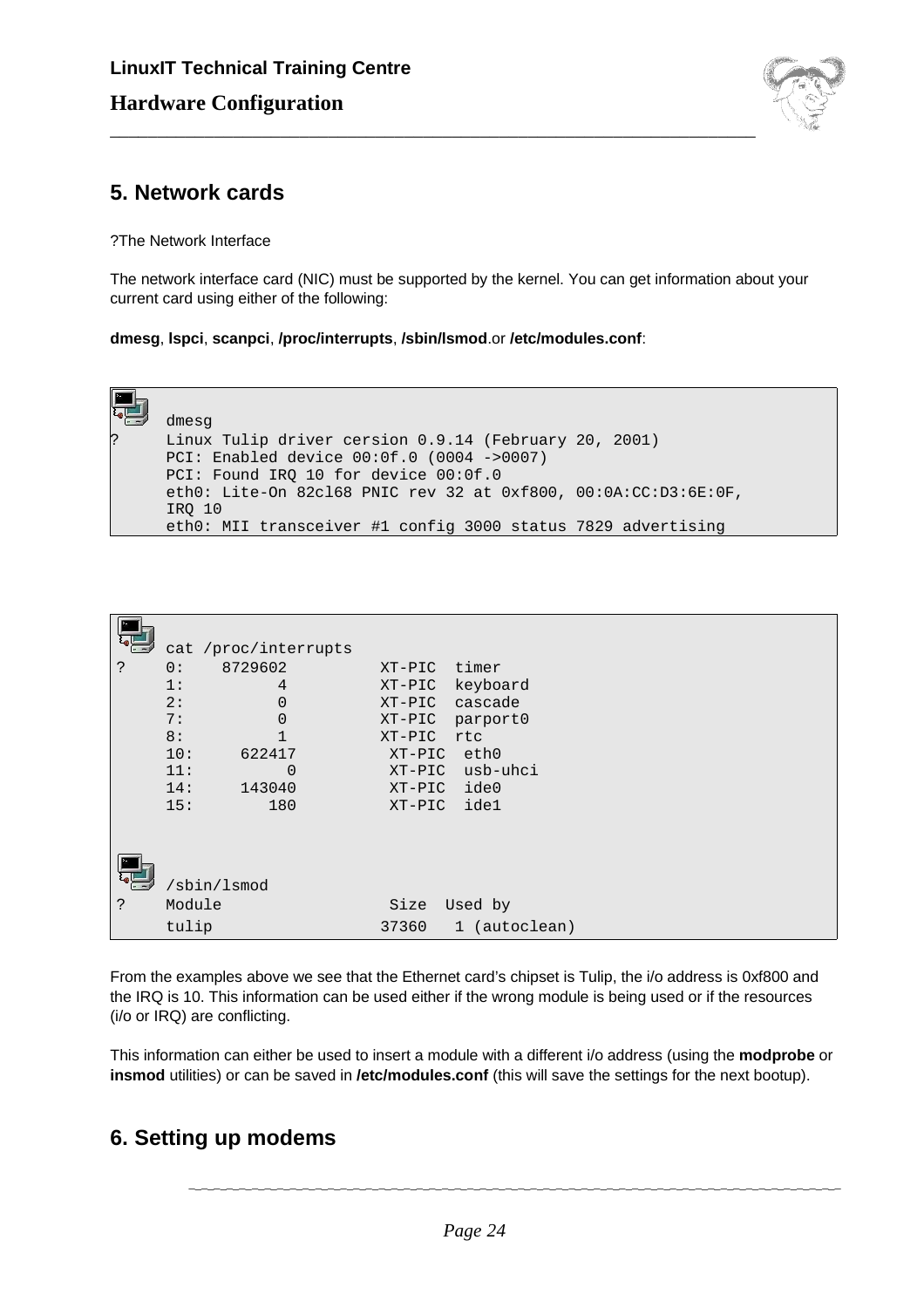### **Hardware Configuration**



?The Modem device

We will only consider serial modems. The following table shows the equivalence between DOS COM ports and Linux serial devices.

\_\_\_\_\_\_\_\_\_\_\_\_\_\_\_\_\_\_\_\_\_\_\_\_\_\_\_\_\_\_\_\_\_\_\_\_\_\_\_\_\_\_\_\_\_\_\_\_\_\_\_\_\_\_\_\_\_\_\_\_\_\_\_\_\_\_\_\_

Table 1: Serial port equivalence DOS-Linux

| DOS              | Linux      |
|------------------|------------|
| COM <sub>1</sub> | /dev/ttyS0 |
| COM <sub>2</sub> | /dev/ttyS1 |
| COM <sub>3</sub> | /dev/ttyS2 |

Most Linux distributions have hardware browser tools (GUIs) which can detect modems. But one can also use **setserial** to scan the serial devices. With the **-g** option this utility will tell you which serial devices are in use:



A symbolic link called **/dev/modem** pointing to used serial portcan be used to reference the modem.

Manually linking the modem device



The **setserial** tool is also used to set the speed of the serial port.

?Dialup Configuration (The LPI101 objectives only cover hardware detection and not configuration)

The **wvdial** commandline tool has a setup script called **wvdialconf** which will scan the system for modems (all serial and USB ports are scanned). Once the script has run a skeleton configuration file is generated as below:

Sample /etc/wvdial.conf file:

```
[Dialer Defaults]
Modem = /dev/ttyS1
Baud = 115200
Init1 = ATZ
Init2 = ATQ0 V1 E1 S0=0 &C1 &D2 S11=55 +FCLASS=0
; Phone = <Target Phone Number>
; Username = <Your Login Name>
```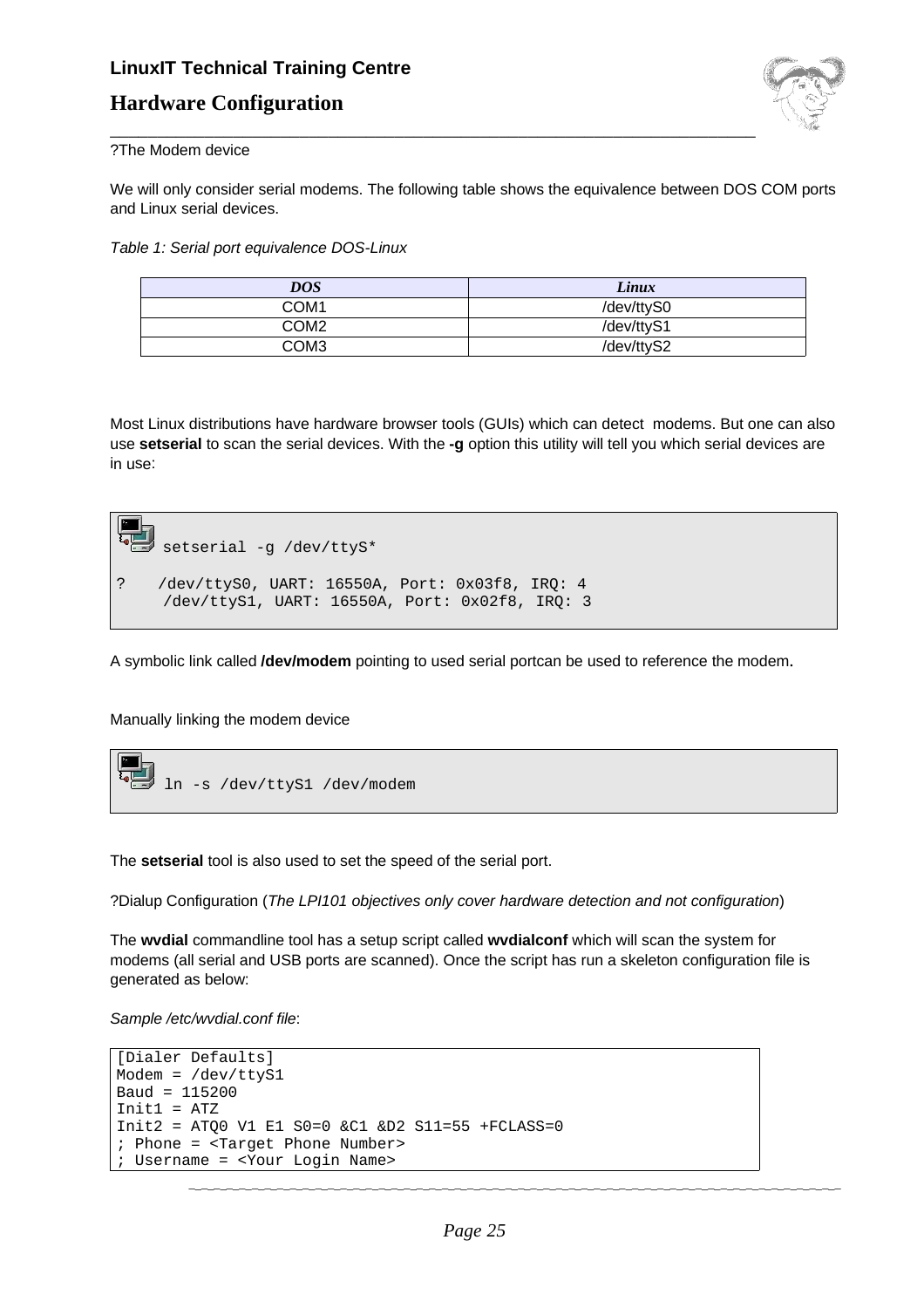### **Hardware Configuration**



; Password = <Your Password>

A quick way to get started is to replace Defaults with the name of your provider say WorldISP, fill in the Usernam/Password entries and type the following:

\_\_\_\_\_\_\_\_\_\_\_\_\_\_\_\_\_\_\_\_\_\_\_\_\_\_\_\_\_\_\_\_\_\_\_\_\_\_\_\_\_\_\_\_\_\_\_\_\_\_\_\_\_\_\_\_\_\_\_\_\_\_\_\_\_\_\_\_



# **7. Printer Configuration**

Printing is covered in depth in LPI 102. From a hardware perspective, the printers are detected at boot time automatically and can be seen in the **dmesg** output.

Linux printing happens in two stages. First the raw data is filtered into a postscript format, then the printing itself is handled by the ghostscript, or **gs** utility.

| $-0\frac{1}{4}$ |                         | printconf-gui |                                |                  | $\cdot$ $\Box$ $\times$                         |
|-----------------|-------------------------|---------------|--------------------------------|------------------|-------------------------------------------------|
| File            | Test Help               |               |                                |                  |                                                 |
|                 | 野<br>Edit<br><b>New</b> | ↚             | 삽<br>۵<br>Delete Default Apply |                  |                                                 |
|                 | Queue                   |               | Alias List                     | Queue Type       | <b>Details</b>                                  |
| $\checkmark$    | Ip.                     | Ip.           |                                | <b>JETDIRECT</b> | HP LaserJet 2100 JetDirect queue ljet2100.linux |
|                 | lp2                     |               |                                | LOCAL            | Canon BJC-1000 queue on local device /dev/lp    |
|                 |                         |               |                                |                  |                                                 |
|                 |                         |               |                                |                  |                                                 |
|                 |                         |               |                                |                  |                                                 |

#### **Using printtool** (not examined)

This utility creates an entry in **/etc/printcap**. The main features which need to be specified are the location of the *input\_filter=if*, the spool\_directory=sd and the *printer\_device=lp*.

If the **printtool** fails to detect which parallel port corresponds to the printer device you can use the **dmesg** utility to recall the kernel's initial parallel port scan. Here is an example of a system with a local printer plugged into the first parallel port /dev/lp0

*Parallel port scan at the end of dmesg* parport0: PC-style at 0x378 (0x778) [SPP,ECP,ECPEPP,ECPPS2]

parport0: detected irq 7; use procfs to enable interrupt-driven operation. parport\_probe: succeeded parport0: Printer, HEWLETT-PACKARD DESKJET 610C lp0: using parport0 (polling)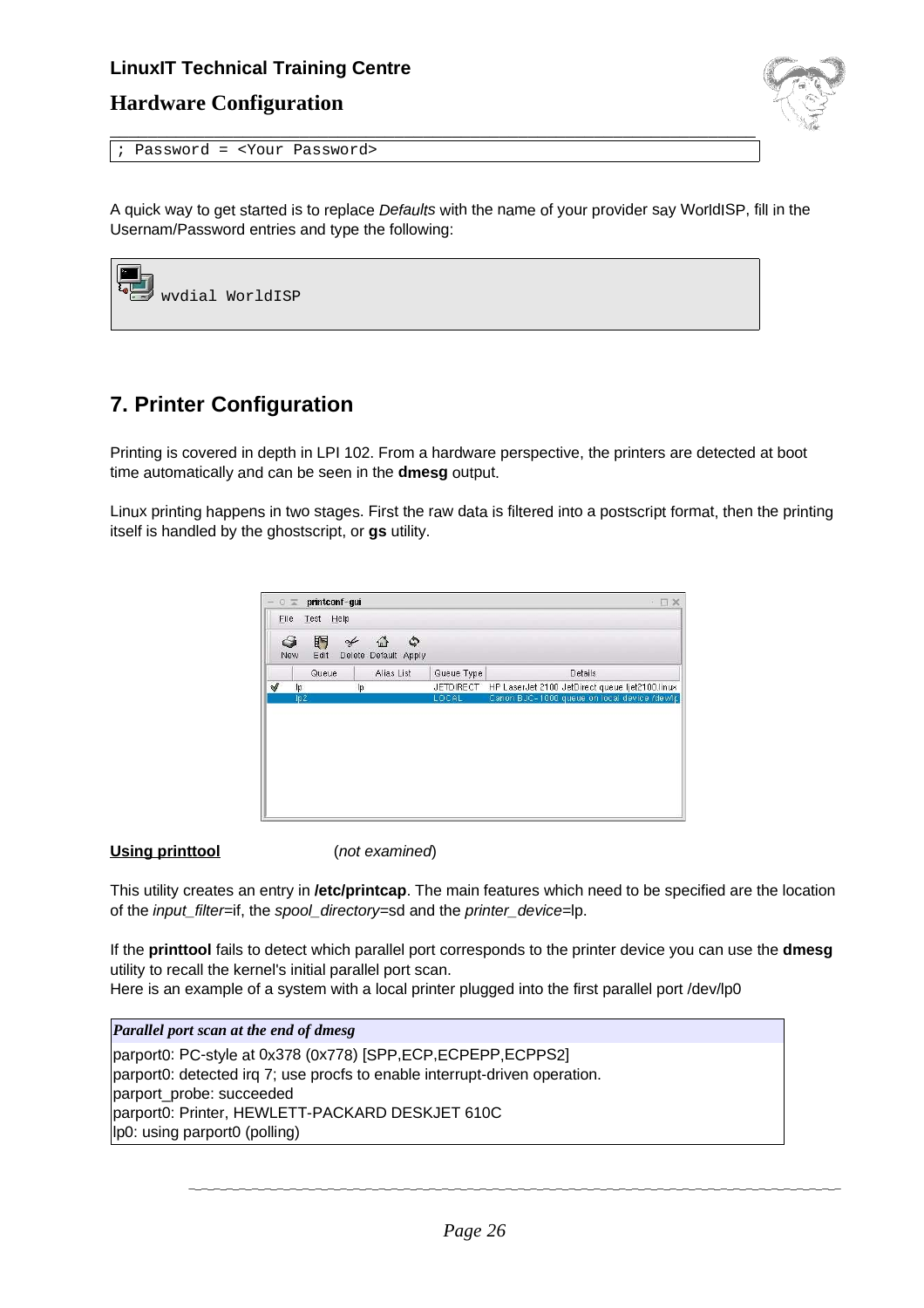### **Hardware Configuration**



#### *Sample /etc/printcap file*

 $\#$  This file can be edited with the printtool in the control-panel. ##PRINTTOOL3## LOCAL cdj550 300x300 a4 {} DeskJet550 3 {} lp:\ :sd=/var/spool/lpd/lp:\ :mx#0:\ :sh:\ :lp=/dev/lp0:\ :if=/var/spool/lpd/lp/filter:

\_\_\_\_\_\_\_\_\_\_\_\_\_\_\_\_\_\_\_\_\_\_\_\_\_\_\_\_\_\_\_\_\_\_\_\_\_\_\_\_\_\_\_\_\_\_\_\_\_\_\_\_\_\_\_\_\_\_\_\_\_\_\_\_\_\_\_\_

Figure 7: The gtk-based printtool GUI

#### **Using cups**

Cups is a newer administration and configuration tool for printers. It's main configuration files are stored in **/etc/cups**. The printing process is the same except that **cups** uses its own filters situated in **/ usr/lib/cups**.

The configuration tool for CUPS is a Web based GUI running on port **631**.

When using cups **lpd** is replaced by the **cupsd** daemon.

#### **NOTICE**

A local printer is physically detected at boot time for both USB and parallel connections. Information on the boot process is displayed at any time with **dmesg**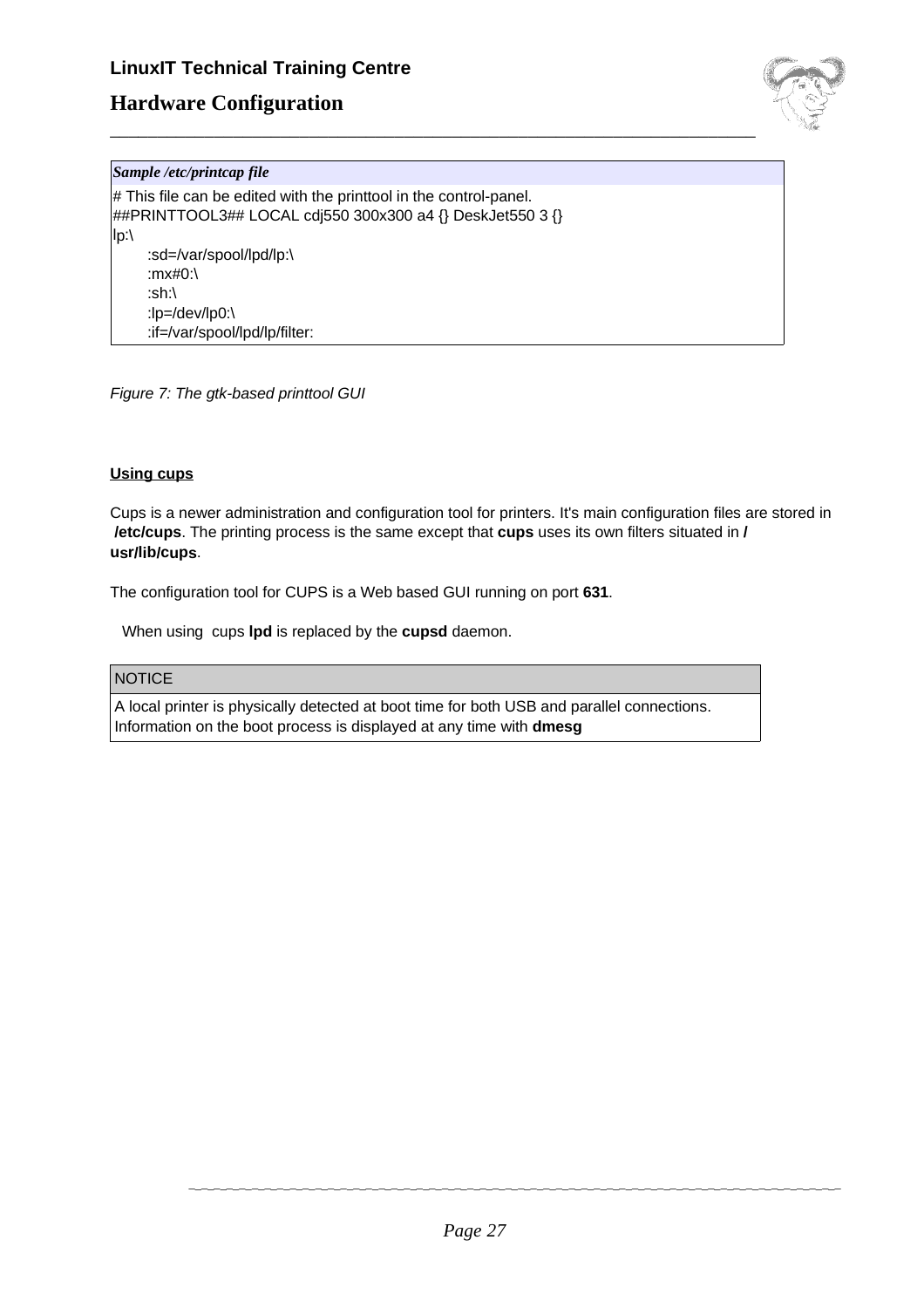

# **8. Exercises**

**1.** Use the **dmesg** command to view the **/var/log/dmesg** file. Search for keywords such as USB, tty or ETH0.

\_\_\_\_\_\_\_\_\_\_\_\_\_\_\_\_\_\_\_\_\_\_\_\_\_\_\_\_\_\_\_\_\_\_\_\_\_\_\_\_\_\_\_\_\_\_\_\_\_\_\_\_\_\_\_\_\_\_\_\_\_\_\_\_\_\_\_\_

- What are the names of the USB controllers used?
- What are the IRQs for the first two serial ports?
- **2.** Investigate the contents of the following files:

/proc/ioports /proc/interrupts /proc/pci /proc/dma

- **3.** The PCI bus:
	- Investigate the output of **lspci -v** and **scanpci –v**. What type of ethernet card in present?
	- Verify that there are as many 'bus ' entries in **/proc/pci**. Does this file give as much information as the commands above?
- **4.** USB tools:
	- Use **lsmod** and **lsusb** to determine which type of host controller is used on your system, UHCI, OHCI or EHCI (for USB v 2.0).
	- Use **usbmodules** to list the kernel module which can handle the plugged in interface.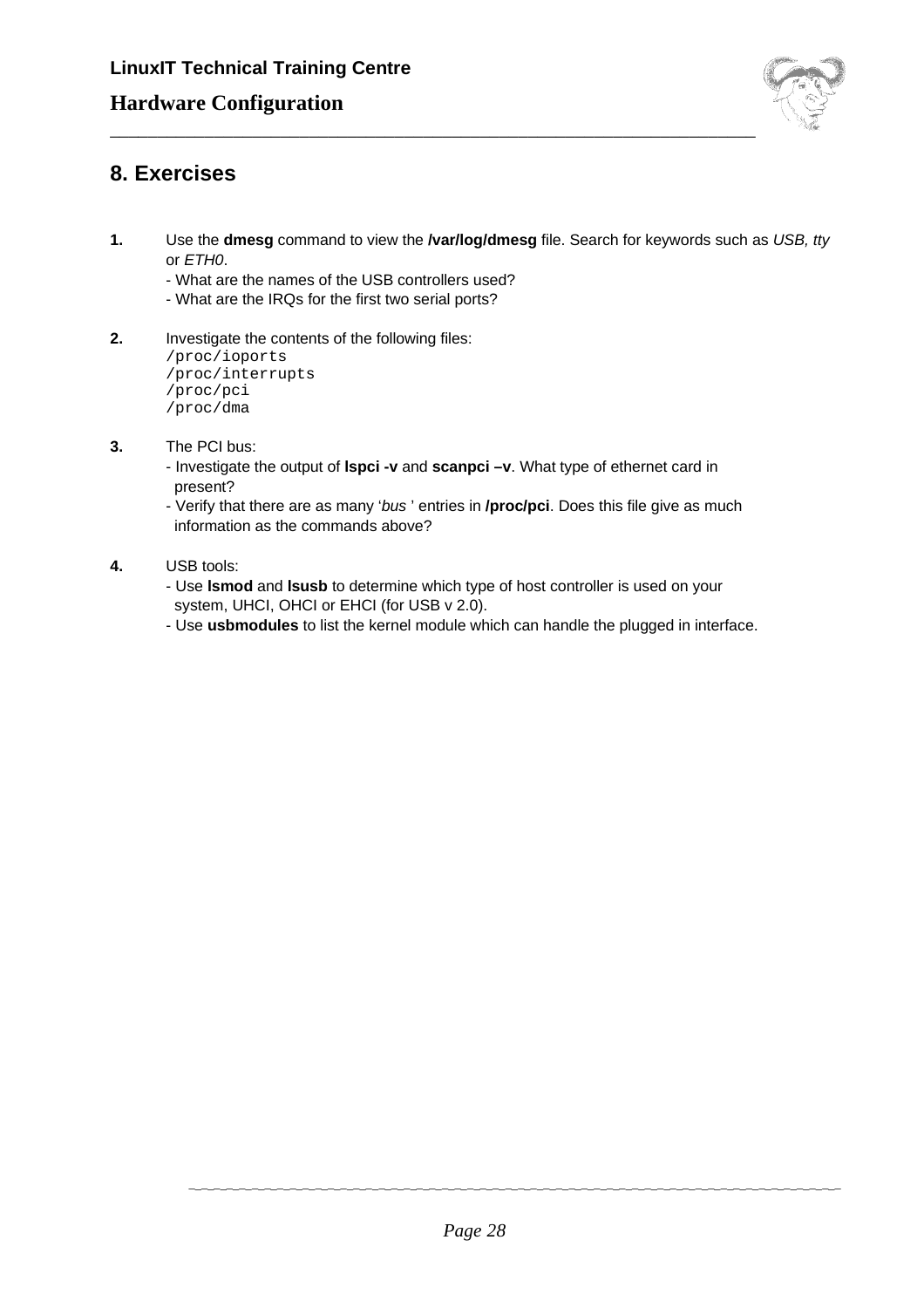

# **Managing Devices**

# **1. Disks and Partitions**

#### Physical disks:

On a running Linux system, disks are represented by entries in the **/dev** directory. The kernel communicates with devices using a unique major/minor pair combination. All major numbers are listed in **/proc/devices**. For example the first IDE controller's major number is **3**:

Block devices: 1 ramdisk 2 fd 3 ide0

Hard disk descriptors in **/dev** begin with hd (IDE) or sd (SCSI), a SCSI tape would be st, and so on. Since a system can have more than one block device, an additional letter is added to the descriptor to indicate which device is considered.

| Table 1 | Physical block devices |
|---------|------------------------|
| hda     | <b>Primary Master</b>  |
| hdb     | <b>Primary Slave</b>   |
| hdc     | Secondary Master       |
| hdd     | <b>Secondary Slave</b> |
| sda     | First SCSI disk        |
| sdb     | Second SCSI disk       |

NB Inserting a new SCSI hard drive with a target number between two existing drives will bump up the device letter of the higher numbered drive. This can cause chaos within a disk system.

#### **Disk Partitions:**

Disks can further be partitioned. To keep track of the partitions a number is added at the end of each physical device.

| Table 2 | Partitions                          |
|---------|-------------------------------------|
| hda1    | First partition on first hard disk  |
| hda2    | Second partition on first hard disk |
| sdc3    | Third partition on third SCSI disk  |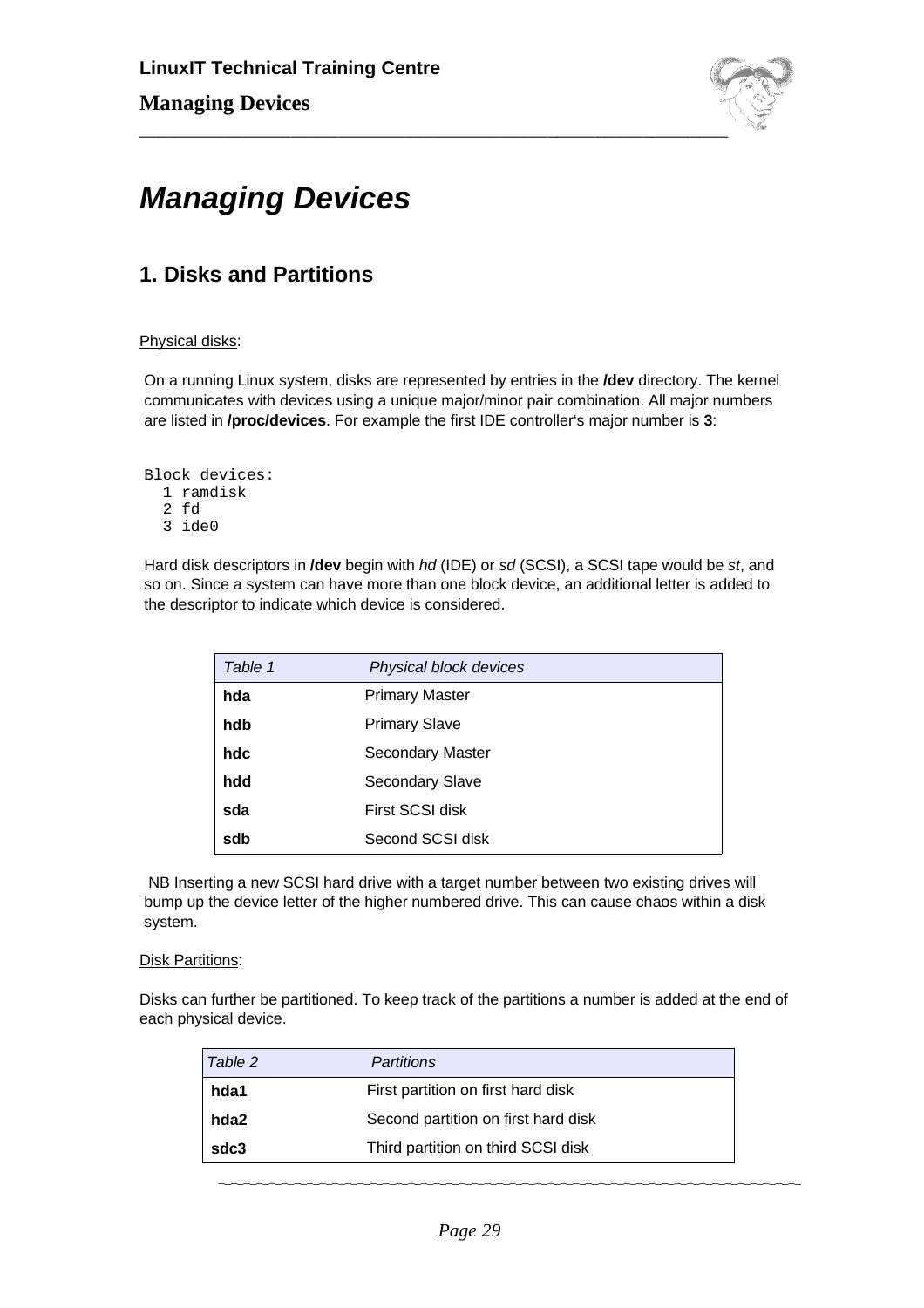# **LinuxIT Technical Training Centre Managing Devices**



IDE type disks allow 4 primary partitions, one of which can be extended. The extended partition can further be divided into logical partitions. There can be a maximum of 64 partitions on an IDE disk and 16 on a SCSI disk.





#### Typical output of **fdisk -l**

| Device     | Boot | Start | End  | Blocks    | Id | System |             |
|------------|------|-------|------|-----------|----|--------|-------------|
| /dev/hda1  | *    |       | 748  | 6297448+  |    | b      | Win95 FAT32 |
| /dev/hda2  |      | 785   | 788  | 32130     |    | 83     | Linux       |
| /dev/hda3  |      | 789   | 2432 | 13205430  |    | 5      | Extended    |
| /dev/hda5  |      | 789   | 1235 | 3590496   |    | 83     | Linux       |
| /dev/hda6  |      | 1236  | 1618 | 3076416   |    | 83     | Linux       |
| /dev/hda7  |      | 1619  | 1720 | 819283+   |    | 83     | Linux       |
| /dev/hda8  |      | 1721  | 1784 | $514048+$ |    | 83     | Linux       |
| /dev/hda9  |      | 1785  | 1835 | 409626    |    | 83     | Linux       |
| /dev/hda10 |      | 1836  | 1874 | 313236    |    | 83     | Linux       |
| /dev/hda11 |      | 1875  | 1883 | 72261     |    | 82     | Linux swap  |

On this system the main feature to notice is that there are 3 primary partitions. The third partition is extended (/dev/hda3) and holds 8 logical partitions. The primary partition /dev/hda3 is not used. In fact /dev/hda3 acts as a 'container' and a filesystem exists only on the enclosed logical partitions.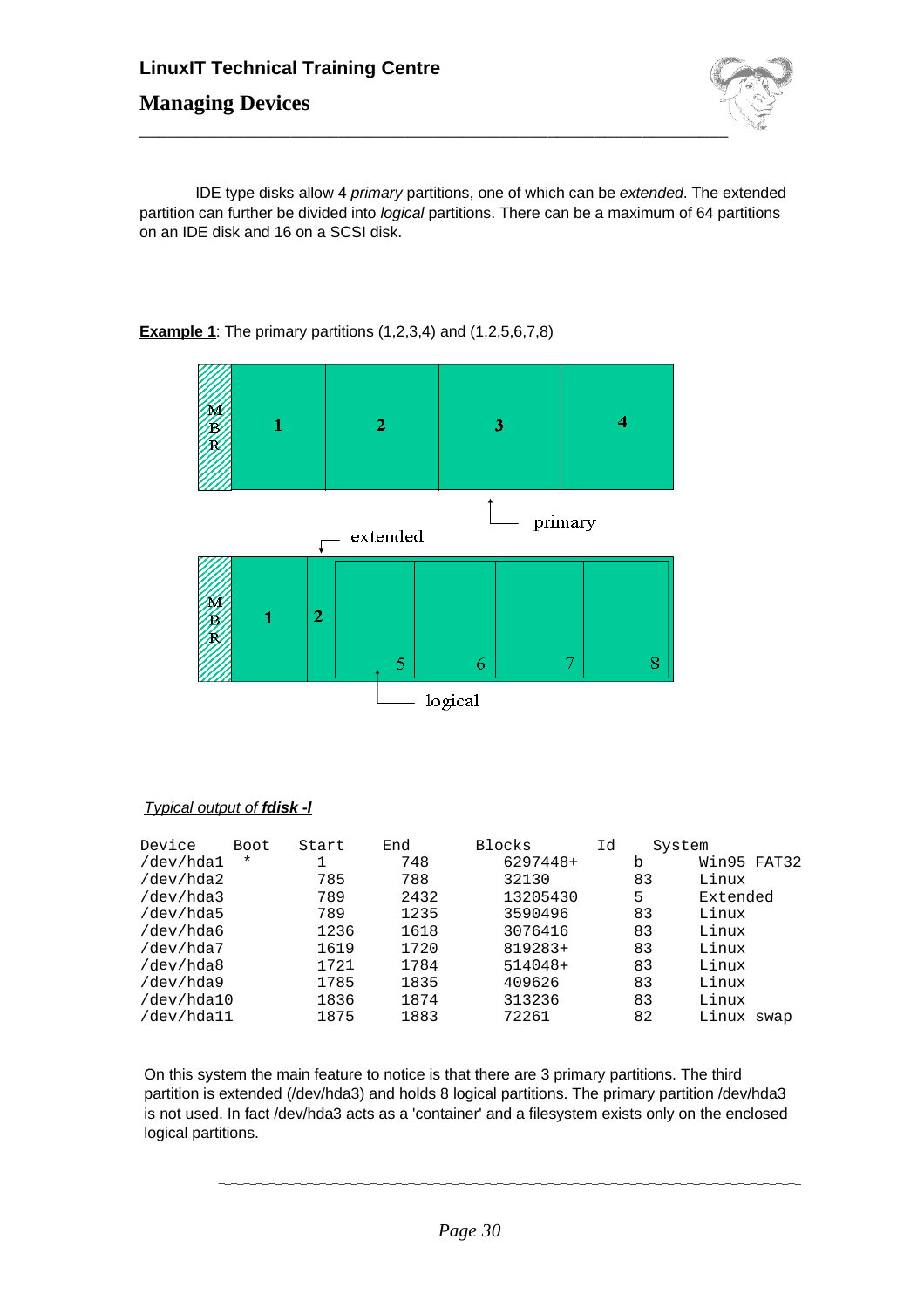

#### **NOTICE**

Make sure to distinguish between primary, extended and logical partitions. Also make sure you understand the naming convention for the IDE disks and controllers.

# **2. Partitioning Tools:**

1. Before installation: (not for exam purpose)

**PartitionMagic fips**

Notice that **fips** only handles **fat16** and **fat32**. On the other hand, **PartitionMagic** is much more versatile and can handle most common UNIX formats as well.

**No partitioning** is needed if for example C:\ and D:\ exist and the D:\ drive is empty.

Partitioning before installation:



| $\mathbf{D}$ :\<br>$C:\setminus$ |
|----------------------------------|
|----------------------------------|

2. During installation: (not for exam purpose)

During the installation process the Linux partition is partitioned again. Why do Linux systems require further partitioning? To answer this question we first define mount points.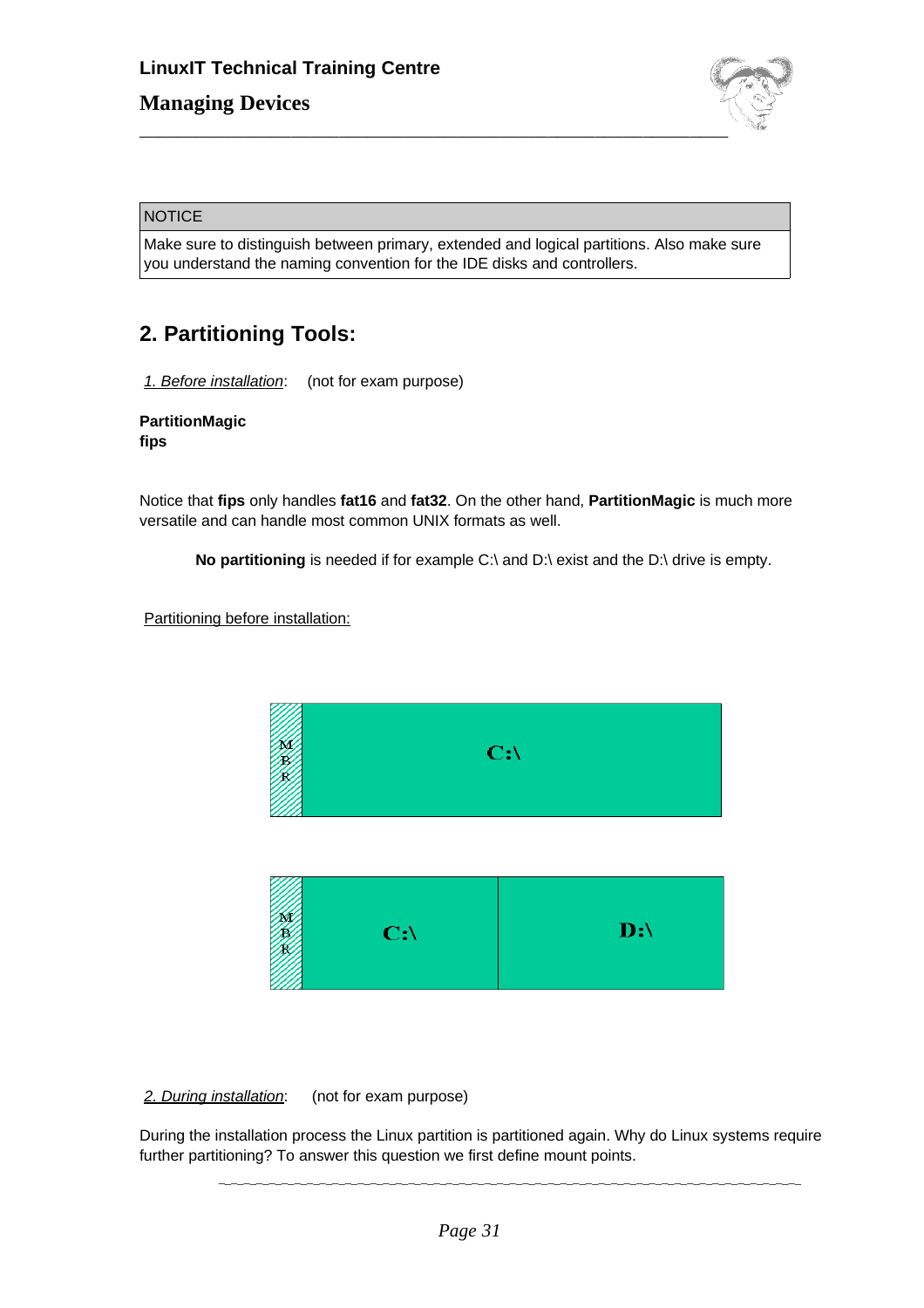# **LinuxIT Technical Training Centre Managing Devices**



Defining a **mount point**: (also see figure page5)

One has the choice to associate a piece of hardware (or resource) to a directory. For example the root directory "**/**" which is more or less like the C:\ drive for DOS could correspond to the / dev/hda2 partition, and the subdirectory **/boot** could correspond to the partition /dev/hda3.

"/dev/hda3 is said to be **mounted** on **/**boot". The directory on which a block device is mounted is then called a **mount point**.

While installing Linux you will have the choice of creating new partitions and associating each partition to a mount point.

For advanced users this is done in two steps:

- 1. Use the **fdisk** tool to create new partitions
- 2. Associate a mount point to each partition

For intermediate users most distributions include a userfriendly tool that does both these steps at once:

#### **diskdrake** (Mandrake) **DiskDruid** (RedHat)

The very early success of RedHat over other projects such as Debian was the introduction of intuitive installation tools such as **DiskDruid**.

Finally, for beginners and busy sysadmin's, the latest Linux distributions will automatically assign a partition scheme.

#### 3. On a Running System:

Once the operating system is installed you can use the **fdisk** utility to configure new partitions.

We will next look at the basic syntax for **fdisk**

#### Example:

1) Start partitioning the first hard drive:



fdisk /dev/hda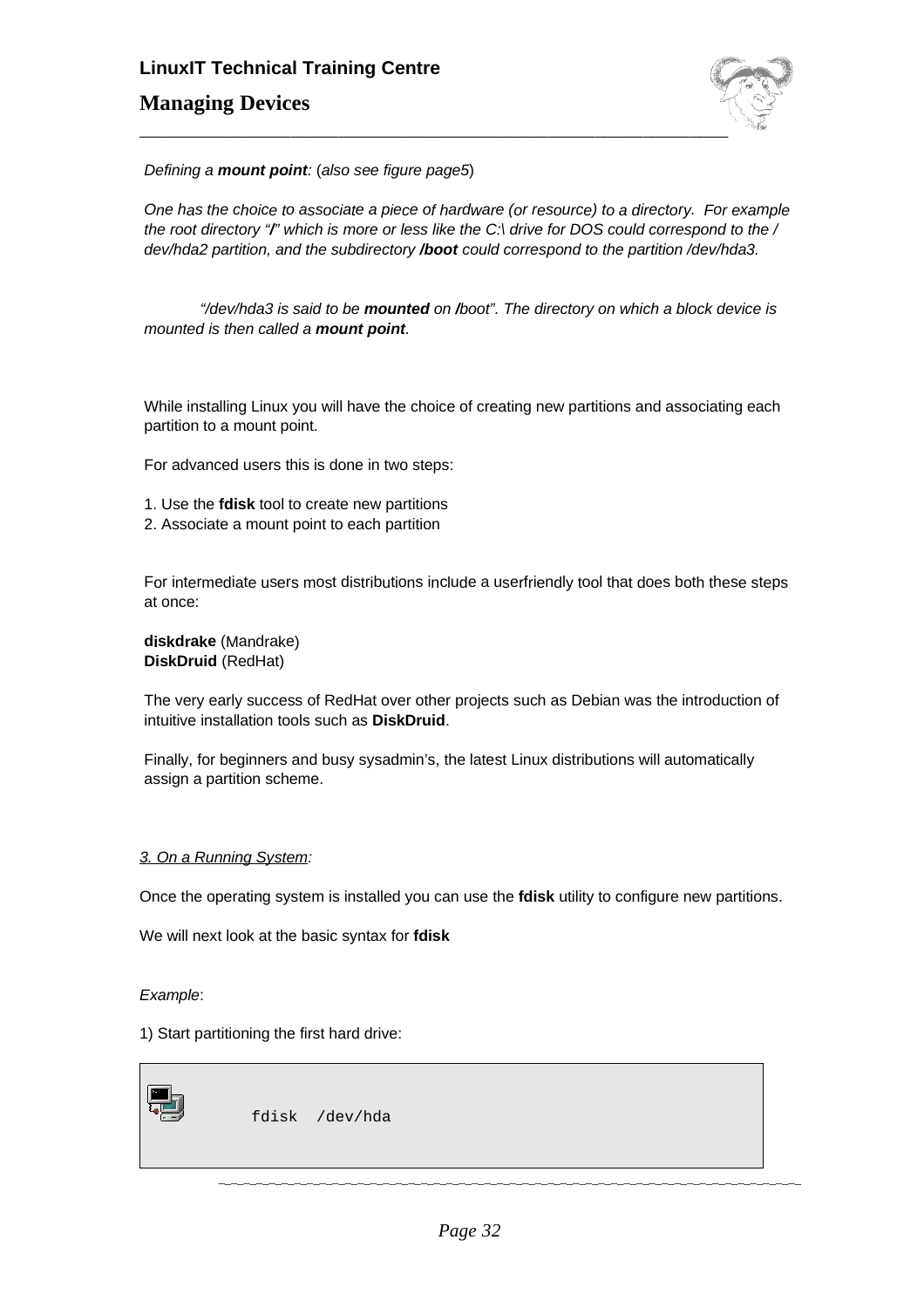### **Managing Devices**



2) Type **m** for help. Then create a new partition with **n**.

- 3) To write the changes to disk type **w**.
- 4) REBOOT.

These four points outline the steps you would follow to create new partitions. The last point is often overlooked. This forces the partition table in the master boot record **MBR** to be reread.

#### NOTICE

You need to create a filesystem on a new partition with **mkfs** or **mke2fs** before using it

This ends the survey of available partitioning tools. We next take a look at bootloaders.

### **3. Bootloaders**

The MBR occupies the first sector of the disk (512 bytes) and contains the partition tables together with a bootloader. At boot time the bootloader reads the partition tables looking for a partition marked "active" and loads the first sector of this partion.

#### **LILO the Linux Bootloader**

There are roughly 3 parts envolved:

#### 1. LILO

This is the loader itself. LILO is installed on the MBR and loads the second stage bootloader, generally situated in **/boot/boot.b**.

#### 2. /etc/lilo.conf

The main options are specified here

| boot <sup>*</sup><br>install<br>prompt<br>default<br>timeout<br>image*<br>label*<br>root <sup>*</sup><br>read-only*<br>append<br>linear/lba32 | where LILO should be installed (/dev/hda is the MBR)<br>which second stage to install (boot.b is the default)<br>give the user a chance to choose an OS to boot<br>name of the image that will be booted by default<br>used with prompt, causes LILO to pause (units are 1/10 of a sec)<br>path to the kernel to boot (one can use 'other' to chain load)<br>name of the image. This is the name a user can type at the boot prompt<br>the name of the disk device which contains the root filesystem /<br>mount the root filesystem read-only for fsck to work properly<br>give kernel parameters for modules that are statically compiled.<br>these options are mutually exclusive. Both ask LILO to read the disk |
|-----------------------------------------------------------------------------------------------------------------------------------------------|----------------------------------------------------------------------------------------------------------------------------------------------------------------------------------------------------------------------------------------------------------------------------------------------------------------------------------------------------------------------------------------------------------------------------------------------------------------------------------------------------------------------------------------------------------------------------------------------------------------------------------------------------------------------------------------------------------------------|
| Lba32                                                                                                                                         | Linear Block Addressing. linear is typically used for very large disks.<br>is used to allow boot time access to data beyond the first 1024 cylinders.                                                                                                                                                                                                                                                                                                                                                                                                                                                                                                                                                                |
| using                                                                                                                                         |                                                                                                                                                                                                                                                                                                                                                                                                                                                                                                                                                                                                                                                                                                                      |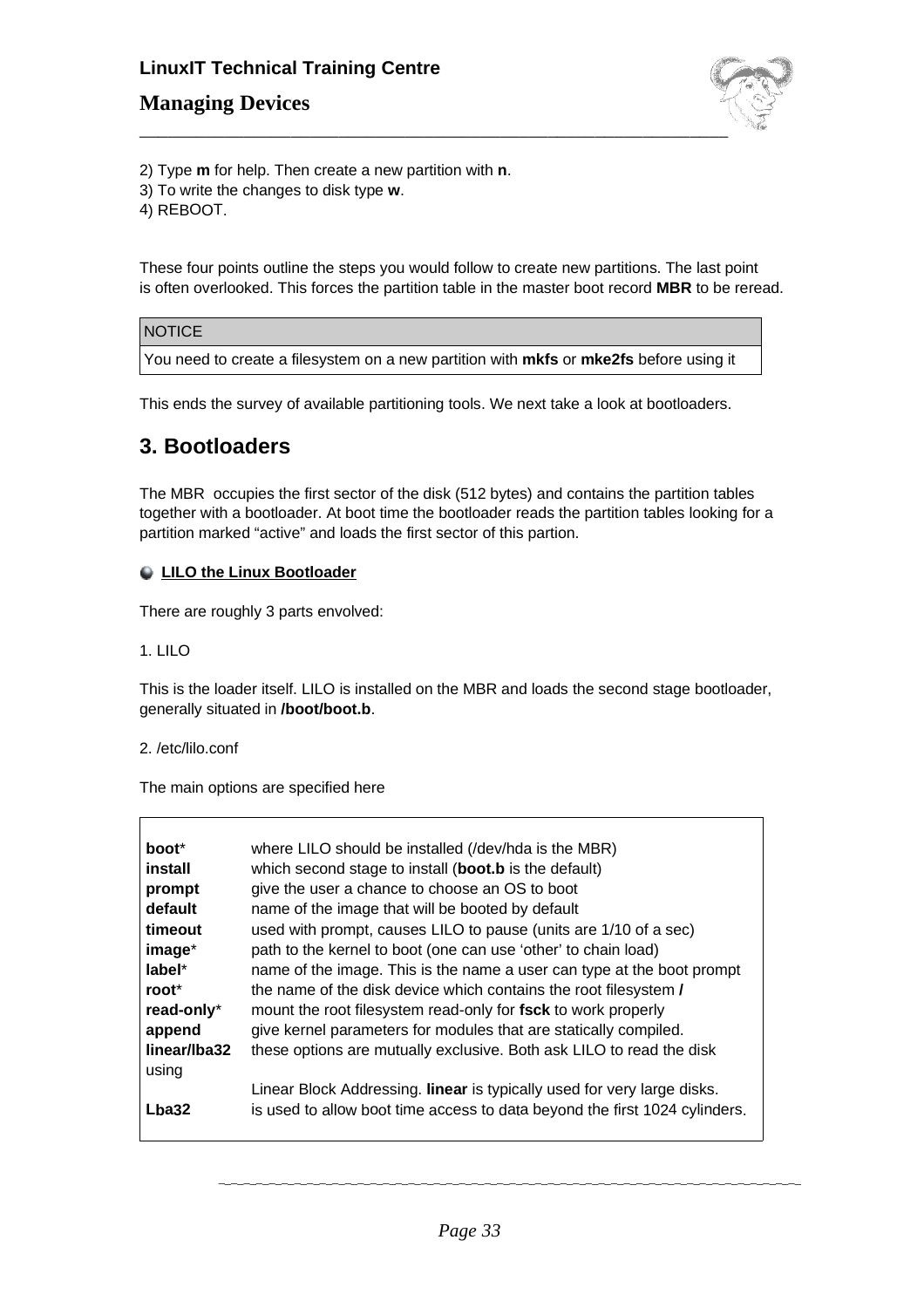

3. /sbin/lilo

This binary reads it's configuration file /etc/lilo.conf and installs the LILO bootloader.

**/sbin/lilo** should be run every time a change is made to **/etc/lilo.conf**

#### **GRUB the Grand Unified Bootloader**

GRUB is also installed on the MBR. You can either alter this MBR with the **/sbin/grub** shell or use a configuration file called **/boot/grub/grub.conf** which will be read by **/sbin/grub-install**

Detailed information about GRUB can be found in the **info** pages

#### GRUB keywords (used in **/boot/grub/grub.conf**):

#### 1. General/Global

| default   | image that will boot by default (the first entry is 0) |
|-----------|--------------------------------------------------------|
| ∣ timeout | prompt timeout in seconds                              |

2. Image

| title  | name of the image                                                          |
|--------|----------------------------------------------------------------------------|
| root   | where the $2^{nd}$ stage bootloader and kernel are e.g (hd0,0) is /dev/hda |
| kernel | path for the kernel starting from the previous root e.g / vmlinuz          |
| ro     | read-only                                                                  |
| root   | the filesystem root                                                        |

| Example       | grub.conf                                   |
|---------------|---------------------------------------------|
| $default = 0$ |                                             |
| $timeout=10$  |                                             |
|               | $splashimage=(hd0,0)/qrub/splash,xpm,qz$    |
|               | title Linux $(2.4.18-14)$                   |
|               | root $(hd0,0)$                              |
|               | kernel /vmlinuz-2.4.18-14 ro root=/dev/hda5 |
|               | initrd /initrd-2.4.18-14.img                |

### **4. Managed devices**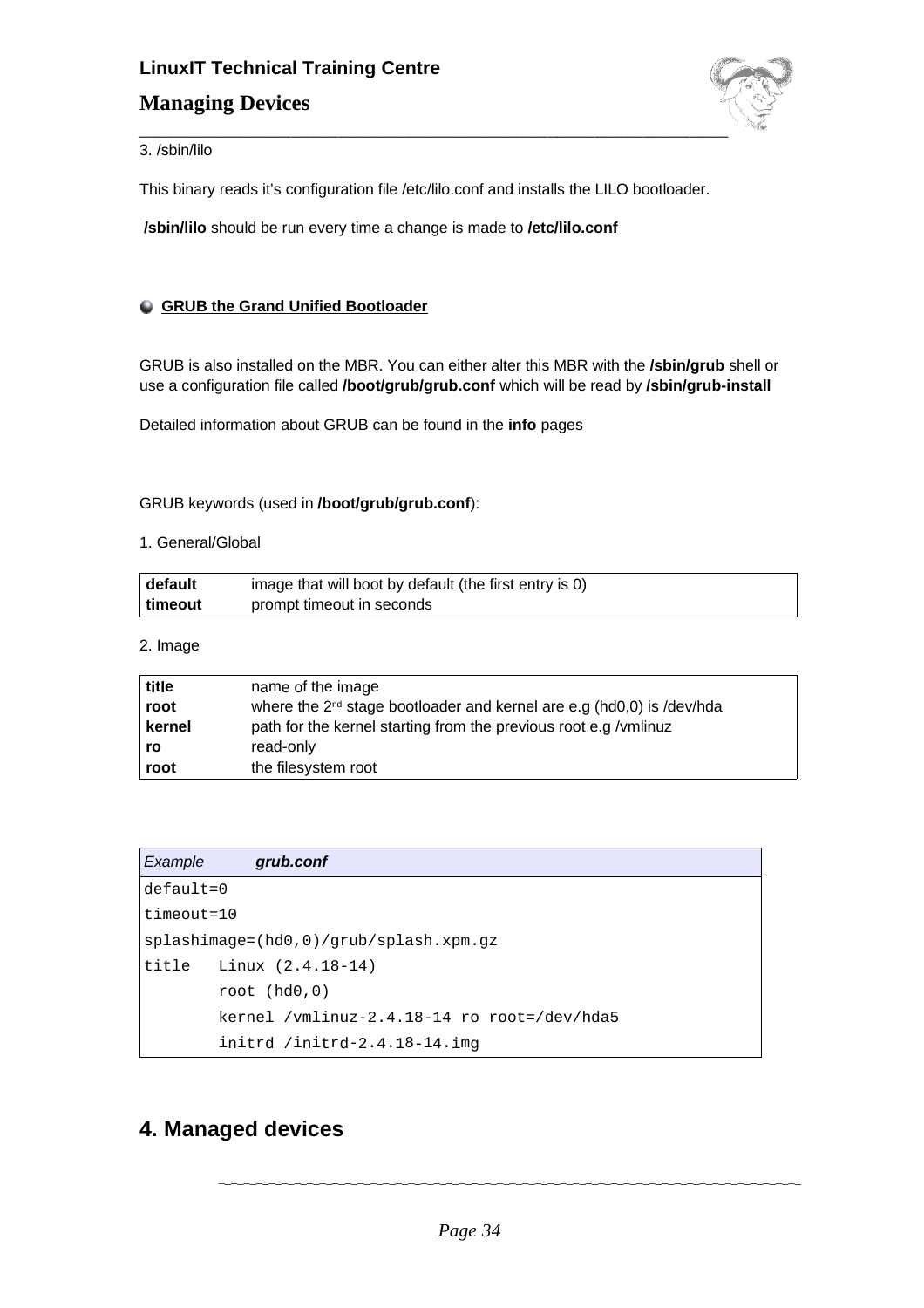### **Managing Devices**



At boot time the **/etc/fstab** file assigns mount points for block devices.

The /etc/fstab format

|  |  | device mount-point fstype options dump-number fsck-number |
|--|--|-----------------------------------------------------------|
|  |  |                                                           |

#### Sample /etc/fstab

| $LABEL=$         |                | ext2 | defaults                                     | $1\quad1$                  |
|------------------|----------------|------|----------------------------------------------|----------------------------|
| LABEL=/boot      | /boot          | ext2 | defaults                                     | $1\quad 2$                 |
| $LABEL = / home$ | /home          |      | ext3 defaults                                | $1\quad2$                  |
| /dev/fd0         |                |      | /mnt/floppy auto noauto, owner               | $0\quad 0$                 |
| $LABEL=/usr$     | /usr           |      | ext2 defaults                                | $1\quad2$                  |
| $LABEL=/var$     | /var           |      | ext3 defaults                                | $1\quad 2$                 |
| none             | /proc          |      | proc defaults                                | $\Omega$<br>$\overline{0}$ |
| none             | /dev/shm       |      | tmpfs defaults                               | 0 <sub>0</sub>             |
| none             | /dev/pts       |      | devpts qid=5, mode=620                       | 0 <sub>0</sub>             |
| /dev/hdc9        | $swap, pri=-1$ | swap | defaults                                     | 0<br>- 0                   |
| /dev/cdrom       |                |      | /mnt/cdrom iso9660 noauto,owner,kudzu,ro 0 0 |                            |

On a running system the **/etc/fstab** file also acts as a shortcut for assigning a resource to a specific directory. For example:



mount /dev/cdrom

The **mount** utility reads **fstab** and deduces where to mount the resource. Notice that some of the devices are accessed using a label. Labels are assigned to devices with the **tune2fs** tool:



tune2fs -L /usr/local /dev/hdb12

| Option summary for mount: |                                                                               |  |
|---------------------------|-------------------------------------------------------------------------------|--|
| rw.ro                     | read-write and read-only                                                      |  |
| <b>users</b>              | the device can be read and unmounted by all users                             |  |
| luser                     | the device can unmounted only by the user                                     |  |
| owner                     | the device will change it's permission and belong to the user that mounted it |  |
| usrquota                  | start user quotas on the device                                               |  |
| grpquota                  | start group quotas on the device                                              |  |

#### **NOTICE**

Remember that **mount -a** will mount all filesytems in **/etc/fstab** that have not been mounted and do not have the option **noauto**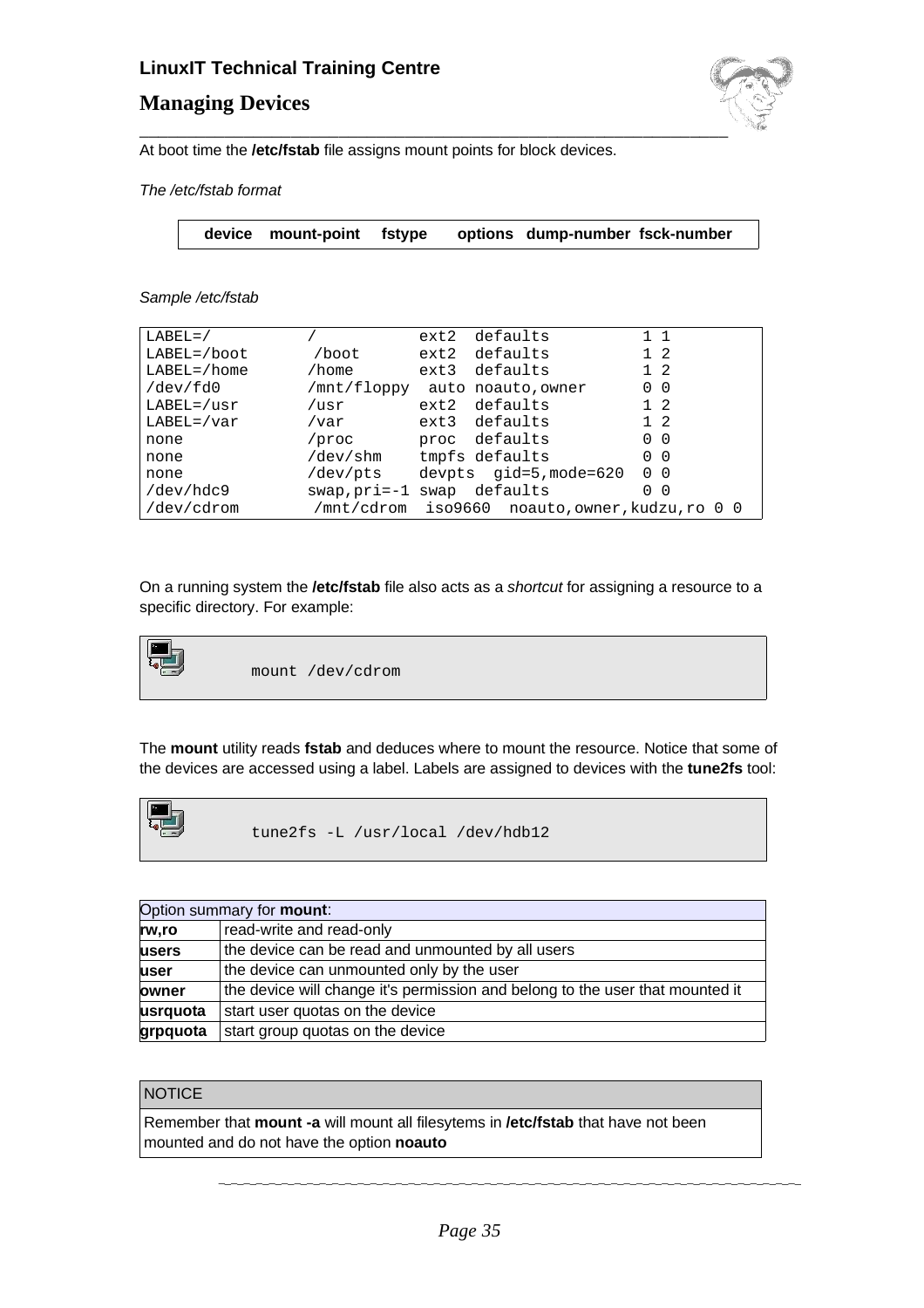

# **5. Quotas**

The quota tools allow administrators to set up quotas without having to reboot. Here are the steps.

- **1.** Edit **/etc/fstab** and add **usrquota** to the options
- **2.** Remount the partition:



#### **3.** Start the quota stats:

| quotacheck -ca |
|----------------|
|                |

The preliminary **aquota.user** file is generated at the top of the directory.

#### **4.** Edit quotas for each user:

| - 183<br>द्धा | edquota -u <user></user> |
|---------------|--------------------------|
|               |                          |

Here a soft/hard limit must be set for both the number of blocks and inodes available for each user.

The system will allow the user to exceed the soft limit during a certain **grace** period. After the grace period has expired the soft limit will be enforced as a hard limit.

**5.** START enforcing quotas:



Users can query the quota status with **quota**. The system administrator can generate reports with **repquota** or **quotastats**.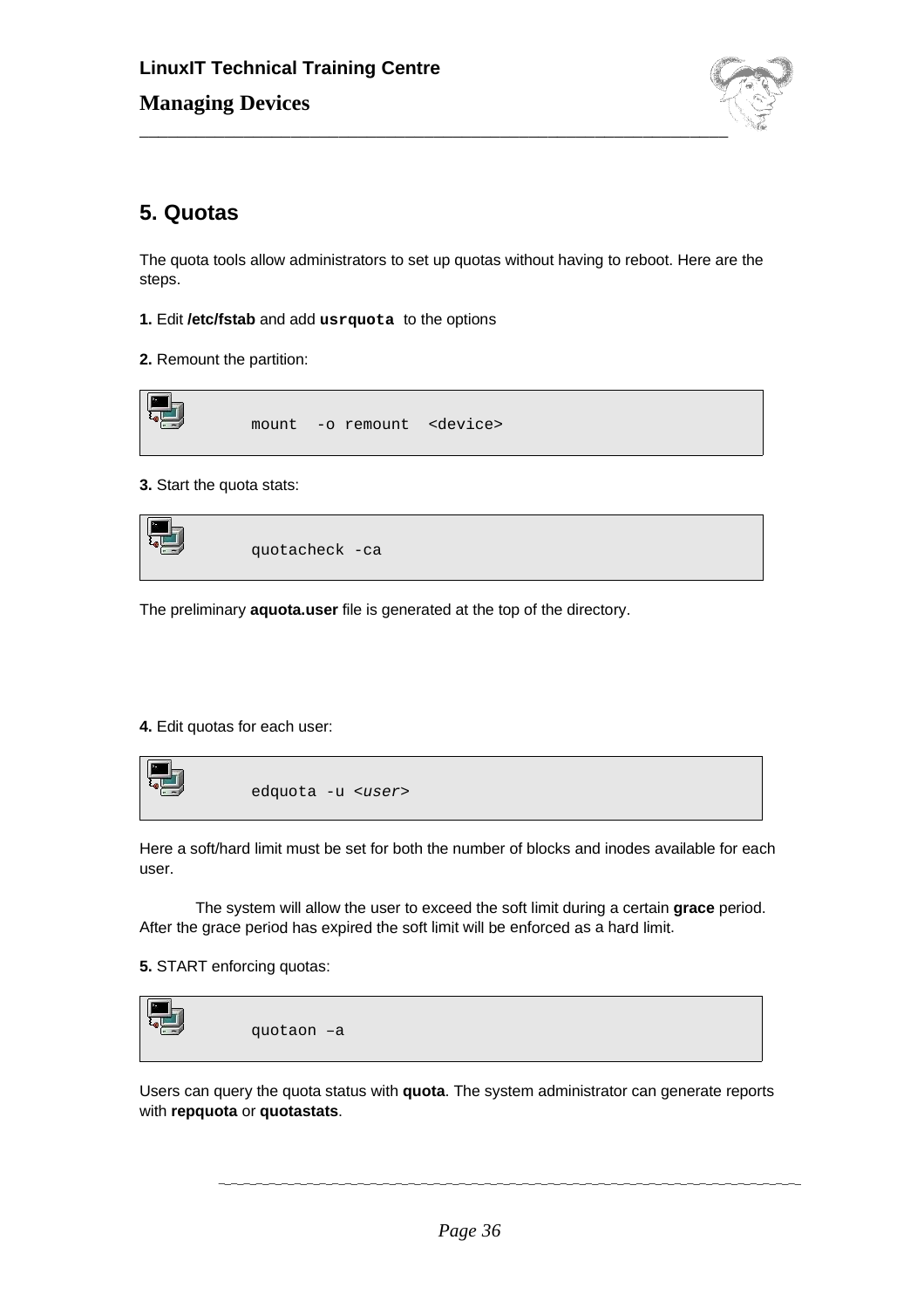

## **6. Exercises**

**1.** Create 1 new partition on the **/dev/hda** device using **fdisk**.

fdisk /dev/hda

- HINT: To create a new partition type **n**. The partition type defaults to **83** (Linux) To write the new partition table type **w**. The partition table needs to be read: REBOOT the computer !
- **2.** Make a new filesystem (format) on one of the partitions:

mkfs <device>

**3. (i)** Make a directory called **data in the root directory.**

mkdir /data

**(ii)** Edit **/etc/fstab** and allocate the mount point **/data** to this new resource

<device> /data ext2 defaults 0 2

**4.** Force **mount** to read **/etc/fstab**:

mount –a

If this doesn't work check that each entry is correct in the **fstab** and make sure that the directory **/data** exists (**2 (i)**)

**5.** Follow the steps in this chapter to enforce quotas on this device.

After step **(2)** run the **mount** command and look at the output. Which option from **/etc/fstab** can be seen showing that quotas are availabe on the device?

After step **(3)** which file is created in the **/data** directory? \_\_\_\_\_\_\_\_\_\_

Before testing quotas for with non-root users, add read-write permissions on **/data**

chmod o+rw /data

In extreme cases it may be easier to reboot and let the init scripts build the **aquota.user** (or **aquota.group**) file. If nothing is showing with the **quotas**, **repquota**, or **quotastats** tools make sure you have read-write access for everyone on **/data** [chmod a+rw /data ]

\_\_\_\_\_\_\_\_\_\_\_\_\_\_\_\_\_\_\_\_\_\_\_\_\_\_\_\_\_\_\_\_\_\_\_\_\_\_\_\_\_\_\_\_\_\_\_\_\_\_\_\_\_\_\_\_\_\_\_\_\_\_\_\_\_\_\_\_\_\_\_\_\_\_\_\_\_\_\_\_\_\_\_\_\_\_\_\_\_\_\_\_

**6.** (OPTIONAL) The instructor computer has a NFS share. Find out which directory is shared and edit **/etc/fstab** to mount this share on **/mnt/nfs**. Use the **noauto** option fot the share not to mount at boot time.

#### **7. SWAPPING bootloaders**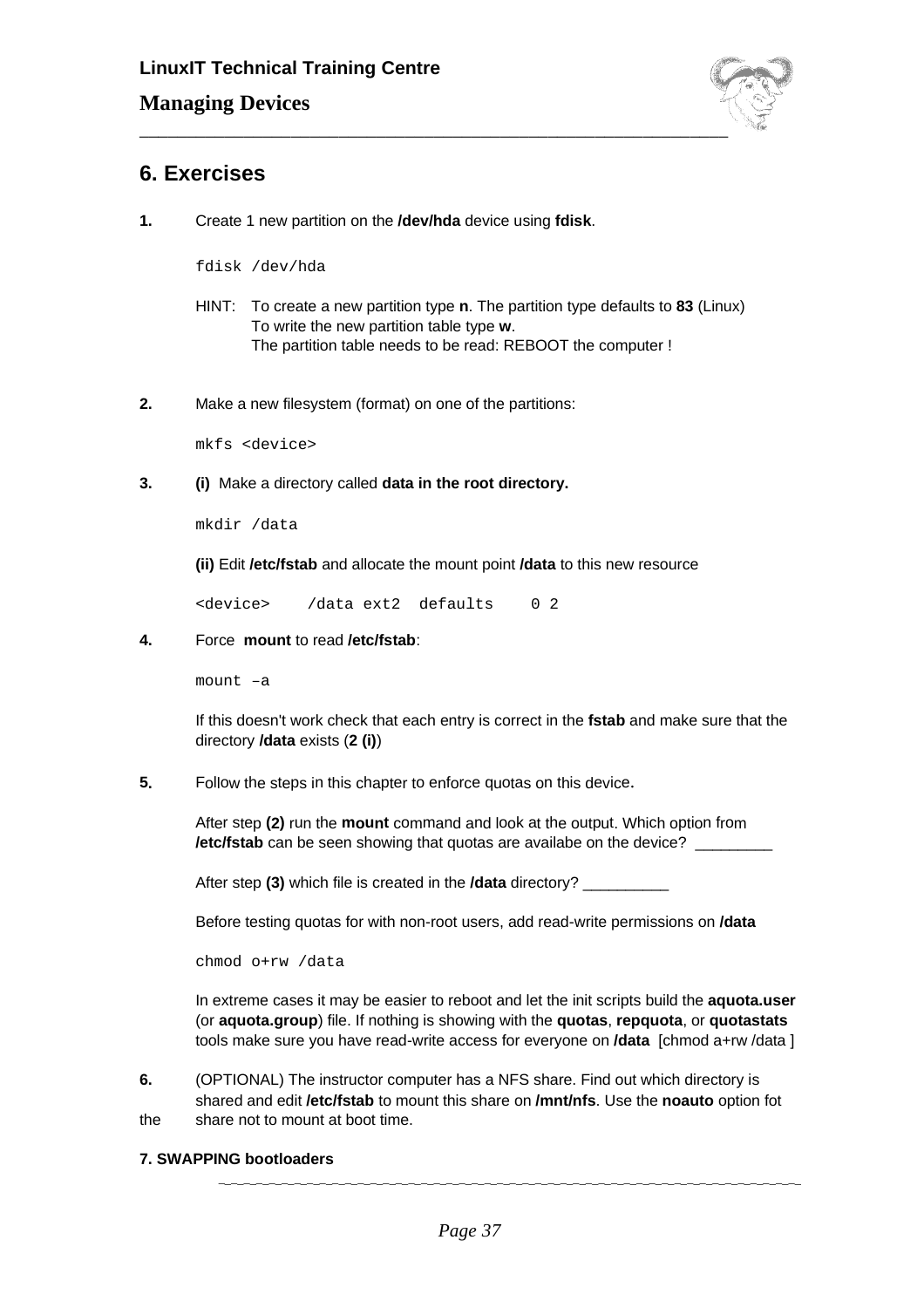# \_\_\_\_\_\_\_\_\_\_\_\_\_\_\_\_\_\_\_\_\_\_\_\_\_\_\_\_\_\_\_\_\_\_\_\_\_\_\_\_\_\_\_\_\_\_\_\_\_\_\_\_\_\_\_\_\_\_\_\_\_\_

- a. Uninstall LILO from the MBR (or the floppy)
- lilo –u
- b. Modify the **grub.conf** sample on p. 28 to reflect your system
- c. Install GRUB on the floppy with **grub-install /dev/fd0**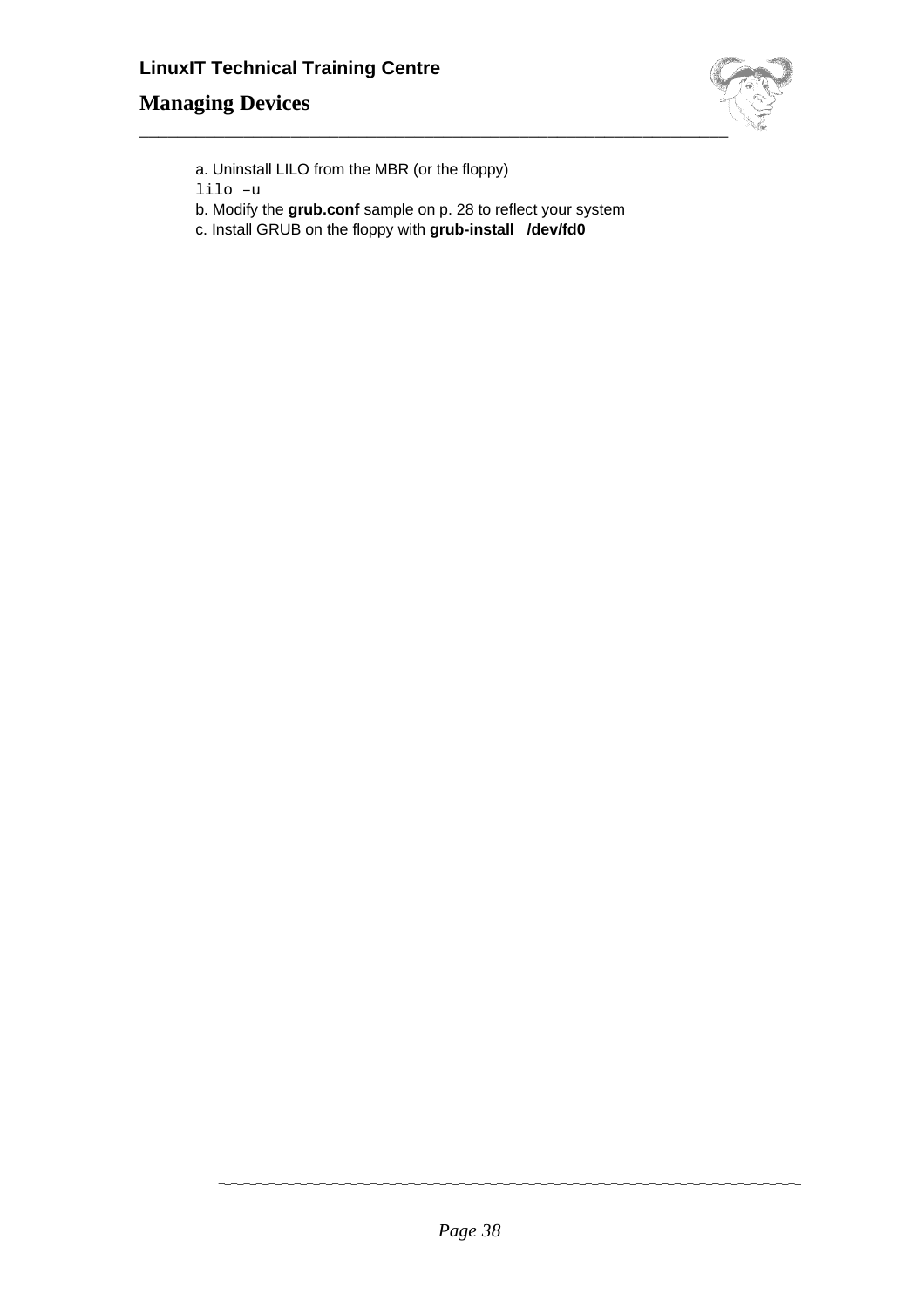

# **The Linux Filesystem**

## **1. The Filesystem Structure**

A filesystem is similar to a tree structure. The root of the tree is represented at the top and the leaves below.

As mentioned earlier, once partitions have been created each partition must be given a *mount point*. This is typically done at installation time. To help us understand where things are kept, let us look at the Linux file system hierarchy.

The top of a Linux file system hierarchy starts at root  $($ ). This is similar to C:\ under DOS except that C:\ is also the first device, whereas the root directory can be mounted anywhere.

> bin dev lib. sbin etc mnt |  $|$  proc /usr/local boot root usr home tmp opt var The base directories boot home root tmp usr /usr/local opt var

Figure 1: The base directories

Directories that can be mount points for separate devices

The base directories are the first subdirectories under the root directory. These are installed by an rpm package usually called filesystem.



During the booting process the kernel first mounts the root (/) partition. In order to mount and check any further partitions and filesystems a certain number of programs such as **fsck**, **insmod** or **mount** must be available.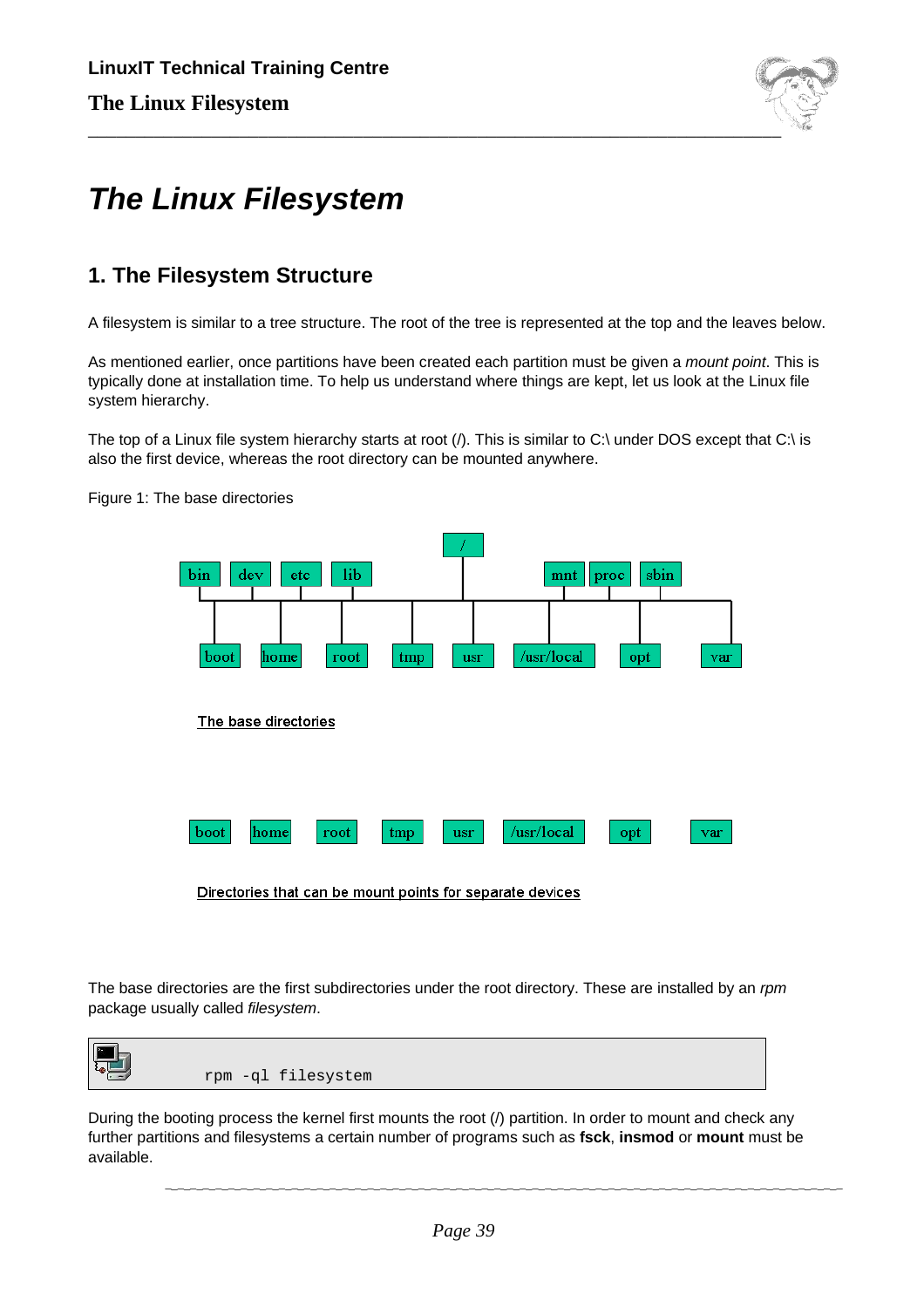

The directories /dev, **/bin**, **/sbin**, **/etc** and **/lib** must be subdirectories of root (/) and not mounted on separate partitions.

#### **Base directories:**

• **/bin and /sbin**

Contain binaries needed to boot up the system and essential commands.

• **/dev**

Location for device or special files

• **/etc**

Host specific configuration files

• **/lib**

Shared libraries for binaries in **/bin** and **/sbin**. Also contains kernel modules

- **/mnt/ or /media (Suse)** Mount point for external filesystems
- **/proc**

Kernel information. Read-only except for **/proc/sys/**

• **/boot**

Contains the Linux kernel, the system maps and the "second stage" bootloaders.

- **/home (optional)** The directories for users. Initially contains the contents from **/etc/skel/**
- **/root (optional)** The directory for user root
- **/tmp**

Temporary files

• **/usr**

User Specific Resource. Mainly static and shareable content

- **/usr/local or /opt (optional)** Add-on software applications. Can also contain shared libraries for add-on software.
- **/var/www, /var/ftp/ or /srv (Suse)**

Location for HTML pages and anonymous FTP directories.

• **/var**

Variable data, such as spools and logs. Contains both shareable (eg. /var/spool/mail) and nonshareable (eg. /var/log/) subdirectories.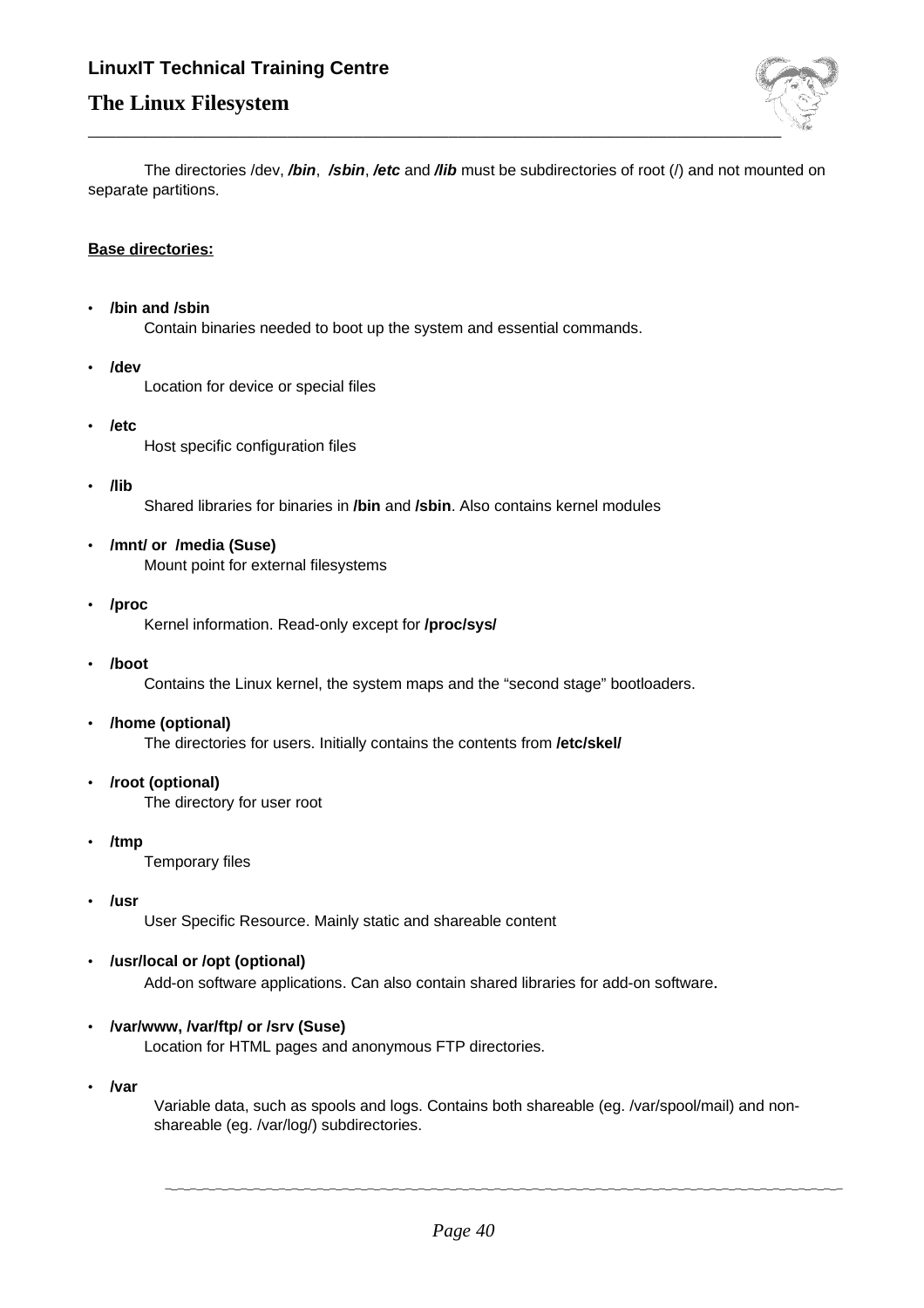## **The Linux Filesystem**



## **2. Formatting and File System Consistency**

In order to organise data on a disk partition one needs to create a file system. At installation time you will be asked which type of file system must be used.

Many file system types are supported. The **ext2** file system type is the default and is also known as "Linux Native". In some more recent installers, ext3 is the default. This is really only an ext2 filesystem with a journal patched on top.

A different file system type must be used for SWAP. The file system for Swap is of type **swap** and cannot be anything else.

#### **The Second Extended File System**

Lets take a closer look at the **ext2** (second extended) file system. The **ext2** consists of blocks of size 1024 bytes =1 KB (default). Without entering into too much detail, there are three types of blocks:

?Superblocks:

Repeated every 8193 blocks. Contains information about block-size, free inodes, last mounted time, etc …

?Inodes:

Contains pointers to data blocks. The first 12 blocks of data are directly accessed. If the data exceeds 12KB, then indirect inodes act as relays.

Each inode is 256 bytes and contains the user, group, permissions and time stamp of the associated data.

?Data Blocks:

These are either files or directories and contain the actual data.

#### **Formatting tools**

The file systems supported by the kernel allow one to read from a pre-formatted disk. To create these file systems while running a Linux system one also needs to install the associated formatting tools.

The formatting tool for **ext2** is **mkfs.ext2** or **mke2fs**. Similarly the formatting tool for the **xfs** file system type from Silicon Graphics will be **mkfs.xfs** and may have to be installed separately.

The **mkfs** tool acts as a front for all these file system types. The syntax is:

mkfs –t <fstype>

Notice that the **ext3** is an **ext2** file system type on which a journaling system has been added (see the exercises for details).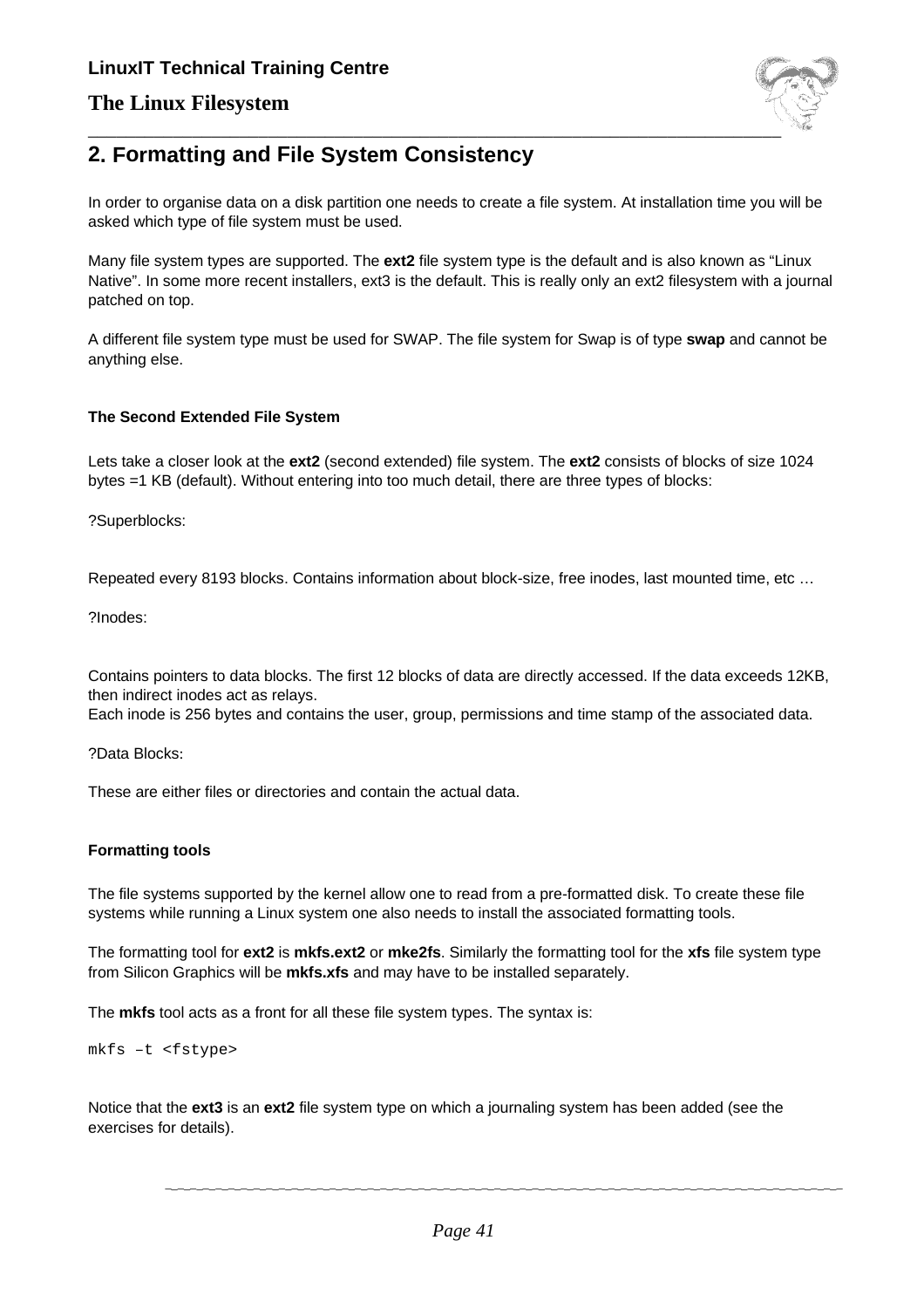### **The Linux Filesystem**



Example 1: Making a jfs filesystem



Example 2: Making a ext2 filesystem

| mke2fs /dev/hda11 | [or mkfs -t ext2 /dev/hda11] |
|-------------------|------------------------------|
|                   |                              |
|                   |                              |

#### File System Consistancy

If the file system is damaged or corrupt, then the **fsck** utility should be run against the partition (the minimum requirement is that the file system be unmounted or mounted read-only).

**fsck** acts as a front that automatically detects the file system type of a partition. Then as with **mkfs**, the tools **fsck.ext2**, **fsck.ext3** will be named accordingly.

You can explicitly specify a file system type with the following syntax:

**fsck –t <fstype> <device>**

Example: Checking a reiserfs filesystem on the /dev/sdb10 device:



```
fsck –t reiserfs /dev/sdb10
fsck.reiserfs /dev/sdb10
```
## **3. Monitoring Disk Usage**

#### Using **mount** and **df**:

Both these tools work on a device level, as opposed to a directory level. The **mount** and **umount** tools maintain the list of mounted filesystems in **/etc/mtab**.

Typing **mount** with no options will show all filesystems currently mounted. The output is similar to **/etc/mtab**. Notice that the kernel also keeps track of mounted filesystems in **/proc/mount**.

In addition to showing all mounted devices the **df** tool will also show Used and Available disk space. By default this is given in blocks of 1K.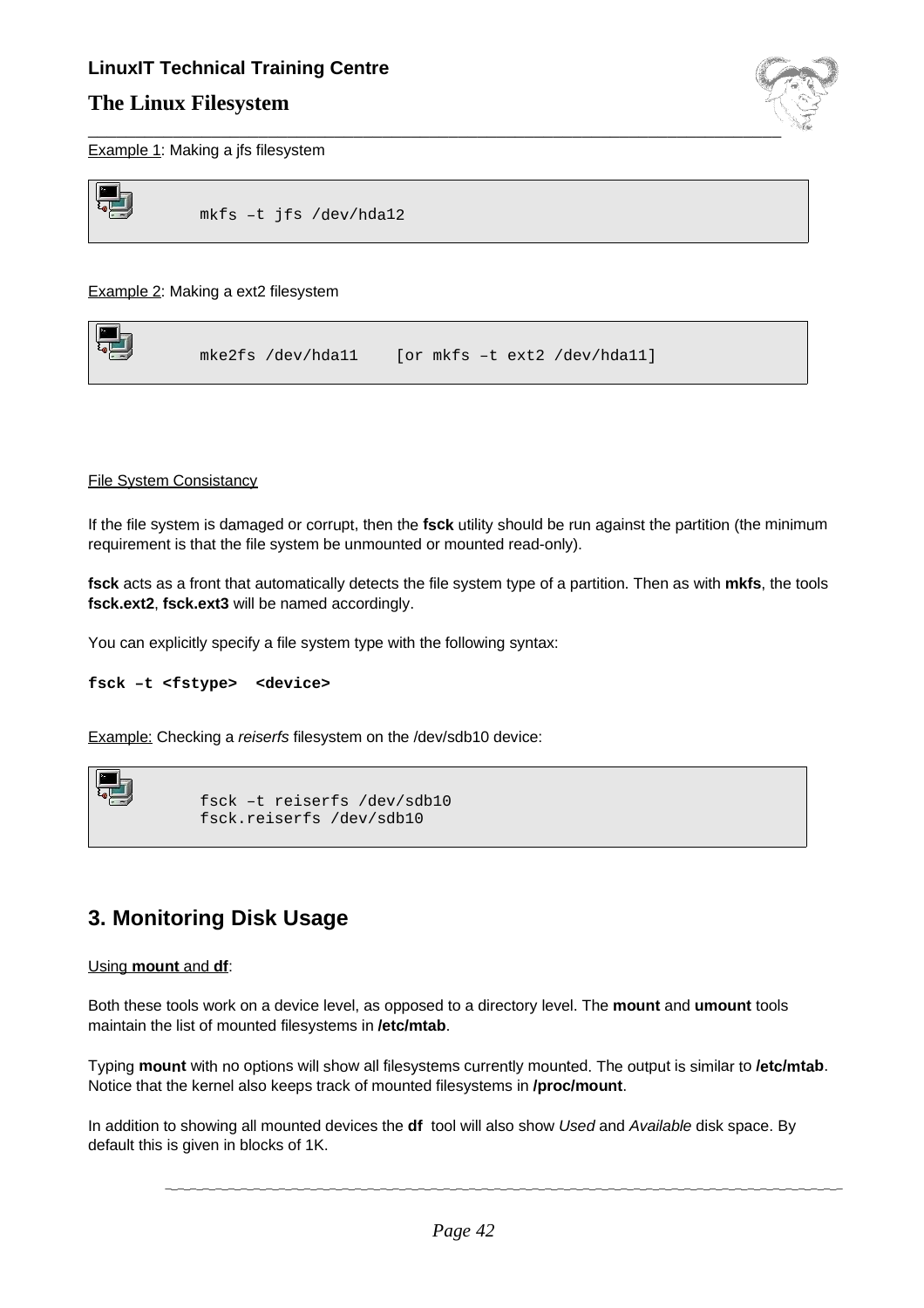

| → | $df - h$                                                  |      |                |           |                 |                            |
|---|-----------------------------------------------------------|------|----------------|-----------|-----------------|----------------------------|
|   | Filesystem                                                | Size |                |           |                 | Used Avail Use% Mounted on |
|   | /dev/hda9                                                 | 289M | 254M           | 20M       | $93\frac{8}{1}$ |                            |
|   | /dev/hda2                                                 | 23M  |                | 7.5M 14M  |                 | 35% /boot                  |
|   | none                                                      | 62M  | $\overline{0}$ |           |                 | $61M$ $0%$ /dev/shm        |
|   | /dev/hda5                                                 | 1.4G | 181M           |           |                 | 1.1G 13% / share           |
|   | /dev/hda7                                                 | 787M | 79M            | 669M      |                 | $11\%$ /tmp                |
|   | /dev/hda3                                                 | 4.3G |                | 3.4G 813M |                 | $81\%$ /usr                |
|   | /dev/hda6                                                 | 787M | 121M           | 627M      |                 | $17\%$ /var                |
|   | $1/192.168.123.2/\text{share}$ 12G 8.8G 3.7G 71% /mnt/smb |      |                |           |                 |                            |

#### Using **du**:

This tool will display disk usage. This is done on a per directory basis. Notice that **du** cannot display available space since this information is only available at a device level.

## **4. File Permissions**

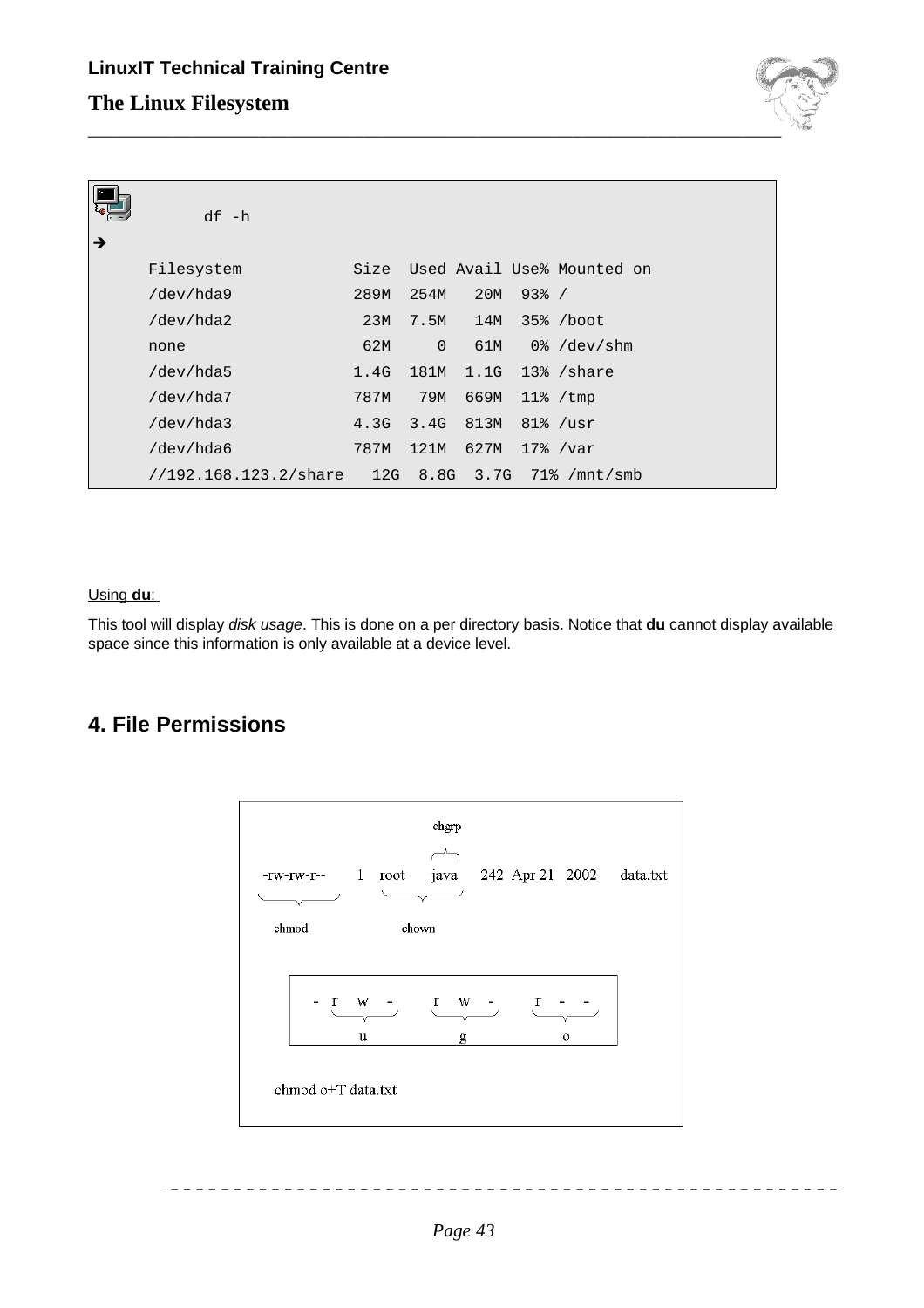## **The Linux Filesystem**



#### **Changing permissions and owners**

From the previous figure we see that permissions can be acted upon with **chmod**. There are 3 categories of ownership for each file and directory:

The symbolic values for the **owner** fields:

**u**: a valid user with an entry in /etc/passwd **g**: a valid group with an entry in /etc/group **o**: other

Example:

-rw-rw-r-- 1 jade sales 24880 Oct 25 17:28 libcgic.a

Changing Permissions:



chmod g=r,o-r libcgic.a chmod g+w libcgic.a

Changing user and group:

| chown root libcqic.a   |
|------------------------|
| chqrp apache libcqic.a |

#### **NOTICE**

A useful option for **chmod**, **chown** and **chgrp** is **–R** which recursively changes ownership and permissions through all files and directories indicated.

#### **Symbolic and octal notation**

Permissions can be read=r, write=w and execute=x. The octal values of these permissions are listed in the next table.

Table 2: Octal and symbolic permissions.

| <b>Symolic</b> | octal |
|----------------|-------|
| read           |       |
| write          |       |
| execute        |       |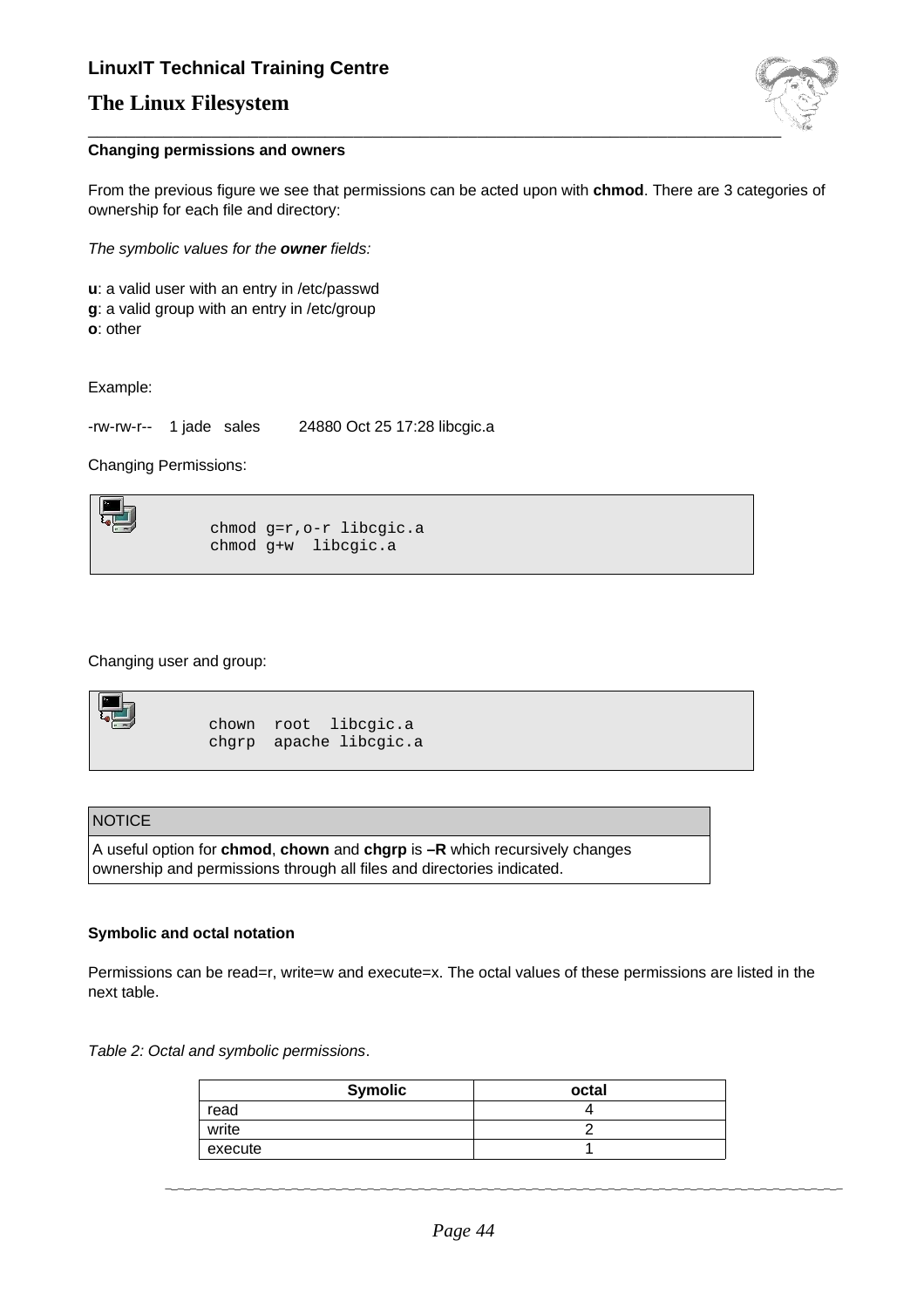

Permissions apply to the user, the group and to others. An item has a set of 3 grouped permissions for each of these categories.

Table 3: How to read a 755 or -rwxr-xr-x permission

| user      | group       | other        |
|-----------|-------------|--------------|
| rwx       | r x         | $\mathbf{x}$ |
| $4+2+1=7$ | $4 + 1 = 5$ | $4 + 1 = 5$  |

#### **The standard permission**

UNIX system create files and directories with standard permissions as follows:

Standard permission for:

| <b>Files</b>       | 666 | -rw-rw-rw- |
|--------------------|-----|------------|
| <b>Directories</b> | 777 | -rwxrwxrwx |

#### **Umask**

Every user has a defined **umask** that alters the standard permissions. The **umask** has an octal value and is subtracted(\*) from the octal standard permissions to give the files permission (this permission doesn't have a name and could be called the file's effective permission).

(\*) While subtraction works in most cases, it should be noted that technically the standard permissions and the umask are combined as follows:

Final Permissions = Standard Permissions (logical AND) (NOT)Umask

On systems where users belong to separate groups, the umask can have a value of 002. For systems which place all users in the users group, the umask is likely to be 022.

#### **SUID permissions**

It is possible for root to give users permission to execute programs they would usually be unable to. This permission is the SUID permission with a symbolic value **s** or a numerical value **4000**. For example root can write a C shell script that executes a program and set the SUID of the script with chmod 4777 script or chmod u+s script. (NB Bourne and Bash scripts do not honour SUID bits set on the script files.)

Examples: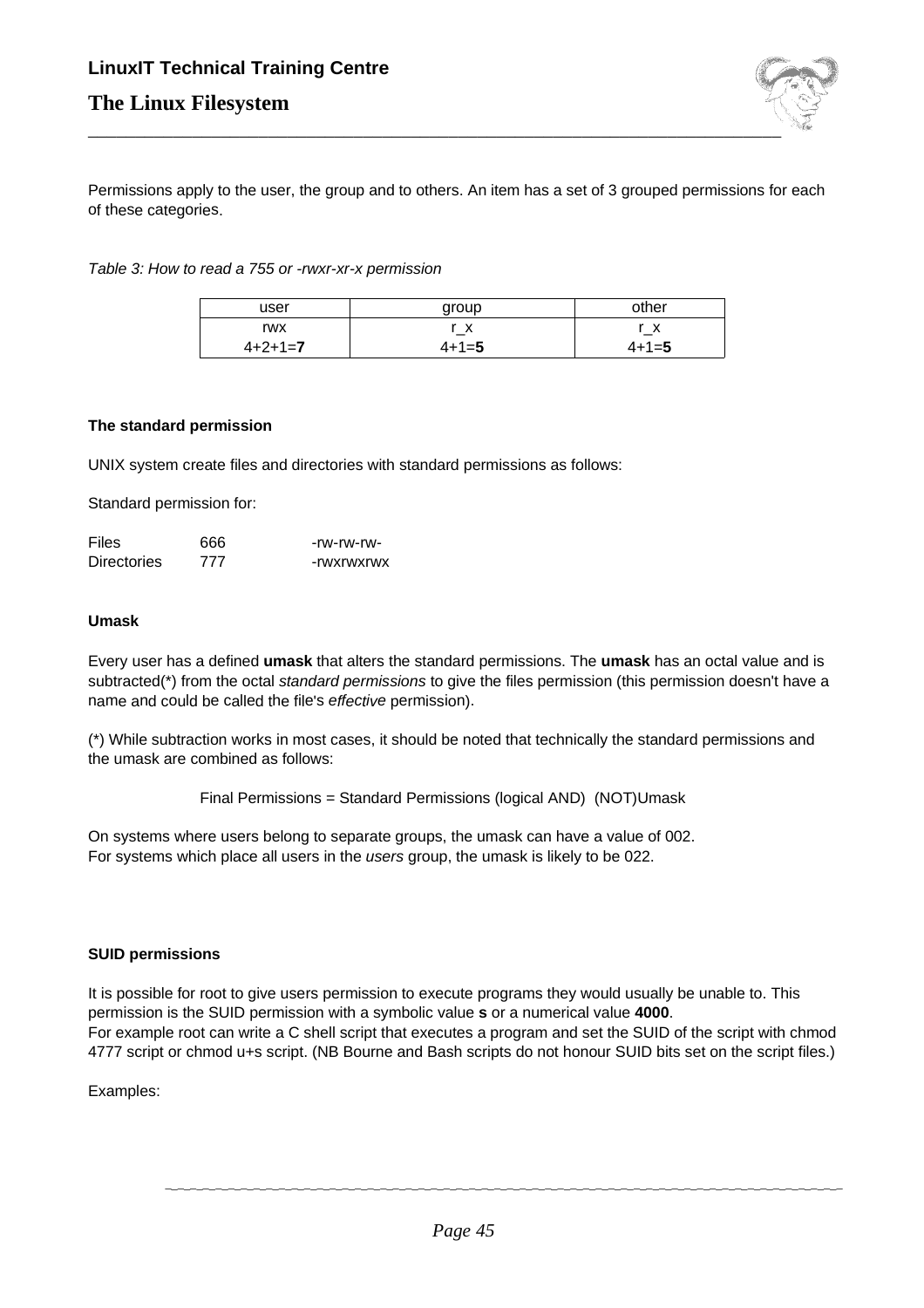## **The Linux Filesystem**



chmod 4755 /bin/cat chmod u+s /bin/grep

#### **SGID permissions**

The SGID is a similar permission set for group members. The symbolic value is **s** and the octal value of **2000**.

Setting SGID on a directory changes the group ownership used for files subsequently created in that directory to the directories group ownership. No need to use newgrp to change the effective group of the process prior to file creation.

Examples:



chmod 2755 /home/data chmod g+s /bin/wc

#### **The sticky bit**

The sticky bit permission with value **1000** has the following effect:

- Applied to a directory it prevents users from deleting files unless they are the owner (ideal for directories shared by a group)
- Applied to a file this used to cause the file or executable to be loaded into memory and caused later access or execution to be faster. The symbolic value for an executable file is **t** while for a non executable file this is **T**. As file system caching is more generic and faster, file sticky bits tend not be supported any more.

Examples:



chmod 1666 /data/store.txt chmod o+t /bin/bash

## **5. Exercises**

#### **Filesystem**

- 1. Create 2 new partitions (larger than 50M) on the **/dev/hda** device using **fdisk**. HINT: To create a new partition type **n**. The partition type defaults to **83** (Linux) To write the new partition table type **w**. The partition table needs to be read: REBOOT the computer !
- 2. Format the first partition using the **ext2** filesystem type and the second with **reiserfs**. HINT: The **mkfs** tool is a front for **mkfs.ext2** or **mkfs.reiserfs**, etc. The syntax is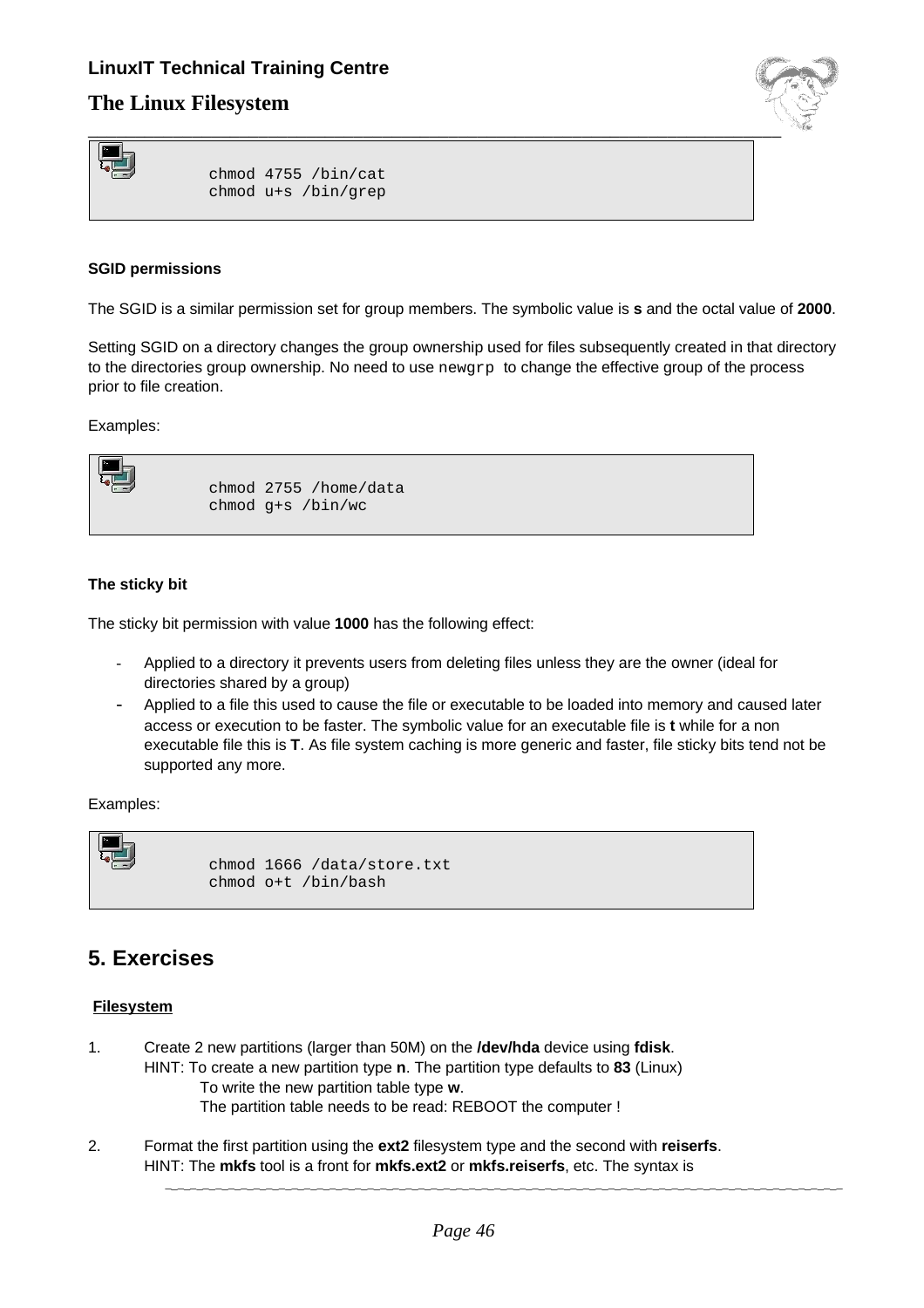## **The Linux Filesystem**



mkfs –t <fstype> <device>

3. Make directories in **/mnt** and mount the new partitions

mkdir /mnt/ext2 mkdir /mnt/reiserfs

4. Check the status of your system:

Use **mount** to verify which devices are mounted. The permissions set in **fstab** are visible too.

Use **df** to check the total number of blocks used. The **–k** option will convert the number of blocks in kilobytes (the default block size for **ext2**)

Run **fsck** on one of the newly created filesystems. The **fsck** utility is a front for **fsck.ext2**, **fsck.ext3**, **fsck.reiserfs**, etc. The syntax is:

fsck <device>

5. Going further: Changing from **ext2** to **ext3** :

Notice that there are no tools to create **ext3** formated partitions. In fact the **ext3** format is the same as the **ext2** format with a journal added. These are the steps:

```
mke2fs /dev/hda10
tune2fs –j /dev/hda10
```
At this stage the system has added a **journal** to the **/dev/hda10** partition, making it an **ext3** formated partition. This process is non-destructive and reversible. If you mount an **ext3** as an **ext2** filesystem, the **. journal** file will be erased. You can add it again with **tune2fs** …

#### **File permissions**

1. Login as a user (non root). Create a file using **touch** and verify that it has the effective permission 664.

2. Change the **umask** to 027. If you create a new file what is it's effective permission?

Where is the value of **umask** set? Depening the systems this can be **/etc/profile** or **/etc/bashrc**

3. Add 2 users to your system.

useradd user1 useradd user2

Add passords with passwd user1 and passwd user2

#### 4. Create a group called **sales**.

groupadd sales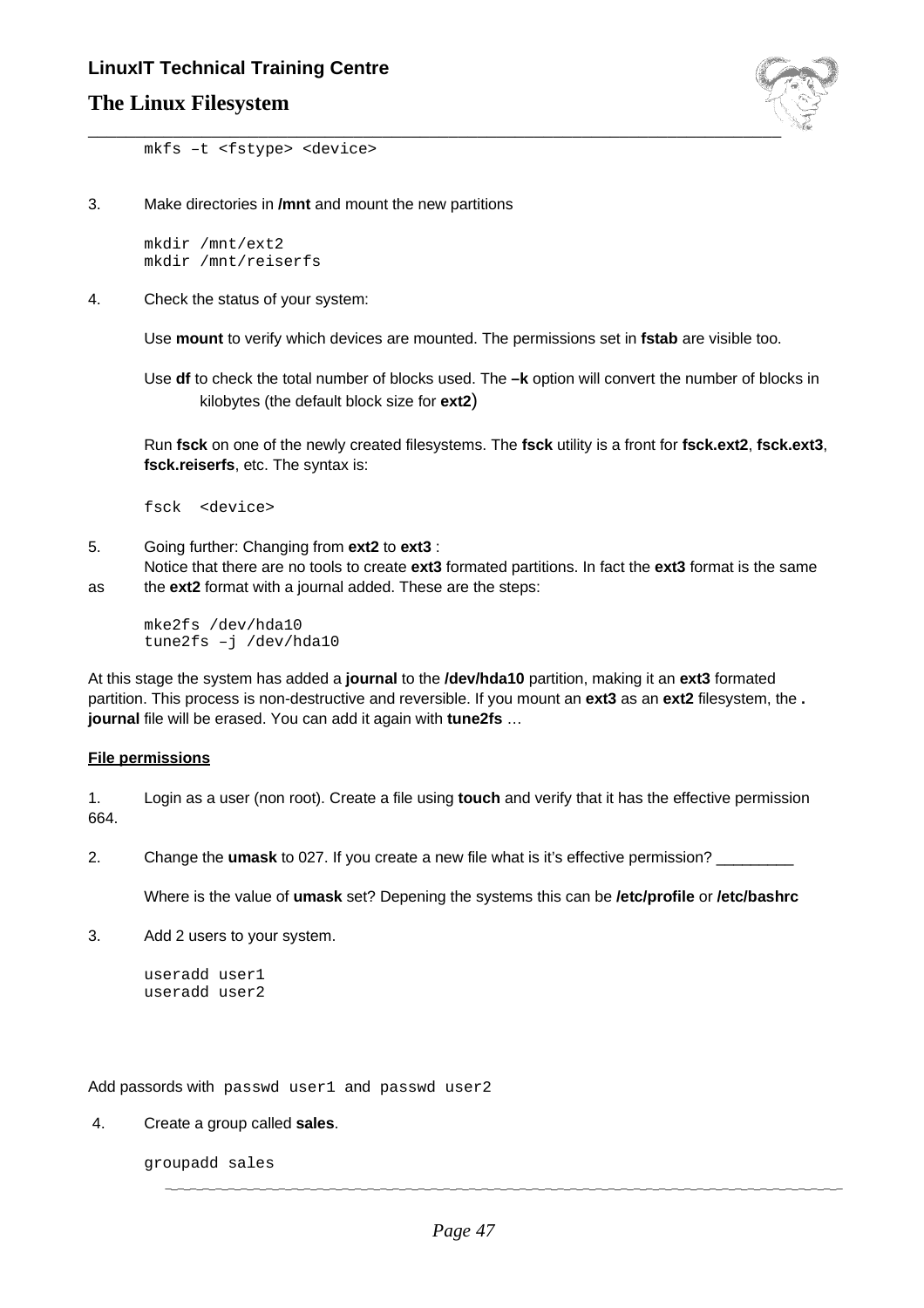

5. Add the users to the group **sales**

gpasswd -a user1 sales gpasswd -a user2 sales

6. Create a directory **/news** owned by the group **sales** and read-writable for this group.

mkdir -m 770 /news ; chown .sales /news

7. Set the GID to the **/news** directory.

chmod g+s /news

What are the symbolic permissions (eg. -rwxr\_xr\_x) on **/news**? [use **ls** -**ld** /news ] \_\_\_\_\_\_

Verify that a group member doesn't need to type "newgrp sales" in order to create files with the right permissions. Can members of the group **sales** modify any files in this directory?

- 8. Add the sticky-bit permission on the **/news** directory. Verify that only user-owners can modify the files in the that directory. What are the permissions like on **/news**?
- 10. As root set SUID root **xeyes**. Login as a non root user. Check that this binary runs with UI root.

chmod u+s `which xeyes`

Log in as another user and run xeyes. Then do:

ps aux | grep xeyes

(the binary should be running as root)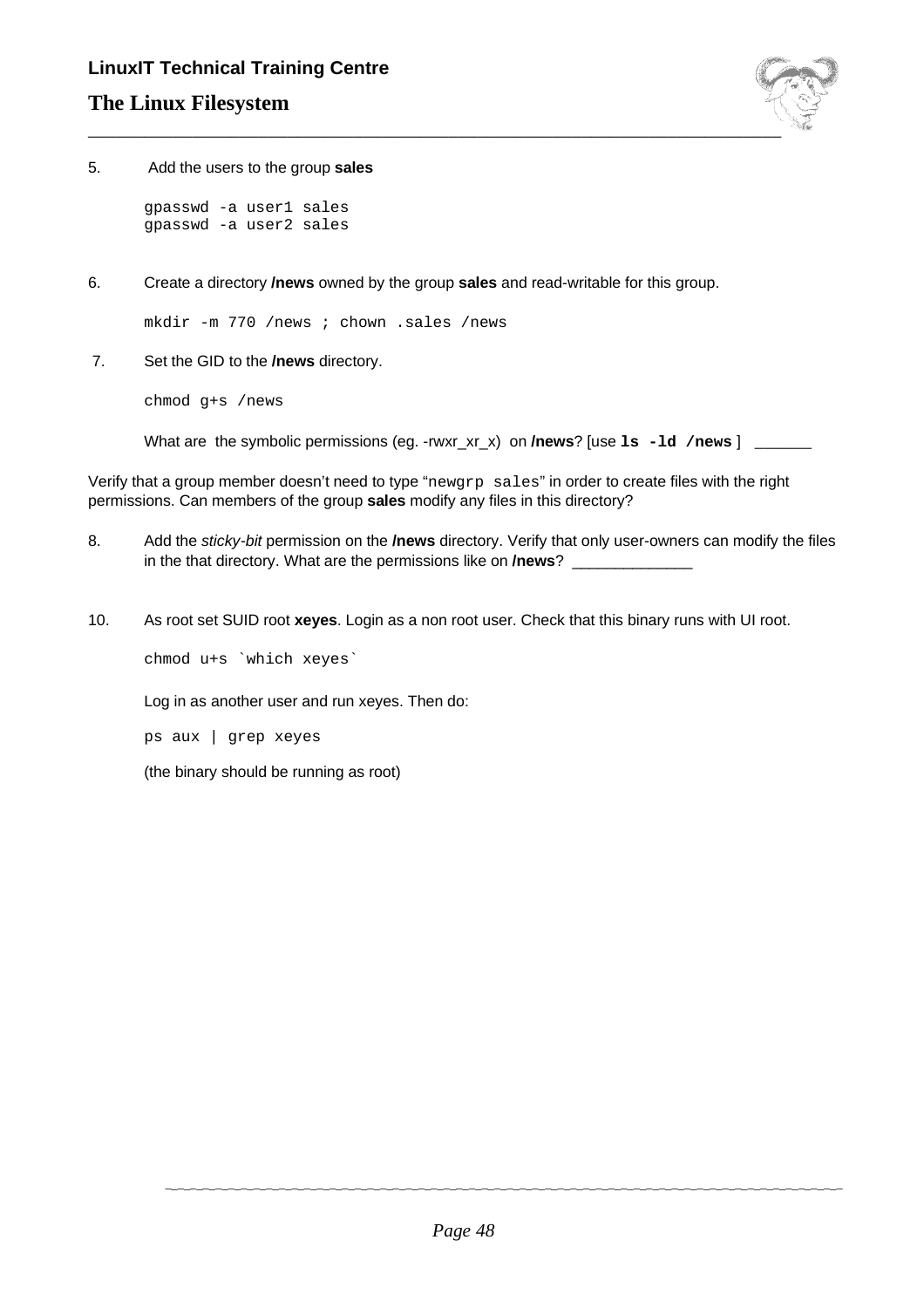

# **The Command Line**

#### **Overview**

A basic way to interact with a computer system is to use the command line. The shell interprets the instructions typed in at the keyboard. The shell prompt (ending with \$ or # for user root) indicates that it is ready for user input.

The shell is also a programming environment which can be used to perform automated tasks. Shell programs are called scripts.

| Most Common shells        |           |
|---------------------------|-----------|
| The Bourne shell          | /bin/sh   |
| The Bourne again<br>shell | /bin/bash |
| The Korn shell            | /bin/ksh  |
| The C shell               | /bin/csh  |
| Tom's C shell             | /bin/tcsh |

Since the bash shell is one of the most widely used shells in the Linux world the LPI concentrates mainly on this shell.

## **1. The interactive shell**

Shell commands are often of the form **command [options] {arguments}.**

#### **Printing text to the screen**

The the bash shell uses the **echo** command to print text to the screen.

echo "this is a short line"

#### **Full/Relative path**

The shell interprets the first "word" of any string given on the command line as a command. If the string is a **full or relative path** to an executable then the executable is started. If the first word has no ¨/¨ characters, thenthe shell will scan directories defined in the PATH variable and attempt to run the first command matching the string.

For example if the PATH variable only contains the directories **/bin** and **/usr/bin** then the string **xeyes** won't be found since it is stored in **/usr/X11R6/bin/xeyes** so the full path needs to be run

/usr/X11R6/bin/xeyes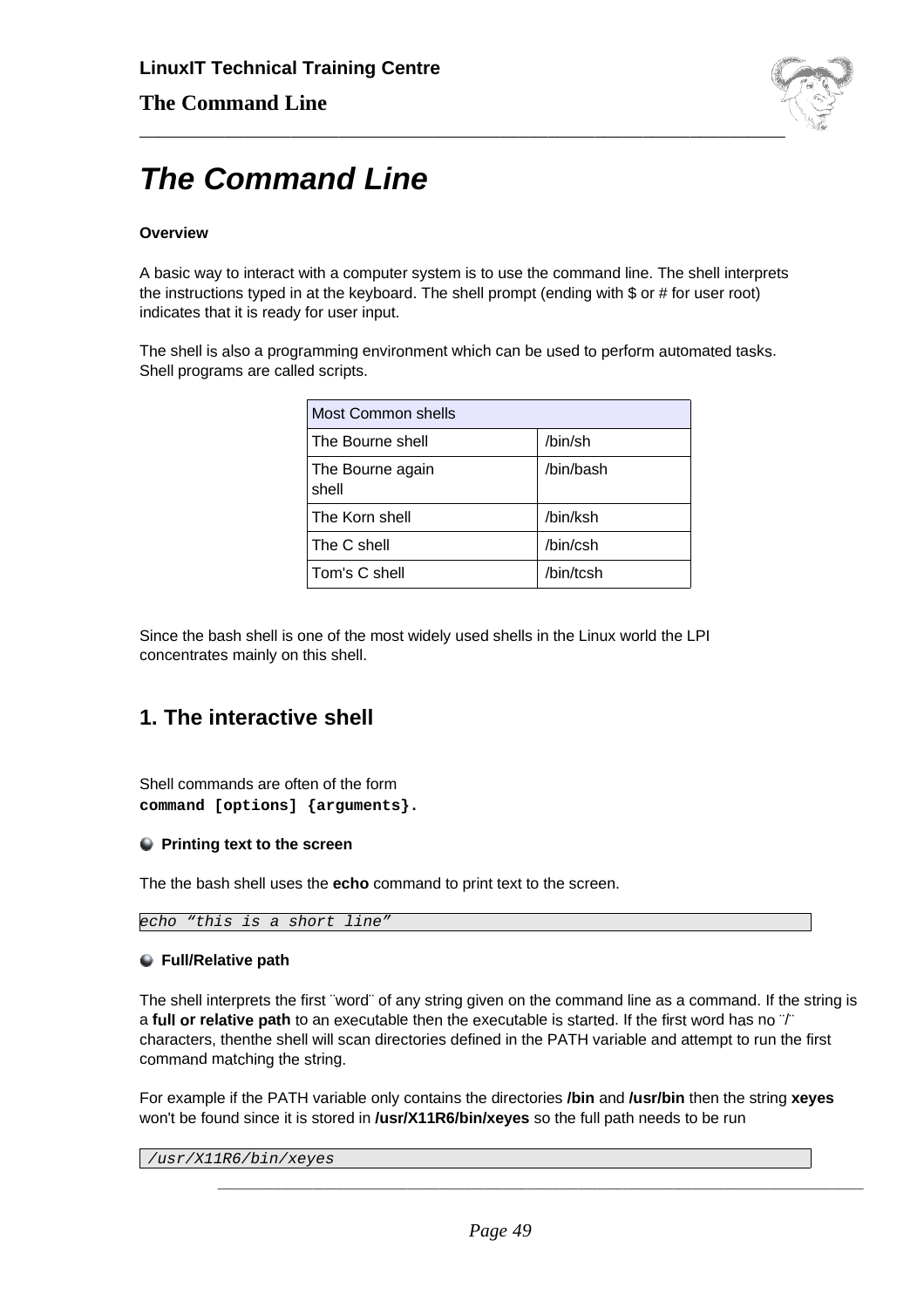## **The Command Line**



An alternative to typing the full path to an executable is to use a **relative** path. For example, if the user is in the directory where the **xeyes** program is stored then one can type

./xeyes

## **2. Variables**

Shell variables are similar to variables used in any computing language. Variable names are limited to alphanumeric characters. For example CREDIT=300 simply assigns the value 300 to the variable named CREDIT.

|                                            | 1. initialise a variable: Variable-Name=value (no spaces !!) |
|--------------------------------------------|--------------------------------------------------------------|
| 2. reference a variable:   \$Variable-Name |                                                              |

| $CREDIT = 300$ |  |
|----------------|--|
| echo \$CREDIT  |  |

#### **Export, Set and Env:**

There are two types of variable: local and exported.

Local variables will be accessible only to the current shell. On the other hand, exported variables are accessible by both the shell and any child process started from that shell.

The commands **set** and **env** are used to list defined variables

| The set and env commands |                              |
|--------------------------|------------------------------|
| set                      | Lists all variables          |
| env                      | Lists all exported variables |

A global variable is global in the sense that any child process can reference it.

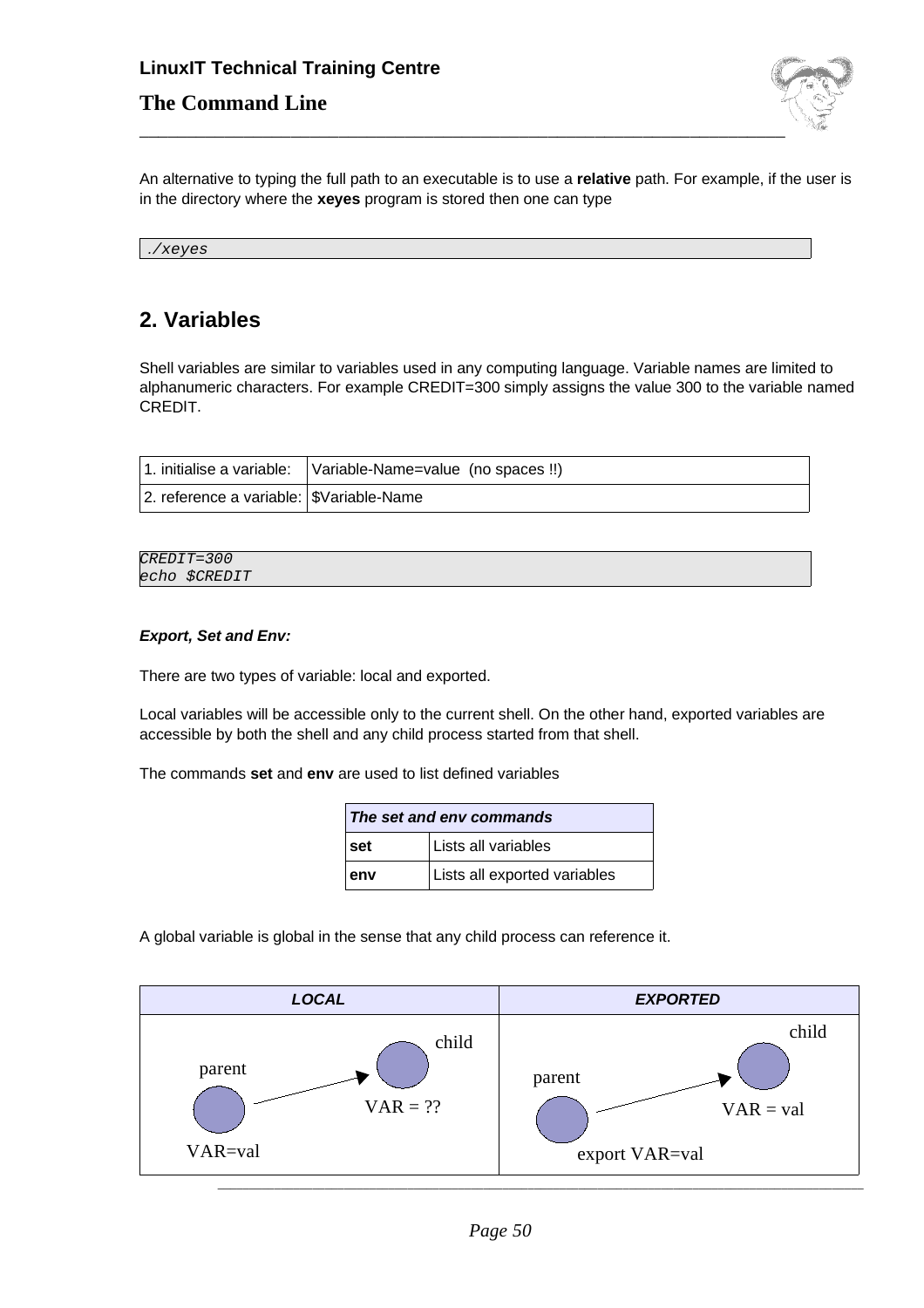## **LinuxIT Technical Training Centre The Command Line**



Example: Make the CREDIT variable a global variable. Test whether it's listed with **set** or **env**.

```
export CREDIT
env | grep CREDIT
```
Start a new shell (child process) and verify that CREDIT is accessible. Can one start any shell and be sure that CREDIT is still declared ?

| <b>PREDEFINED VARIABLES</b> | <b>MEANING</b>                                                                                                     |
|-----------------------------|--------------------------------------------------------------------------------------------------------------------|
| <b>DISPLAY</b>              | Used by X to identify where to run a client application                                                            |
| <b>HISTFILE</b>             | Path to the users .bash_history file                                                                               |
| <b>HOME</b>                 | The path to the user's home                                                                                        |
| <b>LOGNAME</b>              | The name used by the user to log in                                                                                |
| <b>PATH</b>                 | List of directories searched by the shell for programs to be<br>executed when a command is entered without a path. |
| <b>PWD</b>                  | The current working directory                                                                                      |
| <b>SHELL</b>                | The shell used (bash in most Linux distributions)                                                                  |
| <b>TERM</b>                 | The current terminal emulation                                                                                     |

Table 1.2 List of common predefined variables

#### **Special variables**

The next few variables are related to process management.

| $\sqrt{3!}$ | represents the PID value of the last child process                 |
|-------------|--------------------------------------------------------------------|
| <b>SS</b>   | represents the PID of the running shell                            |
| $ $ \$?     | is 0 if the last command was executed successfully and 1 otherwise |

## **3. Input, Output, Redirection**

UNIX processes normally open three standard file descriptors which enable it to process input and output. These standard descriptors can be redefined for any given process. In most cases the **stdin** descriptor is the keyboard, and the two output descriptors, **stdout** and **stderr**, is the screen.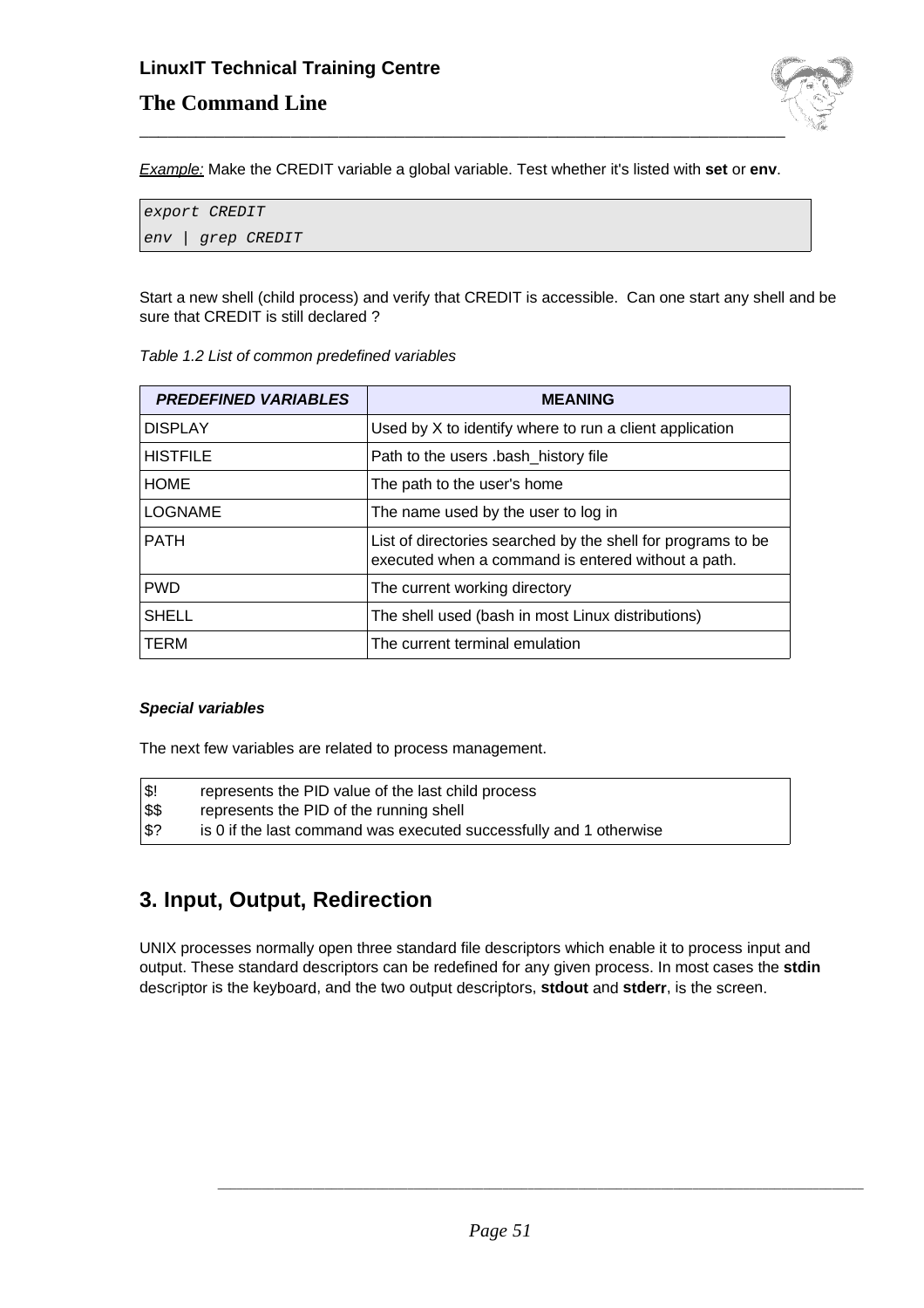## **The Command Line**





| Numerical values for stdin, stderr and stdout |  |  |
|-----------------------------------------------|--|--|
| stdin                                         |  |  |
| <b>stdout</b>                                 |  |  |
| stderr                                        |  |  |

#### **stdout redirection**

#### **program > file**

The data flows from left to right.

#### fdisk –l > partions.txt

This will run the **fdisk** utility and output the result to the partitions.txt file. No output is visible. Also notice that the shell will read this line from the right. As a result, the

partitions.txt file will be created first if it doesn't exist and overwritten if the '**>**' operator is used.





**stdin redirection**

**program < file**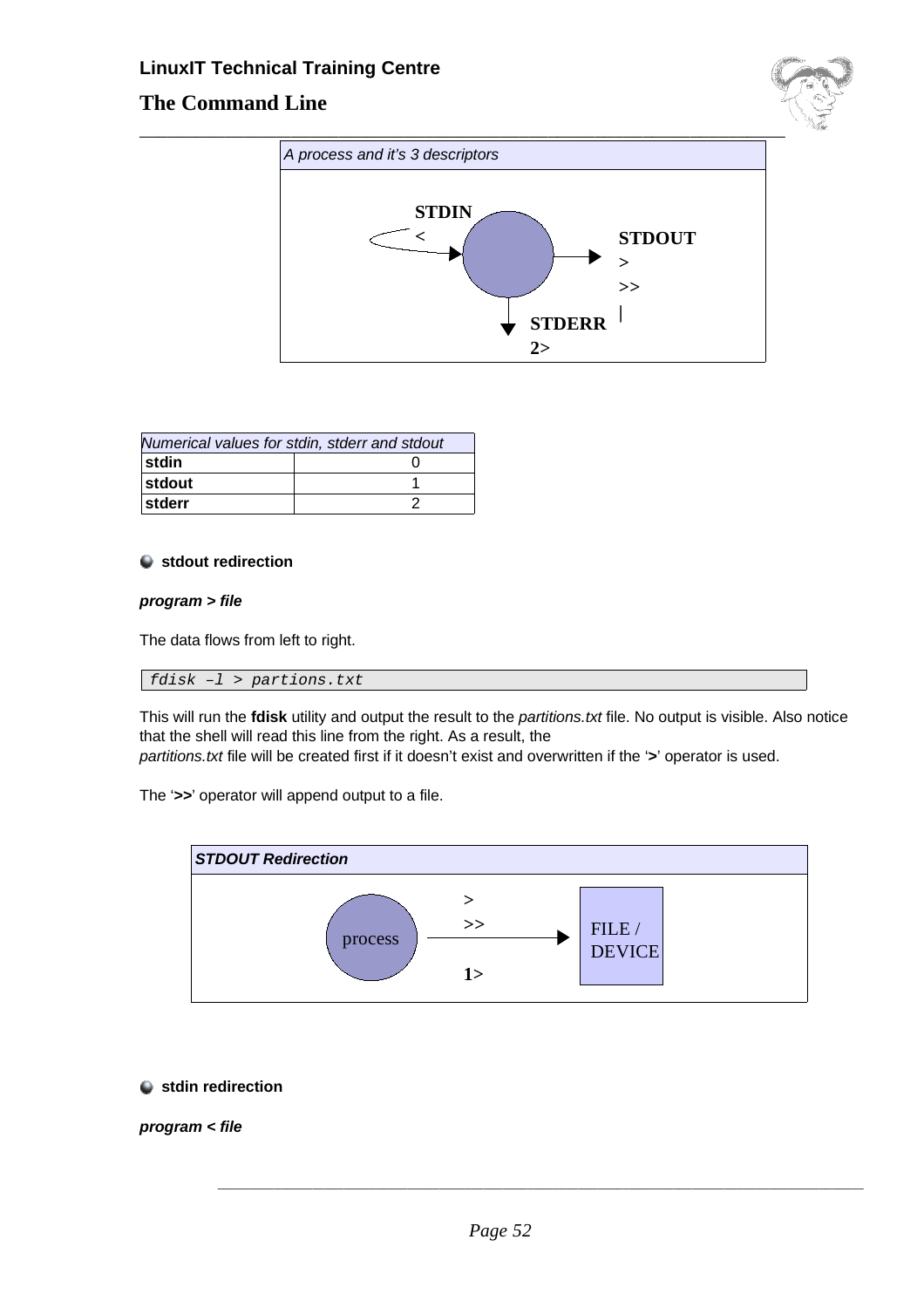## **The Command Line**



In this case data flows from right to left. The '**<**' operator is only used for **stdin** and cannot be used for **stdout**.

If the file instuctions contains on each line the letters  $p$ ,  $m$ , and  $q$  then the next example would cause fdisk to print the partition table of /dev/hda, print the utility's help screen and finally quit:

```
fdisk /dev/hda < instructions
```


#### **stderr redirection**

#### **program 2> errorfile**

stdin, stdout and stderr are represented by 0, 1 and 2 respectively. This allows one to select the **stderr** stream:

$$
find / 2 > /dev/null
$$



#### **piped commands**

#### **program1 | program2**

Pipes are represented by the "|" symbol. The data stream goes from the left to the right. The next figure illustrates how the **stdout** for one process is redirected to the **stdin** for another process.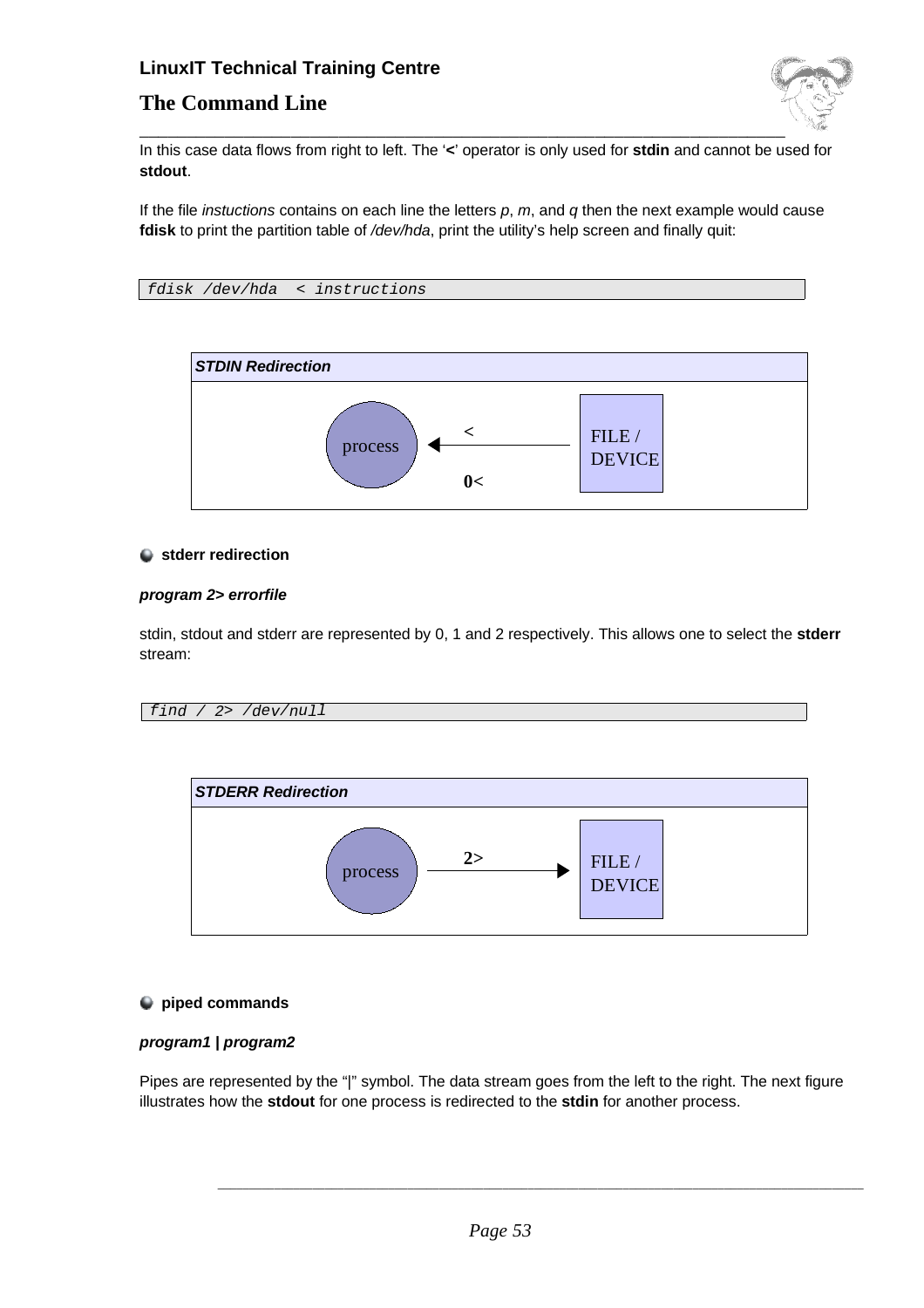## **The Command Line**



cat /var/log/messages | less

NB Multiple output redirects are parsed from right to left, so the following commands are not equivalent.

Do-command 2>&1 >logfile Do-command >logfile 2>&1

## **4. Metacharacters and Quotes**

Metacharacters are characters that have special meaning for the shell. They are mainly used for file globbing, that is to match several files or directory names using a minimum of letters.

The input  $(<)$ , output  $(>)$  and pipe (|) characters are also special characters as well as the dollar  $(\$)$  sign used for variables. We will not list them here but note that these characters are seldom used to name regular files.

#### **Wildcards**

?The **\*** wildcard can replace any number of characters.

ls /usr/bin/b\* lists all programs starting with a 'b'

?The **?** wildcard replaces any one character.

#### **Ranges**

**?[ ]** is used to define a range of value.

 $\frac{1}{s}$  a[0-9] lists all files starting with an 'a' and have a digit in second position. Also  $\ln |\text{Aa}|^*$  lists all files that don't start with an 'a' or an 'A'

**?{**string1,string2**};** although not just a file naming wildcard, it can be used to match the names of existing files.

ls index.{htm,html}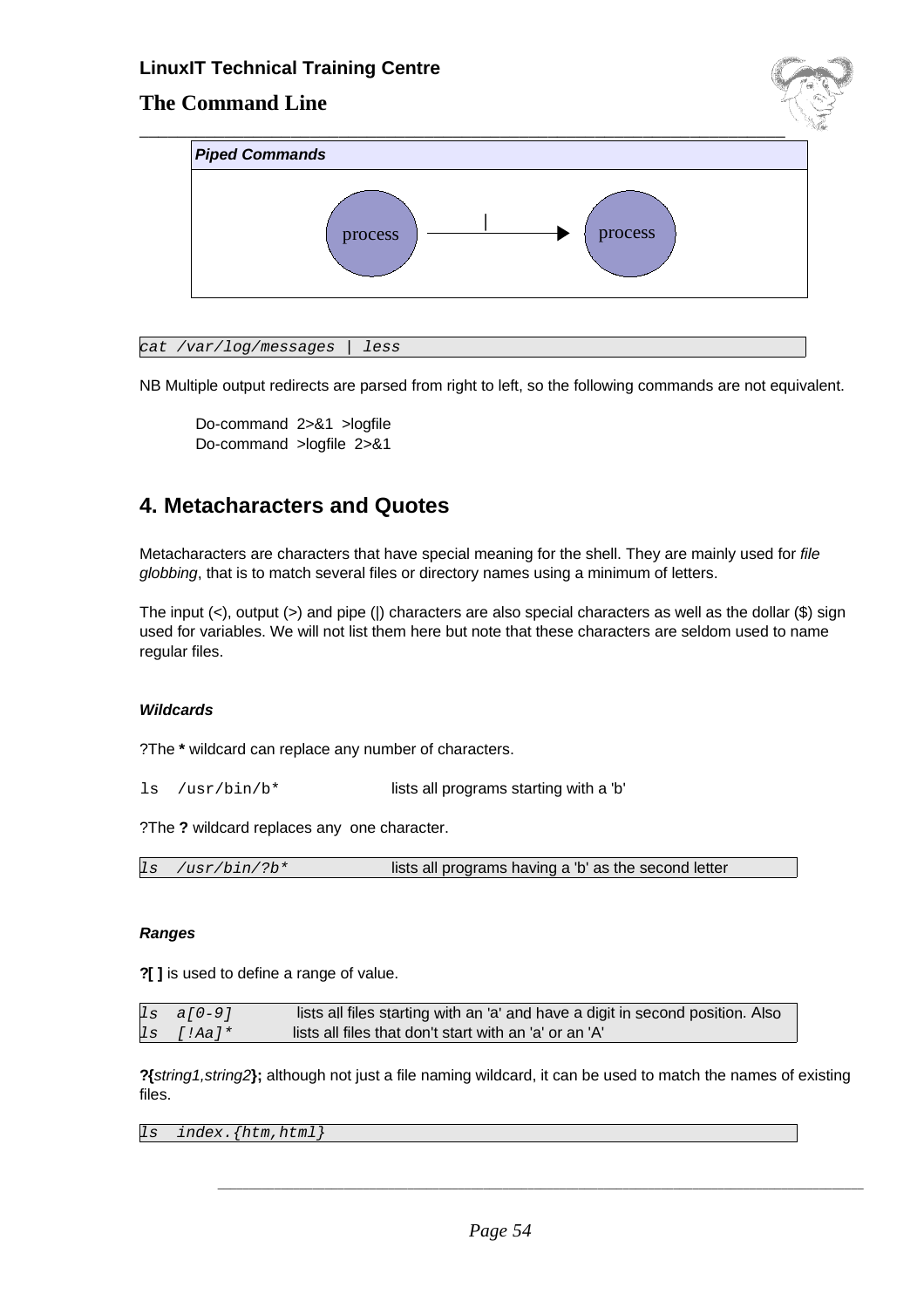## **LinuxIT Technical Training Centre The Command Line**



#### **Quotes and escape codes**

The special meaning of metacharacters can be cancelled by escape characters, which are also metacharacters.

The backslash (\) is called the **escape character and** cancels the meaning of all metacharacters forcing the shell to interpret them literally.

The single quotes (' ') cancel the meaning of all metacharacters except the backslash.

The double quotes (" ") are the weakest quotes but cancel most of the special meaning of the enclosed characters except the pipe (|), the backslash (**\)** and a variable (\$var).

#### **The back tick**

Back quotes **``** will execute a command enclosed. The next example defines the variable TIME using the **date** command.

```
TIME="Today's date is `date +%a:%d:%b`"
echo $TIME
Today's date is Sun:15:Jul
```
Another way of executing commands (similar to the back ticks) is to use **\$()**. This will execute the enclosed command and treat it as a variable.

TIME=\$(date)

## **5. The Command History**

To view the list of previously typed commands you can use the **bash** built-in command **history**.

| history        |      |                 |
|----------------|------|-----------------|
| 1              |      |                 |
| $\overline{2}$ | grep | 500 /etc/passwd |

You can recall commands by using the Up-arrow and Down-arrow on your keyboard. There are also emacs key bindings that enable you to execute and even edit these lines.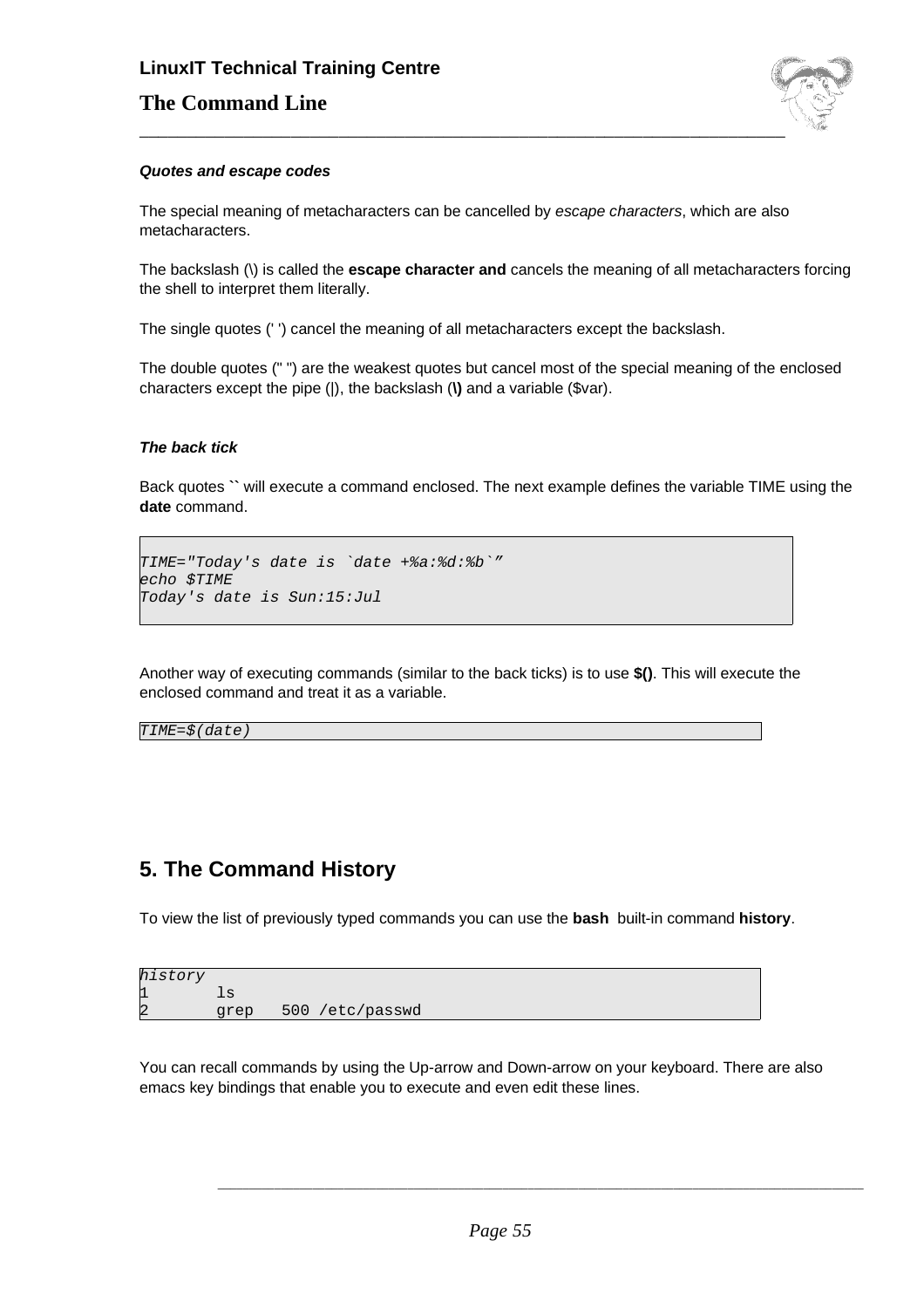

## **The Command Line**

| Emacs Key Bindings for Editing the Command History |                                                            |  |
|----------------------------------------------------|------------------------------------------------------------|--|
| $Ctrl + P$                                         | Previous line (same as Up-arrow)                           |  |
| $Ctrl+n$                                           | Next line (same as Down-arrow)                             |  |
| $Ctrl + b$                                         | Go back one character on the line (same as Left-Arrow)     |  |
| Ctrl+f                                             | Go forward one character on the line (Same as Right-Arrow) |  |
| $Ctrl+a$                                           | Go to the beginning of the line (Same as <end>)</end>      |  |
| $Ctrl + e$                                         | Go to the end of the line (Same as <home>)</home>          |  |

The bang **!** key can be used to rerun a command.

| Example |
|---------|
|---------|

| ‼x            | executes the latest command in the history list starting with an 'x' |
|---------------|----------------------------------------------------------------------|
| $\mathsf{I}2$ | runs command number 2 from the <b>history</b> output                 |
| $1-2$         | runs the command before last                                         |
| w             | runs the last command                                                |
|               | ^string1^string2 run previous command and replace string1 by string2 |

## **6. Other Commands**

#### **Aliases**

You can create aliases for commands needing many arguments. The format to create an alias is

**alias myprog='command [options]{arguments}'**

#### **Command completion**

By pressing **TAB,** the shell will complete the commands you have started typing in.

By typing **alias** alone at the command line you will get a list of currently defined aliases.

#### **<< is a redirection for EOF**

For example

cat << stop

will accept standard input until the keyword 'stop' is entered.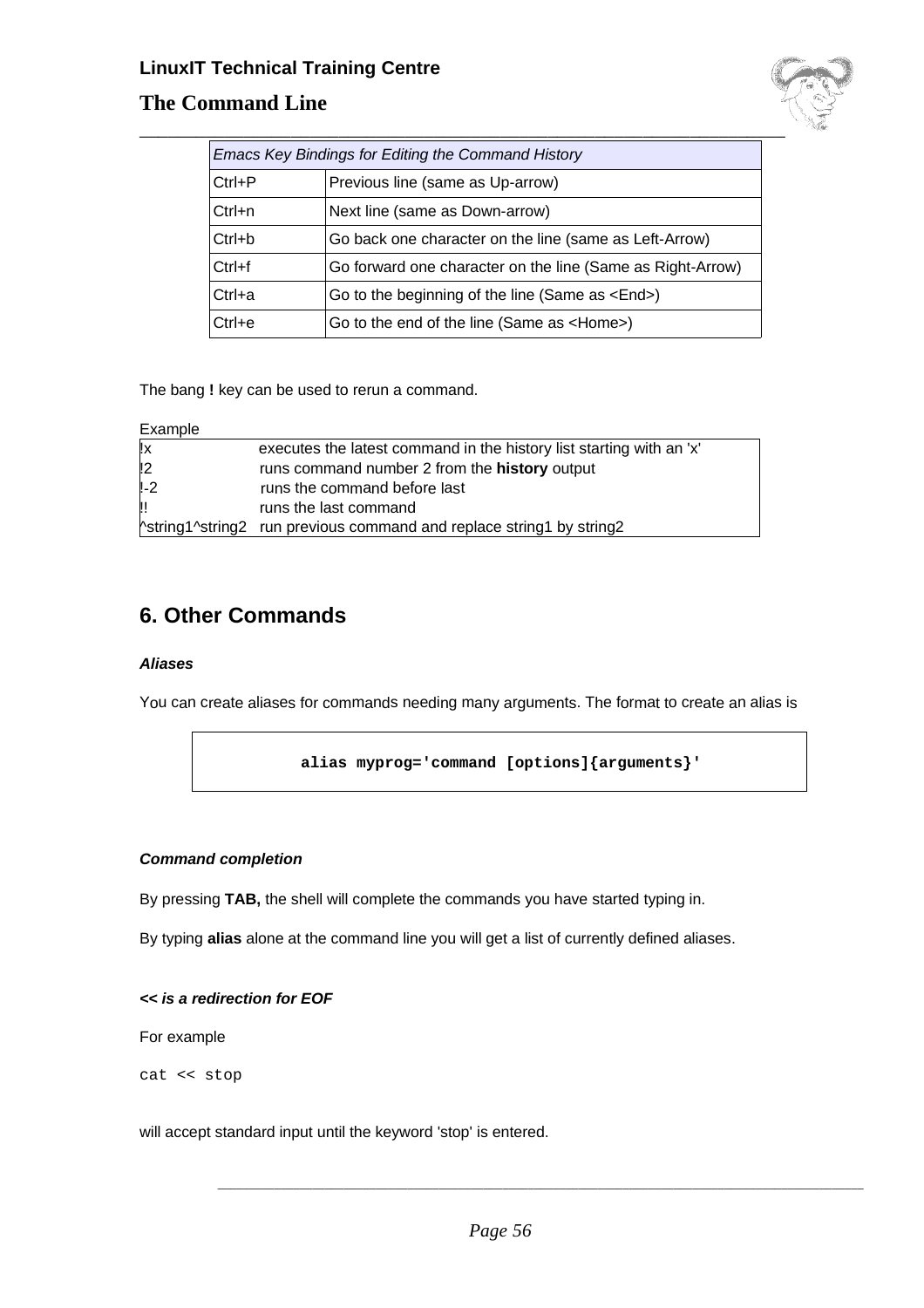

## **7. Exercise**

*Stdin-stdout-stderr*

Type the next commands and represent the sequence of execution (if possible) using diagrams similar to the ones used in this chapter.

```
ls /etc ; df > /tmp/out.1
(ls /etc ; df) > /tmp/out.2
find /etc -type f 2> /dev/null | sort
tr [a-z] [A-Z] < /etc/passwd | sort > /tmp/passwd.tmp
cat /tmp/passwd.tmp | tr [A-Z] [a-z]
```
#### *Command Line*

.

**1**. List all files in /usr/X11R6/bin that don't start with an x

ls /usr/X11R6/bin/[!x]\*

**2**. The command **xterm** has the following options:

-bg <color>
set background -fg <color> set foreground -e <command> execute 'command' in terminal Set a new alias such that the **su** command opens a new color xterm and prompts for a root password.

alias su="xterm -bg orange -fg brown -e su - &"

Where would you store this alias on the system?

**3**. You can encode files using **uuencode**. The encoded file is redirected to stdout. For example: uuencode /bin/bash super-shell > uufile encodes **/bin/bash** and will produce a file called **super-shell** when running **uudecode** against the uufile

- Mail the uuencoded /bin/bash to a local user (for this you can either use **uuencode** and a pipe **| ,** or save the uuencoded output to a file uufile and use STDIN redirection **<**).
- Split the uuencoded file into 5 files:

```
uuencode /bin/bash super-shell > uufile
split –b 150000 uufile base-name.
```
This will create files called base-name.aa, base-name.ab, etc

To get a uuencoded file with all the original data (unsplit) do

```
cat base-name.* > uufile.new
```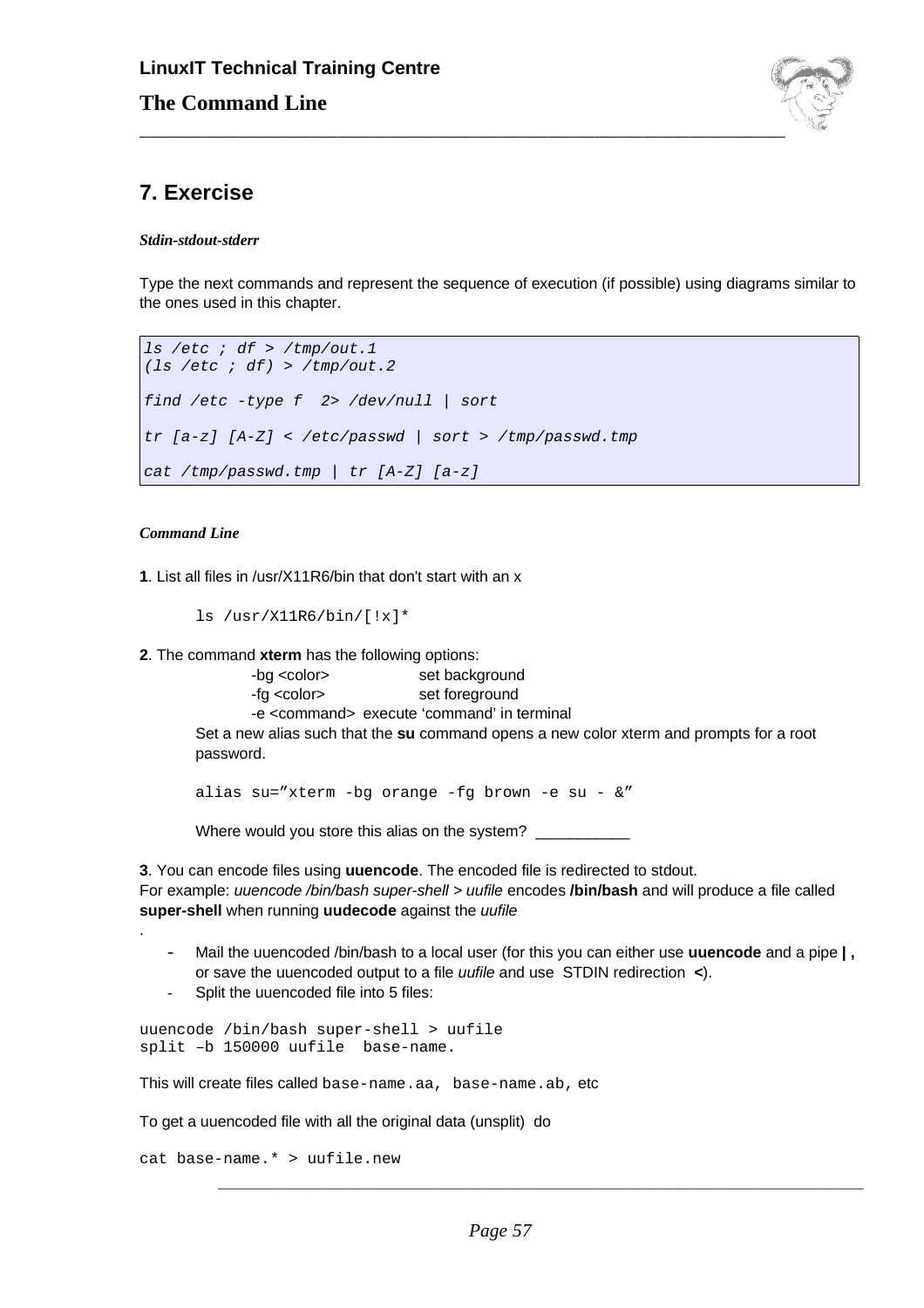## **LinuxIT Technical Training Centre The Command Line**



Finally uudecode the file and check it still works.

uudecode uufile.new

This should create a binary file called **super-shell**

**3.** Which tool finds the full path to a binary by scanning the PATH variable?

#### *Variables*

**1**. Do the following

Assign the value 'virus' to the variable ALERT.

ALERT=virus

Verify that it is defined using the **set** command:

set |grep ALERT

Is ALERT listed when using **env** instead of **set**?

Next type 'bash'. Can you access the ALERT variable?

bash echo \$ALERT

NOTE the value of ALERT: \_\_\_\_\_\_ ( is it blank?)

Type exit (or ^D) to return to your original session.

Use the **export** command to make ALERT a global variable.

export ALERT

Verify that it is a global (env) variable

env | grep ALERT

(v)Start a new **bash** shell and make sure that ALERT is defined in the new shell:

bash echo \$ALERT In this new shell, redefine the variable ALERT

export ALERT=green

Exit that shell. What is the value of ALERT in the original shell? \_\_\_\_\_\_\_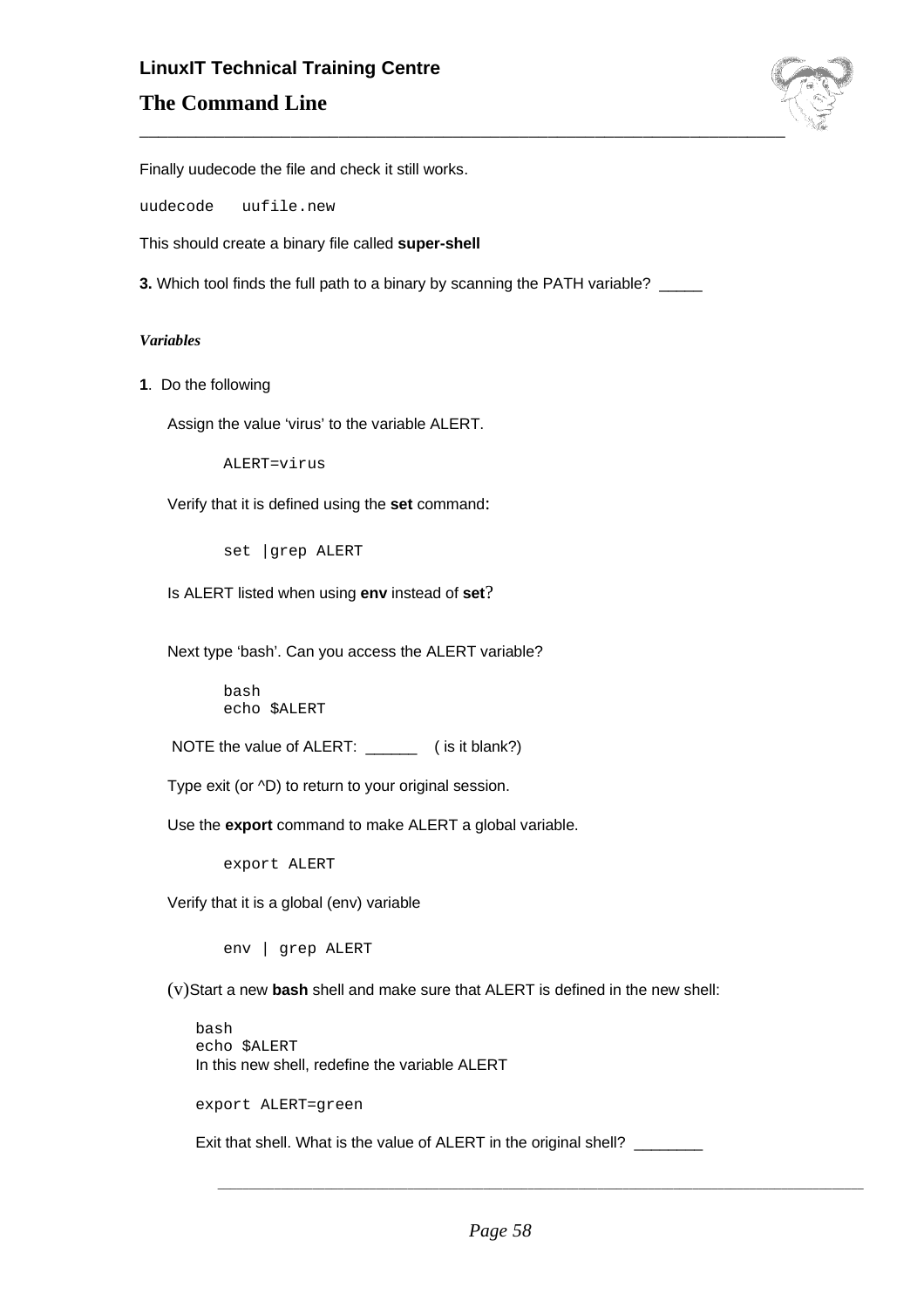## **The Command Line**



**2**. At the command prompt type the following lines:

CREDIT01=300;CREDIT02=400 for VAR in CREDIT01 CREDIT02;do echo \$VAR;done

Notice that the variable VAR is referenced with \$VAR.

- **(i)** Rerun this command.
- **(ii)** Rerun this command replacing CREDIT01 by \$CREDIT01
- **3**. Using appropriate quotes change your PS1 variable to include the full path to your working directory. (Hint: the value of PS1 is  $\lceil \log \sqrt{W} \rceil$ , you only need to replace the  $\lceil W \rceil$  by a  $\lceil w \rceil$

 $PS1='$  [\u@\h \w ]\\$ '

What does PS2 look like? \_\_\_\_\_\_\_\_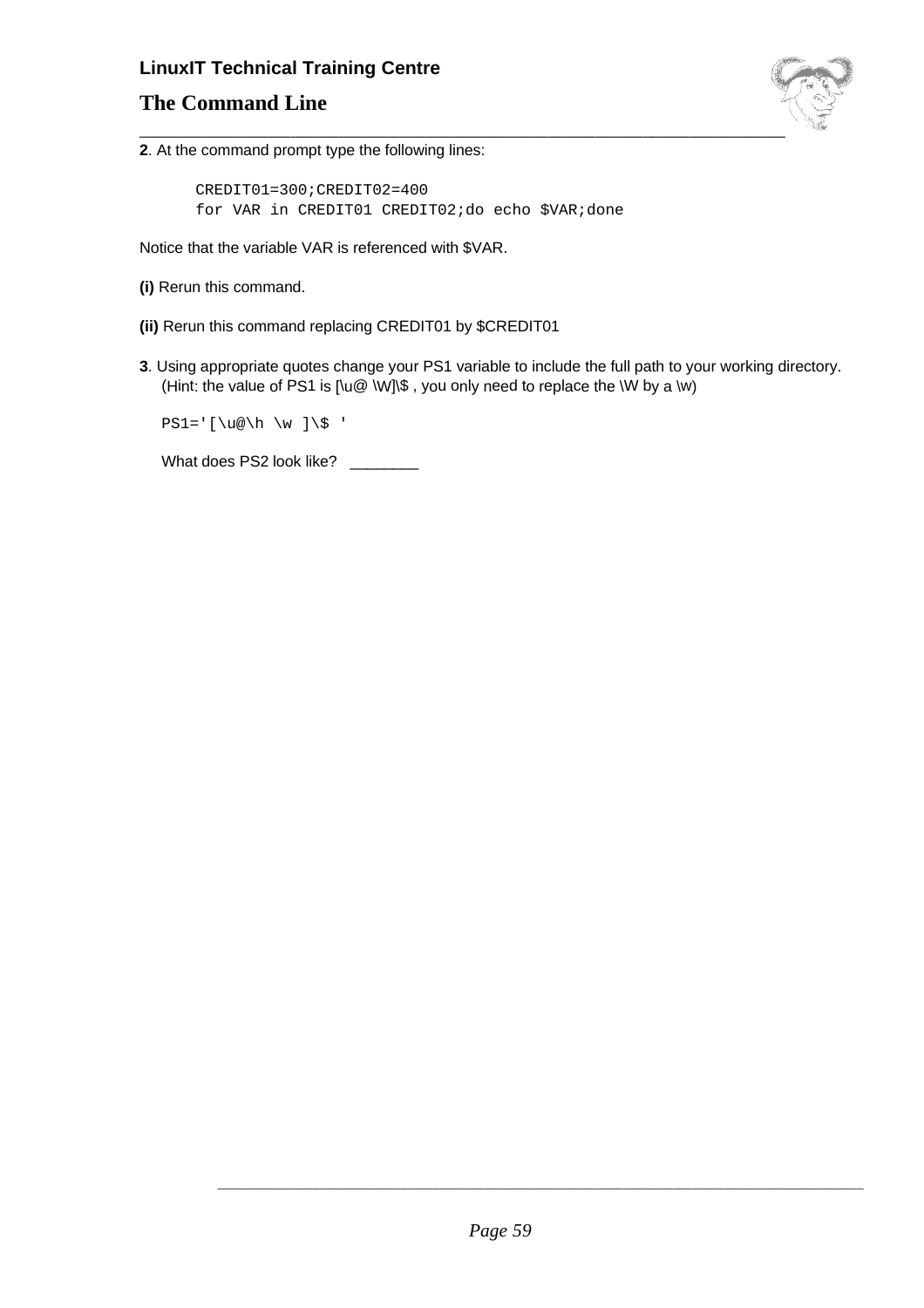

## **File Management**

## **1. Moving around the filesystem**

#### **Absolute and relative paths**

A directory or a file can be accessed by giving its full pathname, starting at the root (/) or its relative path, starting from the current directory.

Absolute path: independent of the user's current directory starts with / Relative path: depends on where the user is doesn't start with /

As in any structured filesystem there are a number of utilities that can help you navigate through the system. The next two commands are built-in commands.

- **pwd**: Gives your actual position as an absolute path.
- **cd**: The 'change directory' command

## **2. Finding Files and Directories**

We will describe the **find**, **which**, **whereis** and **locate** utilities.

```
find
Syntax:
find <DIRECTORY> <CRITERIA> [-exec <COMMAND> {} \;]
```
The DIRECTORY argument tells **find** where to start searching and CRITERIA can be the name of a file or directory we are looking for.

**Examples** 

:

```
find /usr/X11R6/bin -name ¨x*¨.
find / -user 502
```
Matching lines are listed to standard out. This output can be acted upon. For example delete the file, or change the permission. The **find** tool has the build-in option **–exec** which allows you to do that. For example, remove all files belonging to user 502: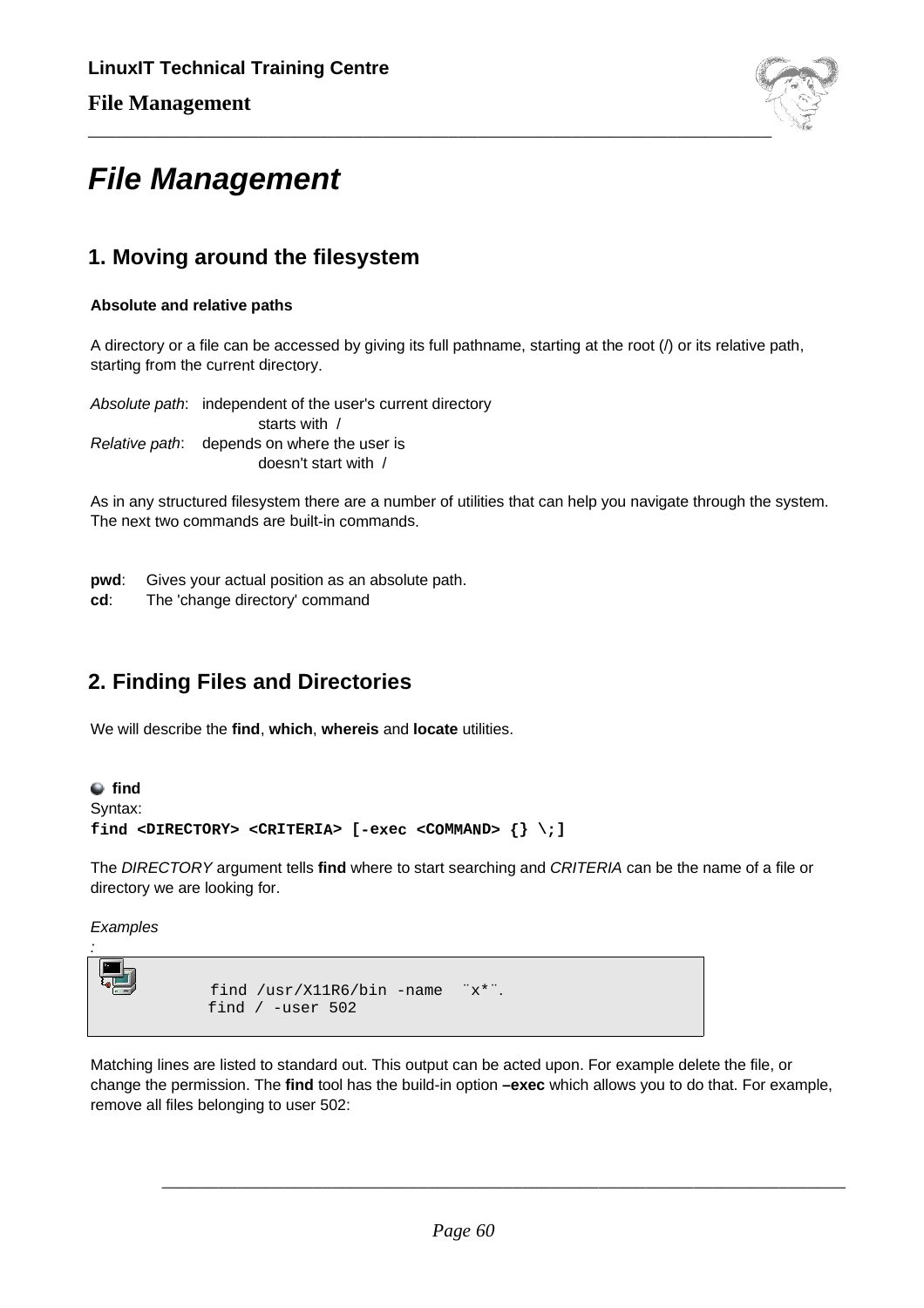## **File Management**



find / -type f -user 502 -exec rm -f  $\{\} \setminus i$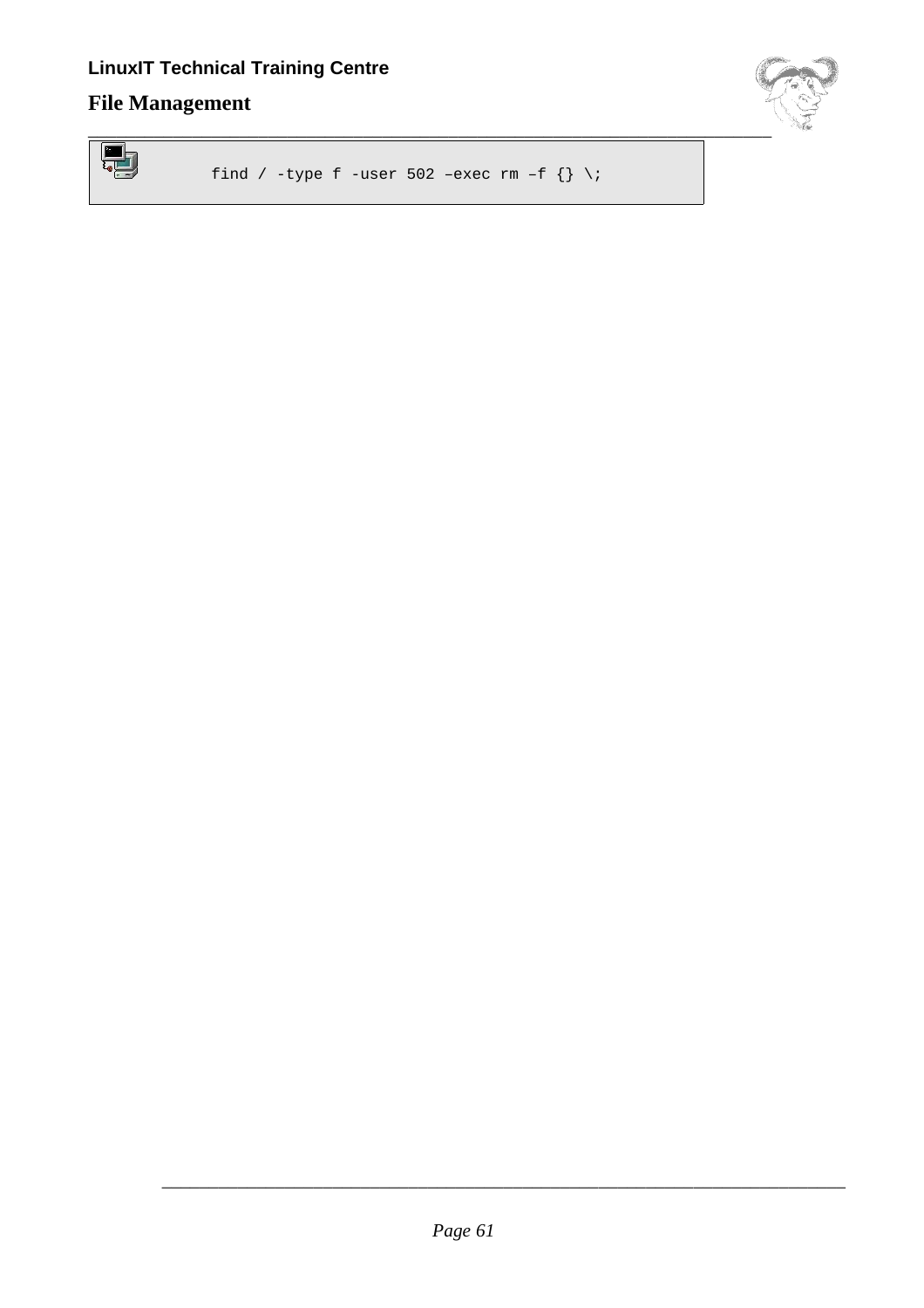## **File Management**



#### **xargs**

This tool is often thought of as a companion tool to **find**. In fact **xargs** will process each line of standard output as an argument for another tool. We could use **xargs** to delete all files belonging to a user with:



find / -type f -user 502 | xargs rm –f

Certain commands such as **rm** cannot deal with too long arguments. It is sometimes necessary to delete all files in a directory with

ls |xargs rm -f

| Common criteria switches for find |                                                           |  |
|-----------------------------------|-----------------------------------------------------------|--|
| -type                             | specify the type of file                                  |  |
| <b>L</b> name                     | name of the file                                          |  |
| <b>Luser</b>                      | user owner                                                |  |
| -atime, ctime, mtime              | access, creation and modified times (multiples of 24 hrs) |  |
| -amin, cmin, mmin                 | access, creation and modified times (multiples of 1 min)  |  |
| -newer FILE                       | files newer than FILE                                     |  |

## **locate**

Syntax: **locate <STRING>**

When using **locate** all files and directories that match the expression are listed.



The search is much faster. In fact **locate** queries the **/var/lib/slocate** database. This database is kept up to date via a daily cron job which runs **updatedb**.

When running **updatedb** from the command line the **/etc/updatedb.conf** file is read to determine pruned files systems (e.g NFS) and directories (e.g /tmp)

**which** Syntax: **which string**

This tool will return the full path to the file called **string** by scanning the directories defined in the user's PATH variable only. As a result **which** is only used to find commands.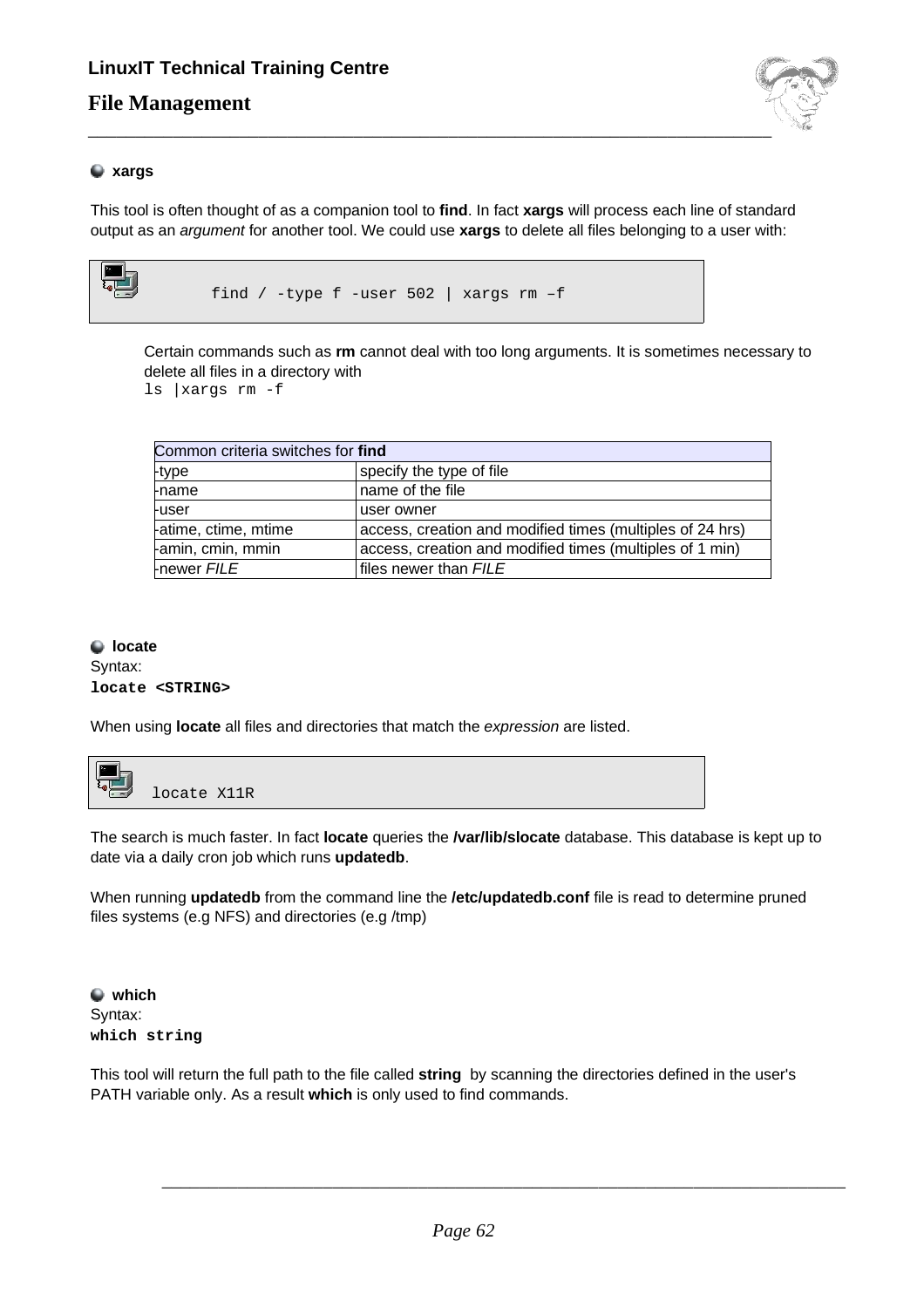## **File Management**

# \_\_\_\_\_\_\_\_\_\_\_\_\_\_\_\_\_\_\_\_\_\_\_\_\_\_\_\_\_\_\_\_\_\_\_\_\_\_\_\_\_\_\_\_\_\_\_\_\_\_\_\_\_\_\_\_\_\_\_\_\_\_\_\_\_\_\_\_\_\_\_\_

#### **whereis Syntax whereis string**

This tool will return the full path to source or binaries as well as documentation files matching **string** by scanning the PATH variable as well as a number of well known locations

#### **Getting the most from ls**

| Most common options for Is |                                            |  |  |
|----------------------------|--------------------------------------------|--|--|
|                            |                                            |  |  |
| H.                         | show inode                                 |  |  |
| -h                         | print human readable sizes                 |  |  |
| l-n                        | list UIDs and GIDs                         |  |  |
| -p                         | append descriptor $(2-\omega)$ to list     |  |  |
| -R                         | recursively display content of directories |  |  |
| -S                         | sort by file size                          |  |  |
| -t                         | sort by modification time (similar to -c)  |  |  |
| ŀи                         | show last access time                      |  |  |

## **3. Handling directories**

#### **Making a directory with mkdir**:

When making a directory you can set the permission mode with the **-m** option. Another useful option is **-p** which creates all subdirectories automatically as needed.

Example:



mkdir –p docs/programs/versions

#### **Removing directories**:

To remove a directory use either **rmdir** or **rm -r**. If you are root you may have to specify **-f** to force the deletion of all files.

**Notice:** rm  $-rf /dir1/*$  removes all files and subdirectories leaving dir1 empty rm –rf /dir1/ removes all files and subdirectories including dir1

## **4. Using cp and mv**

**cp** Syntax: **cp [options] file1 file2 cp [options] files directory**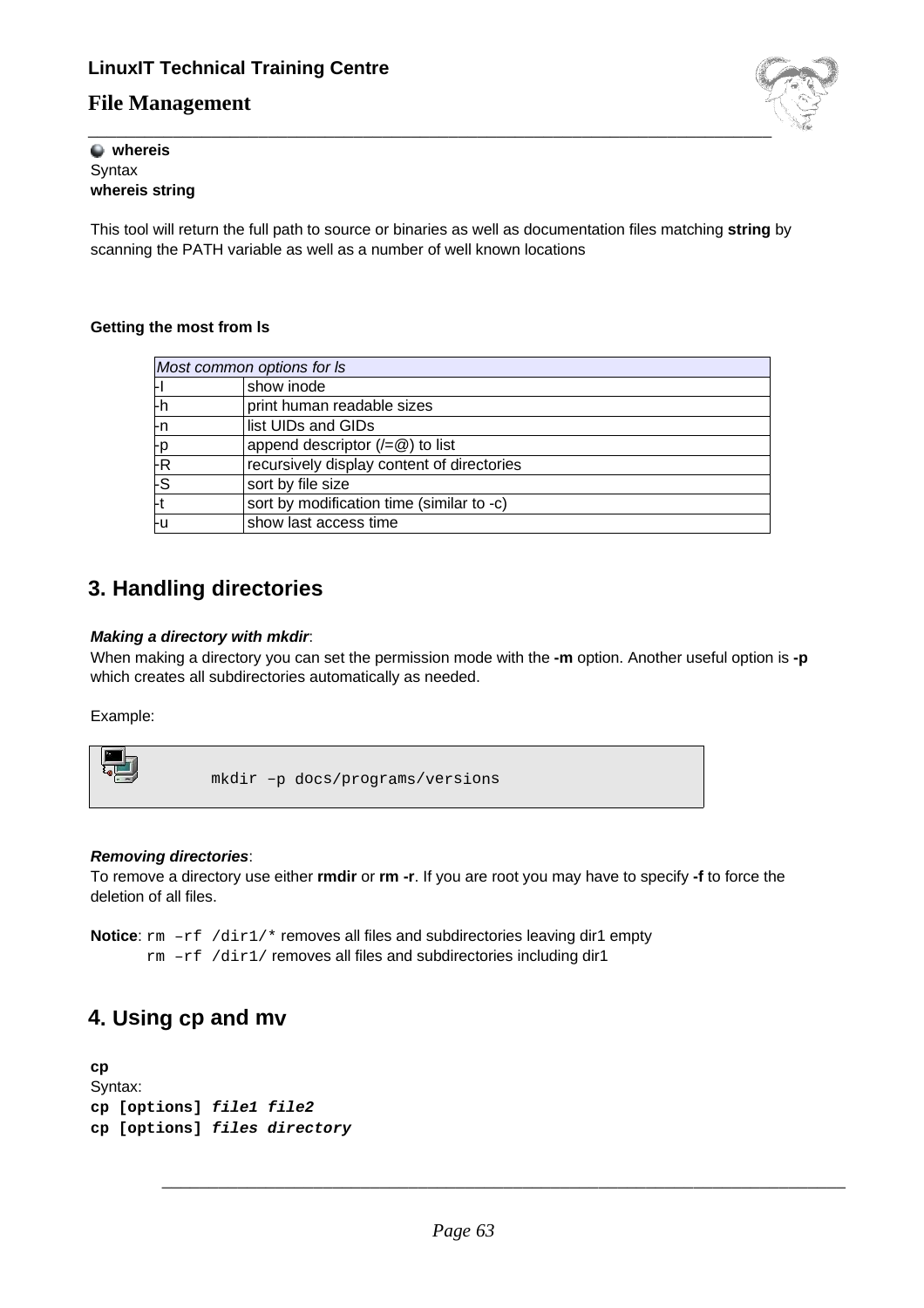## **File Management**



It is important to notice that **cp** file1 file2 makes a new copy of file1 and leaves file1 unchanged.

Fig: file1 with inode 250 is copied to file2, duplicating the data to a new data area and creating a new inode 6238 for file2



You can also copy several files to a directory, using a list or wildcards. The following table lists the most used options.

|    | Most common options for cp                      |
|----|-------------------------------------------------|
| ⊦d | do not follow symbolic link (when used with -R) |
|    | force                                           |
|    | interactive, prompt before overwrite            |
| Fр | preserve file attributes                        |
| ŀR | recursively copy directories                    |

**Note:** cp –r /dir/\* /dir2/ will copy all files and subdirectories omitting mydir  $cp -r$  /mydir/ /dir2/ will copy all files and subdirectories including mydir

**mv** Syntax: **mv [options] oldname newname mv [options] source destination mv [options] source directory**

The **mv** command can both move and rename files and directories. If oldname is a file and newname is a directory then the file oldname is moved to that directory.

If the source and destination are on the same filesystem, then the file isn't copied but the inode information is updated to specify the new location. Most common options are **-f** force overwrite and **-i** query interactively.

## **5. Hard Links and Symbolic Links**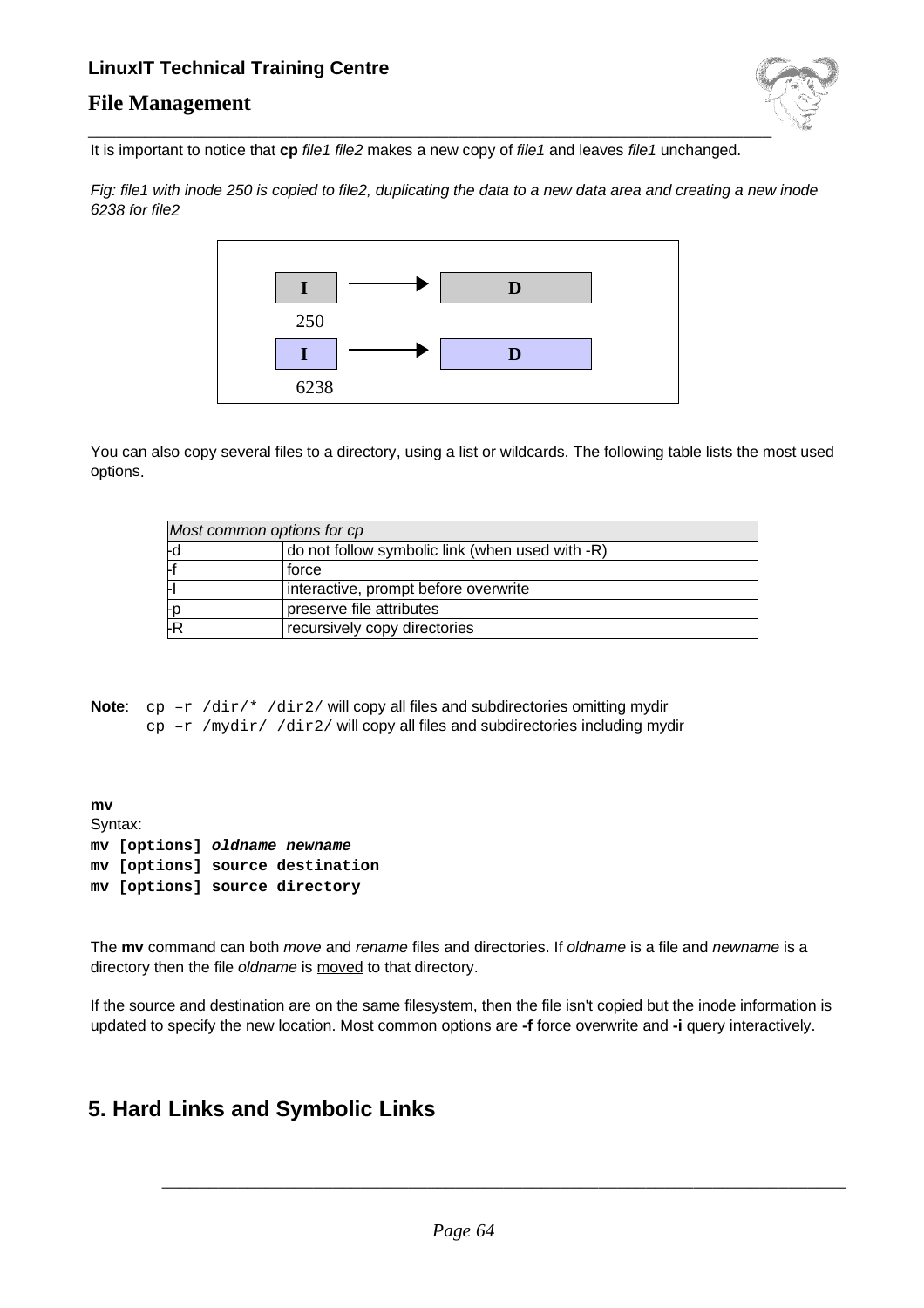## **File Management**



#### **Symbolic links**

A soft link to a file or a directory creates a new inode that points to the same data area:

| ln -s lilo.conf lilo.sym                                                                 |
|------------------------------------------------------------------------------------------|
| This is the listing for these files. Notice that the reference count is 1 for both files |

|  |  | THIS IS THE IISTHOLD THESE HIES. NOTICE THAT THE FEIGHEFICE COUTLES THOLDOTH HIES. |  |
|--|--|------------------------------------------------------------------------------------|--|
|  |  | $-rw-----$ 1 root root 223 Nov 9 09:06 lilo.conf                                   |  |
|  |  | $1$ rwxrwxrwx $1$ root root 9 Nov 9 09:06 $1$ ilo.sym -> $1$ ilo.conf              |  |

Fig2: A soft link to a file



Soft links can be created across filesystems.

#### **Hard Links**

A hard link is an additional name for the same inode and as such the reference count of the file increases by one for every new hard link.

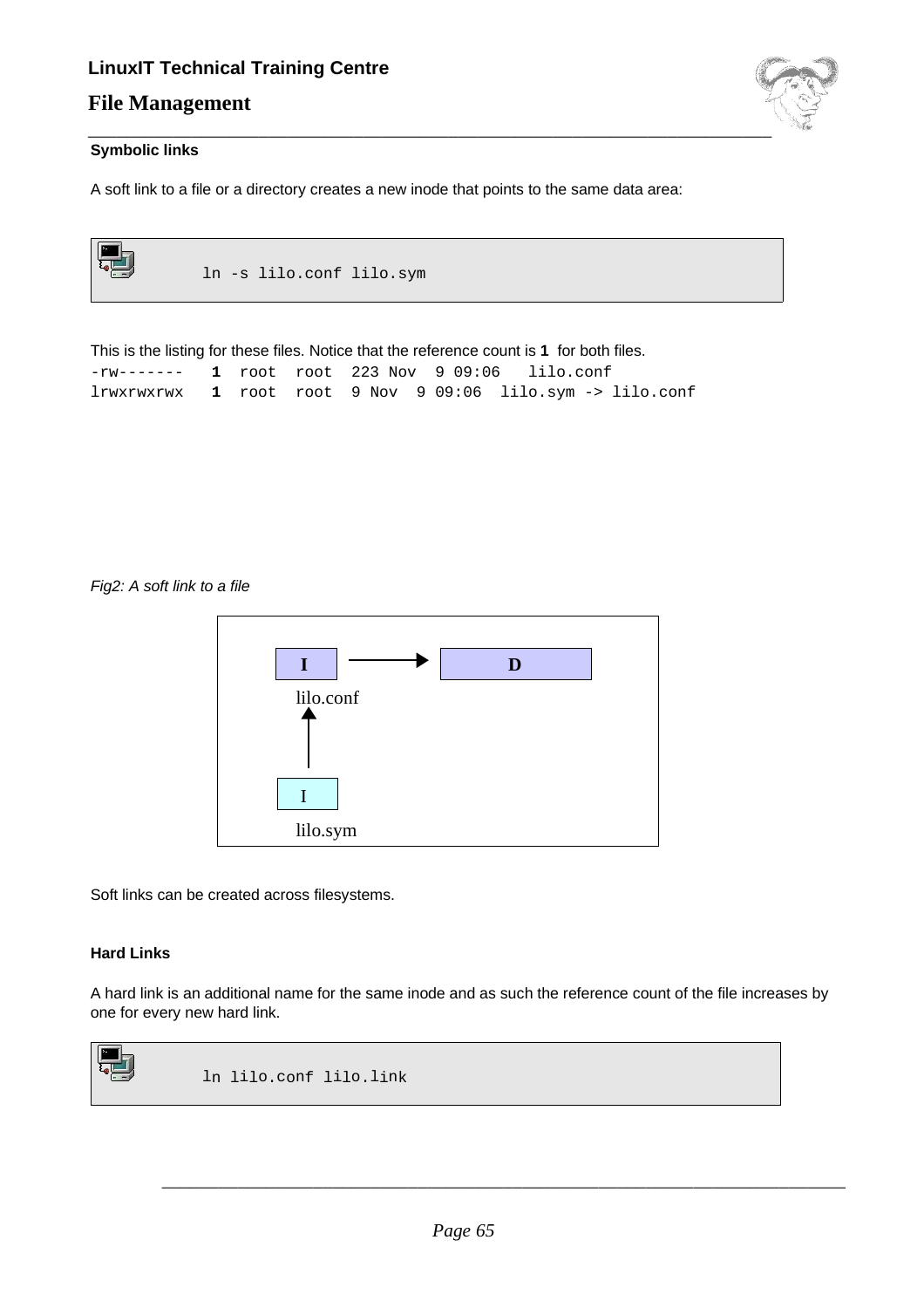## **File Management**



In the listing notice that the reference count is **2** and that both files have the same size. In fact they are identical.

-rw------- **2** root root 223 Nov 9 09:06 lilo.conf -rw------- **2** root root 223 Nov 9 09:06 lilo.link

Hard links can only be created within the same filesystem.

## **7. Touching and dd-ing**

#### **touch**

Another way of creating or modifying a file is to use **touch**.

Syntax: touch {options} *file(s)* 

If file doesn't exist it is created. You can also change the access time of a file using the **-a** option, **-m** changes the modification time and **-r** is used to apply the time attributes of another file.

#### Example:

touch file1.txt file2.txt creates new files touch myfile -r /etc/lilo.conf myfile gets the time attributes of lilo.conf

To create a file called **–errors** use the **–** option: touch -- -errors

#### **dd**

This command copies a file with a changeable I/O block size. It can also be used to perform conversions (similar to **tr**). Main options are **if=** (input file) **of=** (output file) **conv=** (conversion) The conversion switch can be: lcase ucase ascii

Example:

dd if=/mnt/cdrom/images/boot.img of=/dev/fd0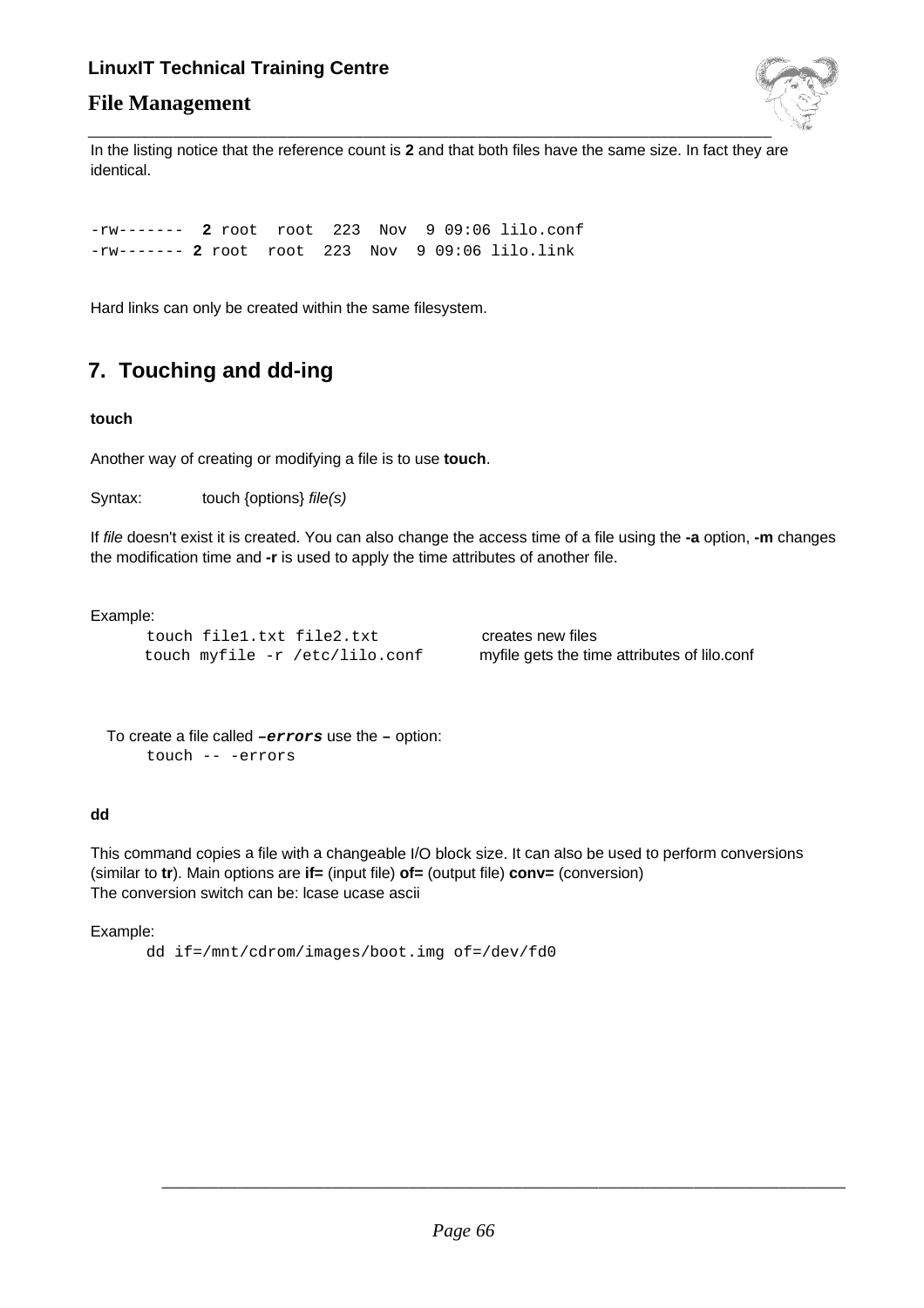

## **8. Exercises**

File Navigation

Make a new directory in **/tmp** called **/bin**.

mkdir /tmp/bin

In **/tmp/bin/** create a file called newfile (use touch, cat or vi). Go to the root directory (cd /). View the content of newfile from there. Which is the shortest command which will take you back to **/tmp/bin** ? Which is the shortest command which will take you to your home directory ? Is the PWD variable local or global ?

Creating and deleting directories

Which is the quickest way to make two new directories /dir1/dir2 ? Remove the directories with **rmdir** then with **rm**.

#### Making space on the filesystem

In order to create more space on the device containing the directory **/usr/share/doc** we need to find a spare device with enough space and copy the contents of **/usr/share/doc** to that device. Then we create create by deleting the **/usr/share/doc** directory and creating a symbolic link point from **/usr/share/doc** to the new location.

Make a directory called **/spare** on which we will mount suitable spare devices (one of the partitions created in the previous exercises should be suitable.

mkdir /spare mount <device> /spare

Test with **df -h /spare** and **du -hs /usr/share/doc** that the device is large enough to contain all of the existing data.

Next, copy the contents of **/usr/share/doc** to **/spare/**

cp -a /usr/share/doc /spare

Make sure the data has all been copied across then edit **/etc/fstab** to make that device available at boot time.

Delete **/usr/share/doc** and create a symbolic link pointing from **/usr/share/doc** to **/spare/doc**

ln -s /spare/doc /usr/share/doc

Do the same with **/home**. Any extra problems?

Finding Files on the System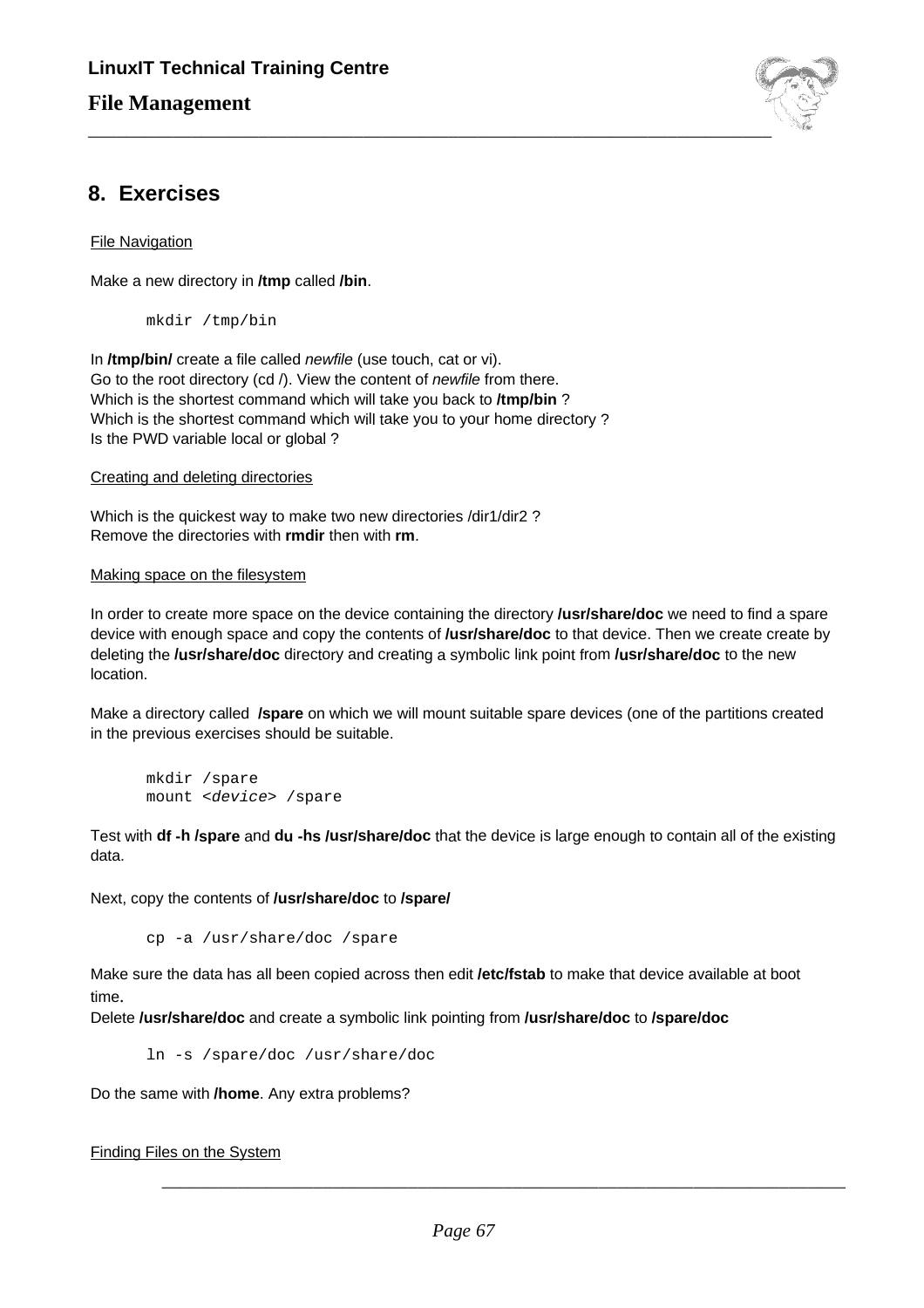## **File Management**



Copy the file /etc/lilo.conf to /etc/lilo.conf.bak

- 1. Use **find** to find this new file
- 2. Use **locate** to find /etc/lilo.conf.bak. (How do you update the **slocate** database ?)

#### Backup strategy (first step)

Find all files in your home directory that have been modified today.

find /home –mtime –1 |tee list1 |wc –-lines (-1 means less than one day)

We will introduce archiving tools later, but the output of the find command can be piped directly into **cpio**.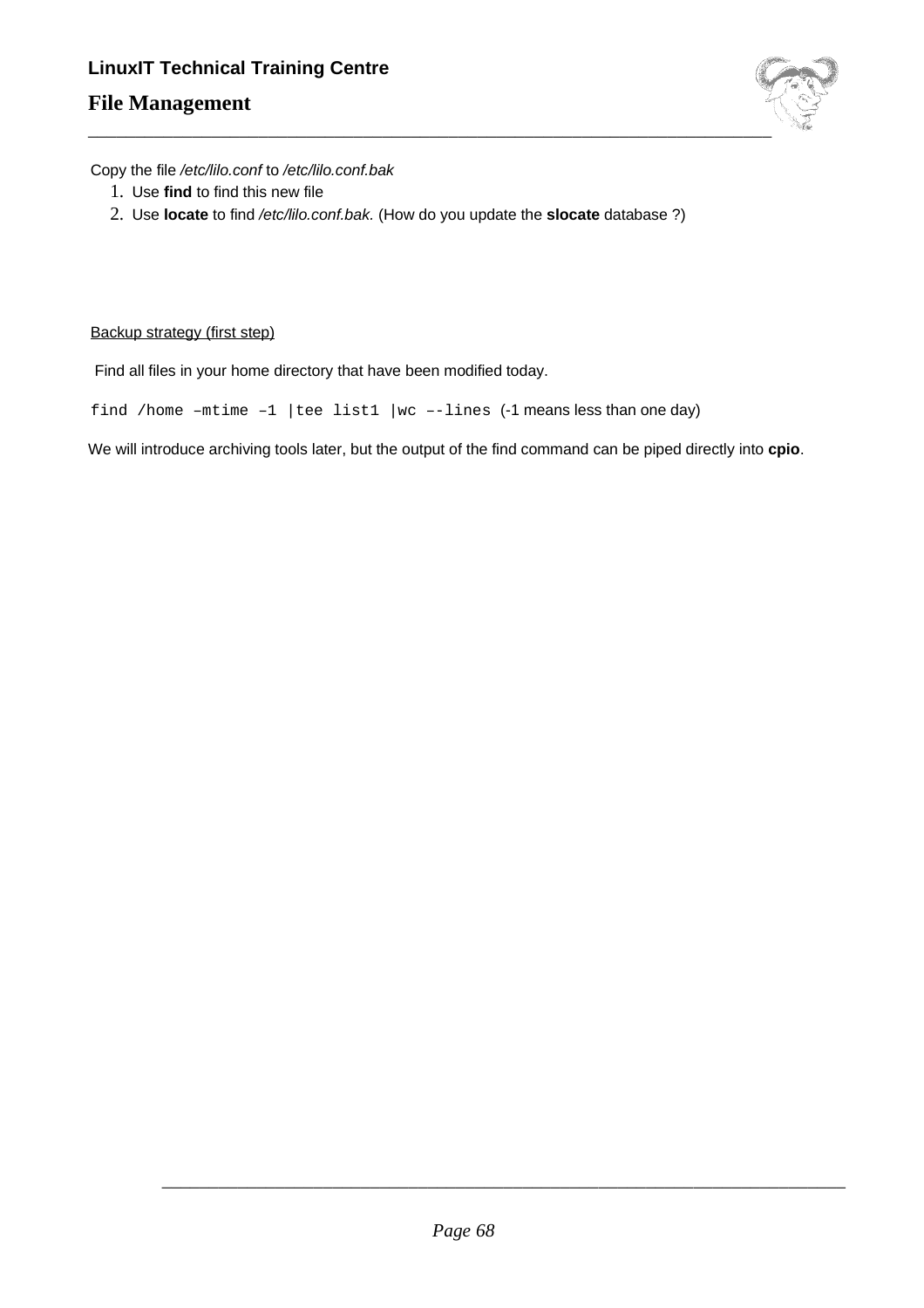

## **Process Management**

## **1. Viewing running processes**

Processes have a unique Process ID the **PID**. This number can be used to modify a process' priority or to stop it.

A process is any running executable. If process\_2 has been spawned by process\_1, it is called a child process. The spawning process 1 is called the *parent* process.

#### **The process family tree**

The **pstree** command gives a good illustration of parent and child process hierarchy.

Figure 1: Part of the pstree output

```
bash(1046)---xinit(1085)-+-X(1086)
              `-xfwm(1094)-+-xfce(1100)---xterm(1111)---bash(1113)-+-pstree(1180)
                     | |-soffice.bin(1139)---soffice.bin(1152)-+
                                                                   -soffice.bin(1153)
                                             | | |-soffice.bin(1154)
                                                                    | | |-soffice.bin(1155)
                                                                    | | |-soffice.bin(1156)
                                                                    `-soffice.bin(1157)
                                             \text{'-}xclock(1138)|-xfgnome(1109)
                      |-xfpager(1108)
                      |-xfsound(1107)
                      `-xscreensaver(1098)
```
In the above figure all the process' PIDs are shown; these are clearly incremental. The most common used options are **-p** to display PIDs and **-h** to highlight a users processes only.

#### **Finding running processes**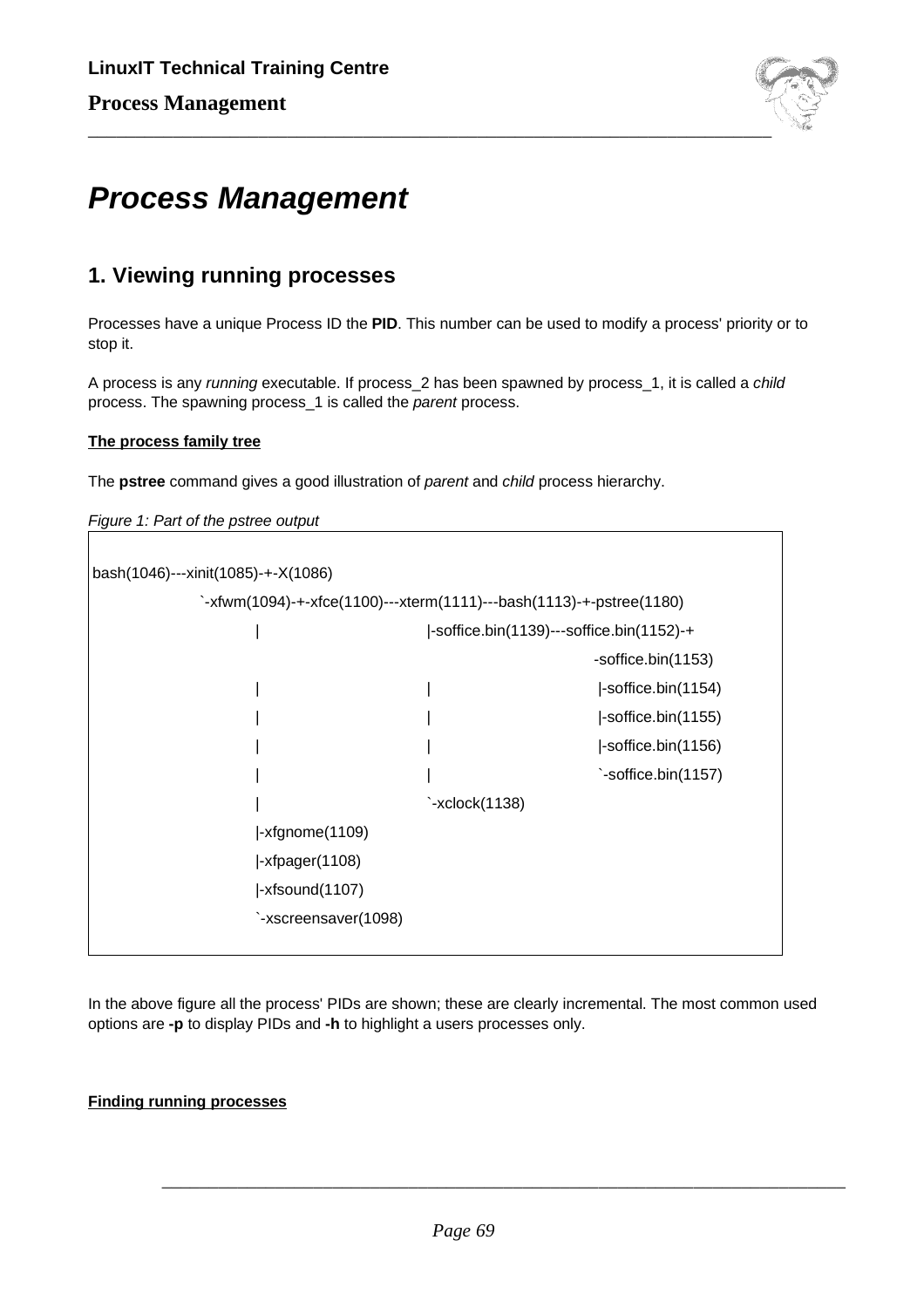

#### **Process Management**

A more direct way to determine which processes are running is to use **ps**. Most users have a set combination of options which work for most situations. Here are three such options:

- **ps -ux** all processes run by the user
- **ps T** processes run under the current terminal by the user
- **ps aux** all processes on the system

It is recommended you read the **ps manpage** and choose your own best options!

**ps** accommodates UNIX-style and BSD-style arguments usage: ps -[Unix98 options] ps [BSD-style options] ps --[GNU-style long options] ps –help for a command summary

#### Summary of options

**-a** show all processes for the current user linked to a tty (except the session leader)

**-e** or **-A** show all processes

**-f** gives the PPID (Parent Process ID) and the STIME (Start Time)

- **-l** is similar to **-f** and displays a long list
- **a** show all processes linked to a tty, including other users
- x show all processes without a controlling tty as well

#### **Continuously updating process information**

The **top** utility will update information on processes at an adjustable rate.

While **top** is running you can type **h** for a list of commands. The space bar will update information instantly.

You can also use **top** to change a process' priority as we shall see in the next section.

## **2. Modifying Processes**

#### **Stopping processes**

The **kill** command can be used to send signals to processes. There are 63 signals available. The default signal terminates a process and is called SIGTERM with value 15.

**kill**

**Syntax**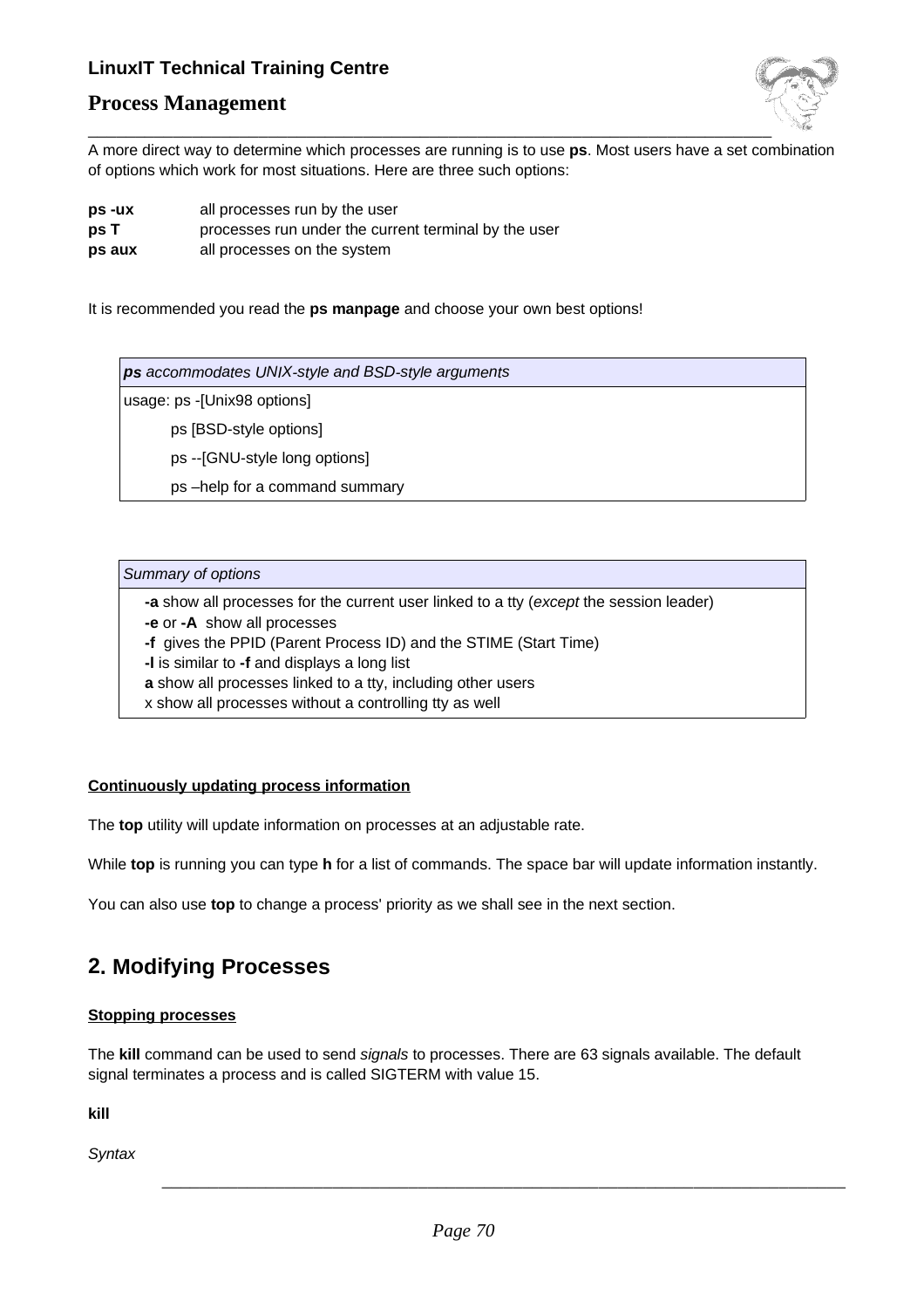## **Process Management**



kill SIGNAL process\_PID

Every process can choose whether or not to catch a signal except for the SIGKILL which is dealt with by the kernel. Most daemons redifine the SIGHUP to mean "re-read configuration file".

#### **Most Common Signals**



 or SIGHUP hangup or disconnect the process or SIGINT same as Ctrl+C interrupt or SIGQUIT quit or SIGKILL kill the process through a kernel call or SIGTERM terminate a process 'nicely'. This is the DEFAULT signal.

One can also stop processes without knowing the process' PID using **killall**.

#### **killall**

**Syntax** killall SIGNAL process\_NAME

Fig1: Interprocess signaling



#### **Process priority and nice numbers**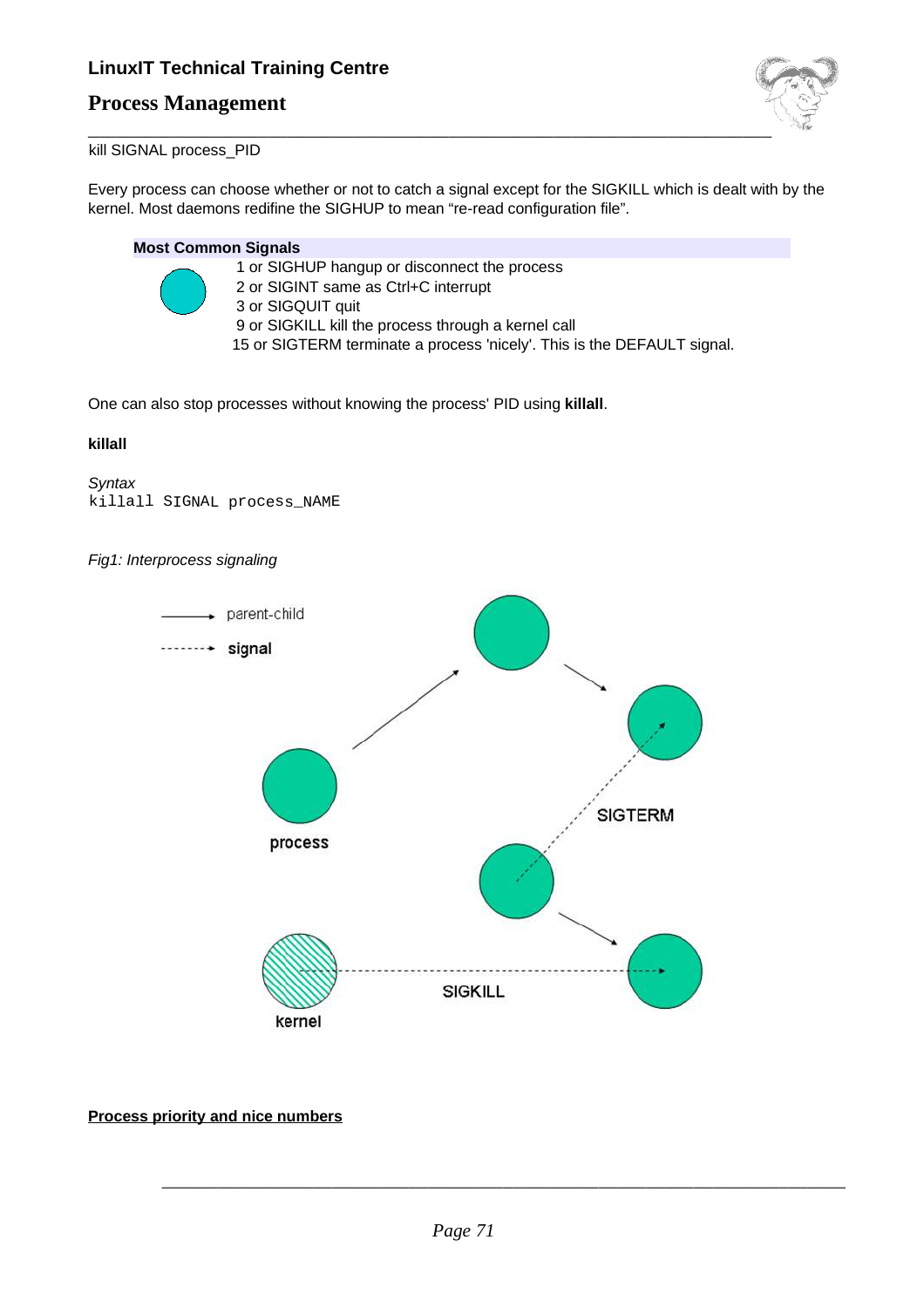



\_\_\_\_\_\_\_\_\_\_\_\_\_\_\_\_\_\_\_\_\_\_\_\_\_\_\_\_\_\_\_\_\_\_\_\_\_\_\_\_\_\_\_\_\_\_\_\_\_\_\_\_\_\_\_\_\_\_\_\_\_\_\_\_\_\_\_\_\_\_\_\_ Nice numbers (NI) alter the CPU priority and are used to balance the CPU load in a multiuser environment. Each process is started with a default nice number of **0**. Nice numbers range from **19** [lowest] to **-20** [highest].

Only root can decrease the nice number of a process. Since all processes start with a default nice number of zero as a consequence negative nice numbers can only be set by root!



To modify a process' priority that is already running use **renice**. To set a process' priority use **nice**.

```
Syntax
Nice -<NI> <process>
renice <+/-NI> -p <PID>
```
Notice that **renice** works with PIDs and handles lists of processes at a time. A useful option to **renice** is the **-u** option which affects all processes run by a user.

Set nice number 1 for processes 234 and 765:



Set nice number -5 for **xclock**:



nice --5 xclock

## **3. Processes and the shell**

#### **background and forground processes**

After you have started a process from the shell you automatically leave the shell interpreter. You will notice that no commands will respond. The reason for this is that it is possible to run programs in the foreground **fg** or in the background **bg** of a shell.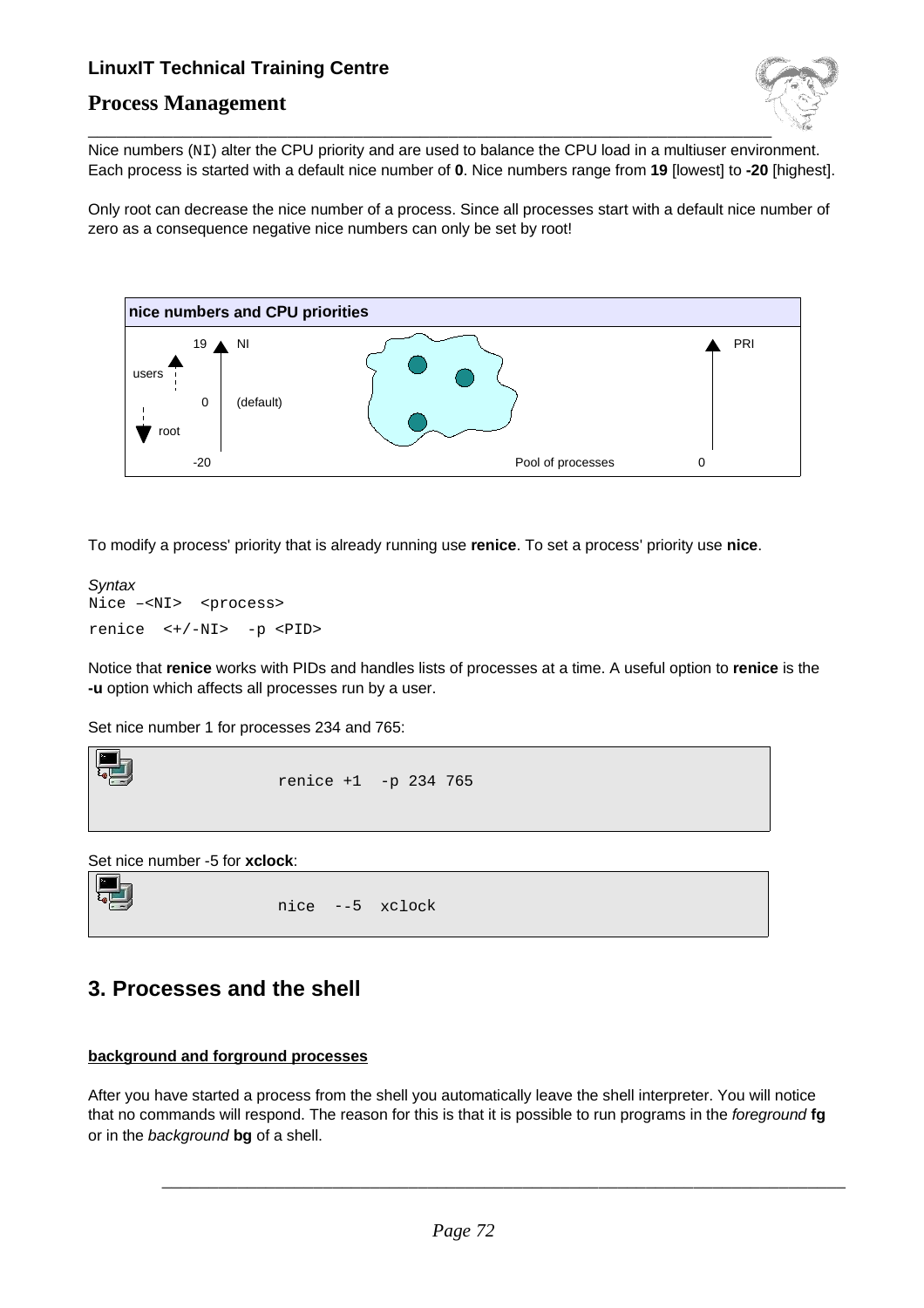## **Process Management**



When a program is running in the foreground it is possible to recover the shell prompt but only by interrupting the program for while. The interruption signal is **Ctrl Z**.

### **Stopping and starting jobs**

A process started from a shell is also called a job. Once the job receives the **^Z** signal it is stopped and the shell prompt is recovered. To restart the program in the background simple type: **bg**.

Example [mike localhost /bin]\$xclock

|                           |                         | xclock running in forground, shell prompt lost |  |
|---------------------------|-------------------------|------------------------------------------------|--|
| $[1]+$ Stopped            | <b>xclock</b>           | xclock received ^Z signal                      |  |
| [mike localhost /bin]\$bg |                         | shell prompt recovered, issue the bg command   |  |
| $[1]+$ xclock &           |                         | xclock is running in the background            |  |
|                           | [mike localhost /bin]\$ |                                                |  |

Notice the [1]+ symbol above. The integer is the process' job number, which it can be referred to as.

The '+' sign indicates the last modified process. A '-' sign would indicate the second last modified process.

### **Listing jobs**

The **jobs** utility lists all running processes started from the current shell. The job number, the job's state (running/stopped), as well as the two last modified processes, will be listed.

| Output for jobs  |        |
|------------------|--------|
| [1]- Stopped     | xclock |
| $[2]$<br>Running | xman & |
| [3]+ Stopped     | xload  |

### **The job number**

One can conveniently stop and start a selection of jobs using the job number. This is achieved with the **fg** command.

Calling job 2 to the foreground and killing job 1

fg 2 or

kill –9 %1

\_\_\_\_\_\_\_\_\_\_\_\_\_\_\_\_\_\_\_\_\_\_\_\_\_\_\_\_\_\_\_\_\_\_\_\_\_\_\_\_\_\_\_\_\_\_\_\_\_\_\_\_\_\_\_\_\_\_\_\_\_\_\_\_\_\_\_\_\_\_\_\_

fg %2 or

fg %?xma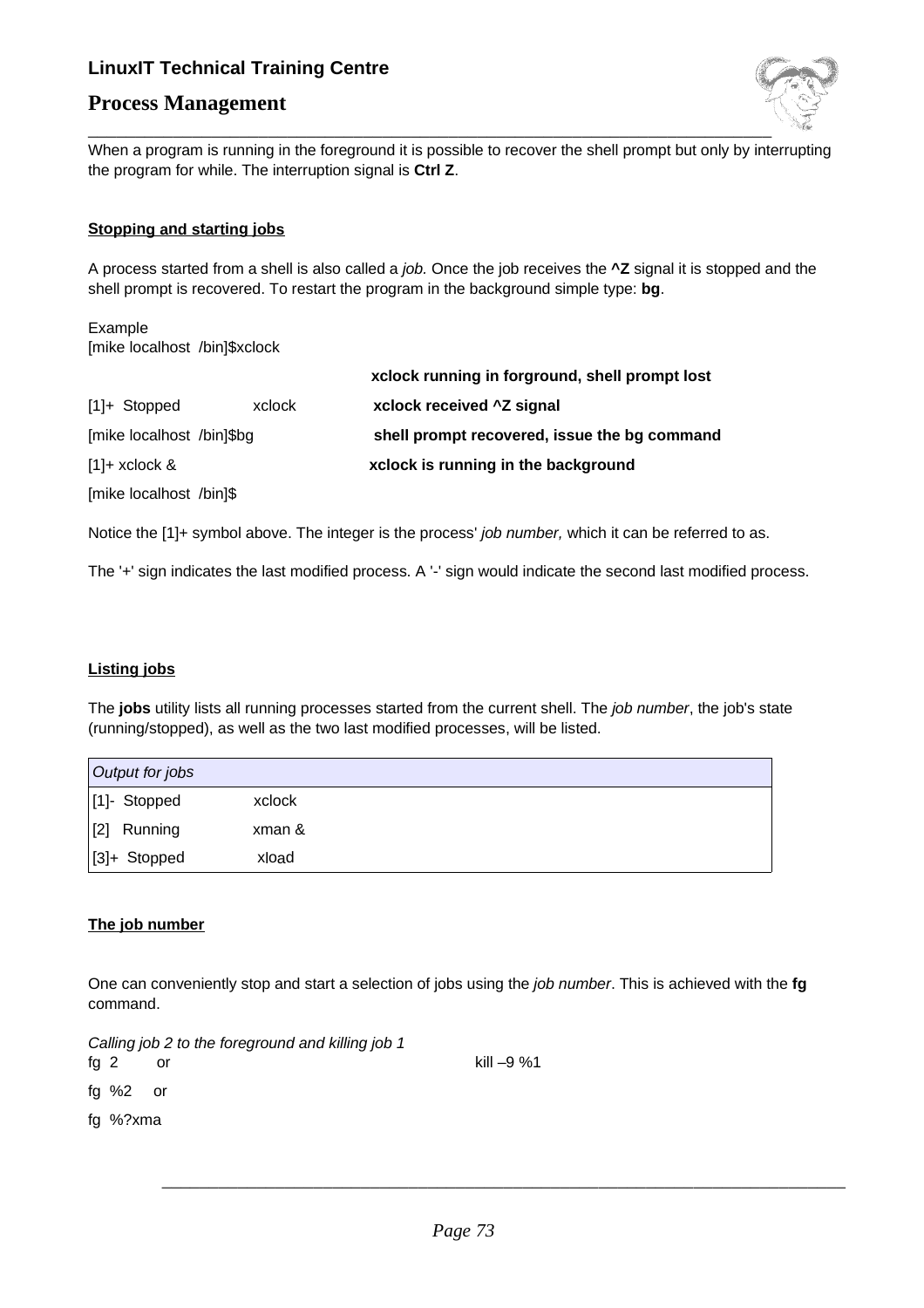# **Process Management**



### **Avoiding HUP with nohup**

Finally there is a program called **nohup** which acts as a parent process independently from the user's session. When a user logs off, the system sends a HUP to all processes owned by that process group. For example, to avoid this HUP signal a script called **bigbang** which attempts to calculate the age of the Universe should be started like this:



nohup bigbang &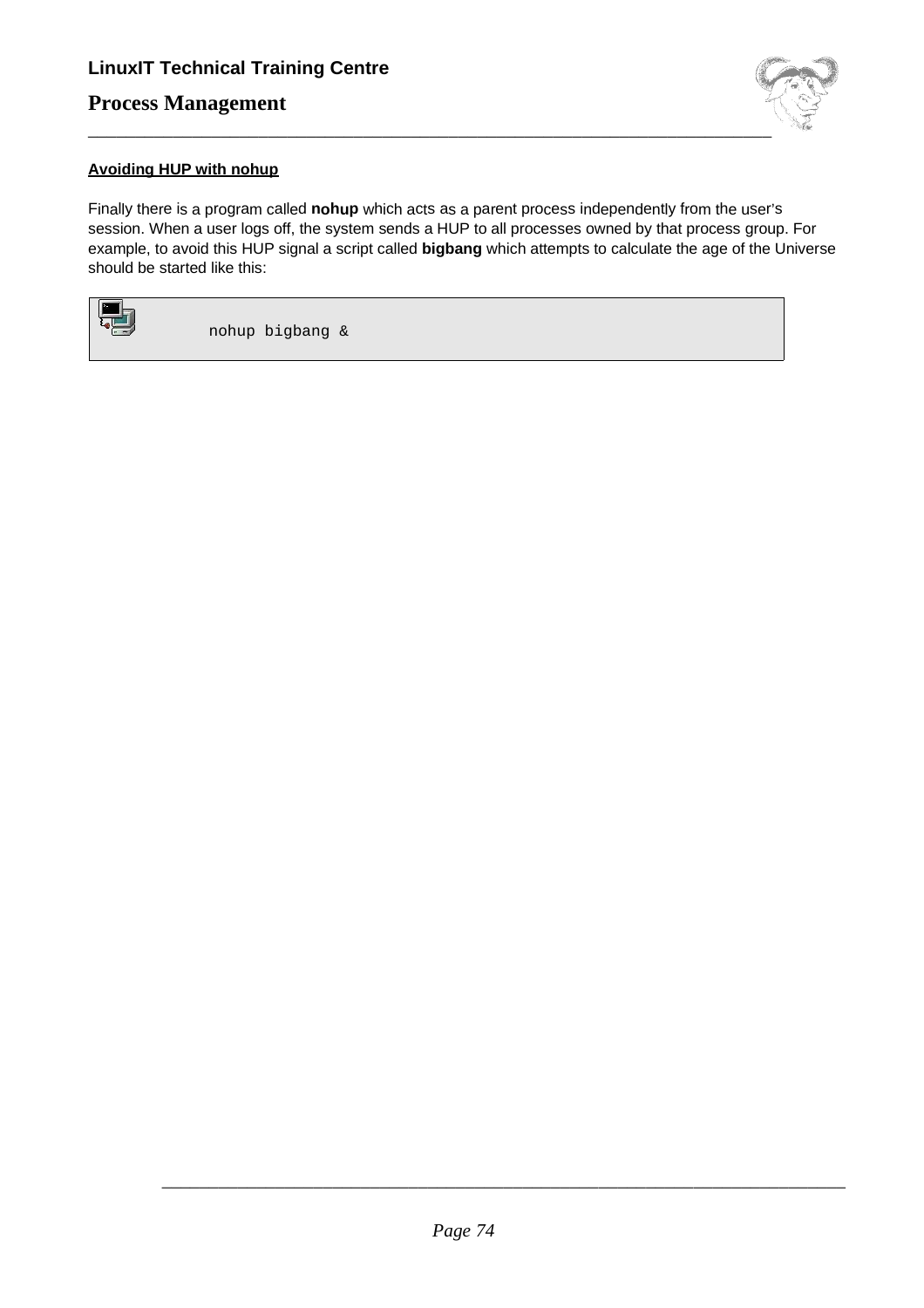

# **4. Exercises**

You should run X before starting these exercises.

- **1.** Check the current nice value of your running x-terminal. Change this value using **top** or **renice**.
- **2.** What is the equivalent signal of a **^Z** sent to a process? (List all signals with **kill –l**)
- **3.** Which signal is redefined for most daemons and forces the configuration file to be reread?
- **4.** What is the default signal sent to a process, using **kill** or **killall**?
- **5.** Which signal is directly handled by the kernel and cannot be redefined?

**6.** Make sure you log into a virtual terminal (tty1 to tty6) before doing this. We want to run a script that will continue to run once we logout using the **nohup** parent process.

In the **/tmp** directory create a file called print-out with the following content:

```
#!/bin/bash
 count=0
 while (true) do
     echo this is iteration number $count
     let count+=1
done
```
We first do the following (without using **nohup**) :

```
cd /tmp
./print-out &
exit
```
You may not see the command line when typing **exit** but this should log you out. When you log back in check that *print-out* is no longer running

ps ux | grep print-out

Next start the command with

```
nohup /tmp/print-out &
exit
```
Log back in and test these commands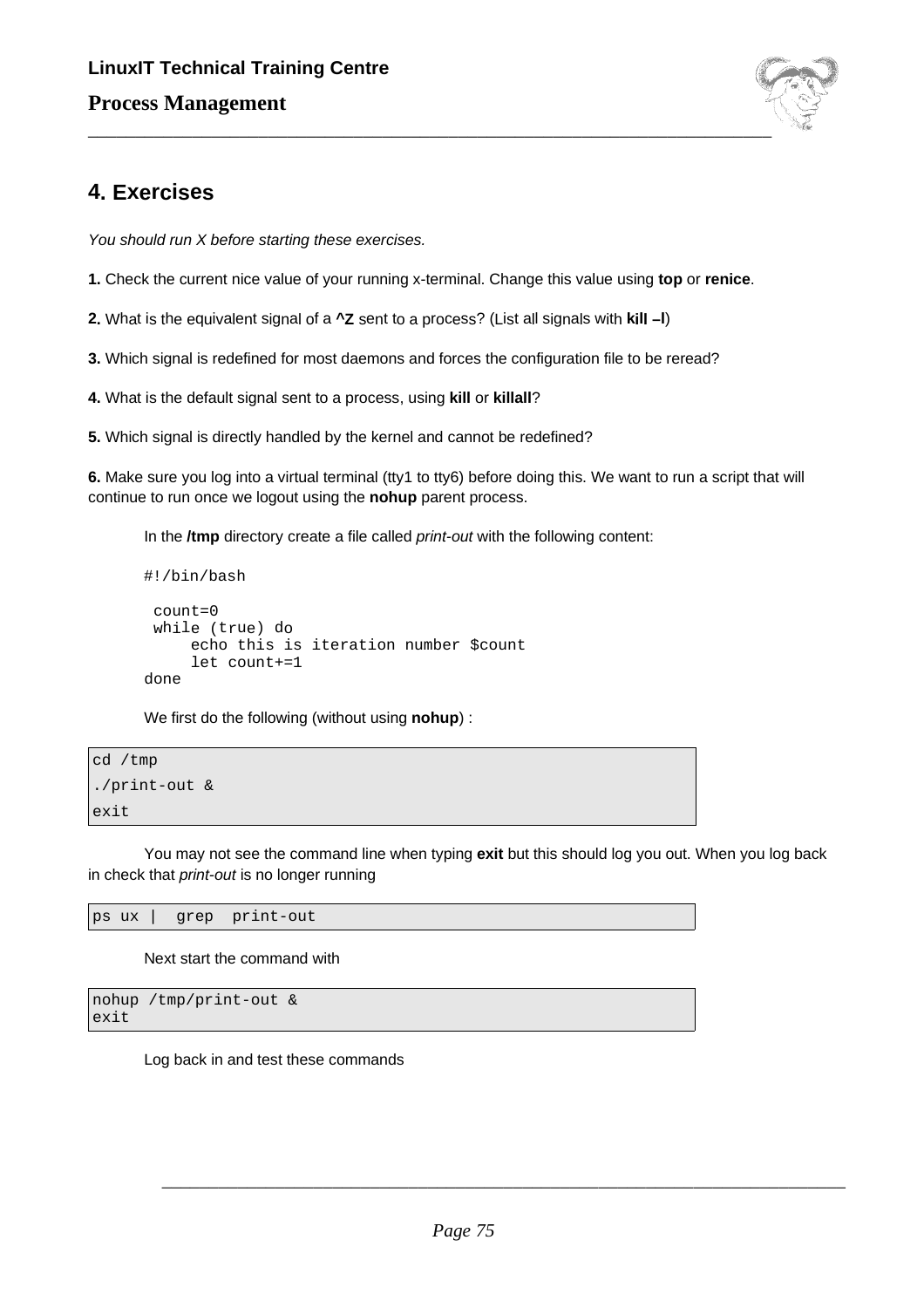# **Process Management**

\_\_\_\_\_\_\_\_\_\_\_\_\_\_\_\_\_\_\_\_\_\_\_\_\_\_\_\_\_\_\_\_\_\_\_\_\_\_\_\_\_\_\_\_\_\_\_\_\_\_\_\_\_\_\_\_\_\_\_\_\_\_\_\_\_\_\_\_\_\_\_\_

ps ux |grep print-out tail -f ~/nohup.out Ctrl+C killall print-out ps ux|grep print-out tail -f ~/nohup.out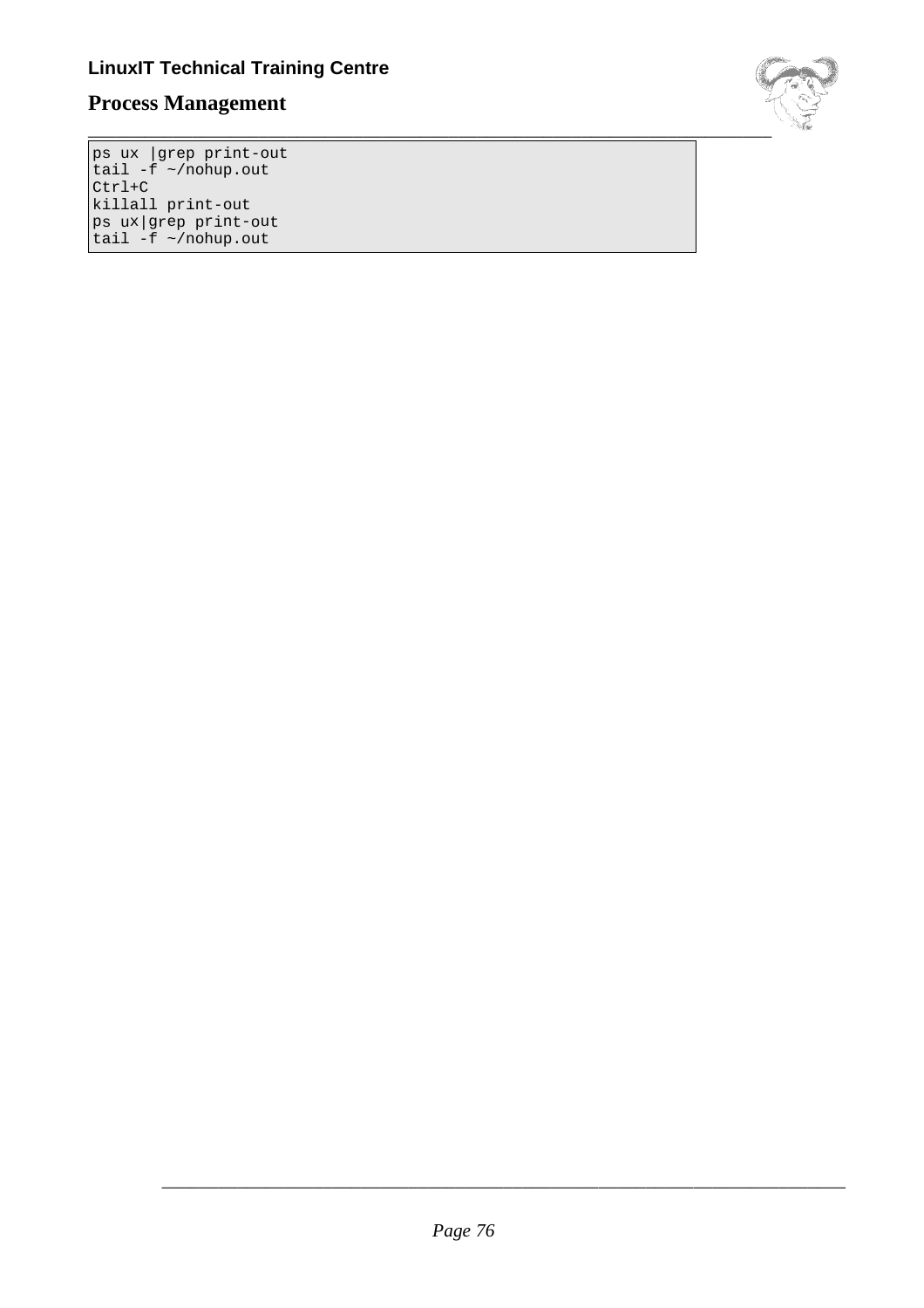

# **Text Processing**

# **1. cat the Swiss Army Knife**

### **cat the editor**

The **cat** utility can be used as a rudimentary text editor.



Notice the use of Ctrl+D. This command is used for ending interactive input.

### **cat the reader**

More commonly **cat** is used only to flush text to stdout. Most common options are

- **-n** number each line of output
- **-b** number only non-blank output lines
- **-A** show carriage return

Example



#### **tac reads back-to-front**

This command is the same as **cat** except that the text is read from the last line to the first.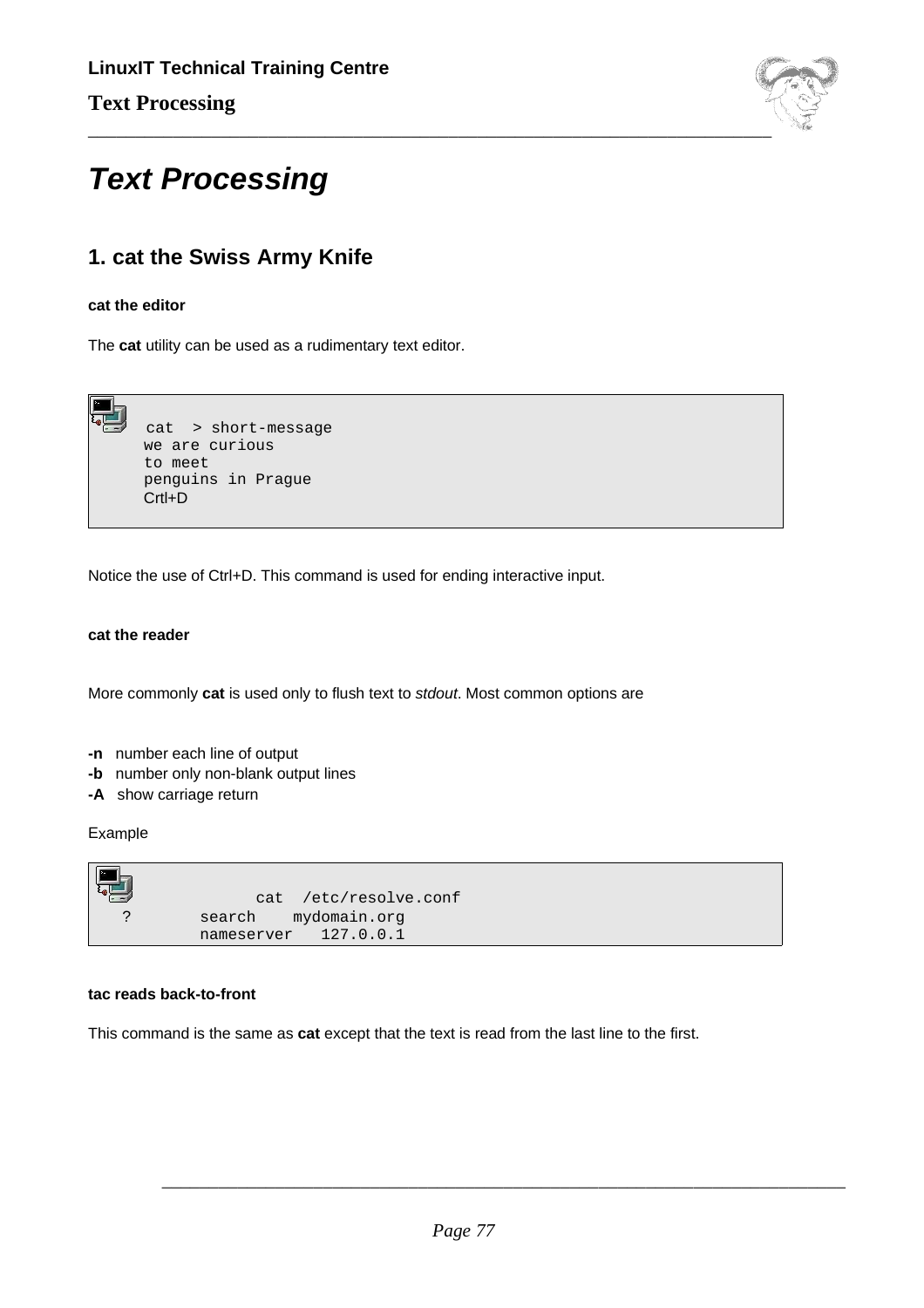### **Text Processing**





# **2. Simple tools**

### **using head or tail**

The utilities **head** and **tail** are often used to analyse logfiles. By default they output 10 lines of text. Here are the main usages.

### List 20 first lines of **/var/log/messages**:

\n
$$
\begin{array}{r}\n \text{head -n 20 / var/log/messages} \\
 \text{head -20 / var/log/messages}\n \end{array}
$$
\n

List 20 last lines of **/etc/aliases**:



The **tail** utility has an added option that allows one to list the end of a text starting at a given line.

List text starting at line 25 in **/var/log/messages**:



Exercise: If a text has 90 lines, how would you use **tail** and **head** to list lines 50 to 65? Is there only one way to do this ?

Finally **tail** can continuously read a file using the **-f** option. This is most useful when you are expecting a file to be modified in real time.

### **counting lines, words and bytes**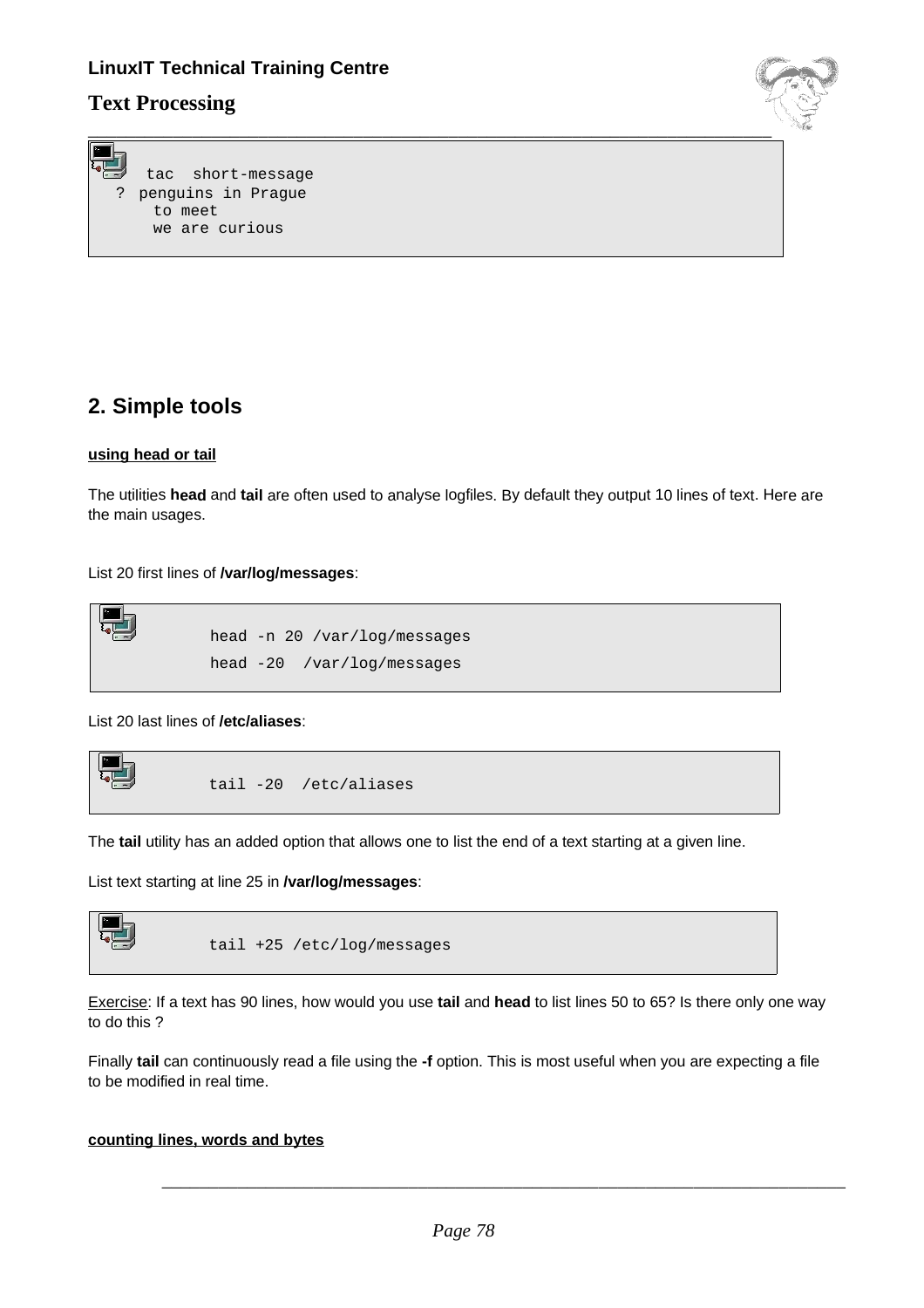## **Text Processing**



The **wc** utility counts the number of bytes, words, and lines in files. Several options allow you to control **wc**'s output.

Options for **wc**

|                | count number of lines               |
|----------------|-------------------------------------|
| ⊦w             | count number of characters or words |
| $-$ c or $-$ m | count number of bytes or characters |

Remarks:

With no argument **wc** will count what is typed in stdin.

### **numbering lines**

The **nl** utility has the same output as **cat -b**.

Number all lines including blanks



Number only lines with text

### **replacing tabs with spaces**

The **expand** command is used to replace TABs with spaces. One can also use **unexpand** for the reverse operations.

### **viewing binary files**

There are a number of tools available for this. The most common ones are **od** (octal dump) and **hexdump**.

# **3. Manipulating text**

The following tools modify text layouts.

### **choosing fields and characters with cut**

The **cut** utilility can extract a range of characters or fields from each line of a text.

The **–c** option is used to manipulate characters.

Syntax:

**cut –c {range1,range2}**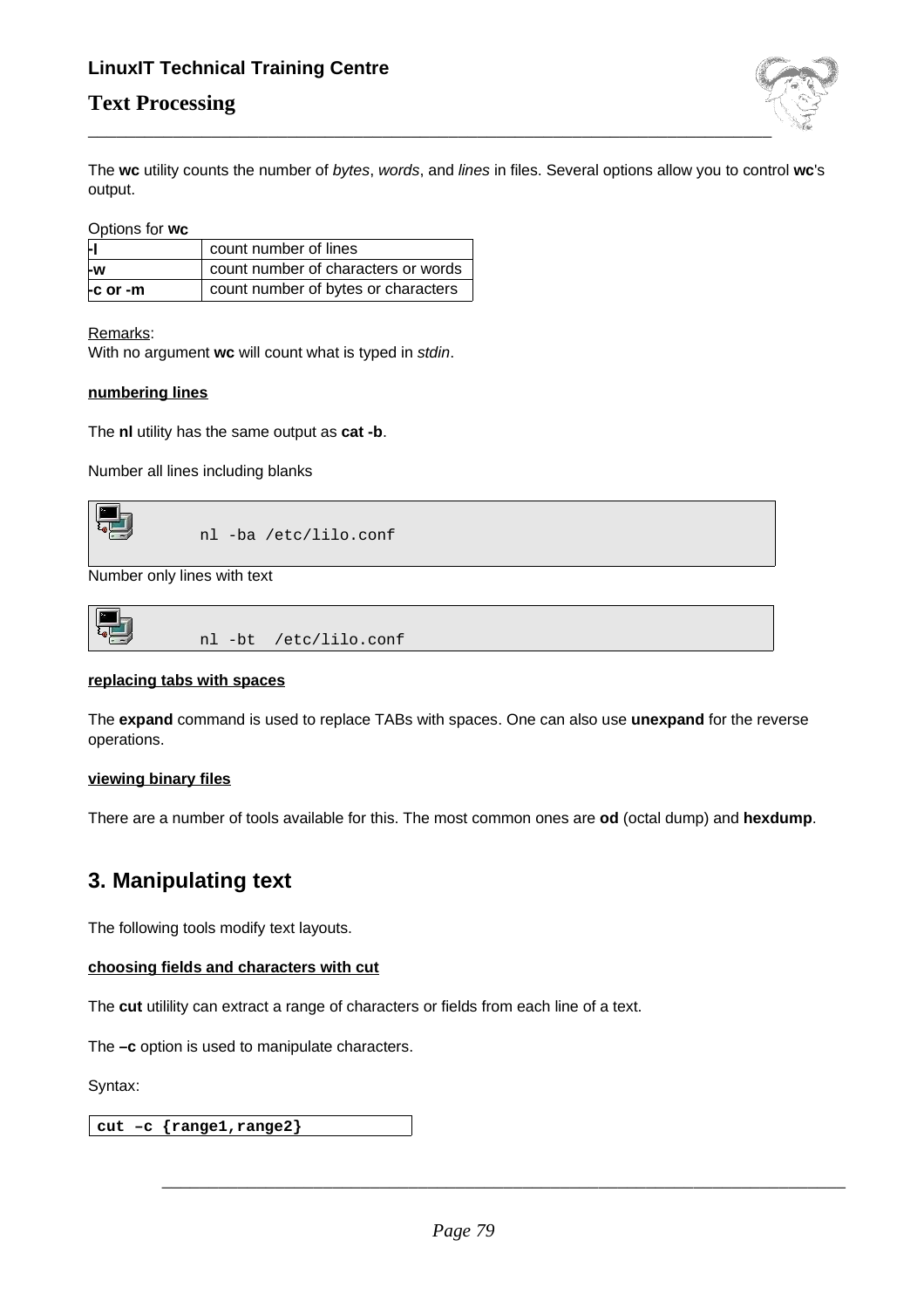### **Text Processing**



Example



The example above outputs characters 5 to 10 and 15 to end of line for each line in /etc/password.

One can specify the field delimiter (a space, a commas etc ...) of a file as well as the fields to output. These options are set with the **–d** and **–f** flags respectively.

Syntax:

Example

cut -d: -f 1,7 --output-delimiter=" " /etc/passwd

This outputs fields 1<sup>st</sup> and 7<sup>th</sup> of /etc/passwd delimited with a space. The default *output-delimiter* is the same as the original input delimiter. The **--output-delimiter** option allows you to change this.

### **joining and pasting text**

The easiest utility is **paste,** which concatenates two files next to each other.

Syntax:

**paste text1 text2**

With **join** you can further specify which fields you are considering.

Syntax:

|  | $\begin{bmatrix} \texttt{join} & -\texttt{j1} & \texttt{field\_num} \end{bmatrix}$ - $\begin{bmatrix} \texttt{yield\_num} \\ \texttt{field\_num} \end{bmatrix}$ text1 text2 |  |
|--|-----------------------------------------------------------------------------------------------------------------------------------------------------------------------------|--|
|  | $\begin{bmatrix} \texttt{join} & -1 \end{bmatrix}$ $\begin{bmatrix} \texttt{field\_num} \end{bmatrix}$ -2 $\begin{bmatrix} \texttt{field\_num} \end{bmatrix}$ text1 text2   |  |

Text is sent to stdout only if the specified fields match. Comparison is done one line at a time and as soon as no match is made the process is stopped even if more matches exist at the end of the file.

### **sorting output**

By default, **sort** will arrange a text in alphabetical order. To perform a numerical sort use the **-n** option.

#### **formatting output**

You can modify the number of characters per line of output using **fmt**. By default **fmt** will concatenate lines and output 75 character lines.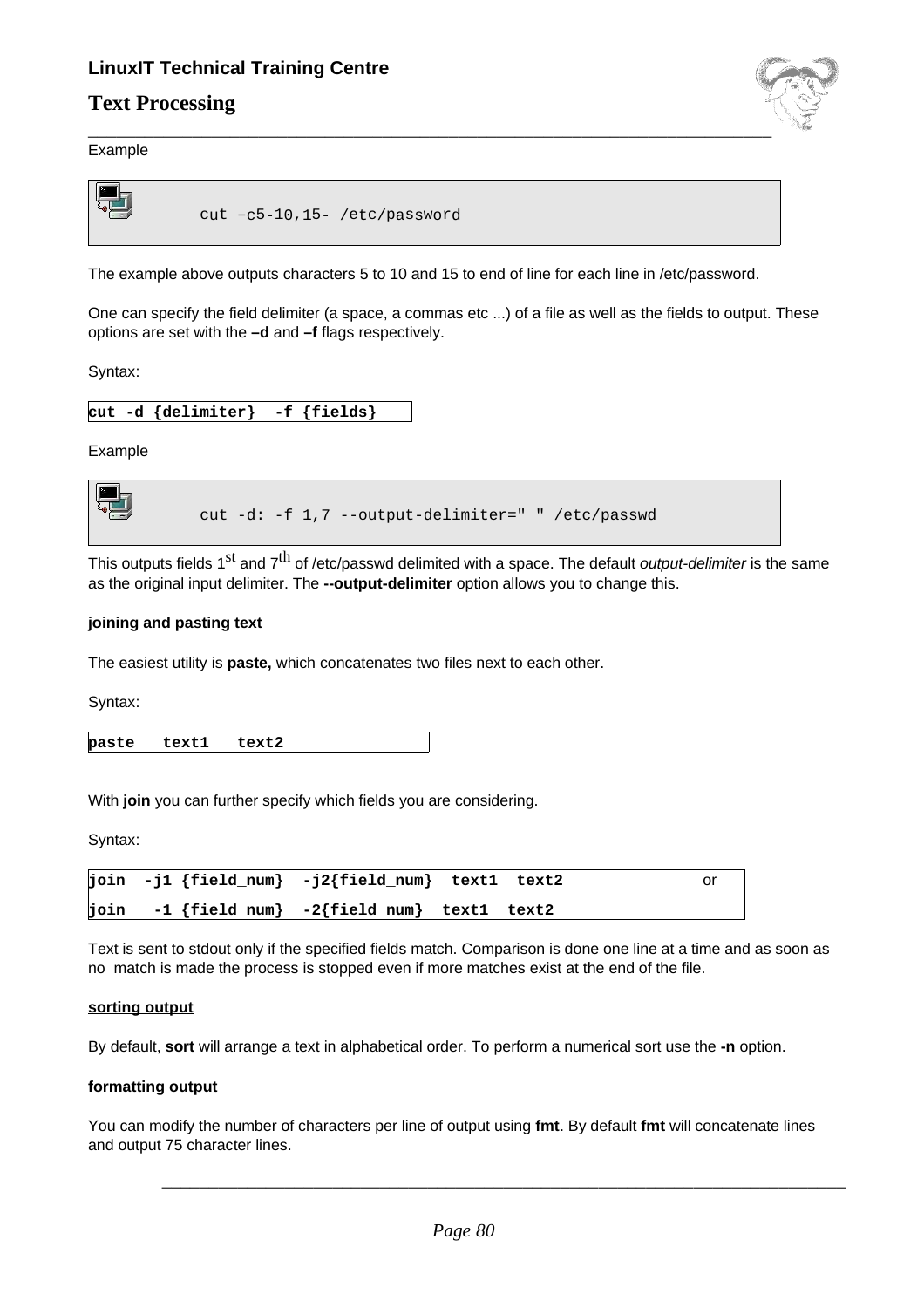# **Text Processing**



#### **fmt** options

- **-w** number of characters per line
- **-s** split long lines but do not refill
- **-u** place one space between each word and two spaces at the end of a sentence

### **translating characters**

The **tr** utility translates one set of characters into another.

```
Example changing uppercase letters into lowercase
tr '[A-B]' '[a-b]' < file.txt
```
Replacing delimiters in **/etc/passwd**:

$$
\text{tr} \quad \text{':} \quad \text{'} \quad \text{'} \quad \text{'} \quad \text{'} \quad \text{'} \quad \text{'} \quad \text{'} \quad \text{'} \quad \text{'} \quad \text{'} \quad \text{'} \quad \text{'} \quad \text{'} \quad \text{'} \quad \text{'} \quad \text{'} \quad \text{'} \quad \text{'} \quad \text{'} \quad \text{'} \quad \text{'} \quad \text{'} \quad \text{'} \quad \text{'} \quad \text{'} \quad \text{'} \quad \text{'} \quad \text{'} \quad \text{'} \quad \text{'} \quad \text{'} \quad \text{'} \quad \text{'} \quad \text{'} \quad \text{'} \quad \text{'} \quad \text{'} \quad \text{'} \quad \text{'} \quad \text{'} \quad \text{'} \quad \text{'} \quad \text{'} \quad \text{'} \quad \text{'} \quad \text{'} \quad \text{'} \quad \text{'} \quad \text{'} \quad \text{'} \quad \text{'} \quad \text{'} \quad \text{'} \quad \text{'} \quad \text{'} \quad \text{'} \quad \text{'} \quad \text{'} \quad \text{'} \quad \text{'} \quad \text{'} \quad \text{'} \quad \text{'} \quad \text{'} \quad \text{'} \quad \text{'} \quad \text{'} \quad \text{'} \quad \text{'} \quad \text{'} \quad \text{'} \quad \text{'} \quad \text{'} \quad \text{'} \quad \text{'} \quad \text{'} \quad \text{'} \quad \text{'} \quad \text{'} \quad \text{'} \quad \text{'} \quad \text{'} \quad \text{'} \quad \text{'} \quad \text{'} \quad \text{'} \quad \text{'} \quad \text{'} \quad \text{'} \quad \text{'} \quad \text{'} \quad \text{'} \quad \text{'} \quad \text{'} \quad \text{'} \quad \text{'} \quad \text{'} \quad \text{'} \quad \text{'} \quad \text{'} \quad \text{'} \quad \text{'} \quad \text{'} \quad \text{'} \quad \text{'} \quad \text{'} \quad \text{'} \quad \text{'} \quad \text{'} \quad \text{'} \quad \text{'} \quad \text{'} \quad \text{'} \quad \text{'} \quad \text{'} \quad \text{'} \quad \text{'} \quad \text{'} \quad \text{'} \quad \text{'} \quad \text{'} \quad \text{'} \quad \text{'} \quad \text{'} \quad \text
$$

Notice: **tr** has only **two arguments**! The file is not an argument.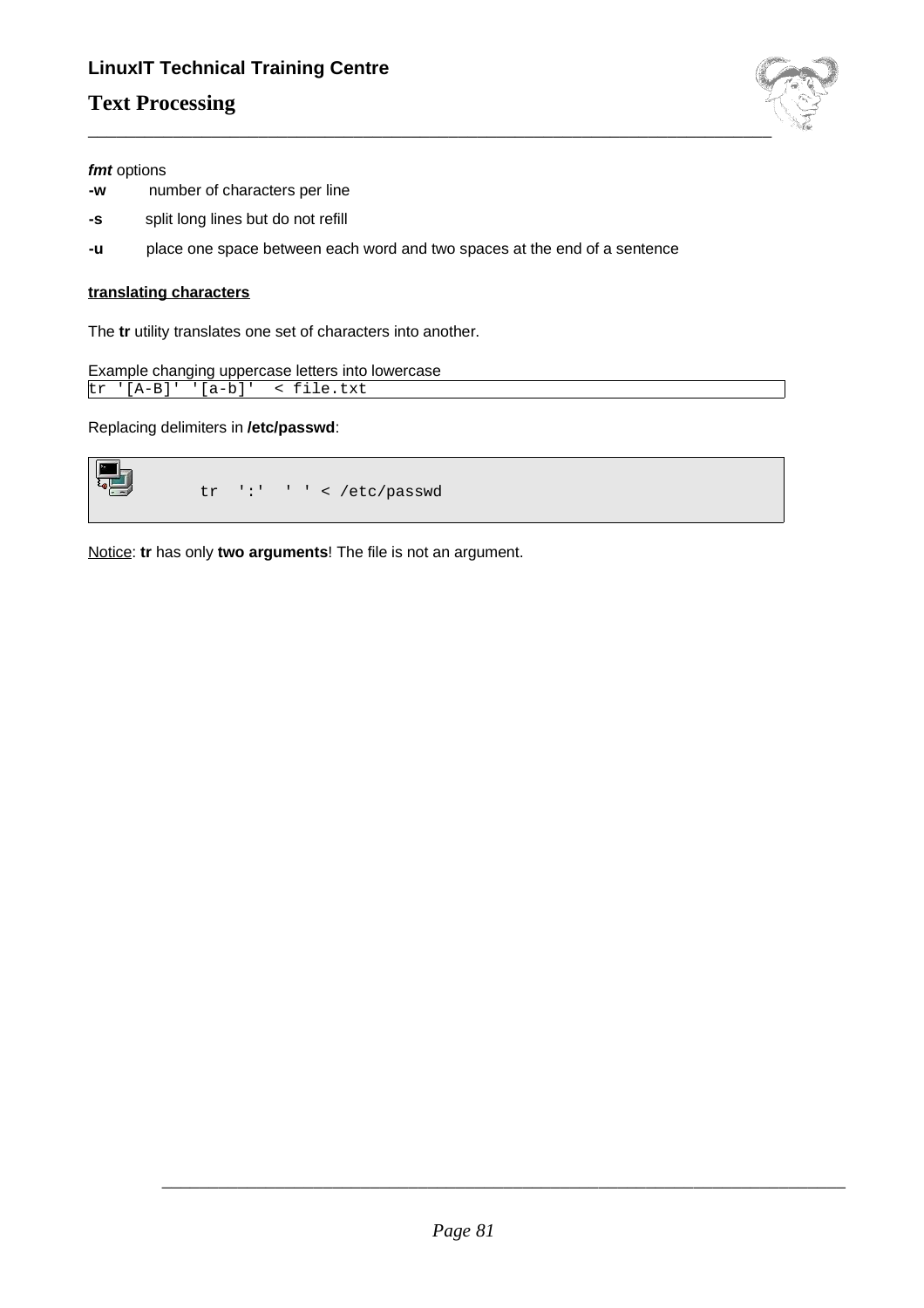## **Text Processing**



## **4. Exercises**

**1.** Use **cat** to enter text into a file called message.

```
cat >> message
line 1
\wedgeD
```
Do the same but use the keyword STOP instead of the predefined eof control (^D).

```
cat >> message << STOP
line 2
STOP
```
Next, append text to message using **echo**.

echo line 3 >> message

**2.** Create a file called index with two fields REFERENCE and TITLE separated by a space. e.g 001 Using\_Linux

Create a second file pricing with two fields REFERENCE and PRICE separated by a space e.g 001 9.99

Use **join** to display the reference, title and prices fields.

- **3.** Using **tr** replace all colons by semi-colons in /etc/passwd. Do the same using **cut**.
- **4.** Use **head** and **tail** to list lines 70 to 85 of /var/log/messages.
- **5.** Use the **cut** utility together with **grep** and **ifconfig** to printout only the IP address of the first network interface eth0.
- **6.** In **/tmp** make a directory called files

mkdir /tmp/files

Create 50 files in that directory:

```
#!/bin/bash
count=0
while [ $count -lt 50 ] do
touch /tmp/files/$count.txt
let count+=1
done
```
We want to change all the **txt** extensions to **dat** extentions. For this we need to type the following on the command line:

```
for FILES in $(ls *.txt)
do
```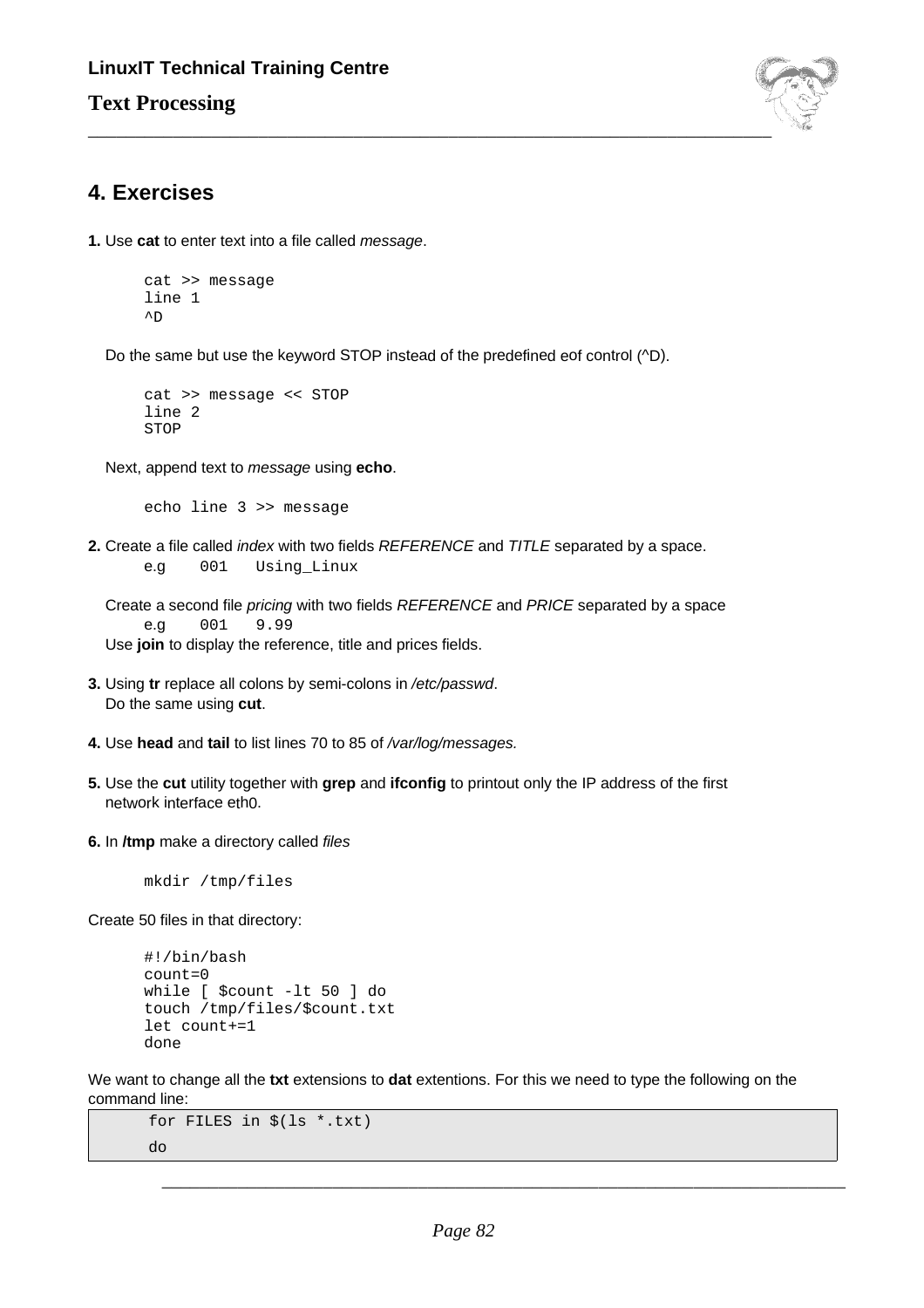# **Text Processing**

```
FILENAME=$(echo $FILES| cut -d. -f1)
mv $FILES $FILENAME.dat
done
```
\_\_\_\_\_\_\_\_\_\_\_\_\_\_\_\_\_\_\_\_\_\_\_\_\_\_\_\_\_\_\_\_\_\_\_\_\_\_\_\_\_\_\_\_\_\_\_\_\_\_\_\_\_\_\_\_\_\_\_\_\_\_\_\_\_\_\_\_\_\_\_\_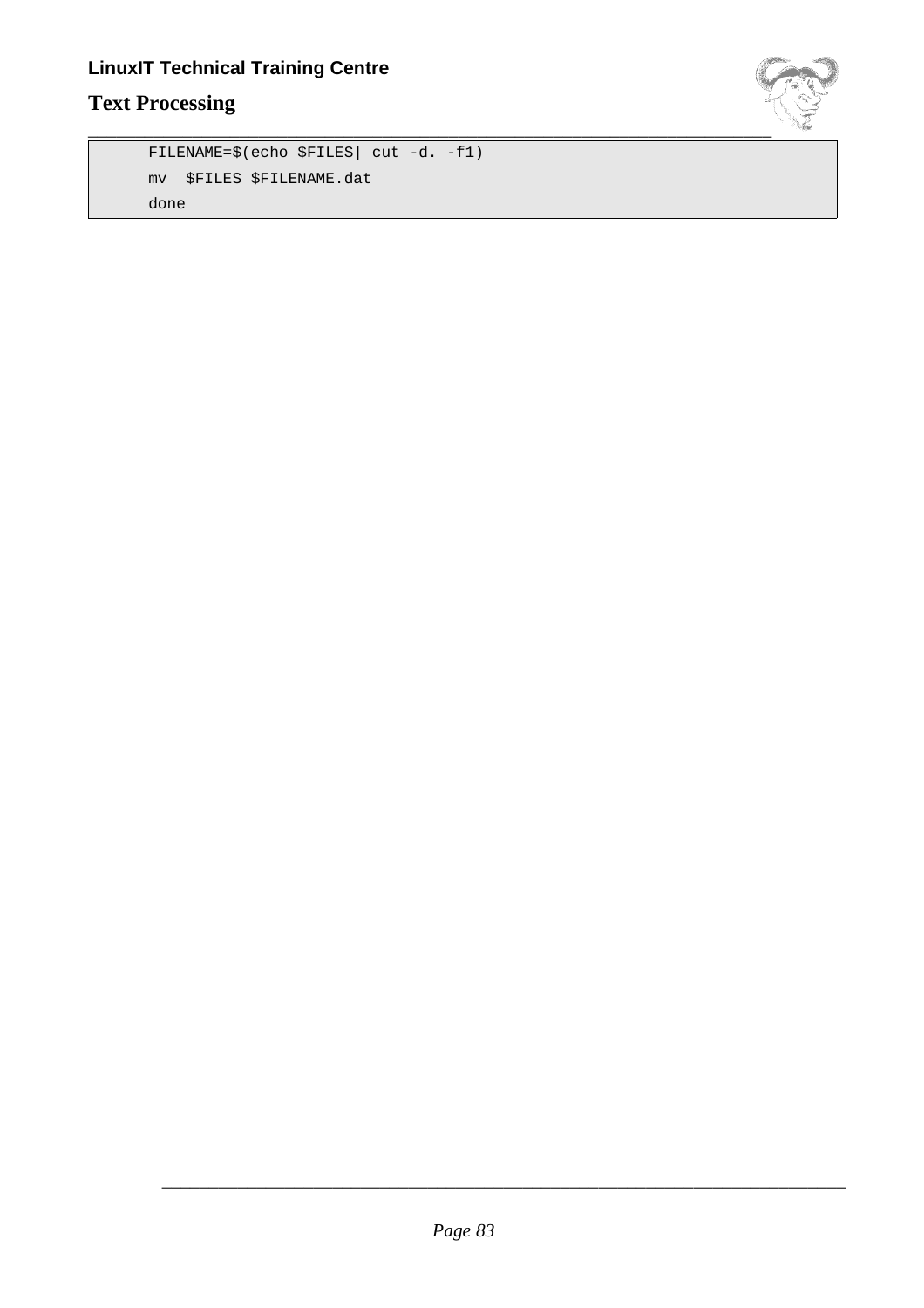

# **Software Installation**

# **1. Introduction**

We begin with a short code example. Although we don't need an advanced understanding of the C language, these examples can help trouble shoot common situations.

### The main.c file:

```
#include<stdlib.h>
int main(){
  Hello();
```
### The Hello.c file:

}

```
#include<stdio.h>
void Hello(){
      printf("Hi ! \n\times");
}
```
Notice that the main.c is incomplete in the sense that the Hello() function is undefined. In the same way Hello.c doesn't have a "main" declaration. So these files are interdependent. One can however compile **object** files (.o) which are like non-executable binary files which can be used to 'build' an application.

### Compiling the object files:

gcc –c main.c gcc –c Hello.c

This will generate two files main.o and Hello.o which can now be used to build the application **app**.

### Compiling **app**:



The **–o** option simply specifies a name for the compiled code. If no name is specified the compiled output is called **a.out** by default.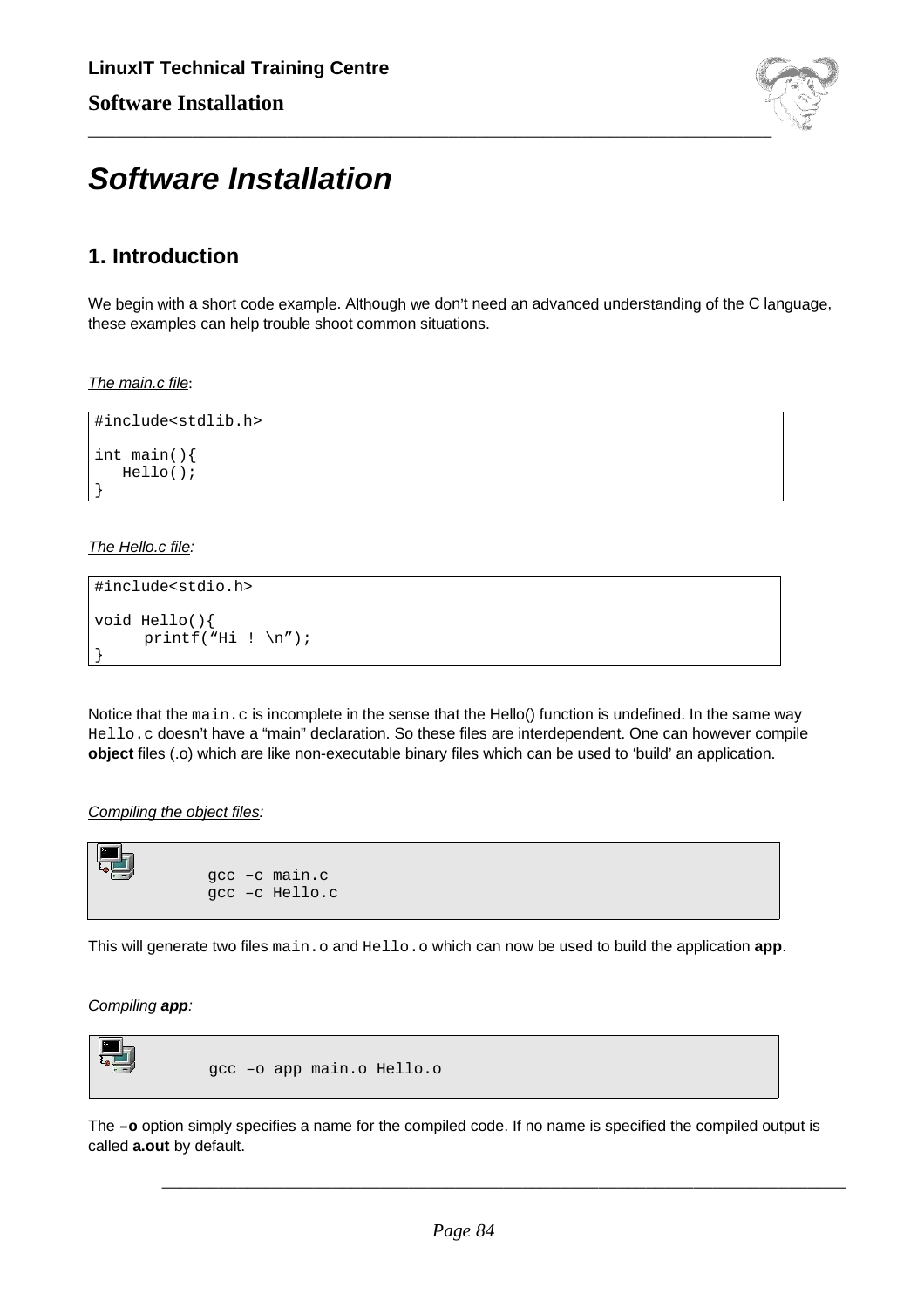# **LinuxIT Technical Training Centre Software Installation**



All these steps can be automated using a **Makefile**. Here is a minimal Makefile which would compile the **app** executable.

**Makefile** 

```
SHELL = /bin / shCC = /usr/bin/gccapp: main.o Hello.o
    $(CC) –o app main.o Hello.o
main.o: main.c
     $(CC) –c main.c
Hello.o: Hello.c
     $(CC) –c Hello.c
```
# **2. Static and Shared Libraries**

Often used functions are archived as libraries. During compilation these libraries can be linked to the code which uses the library function calls. The library can either be *statically* or *dynamically* linked to the code.

The **gcc** compiler can link libraries in a variety a ways (many options). However by default it will link files that are given on the commandline that don't have a **.c** extention (only the **.c** files are treated as code).

Listing 1: Linking by default

gcc main.c Hello.o

This will produce an **a.out** executable with the Hello.o object statically linked to it.

### **?Static libraries**

Static libraries are archived **.o** files. These archives are created with the **ar** tool and have a **.a** extention.

Listing2: adding an object file to an archive:



### **?Dynamic/Shared Libraries**

A shared library is a library that will be loaded by the program when it is executed. One also says that the library is dynamically loaded.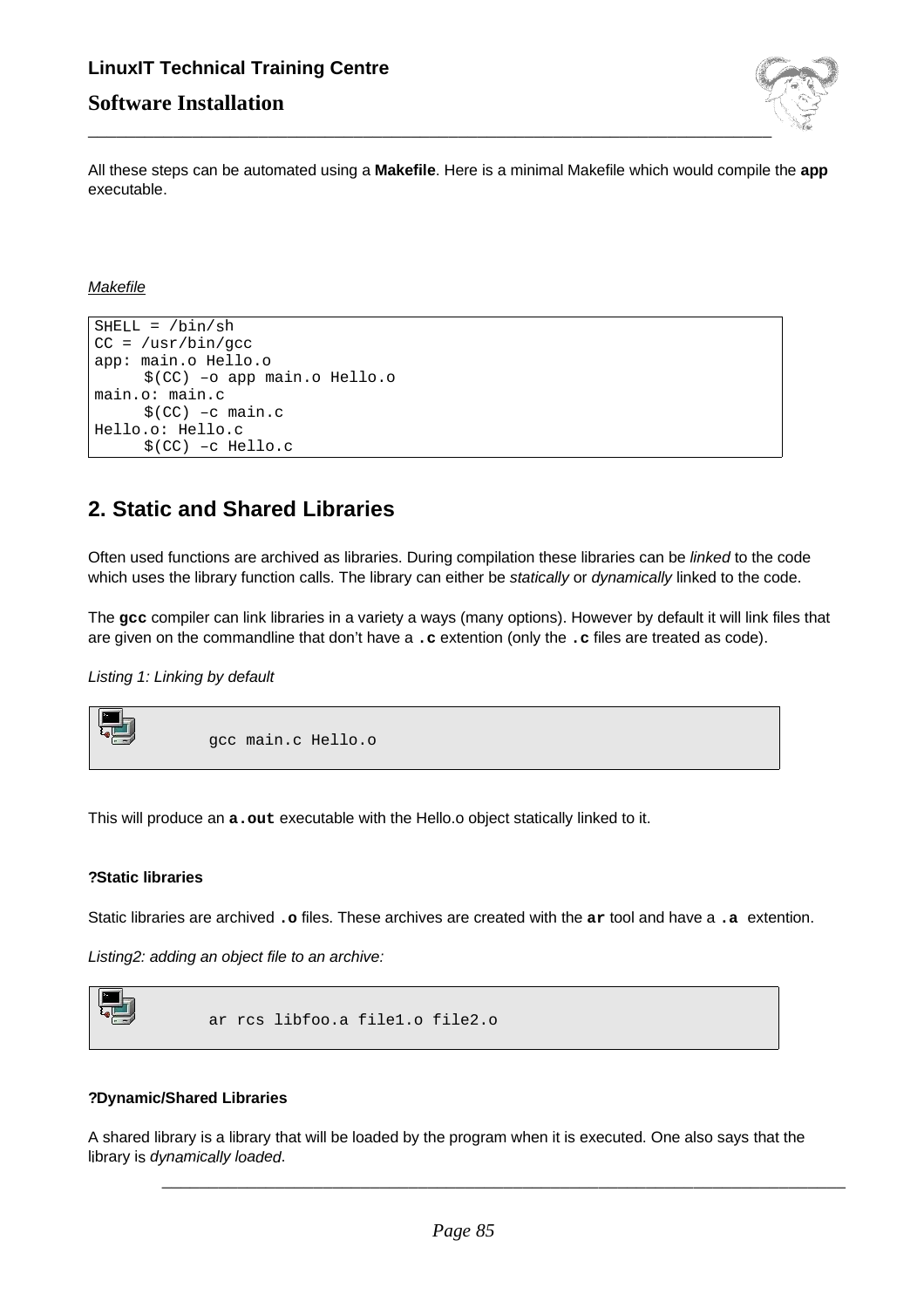# **LinuxIT Technical Training Centre Software Installation**



Listing 3: Creating a shared library:

```
gcc -c -fPIC Hello.c creates the object file
gcc –shared –W1,soname,libfoo.so.1 –o libfoo.so.1.0 Hello.o
```
The -fPIC flag enables the Position Independent Code generation.

Listing4: Compiling with a shared library:



This will produce an **a.out** executable. However if you try to run this it will complain with the error message listed below.

Shared library not found error:

```
./a.out: error while loading shared libraries: libfoo.so.1.0: cannot open
shared object file: No such file or directory
```
In the next section we will see what can be done to fix this problem.

### **?Shared Library naming and dynamic loading**

We will use the above example to understand how Linux libraries are maintained.

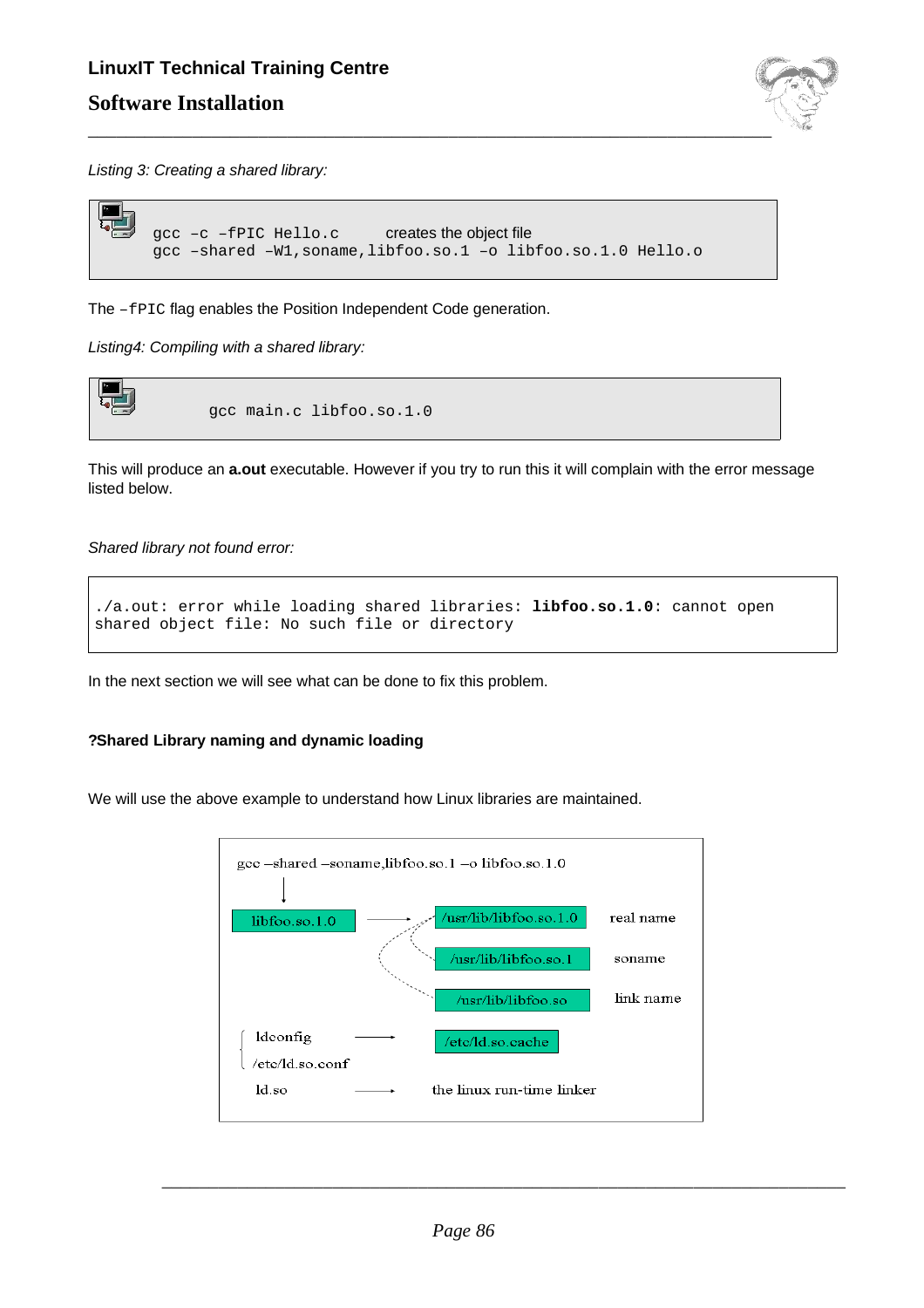

### **Figure 1: The Shared Library Names**

To find out which shared libraries an executable needs at execution time the **ldd** tool is used.

Example:

| ldd a.out<br>$libfoo.so.1.0 \Rightarrow not found$             |
|----------------------------------------------------------------|
| libc.so.6 => $\langle$ lib $\langle$ libc.so.6 (0x40028000)    |
| $(lib/ld-linux.so.2 \implies (lib/ld-linux.so.2 (0x40000000))$ |

Notice that libfoo.so.1.0 is not found. This is because the **a.out** needs to dynamically load this library and the dynamic linker **ld.so** is not aware of this new library.

To fix this problem one can do one of the following:

1. If the binary needs to be temporary tested define the LD\_LIBRARY\_PATH variable as follows:

| 103<br>ष्टा | export LD_LIBRARY_PATH=\$(pwd) |
|-------------|--------------------------------|
|             |                                |

2. copy the **libfoo.so.1.0** to **/usr/lib/** and run **ldconfig** to update the ld cache.

The GNU specification advises libraries to be stored in **/usr/local/lib**. These guidelines are followed by developers and most tarballed code will install libraries in that directory and the binaries in **/usr/local/bin**. Installing and removing this code from the system would be done by ¨make install¨ and ¨make uninstall¨.

The FHS (Filesystem Hierarchy Standard) recommends libraries be kept in **/usr/lib/** and associated binaries in **/usr/bin/**. This convention standard is adhered to by Linux distributions. In effect mature and stable code is stored in **/usr/** rather than **/usr/local/** and the two standards do not lead to any contradictions. Installing and removing this code code would be done using the rpm command.

**NOTICE** 

With certain distributions the /usr/local/lib/ directory is not scanned by **ldconfig**. It is simply a matter of adding this directory to **/etc/ld.so.conf** and ... reboot?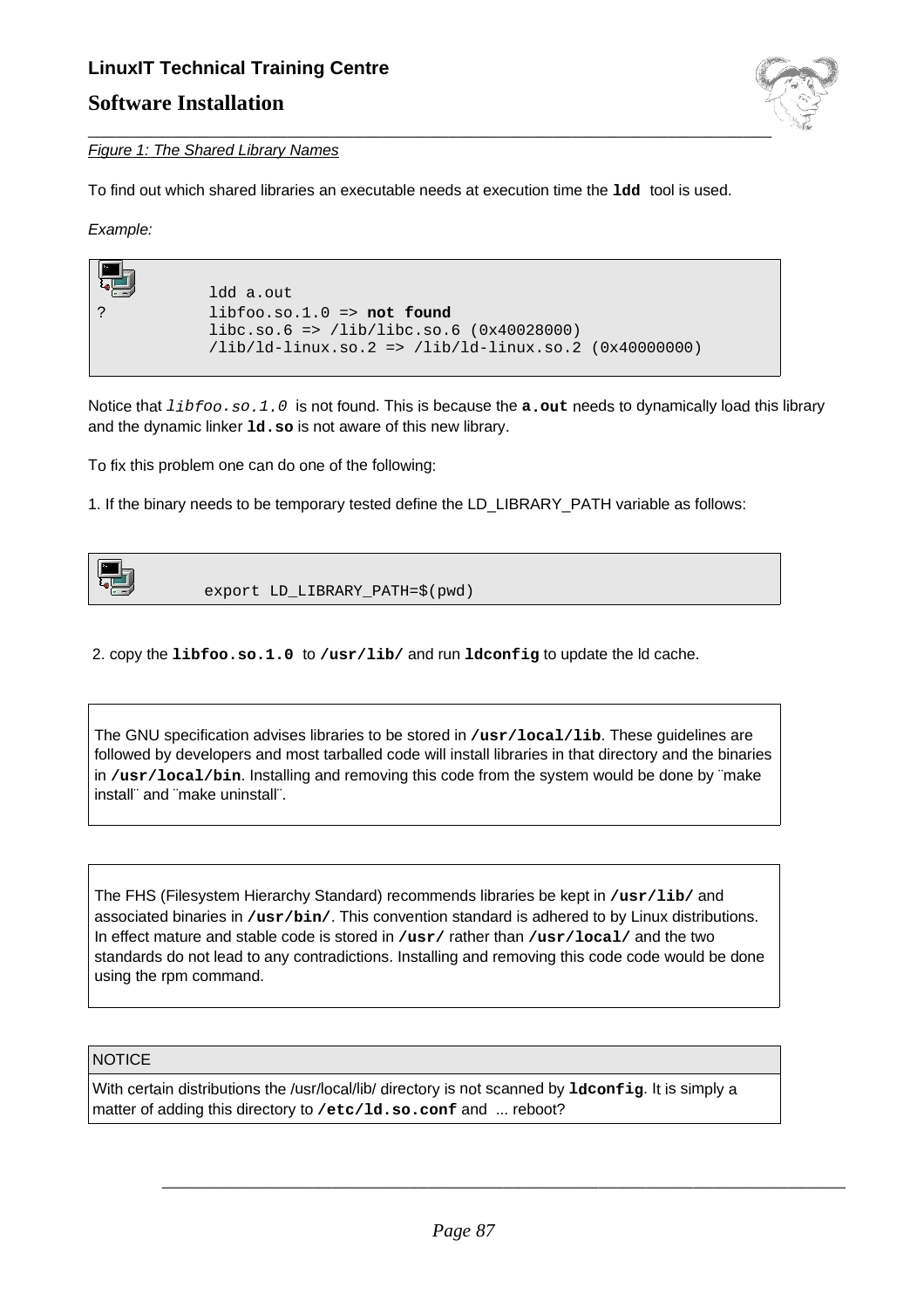## **Software Installation**



## **3. Source Distribution Installation**

Open source projects are often distributed as tarballs (i.e compressed tarred archives). Many development environments (glade, kdevelop…) generate the files that help facilitate compiling and installation of a project.

### **Common Files**

configure: This is a script which determines what architecture is being used. It also checks that the required compiler and libraries are present. The safest way to run the script is to use './configure'.

Makefile: This acts like a configuration file for the **make** utility. The main information provided is:

- The name of the compiler and compiling options
- The path to the shared libraries and header files
- Mapping between code files (.c) and object files (.o)

### **Compilation**

If the files above are present then there is a good chance that you will successfully 'port' the program to your computer. Here are the routine steps:

./configure make make install

make install must be run as root if the install directory is /usr/ or /usr/local

There are many options to the **./configure** script. To customise your installation you could type **./configure – help**.

An easy option is  $-\text{prefix}$  which allows you to specify the root directory for the installation. This is usually set to **/usr/local/** by default.

# **4. The RedHat Package Manager RPM**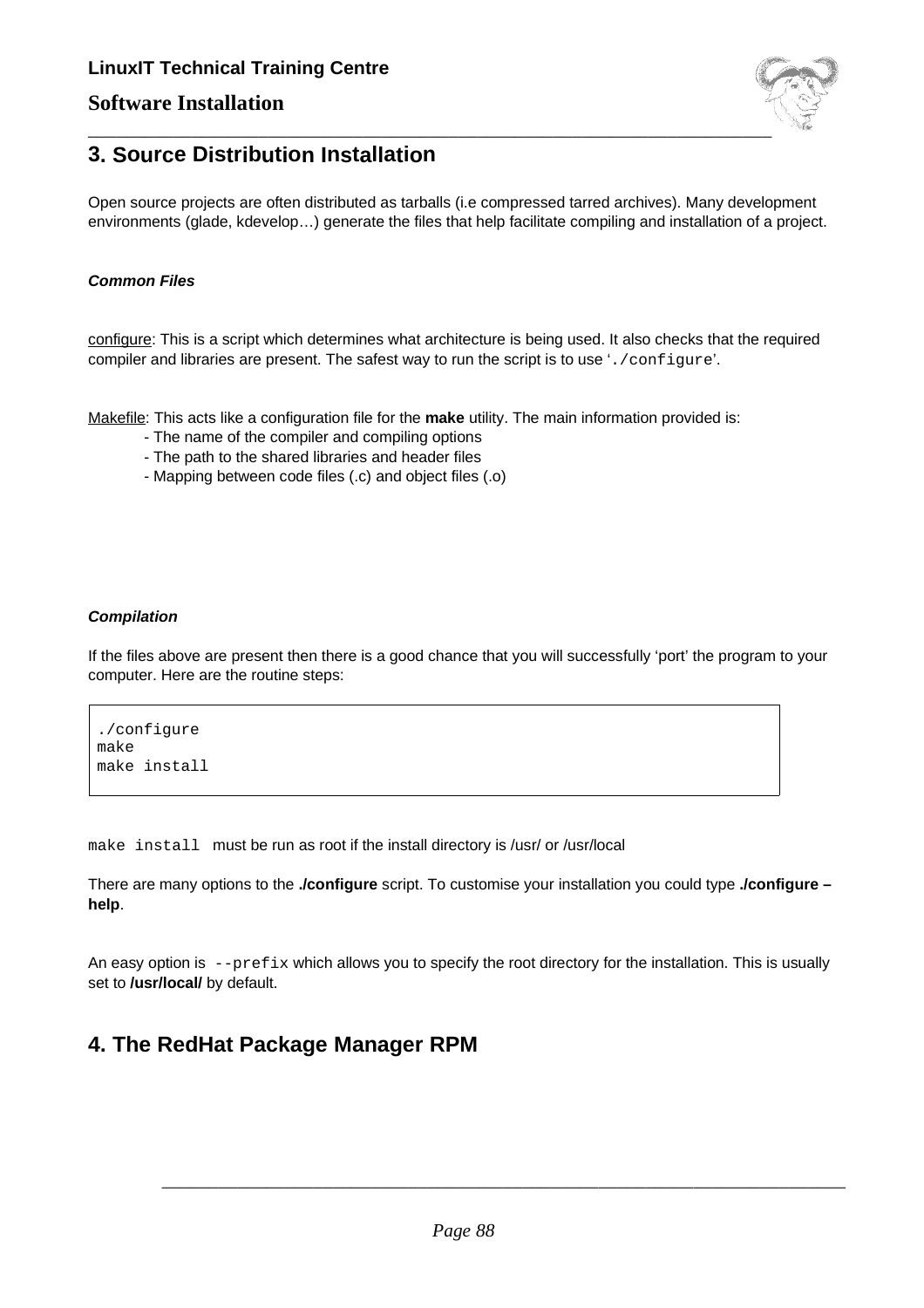# **LinuxIT Technical Training Centre Software Installation**





Fig 1: Package Manager Functions

### **Package naming**

Rpm packages generally follow the following naming convention:

name-version-release.architecture.rpm

### **Major modes**

These are the major modes for **rpm**.

| <b>Short</b> | Long      | <b>Description</b>                                |
|--------------|-----------|---------------------------------------------------|
| -i           | -install  | Installs the package                              |
| -U           | -update   | Updates or installs a package                     |
| -F.          | --freshen | Updates only installed package                    |
| -V           | --verify  | file size, MD5, permissions, type                 |
| -a           | --query   | Queries installed/uninstalled packages, and files |
| -е           | -erase    | Uninstall package                                 |

### **Minior mode**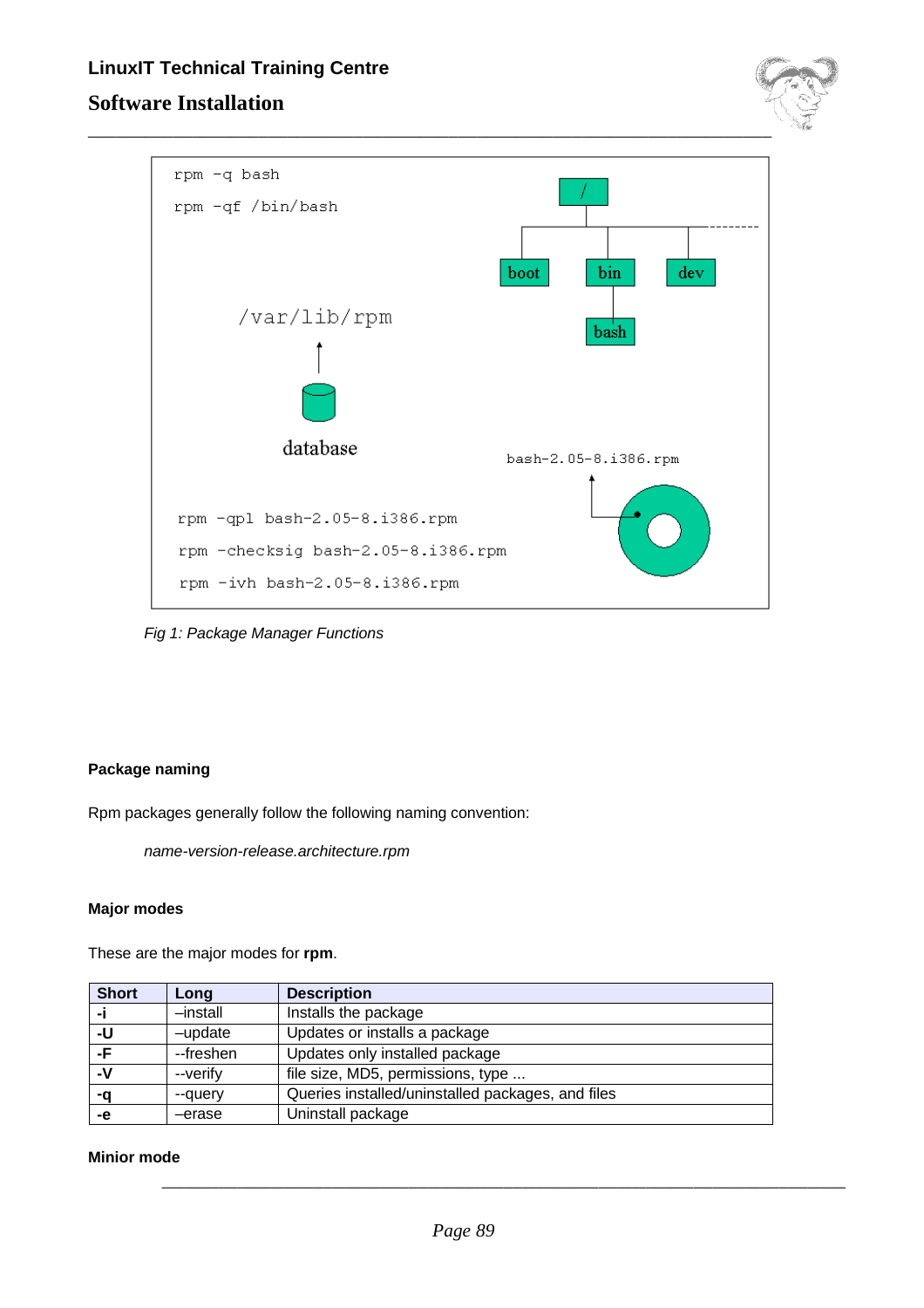## **Software Installation**



| <b>Short</b> | <b>Description</b>                                                               |
|--------------|----------------------------------------------------------------------------------|
| a            | applies to all installed packages                                                |
| C            | together with <b>q</b> lists configuration files                                 |
| d            | together with <b>q</b> lists <b>docomentation</b> files                          |
| h            | adds hashes while processing                                                     |
|              | together with <b>q</b> lists information about a package                         |
|              | together with <b>q</b> lists all files and directories in a package              |
| p            | together with <b>q</b> specifies that the query is performed on the package file |
|              | verbose                                                                          |

### **Query modes**

We consider for example the package **routed-0.17.i386.rpm**. We can query this package and list its contents before installation with the **l** option as follows:



rpm –qpl routed-0.17.i386.rpm

Once this package is install we can query the installed package as with:

```
\begin{matrix} \blacksquare \ \blacksquare \end{matrix}rpm –ql routed-0.17 or
                        rpm –ql routed
```
Finally if we want to find out which package installed the file **/usr/sbin/routed** the rpm database can be queried with:



rpm –qf /usr/sbin/routed

Three query types: uninstalled packages, installed packages and files

| Query Type        | Option |
|-------------------|--------|
| Package file      | -ap    |
| Installed package | -a     |
| File              | -ai    |

An extra option will allow you to get information on all installed files **–l**, documentation **–d** configuration files **– c**, etc ...

### **Special options**

| --nodeps   | this allows to install without regard to dependencies      |
|------------|------------------------------------------------------------|
| --force    | force an upgrade                                           |
| --test     | doesn't actually install or upgrade, just prints to stdout |
| --requires | show package requirement                                   |
|            |                                                            |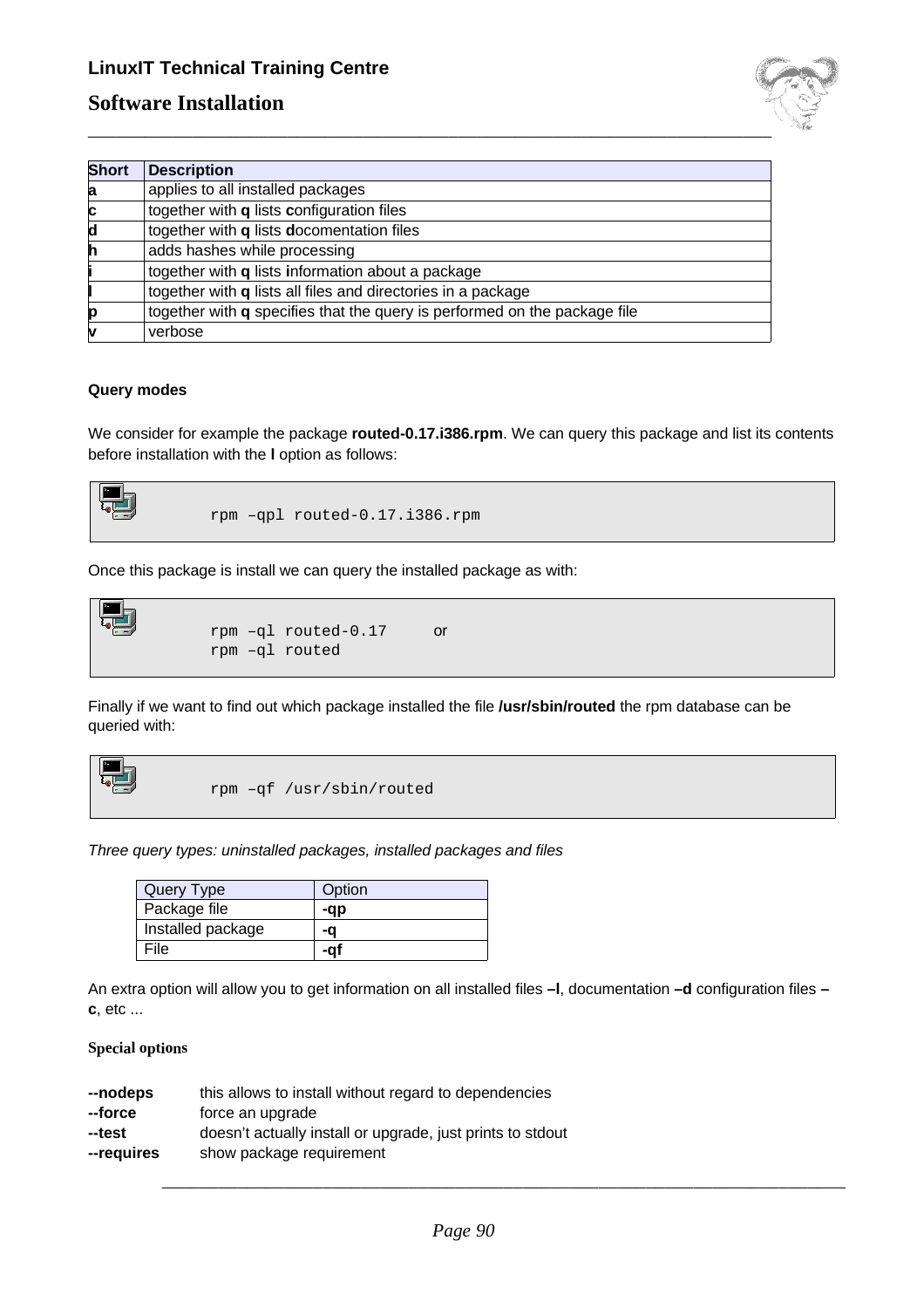

### **Going Further: Building RPM packages (not for LPI exam purpous)**

### NOTICE:

This is additional information, this paragraph is not an LPI 101 objective. When doing this section you may encounter problems with the –rebuild option, this is due to the fact that the new versions of RPM use **rpmbuild** instead of **rpm** when rebuilding packages.

The source code for many RPM packages is also available as an RPM package and will be used to build a binary package. The naming convention is:

name-version-release.src.rpm

These packages contain at least two files, the tarball with the code and a spec file. The spec file contains instructions to patch, compile and build the RPM package. If the code needs to be patched before compilation then the patches are included in the source package.

There are three different ways to build a RPM package. We will assume that we have a package called name-version-release.src.rpm.

For these methods to work you first need to install the **rpm-build** package

Method 1:

Install the RPM source package with:

**rpm –ivh name-version-release.src.rpm**

This will copy files to the following directories: /usr/src/redhat/SPECS /usr/src/redhat/SOURCES

In the /usr/src/redhat/SPECS directory there is now a file called **name.spec** (where 'name' is the name of the package). To start building the compiled package, that is **name-version-release.i386.rpm**, we type in the following command:

**rpm –ba name.spec**

This will start a series of scripts. The tarball in /usr/src/redhat/SOURCES will be unpacked in / usr/src/redhat/BUILD.

If the compilation succeeds then the built binary package will be saved in /usr/src/redhat/RPMS/. There are different subdirectories corresponding to various CPU models/generations. If the compilation didn't involve specific features from these chips then the package will be saved in the noarch directory.

Method 2: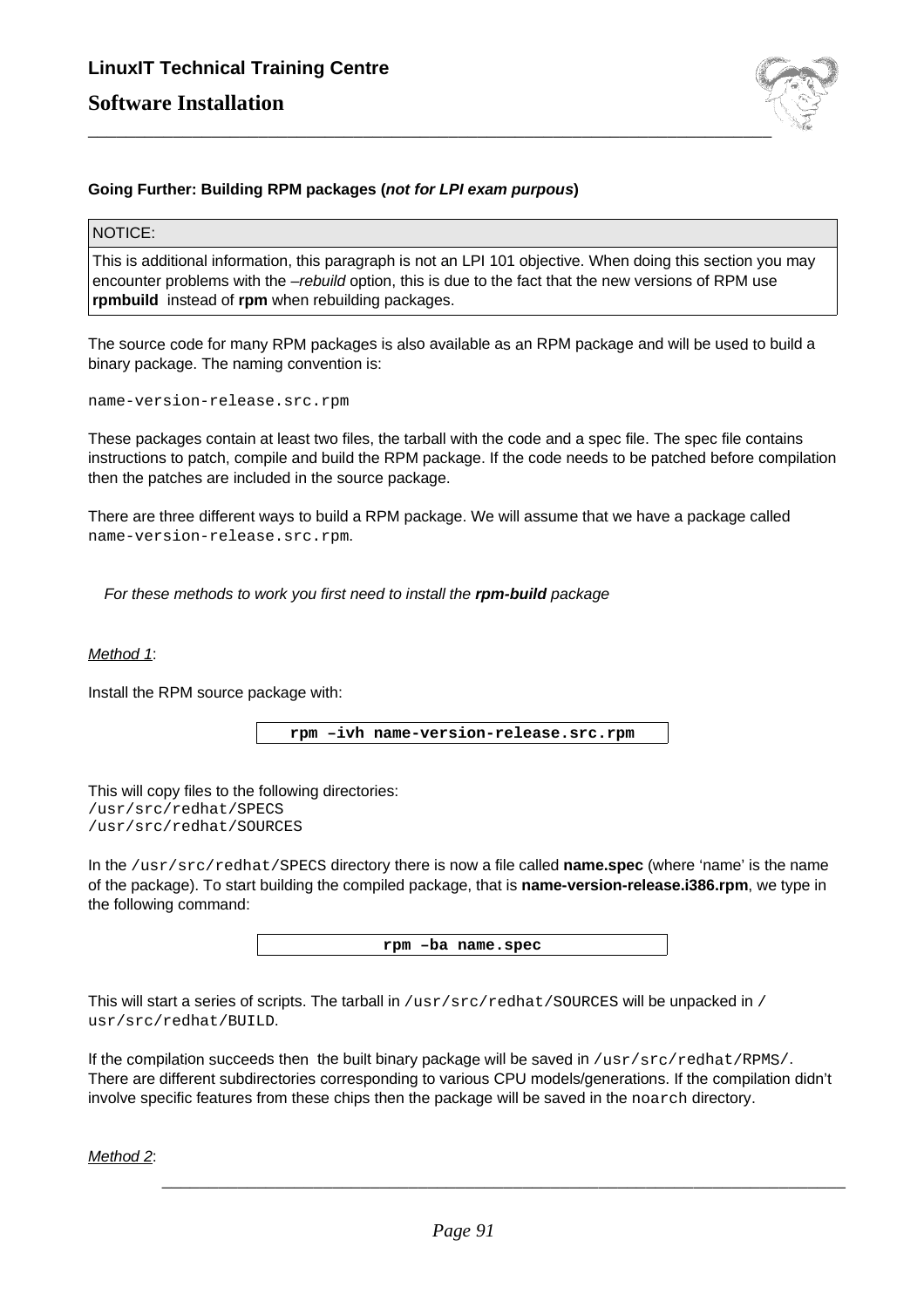# **LinuxIT Technical Training Centre Software Installation**



This method triggers the same chain of events as the previous one but is started with the following single command:

**rpm –-rebuild name-version-release.src.rpm**

### Method 3:

In some cases developers will distribute a tarball together with a spec file. If the tarball is called nameversion-release.tar.gz you can search for a .spec file with the following:

**tar tzvf name-version-release.tar.gz | grep .spec**

If the tarball has a spec file then you can build an RPM package by typing:

| rpm -bt name-version-release.tar.gz |
|-------------------------------------|
|-------------------------------------|

# **5. The Alien Tool**

This tool will change Debian packages into RedHat ones and vice versa. You can download it at: http://kitenet.net/programs/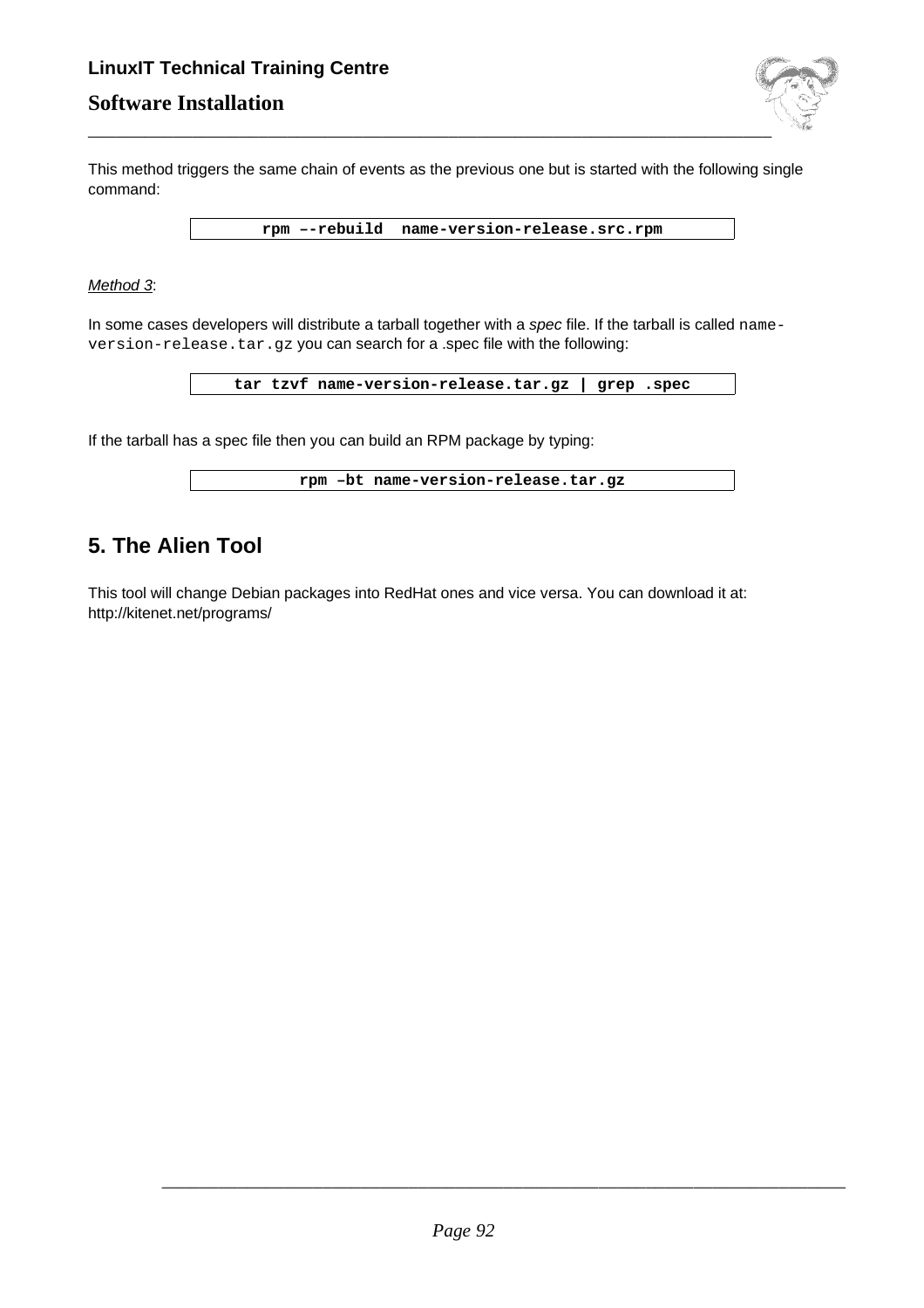

# **6. Exercises**

In the following examples download a source RPM file (e.g. bash-2.05-8.src.rpm for RedHat 7.2) from www.rpmfind.net.

**1.** Installing as a tarball.

- Extract the contents of the RPM package without compiling anything with:

rpm –ivh bash-2.05-8.src.rpm

- In the /usr/src/redhat/SOURCES directory, unpack the tarball with:

tar xvzf bash-2.05-8.tar.gz

- Optional (recommended!): The patches can be applied. Depending on which directory you are in the syntax will vary.

From /usr/src/redhat/SOURCES:

patch –p0 –b < file.patch

From /usr/src/redhat/SOURCES/bash-2.05-8

patch –p1 –b < file.patch

- Finally follow the usual compilation steps:

./configure

make

If you are sure you want to install this package then make install but remember that this will not install the software using the package manager.

**2.** Rebuilding with the RPM package manager.

rpm –rebuild package.src.rpm

The compiled binary package should be in /usr/src/redhat/RPMS

- Check the package's contents with the **–qpl** option
- Install the package(s), and run queries on the installed package
- Uninstall the package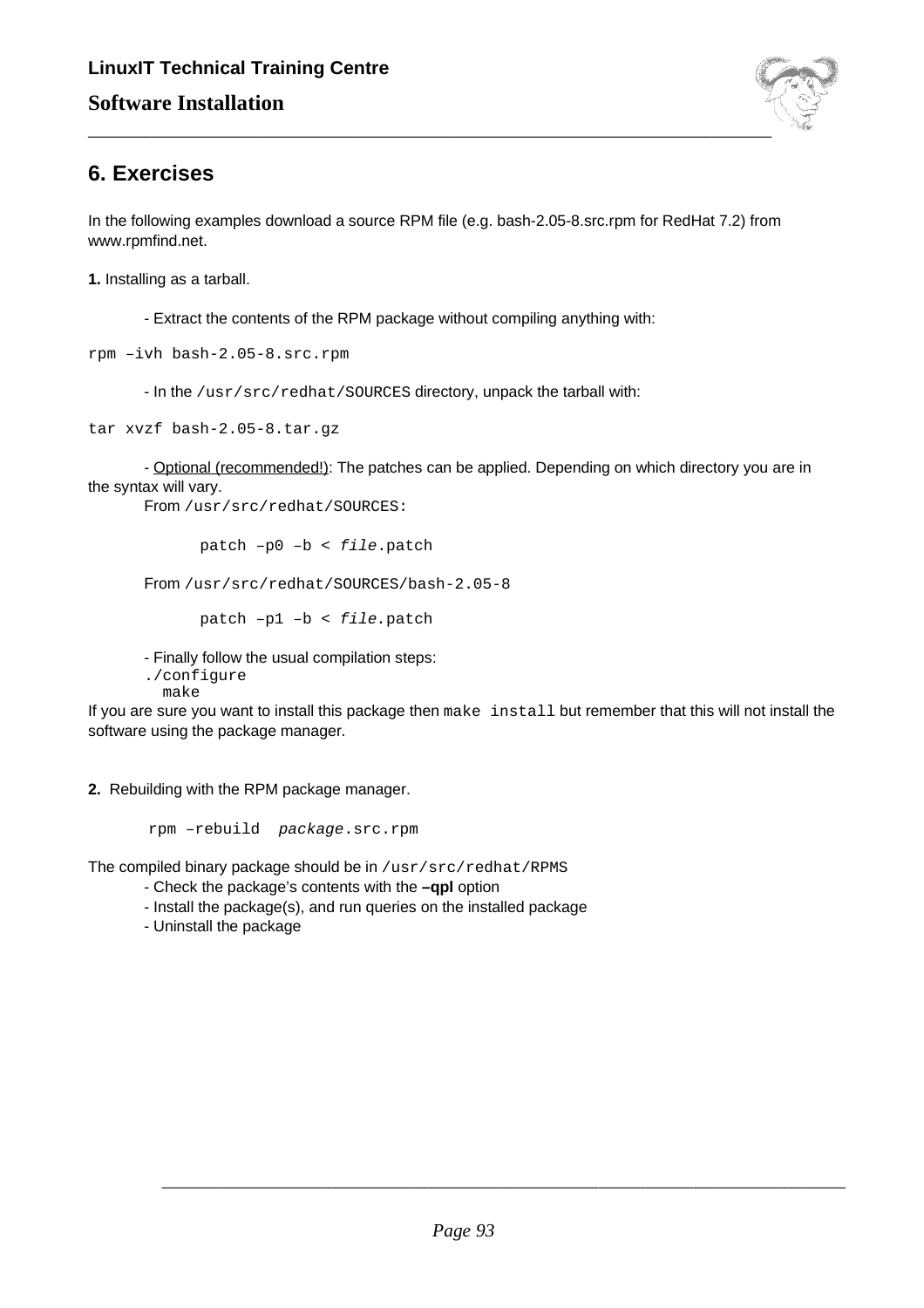

# **Advanced Text Manipulation**

Finding a word or multiple words in a text is achieved using **grep**, **fgrep** or **egrep**. The keywords used during a search are a combination of letters called regular expressions. Regular expressions are recognised by many other applications such as **sed**, and **vi**.

# **1. Regular Expressions**

| <b>Characters</b>    | <b>Search Match</b>                            |
|----------------------|------------------------------------------------|
| x (or any character) | Strings containing an 'x'                      |
| <b>KKEY</b>          | Words beginning with 'KEY'                     |
| <b>WORDIS</b>        | Words ending with 'WORD'                       |
| $\mathbf{v}$         | Beginning of a line                            |
| \$                   | End of a line                                  |
| [Range]              | Range of ASCII characters enclosed             |
| $[\wedge c]$         | Not the character 'c'                          |
| N                    | Interpret character '[' literally              |
| "cat*"               | Strings containing 'ca' or 'cat' plus anything |
| 66 99                | Match any single character                     |

**Extended regex**: The main eregex's are: +,?,() and |

| <b>Characters</b> | <b>Search Match</b>                            |
|-------------------|------------------------------------------------|
| "A1 A2 A3"        | Strings containing 'A1' or 'A2' or 'A3'        |
| "cat+"            | Strings containing at least cat plus anything  |
| "cat?"            | Strings containing 'ca' or 'cat' plus anything |

# **2. The grep family**

### **basic grep**

The **grep** utility supports regular expressions regex such as those listed in table1.

### **egrep**

The egrep tool supports extended regular expressions eregex such as those listed in table2.

### **fgrep**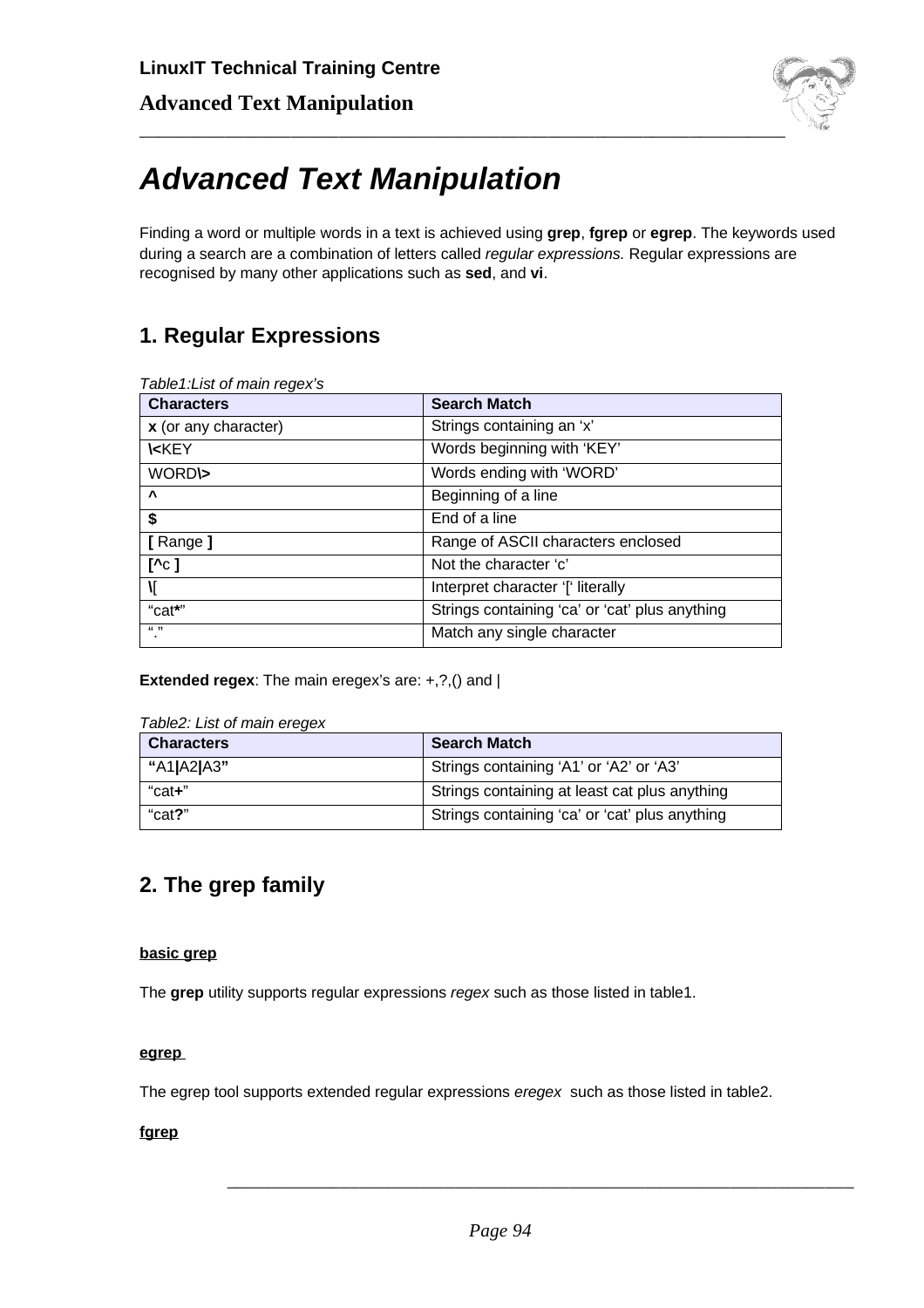

Fgrep stands for fast grep and **fgrep** interprets strings literaly (no regex or eregex support)

# **3. Working with grep**

Syntax for grep: **grep PATTERN FILE**

| grep |                                                 | <b>Main Options</b> |
|------|-------------------------------------------------|---------------------|
| ŀс   | count the number of lines matching PATTERN      |                     |
| ⊦f   | obtain PATTERN from a file                      |                     |
| Ηi   | ignore case sensitivity                         |                     |
| ŀп   | indicate the input file's line number           |                     |
| ⊦v   | output all line except those containing PATTERN |                     |
| l-w  | match exact PATTERN                             |                     |

For example list all non blank lines in /etc/lilo.conf:



# **4. egrep and fgrep**

The **fgrep** utility does not recognise the special meaning of the regular expressions. For example



will only match words containing 'cat\*'. The main improvement came from **fgrep**'s ability to search from a list of keywords entered line by line in a file, say LIST. The syntax would be

fgrep –f LIST FILE

The **egrep** utility will handle any modern regular expressions. It can also search for several keywords if they are entered at the commandline, separated by pipes. For example;



egrep "linux|^image" /etc/lilo.conf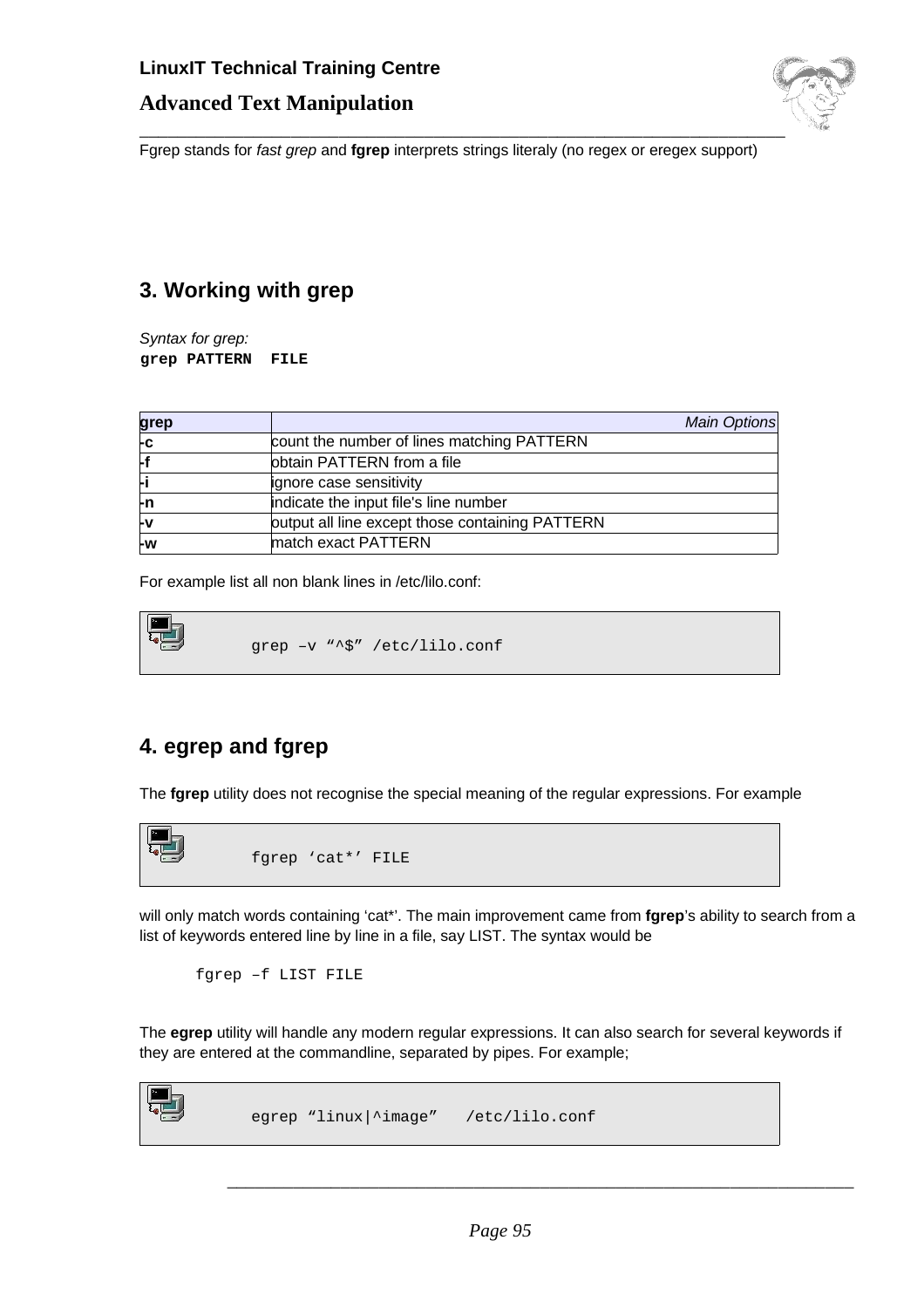

# **5. The Stream Editor - sed**

At this point the stream editor makes its appearance! It is an old type of tool and originally the only one available under UNIX to manipulate text.

The **sed** utility is most often used to search and replace patterns in text. It supports most regular expressions.

### **5.1 Beginning sed**

Syntax for **sed**

**sed [options] ´command' [INPUTFILE]**

The input file is optional since **sed** also works on file redirections and pipes. Here are a few examples assuming we are working on a file called MODIF.

Delete all commented lines:



Notice that the search pattern is between the double slashs //.

Substitute /dev/hda1 by /dev/sdb3:



The **s** in the command stands for 'substitute'. The **g** stands for "globally" and forces the substitution to take place throughout each line.

If the line contains the keyword KEY then substitute  $\cdot$  with  $\cdot$  globally:

### **5.2 More Advanced sed**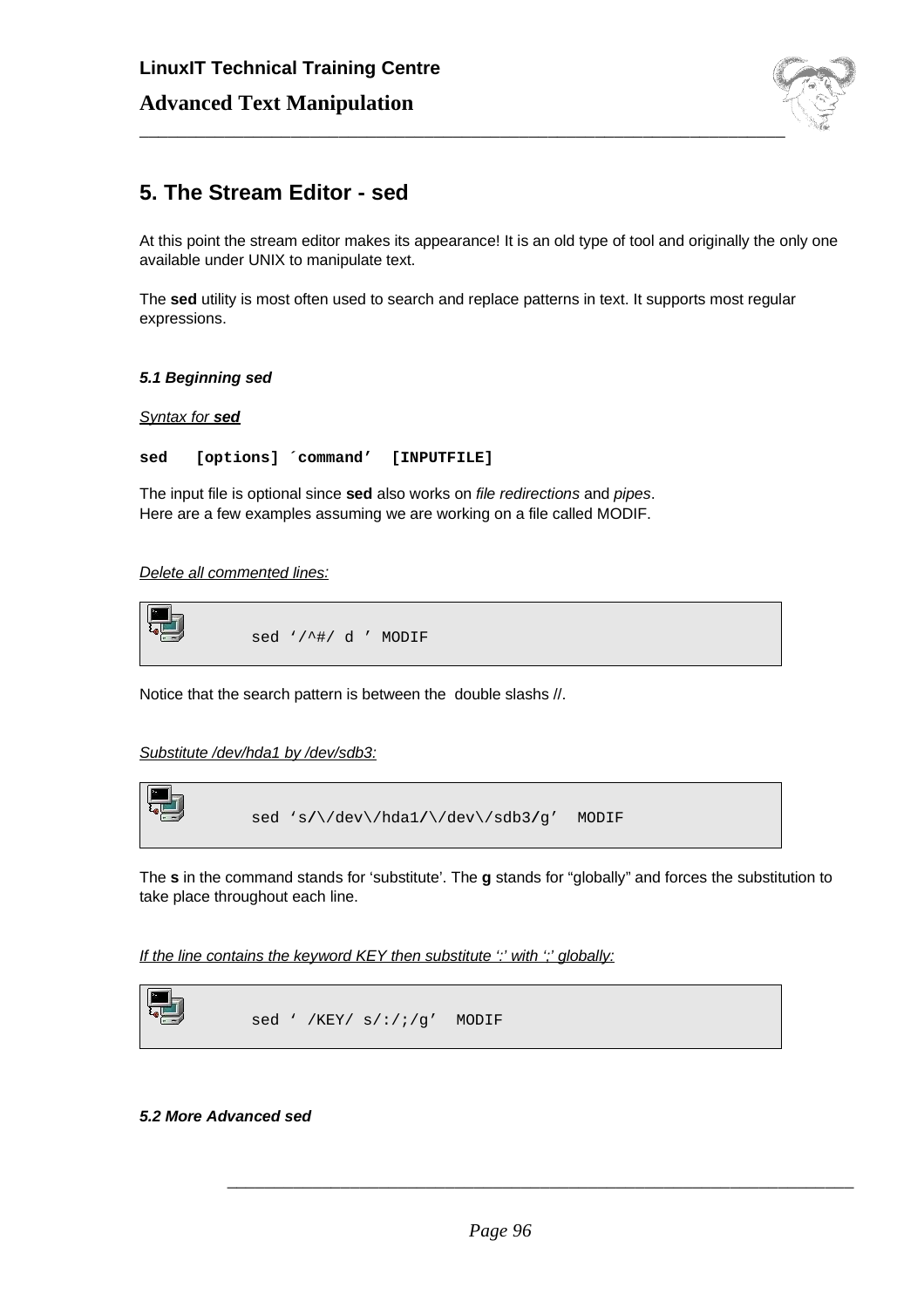## **Advanced Text Manipulation**



You can issue **several commands** each starting with **–e** at the command line. For example, (1) delete all blanks then (2) substitute 'OLD' by 'NEW' in the file MODIF



sed –e '/^\$/ d' -e 's/OLD/NEW/g' MODIF

These commands can also be written to a file, say COMMANDS. Then each line is interpreted as a new command to execute (no quotes are needed).

An example COMMANDS file

1 s/old/new/

/keyword/ s/old/new/g

23,25 d

The syntax to use this COMMANDS file is:

**sed -f COMMANDS MODIF**

This is much more compact than a very long commandline !

Summary of options for **sed**

Commandline flags

**-e** Execute the following command

**-f** Read commands from a file

**-n** Do not printout unedited lines

Command options

**d** Delete an entire line

**r** Read a file and append to output

**s** Substitute

**w** Write output to a file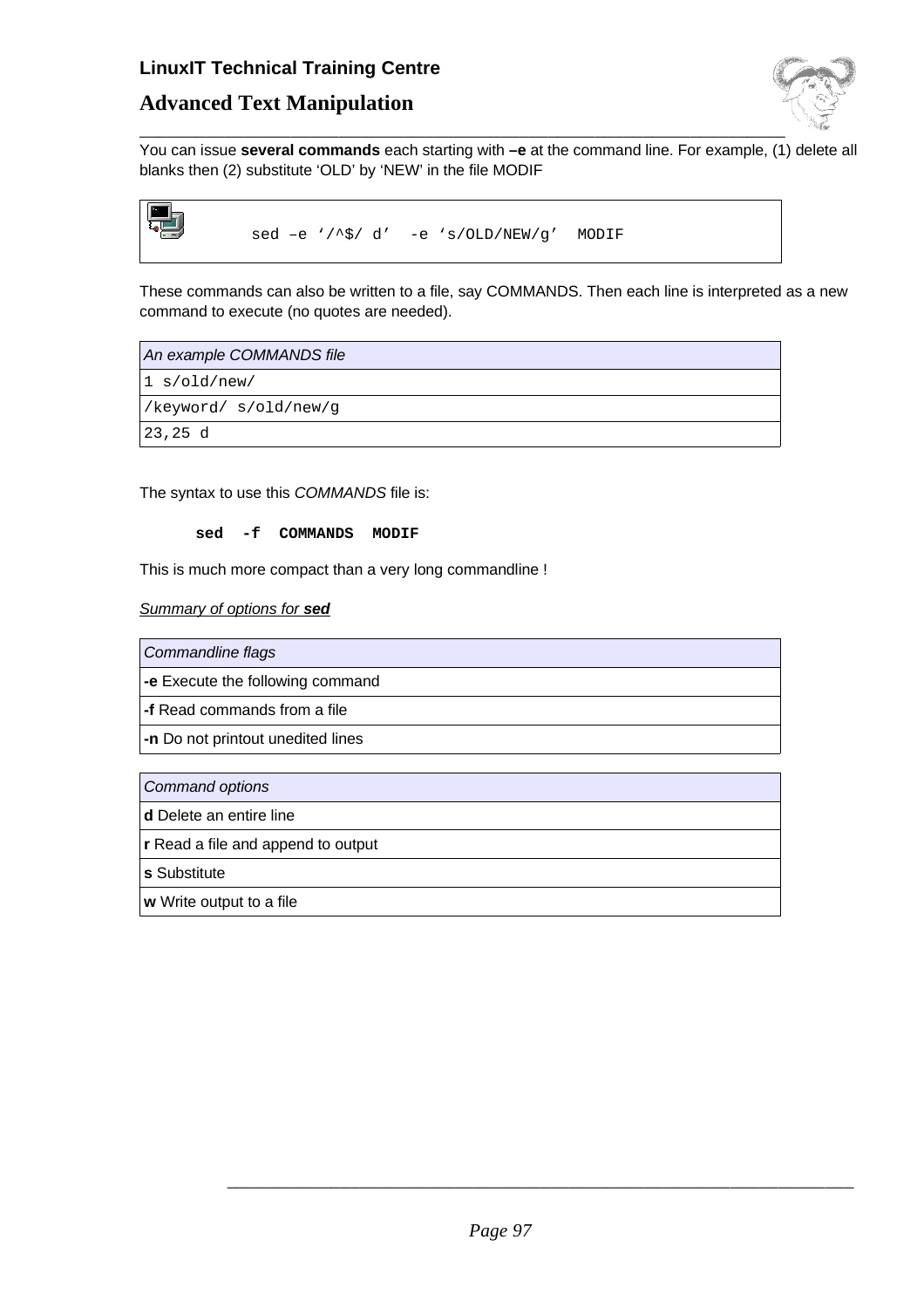

# **6. Exercises**

1. Create a new file called FILE containing the lines:

- Using grep, fgrep and egrep to grep for 99% of the cats % these are two % commented lines
- Use **grep** to output only uncommented lines.
- Find all lines containing 'grep' exactly. (Not 'egrep' nor 'fgrep'.Use **-w** to match the word)
- Find lines containing words starting with an 'a'
- 2. Regular expressions. Append the following lines to the previous file:
	- ca cat cats catss cat+ cat\* cat? car carriage

- Investigate the outcome of the following using **grep**, **egrep** and **fgrep**:

grep 'cat+' FILE grep 'cat?' FILE grep 'cat.' FILE grep 'cat\*' FILE

3. Use **sed** to do the following changes in FILE

(use a COMMAND file, then do everything on the commandline)

- in the first line substitute 'grep,' with 'soap'
- delete 'fgrep' in the second line
- substitute 'egrep' with ' water'
- in the fourth line replace 'grep for' with 'wash'

Save the result to a file using the **w** option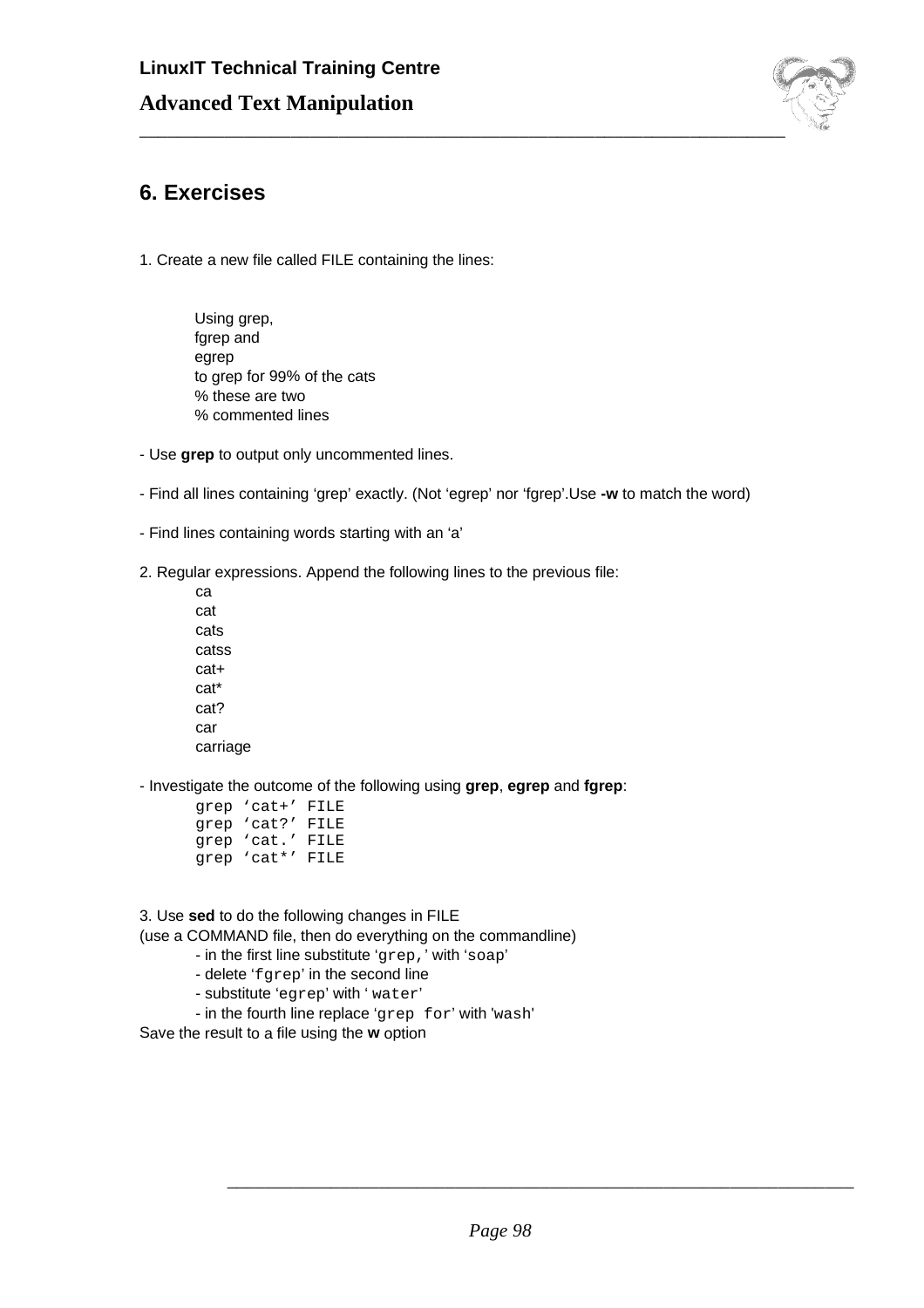## **Using vi**



# **Using vi**

In most Linux distributions **vi** is the text editor of choice. It is considered an essential admin tool such as **grep** or **cat** and is found therefore in the **/bin** directory.

# **1. vi Modes**

In order to perform complex operations such as copy/paste **vi** can operate in different modes.

### **?Command mode**

This is the editing and navigation mode. Commands are often just a letter. For example use **j** to jump to the next line.

As a rule of thumb if you want to perform an operation several times you can precede the command by a number. For example **10j** will jump 10 lines.

### **?Last Line (or column) Mode**

You enter this mode from the command mode by typing a colon**.** The column will appear at the bottom left corner of the screen. In this mode you can perform a simple search operation, save, quit or run a shell command.

### **?Insert Mode**

The easiest way to enter this mode while in command mode is to use **i** or **a**. This mode is the most intuitive and is mainly used to interactively enter text into a document.

The Esc key will exit the insert mode and return to command mode

# **2. Text Items**

Items such as words and paragraphs are defined in command mode to allow editing commands to be applied to text documents without using a mouse.

### **Word, sentences and paragraphs**

| Move to the end/begining of the current word<br>e resp. b |                                                           |  |  |  |
|-----------------------------------------------------------|-----------------------------------------------------------|--|--|--|
| resp.)                                                    | Move to the begining/end of the current sentence          |  |  |  |
| { resp. }                                                 | Move to the begining/end of the current paragraph         |  |  |  |
| w                                                         | Similar to <b>e</b> but includes the space after the word |  |  |  |

### **Beginning and End**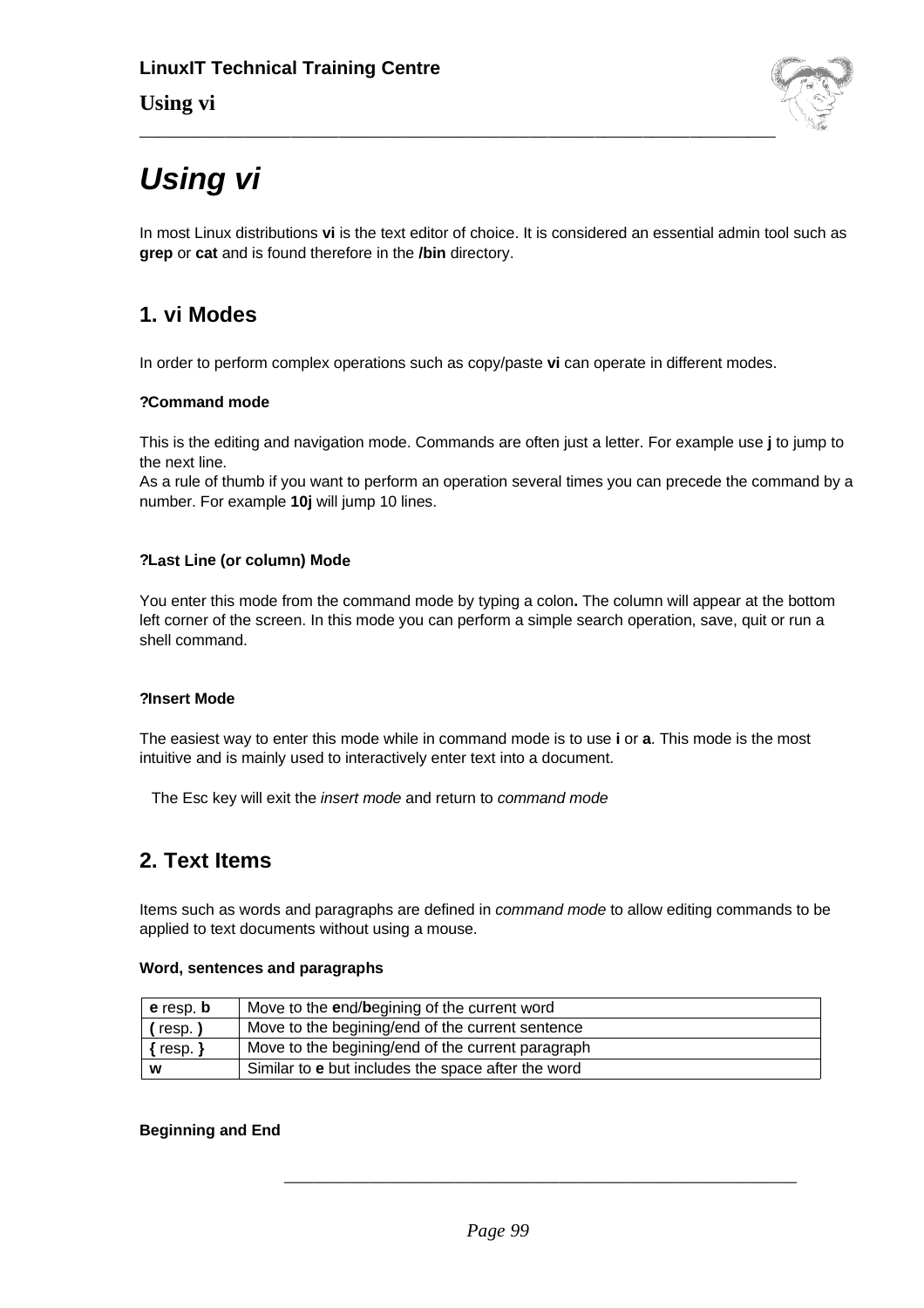### **Using vi**



|    | Beginning of line |
|----|-------------------|
|    | End of line       |
| 1G | Beginning of file |
| G  | End of file       |

All these text items can be used to navigate through the text one word (**w**) or paragraph (**}**)at a time, go to the beginning of a line (**^**) the end of the file (**G**) etc. One can also use these text items to execute commands such as deleting and copying.

# **3. Inserting Text**

When in command mode typing **i** will allow you to enter text in the document interactively. As with all other features in **vi** there are many other ways of doing this. The table below lists all possible inserting modes.

Insert commands

| a        | Append text with cursor on the last letter of the line           |  |  |  |
|----------|------------------------------------------------------------------|--|--|--|
| A        | Append text with cursor after last letter at the end of the line |  |  |  |
|          | Insert text at the current position                              |  |  |  |
| $\Omega$ | Insert text on a new line below                                  |  |  |  |
|          | Insert text on a new line above                                  |  |  |  |
| S        | Delete the current letter and insert                             |  |  |  |
|          | Delete current line and insert                                   |  |  |  |

# **4. Deleting Text**

If you want to delete a single character while in command mode you would use **x** and **dd** would delete the current line.

**Remark**: Nearly all **vi** commands can be repeated by specifying a number in front of the command. You can also apply the command to a text item (such as word., sentence, paragraph ...) by placing the entity after the command.

Table4:Words and Characters

| w | single word      |  |  |  |
|---|------------------|--|--|--|
|   | single character |  |  |  |

Examples: Delete a word: dw

Delete text from here to the end of the current line d\$

Delete text from here to the end of the current paragraph d}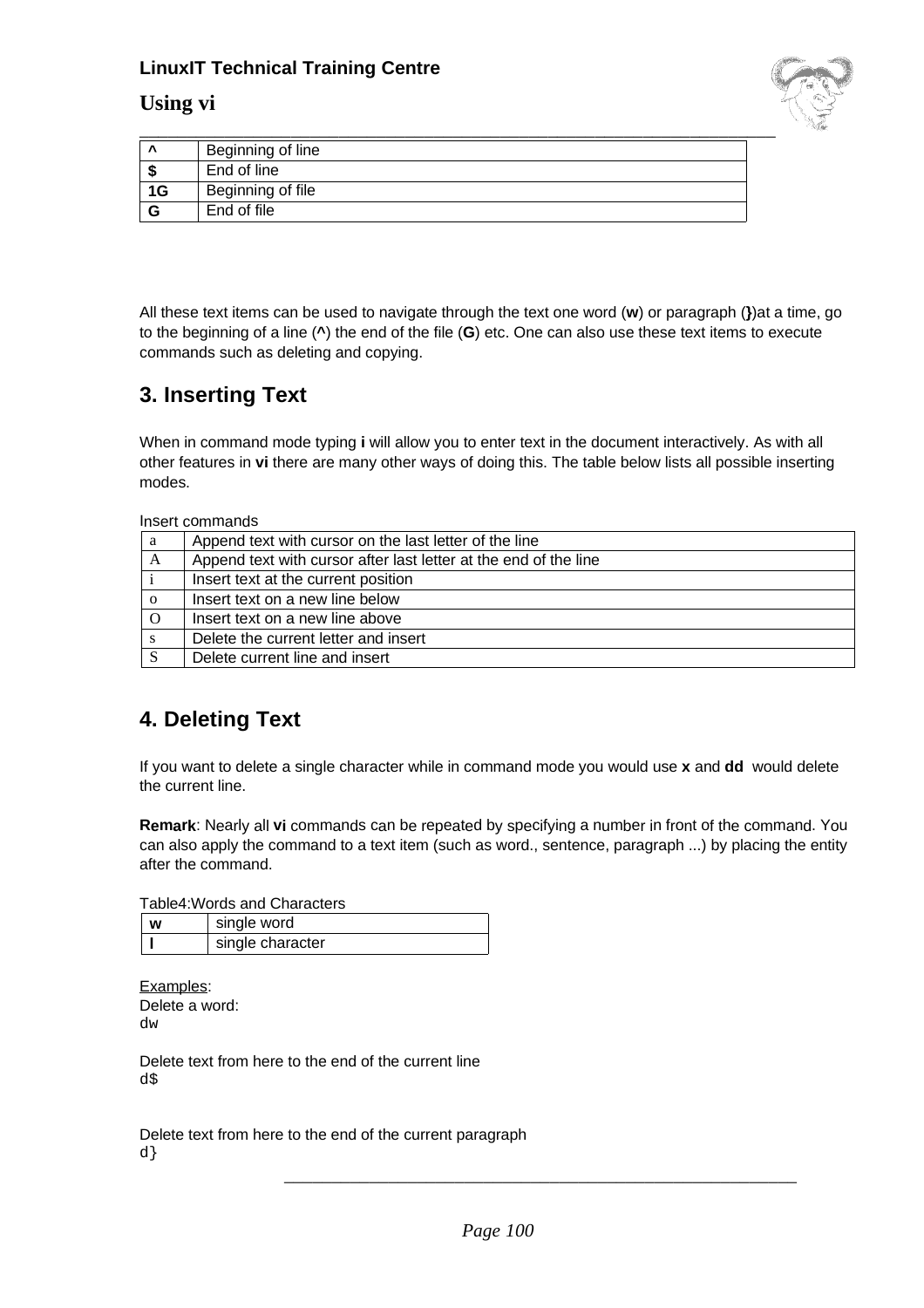## **Using vi**



One can simultaneously delete an item and switch to insert mode with the **c** command. As usual you can use this command together with a text item such as **w** or **{**.

# **5. Copy Pasting**

The copy action in **vi** is the command **y** (for yank), and the paste action is **p**.

If an entire line is yanked the pasted text will be inserted on the next line below the cursor.

The text selection is made with the familiar text items **w**, **l**, **}**, **\$** etc ... There are a few exceptions such as the last example.

Examples:

Copy the text from here to the end of the current line y\$

Copy the entire current line yy

Copy 3 lines 3yy

The latest deleted item is always buffered and can be pasted with the **p** command. This is equivalent to a cut-and-paste operation

# **6. Searching**

Since searching involves pattern matching we find ourselves once again dealing with regular expressions (regex). As many UNIX text manipulation tools such as **grep** or **sed**, **vi** recognises regular expressions too.

To perform a search one must be in colon mode. The **/** (forward slash) command searches forward and the **?** command searches backwards.

One can also perform search and replace operations. The syntax is similar to **sed**.

Example: Search for words beginning with 'comp' in all the text /\<comp

Search for lines starting with the letter z  $/$   $\sim$  z

Search in the whole text for the keyword 'VAR' and replace it by 'var' :% s/VAR/var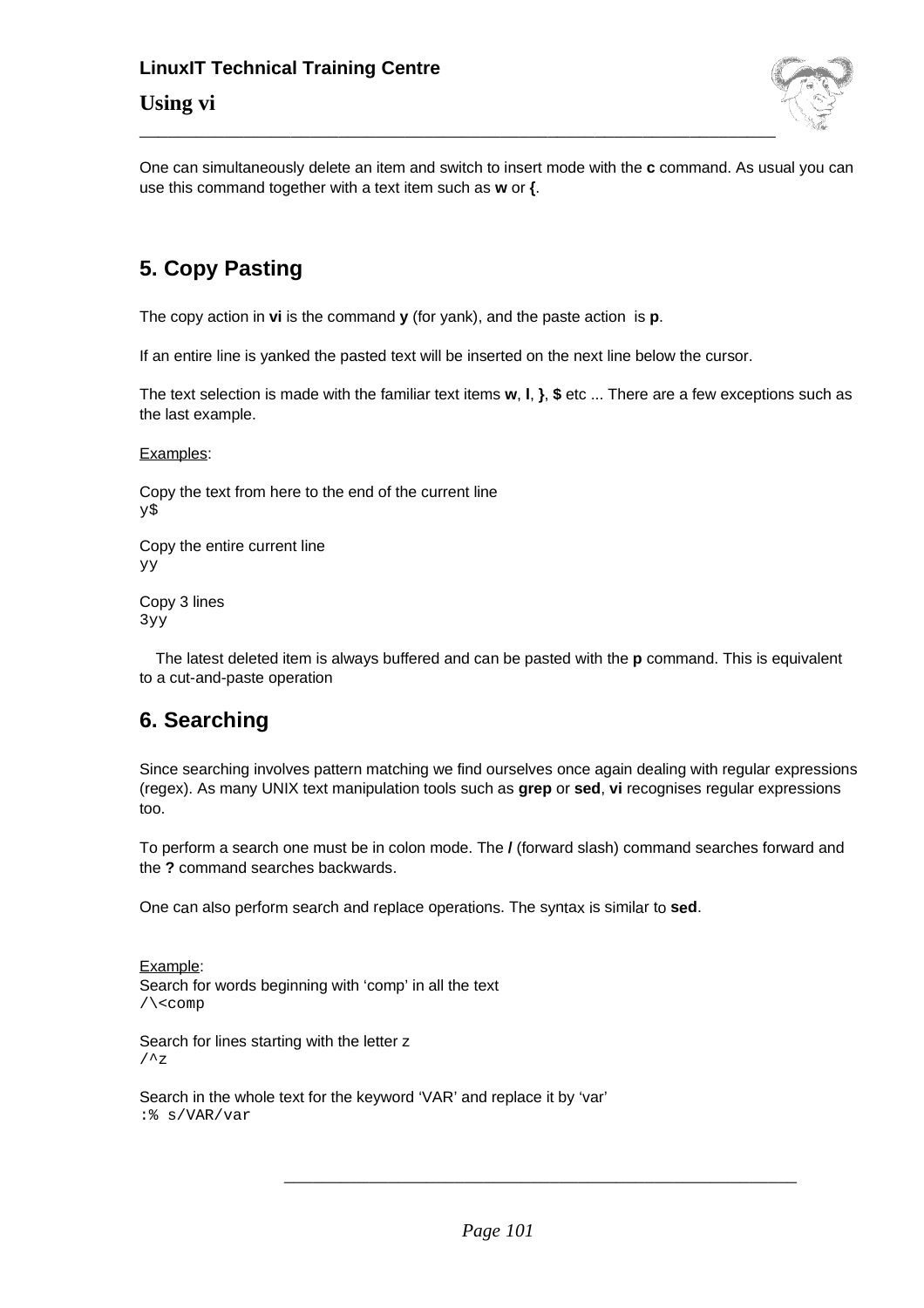## **Using vi**



# **7. Undoing**

At this stage is is worth mentioning that one can always undo changes (while in command mode) with the **u** command, and this as long as one hasn't saved the file yet.

# **8. Saving**

The command for saving is **w**. By default the complete document is saved. One can also specify an alternative name for the file. Portions of the text can be saved to another file while other files can be read and pasted in the current document. Here are the examples which illustrate this.

Examples: Save the current document as 'newfile' :w newfile

Save lines 15 to 24 in a file called 'extract' :w 15,24 extract

Read from file 'extract'. The text will be pasted at the cursor :r extract

**Warning**: In the column mode context we have the following

- **.** is the current line
- **\$** is the end of the document

# **9. Exercises**

As root cp **/var/log/messages to /tmp**. Using **vi**'s search and replace utility make each line begin with **print "** and end with **";**

Type "u" to undo all the changes

Copy **/etc/lilo.conf** to **/tmp**, edit this file and try to copy/paste **yy**/**p** and cut/paste with **dd**/**p**

Investigate the outcome of **:x**, **ZZ**, **:quit**, **:wq**, and **:q!** (which ones save and which one don't?)

Investigate the outcome for the various inserting modes: **A**, **a**, **O**, **o**, **S** and **s**

Optional: If you have time the **vim-enhanced** package installs a program called **vimtutor** which takes you through most common **vi** options.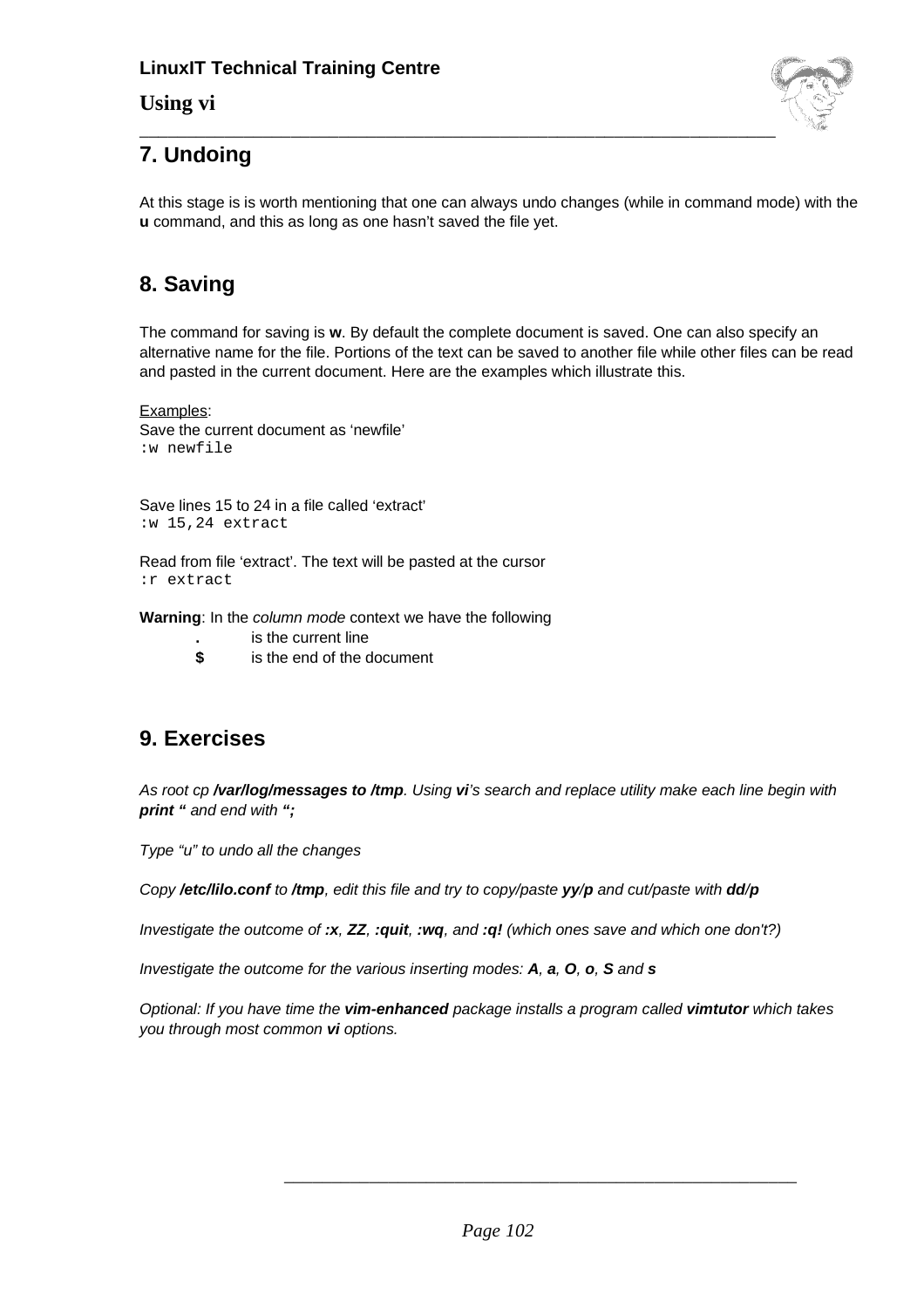

# **The X Environment**

# **1. Introduction**

The X Windows system was developed as the display component of Project Athena at the Massachusetts Institute of Technology. It is the graphical environment for UNIX. The X Window system for Linux is based on the freely distributable port of X Window version 11 release 6 (Commonly referred to as X11R6).

This freely distributable port is commonly known as **xfree86** for the 80386/80486 and Pentium processor families. Since its initial port, Xfree86 has been ported to other computing platforms, including System V/386 and 386BSD.



The above diagram shows the components of the X11R6 server. The "Section" names refer to configuration sections in the **XF86Config** configuration file (covered in the next section).

The two clients depicted on top of the server are so-called x-applications (e.g xclock or xterm). The window manager is also a client. Window managers add "windowing" facilities around the other xapplication clients, allowing functionalities such as window dragging, focus, iconification, etc.

NOTICE: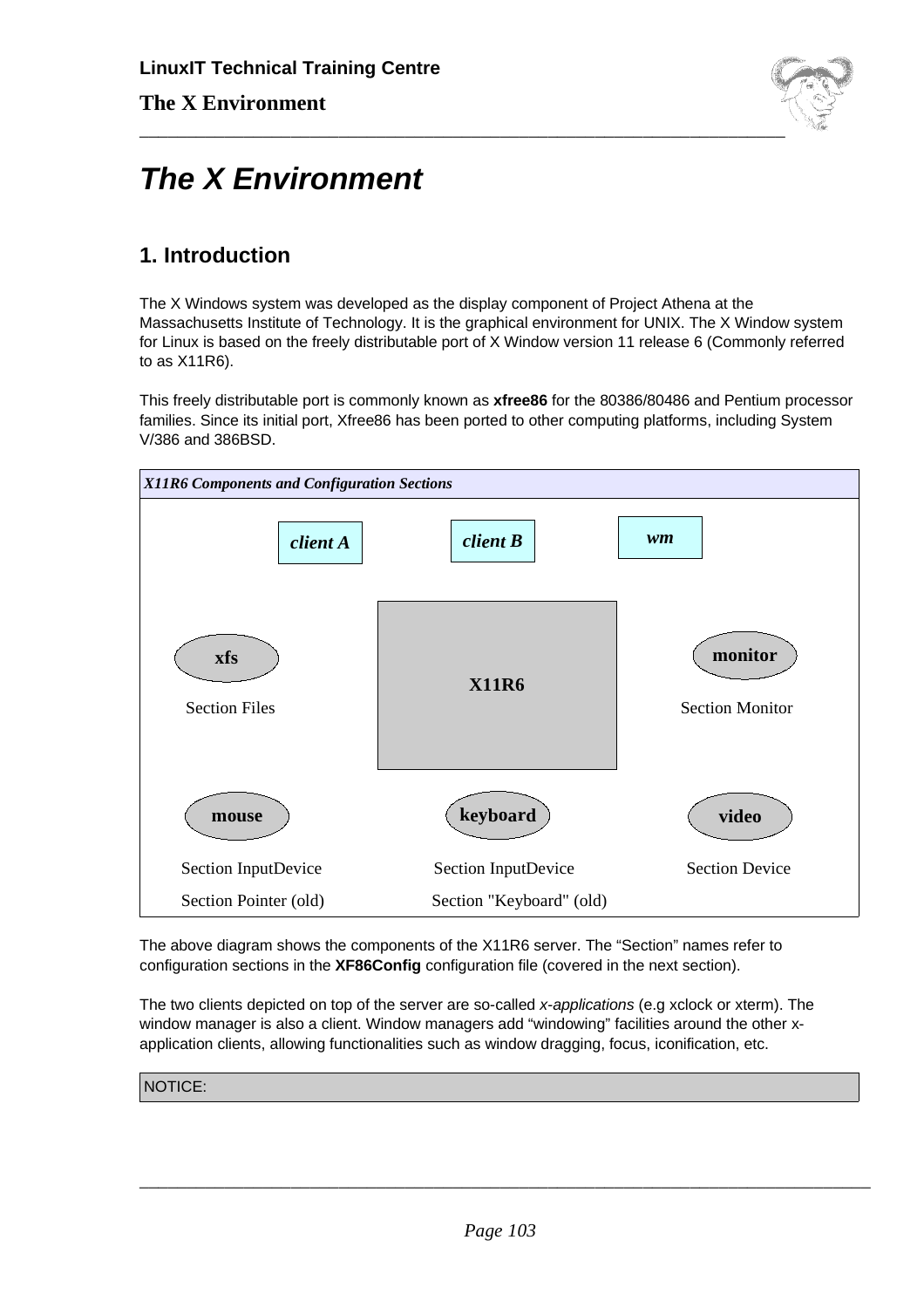## **The X Environment**



The X11R6 server is independent from the clients that run on top. Clients are configured using specific configuration files or global files usually called **Xdefaults** or **Xresources**. The X server configuration file will only configure components such as the font server and font directories, mouse, keyboard, monitor resolution and color depth.

# **2. Configuring X11R6**

Two of the configuration utilities provided with the Xfree86 software are the **XF86Setup** and **xf86config** scripts. Other vendors have specific utilities such as:

**Xconfigurator**, **redhat-config-xfree86** (RedHat)

**XFdrake** (Mandrake) **sax** (Suse)

### ● **The XF86Config File**

All the above mentioned configuration utilities will create and edit the **XF86Config** configuration file. This file is read at start up by the X Server and determines its behaviour. This file is typically found in the / etc/X11 directory, and this is its' full path: **/etc/X11/XF86Config**.

There are 11 configuration sections in the config file, they are listed below:

**ServerFlags** Module InputDevice Device VideoAdapter Monitor Modes Screen ServerLayout DRI Vendor

### NOTICE:

The obsolete section names Keyboard and Pointer are still recognised for compatability reasons, the new section name is now InputDevice

One of the first sections is the Section "Files". The FontPath keyword tells whether to get fonts from a local directory or from a font server. The  $Rq$  abpath keyword is used to indicate the full path to rab text file used to map color names to RGB notation:

```
Section "Files"
      FontPath "/path/to/fonts/dir/"
      FontPath "trans/hostname:port"
```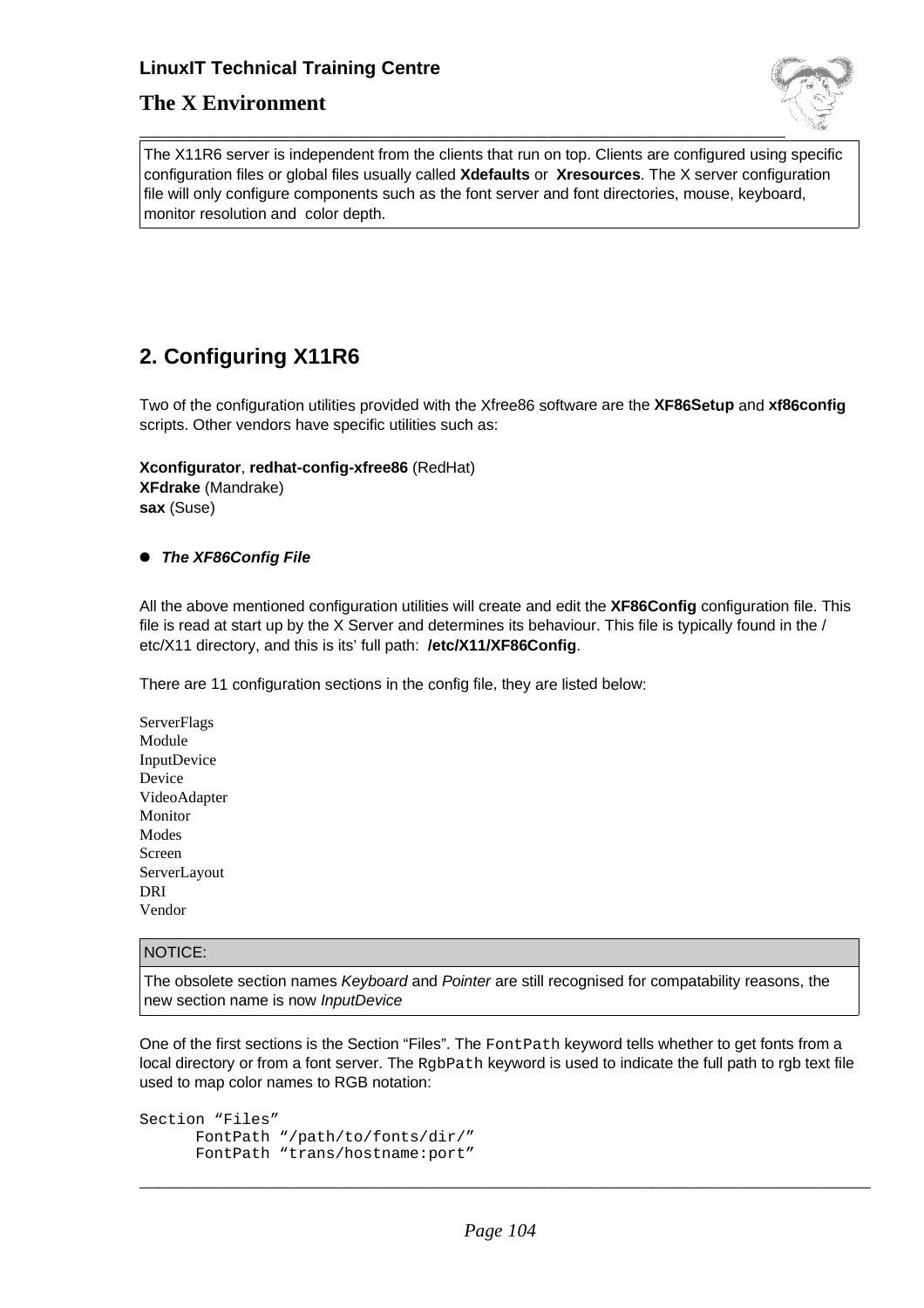## **The X Environment**



RgbPath "/path/to/rgb" EndSection

Where trans is the transport type **unix**, hostname is the fully qualified domain name of the font server, and port is the port to connect to, usually port 7100.

### Example:

```
FontPath "unix/:7100" # Local Font Server
FontPath "unix/myfontserver.mydomain.com:7100"
```
Below is a sample **XF86Config** file:

```
Section "Files"
   RgbPath "/usr/X11R6/lib/X11/rgb"
   FontPath
"/usr/X11R6/lib/X11/fonts/misc:unscaled,/usr/X11R6/lib/X11/fonts/75dpi:unsc
aled,/usr/X11R6/lib/X11/fonts/100dpi:unscaled,/usr/X11R6/lib/X11/fonts/misc
/ ""
EndSection
```

```
Section "InputDevice"
       Identifier "Keyboard0"
       Driver "keyboard"
EndSection
```

```
Section "InputDevice"
          Identifier "Mouse0"
          Driver "mouse"
          Option "Protocol" "IMPS/2"<br>Option "Device" "/dev/psau
          Option "Device" "/dev/psaux"<br>Option "ZAxisMapping" "4 5"
                          "ZAxisMapping" "4 5"
```

```
EndSection
```

| Section "Monitor"     |                   |  |  |  |  |                                               |  |
|-----------------------|-------------------|--|--|--|--|-----------------------------------------------|--|
| Identifier            | "Primary Monitor" |  |  |  |  |                                               |  |
| VendorName            | "Unknown"         |  |  |  |  |                                               |  |
| ModelName             | "Unknown"         |  |  |  |  |                                               |  |
| HorizSync             | $31.5 - 37.9$     |  |  |  |  |                                               |  |
| VertRefresh           | $55 - 90$         |  |  |  |  |                                               |  |
| Modeline<br>"800x600" |                   |  |  |  |  | 40.00 800 840 968 1056 600 601 605 628 +hsync |  |
| +vsync                |                   |  |  |  |  |                                               |  |
| EndSection            |                   |  |  |  |  |                                               |  |

Section "Device" Identifier "Primary Card" VendorName "Unknown" BoardName "None" VideoRam 2048 EndSection

| Section "Screen" |                   |
|------------------|-------------------|
| Driver           | "Accel"           |
| Device           | "Primary Card"    |
| Monitor          | "Primary Monitor" |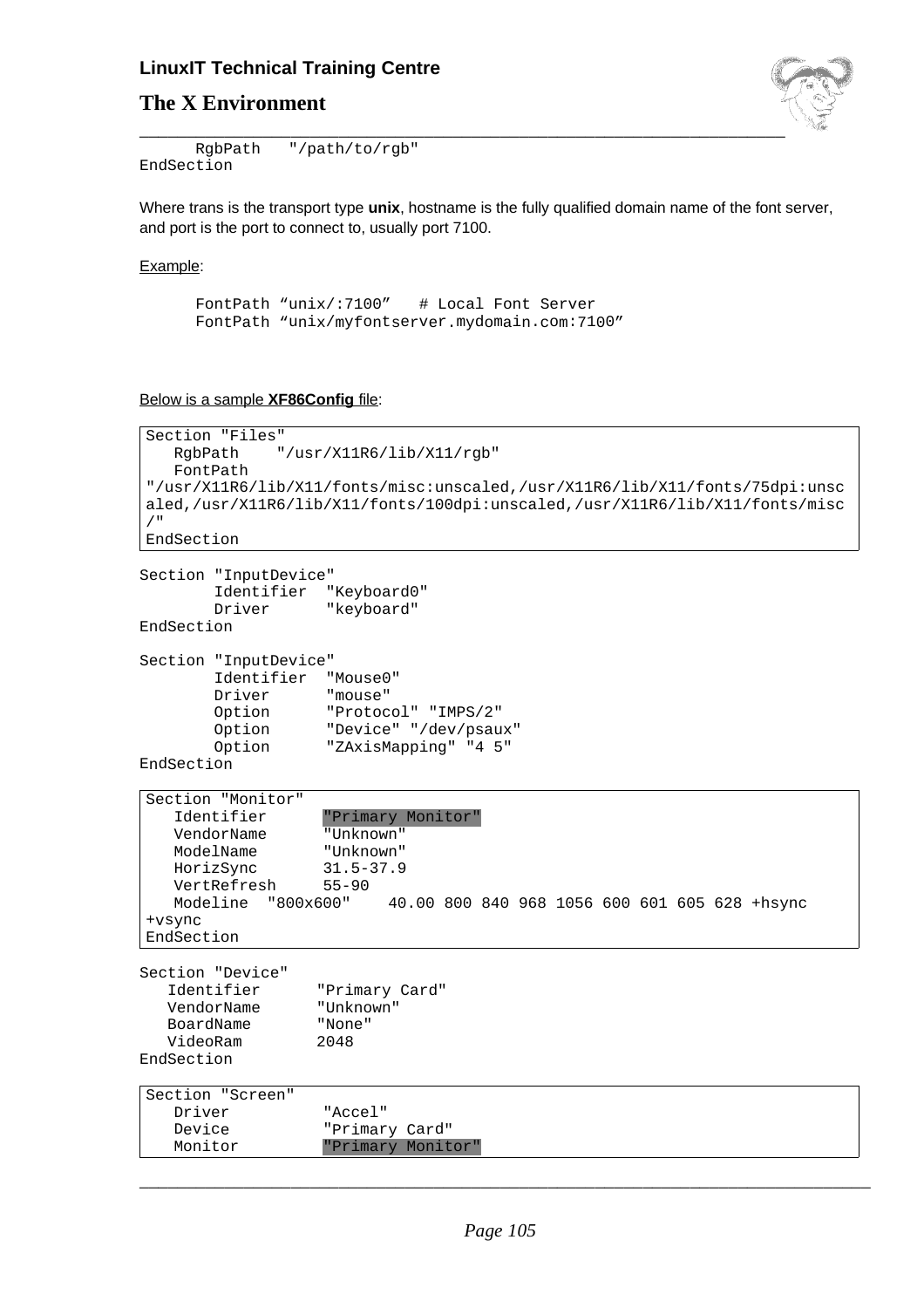## **The X Environment**



| DefaultColorDepth 24 |           |
|----------------------|-----------|
| <b>BlankTime</b>     |           |
| SuspendTime          | O         |
| OffTime              |           |
|                      |           |
| SubSection "Display" |           |
| Depth                | 2.4       |
| Modes                | "800x600" |
| EndSubSection        |           |
| SubSection "Display" |           |
| Depth                | 32        |
| Modes                | "800x600  |

# **3. Controlling X clients**

X clients are configured using the **.Xresources** or **.Xdefaults** file. These file are kept in the users home directory. It is not automatically created by default, as system-wide defaults are also available for each program.

Below is an extract from a **.Xresources**:

```
xterm_color*background: Black
xterm_color*foreground: Wheat
xterm_color*cursorColor: Orchid
xterm_color*reverseVideo: false
xterm_color*scrollBar: true
xterm_color*saveLines: 5000
xterm_color*reverseWrap: true
xterm_color*font: fixed
xterm_color.geometry: 80x25+20+20
xterm_color*fullCursor: true
xterm_color*scrollTtyOutput: off
xterm_color*scrollKey: on
term_color*VT100.Translations: #override\n\
      <KeyPress>Prior : scroll-back(1,page)\n\
      <KeyPress>Next : scroll-forw(1,page)
xterm_color*titleBar: false
```
Each of these directives is a system default directive that describes how a client will be displayed. Each line consists of the client name followed by an asterisk and the X Window parameter. Through a carefully configured .Xresources file the user can define the way a client will look each time it is started.

# **4. Starting X**

An X session can be started using 2 methods:

Method 1: From the command line, after logging in onto a virtual terminal the user launches the X Server using a script called **startx**

Method 2: A Display Manager is running prompting the user with a graphical login, in **runlevel 5**.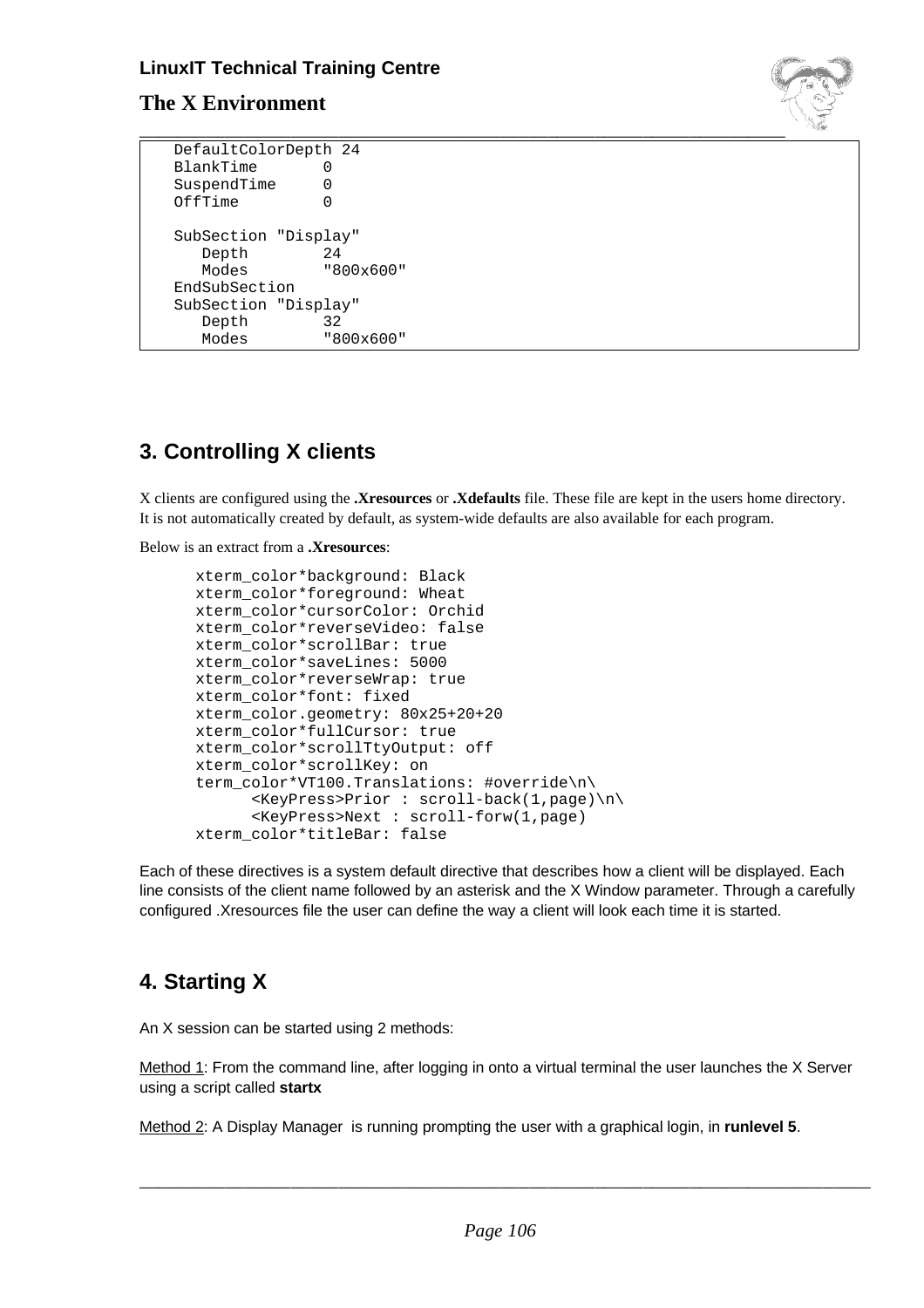# **LinuxIT Technical Training Centre The X Environment**



### **1. From the Command Line**

The **startx** script starts **xinit**. The **xinit** script has two main arguments (a) the X server and (b) the **xinitrc** script. The **xinitrc** script will source (read) the files **Xresourses** (controlling the x-applications) and the **Xclients** (choosing a window manager). So we can symbolise the startup sequence as follows:

**startx --> xinit --> X -> xinitrc -> Xclient (wm/desktop)**

### **2. Using a Display Manager**

We will first describe the login. The next section covers all the functionalities of the Display Manager.

```
xdm --> xlogin --> Xsession --> Xclient
```
# **5. The Display Manager**

There are three main display managers, xdm (generic), gdm (GNOME) and kdm (KDE). According to the LPI objectives the configuration file are in the following directories:

**/etc/X11/xdm/ /etc/X11/gdm/ /etc/X11/kdm/**

However **kdm** no longer follows this convention. So we will take a closer look at **xdm** and **gdm**.

Display Managers are used mainly in run level 5 to allow local users to log onto the system using the graphical interface. However display managers can also be used to provide a graphical login interface over the network. To do this they use a protocol called **XDMCP** or X Display Manager Control Protocol. By default XDMCP is disabled (we will enable XDMCP as an exercise).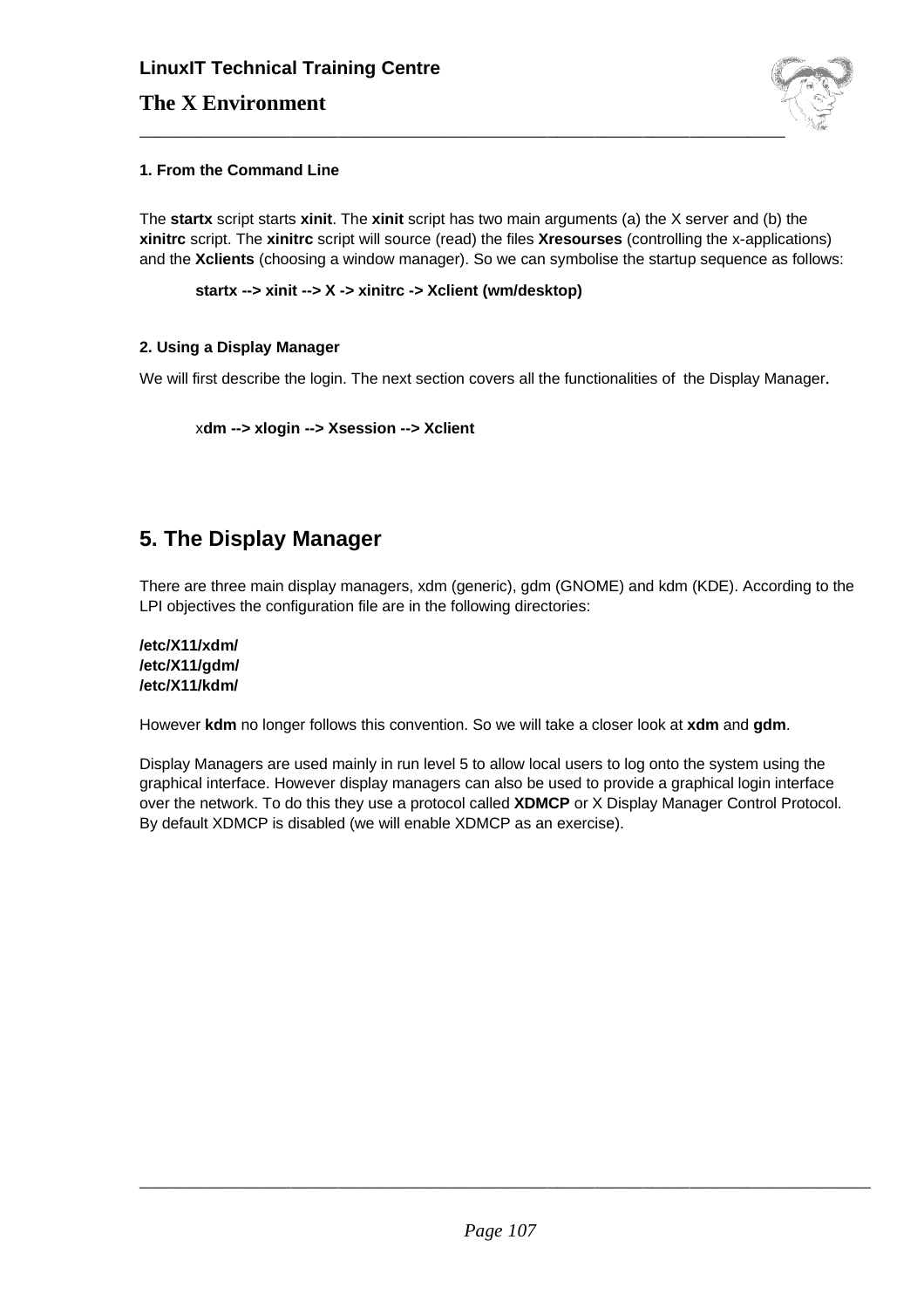## **The X Environment**

|                           | Welcome !! |          |  |  |  |
|---------------------------|------------|----------|--|--|--|
| <b>Display Manager</b>    |            |          |  |  |  |
| (x-application)<br>xlogin |            |          |  |  |  |
|                           |            | login    |  |  |  |
|                           |            | password |  |  |  |
|                           |            |          |  |  |  |
| <b>X11R6</b>              |            |          |  |  |  |
|                           |            |          |  |  |  |

### ● **Configuration Files**

### /etc/X11/xdm/Xrescources

Since the Display Manager is also an x-application, the fonts, the background colors and **xlogin** can be configured with the **Xresourses** file in **/etc/X11/xdm/**. When using **gdm**, the **/etc/X11/gdm/Init/Default** script will source **Xresources**.

### /etc/X11/xdm/Xservers

This file simply maps the name of a display with an X server. For example display **:0** is understood

to be the local X server. Remember that X always runs on the first free **/dev/tty.**

### /etc/X11/xdm/xdm-config

This is the main configuration file for **xdm**. It is also used to enable XDMCP (see exercises)

#### /etc/X11/xdm/Xaccess

This file is used to enable XDMCP, allowing remote hosts to directly connect to the local server ( using **-query**) or query about other display

```
The Xaccess file
```
#

#

#

```
# $XConsortium: Xaccess,v 1.5 91/08/26 11:52:51 rws Exp $
 Access control file for XDMCP connections
 To control Direct and Broadcast access:
      pattern
```
To control Indirect queries: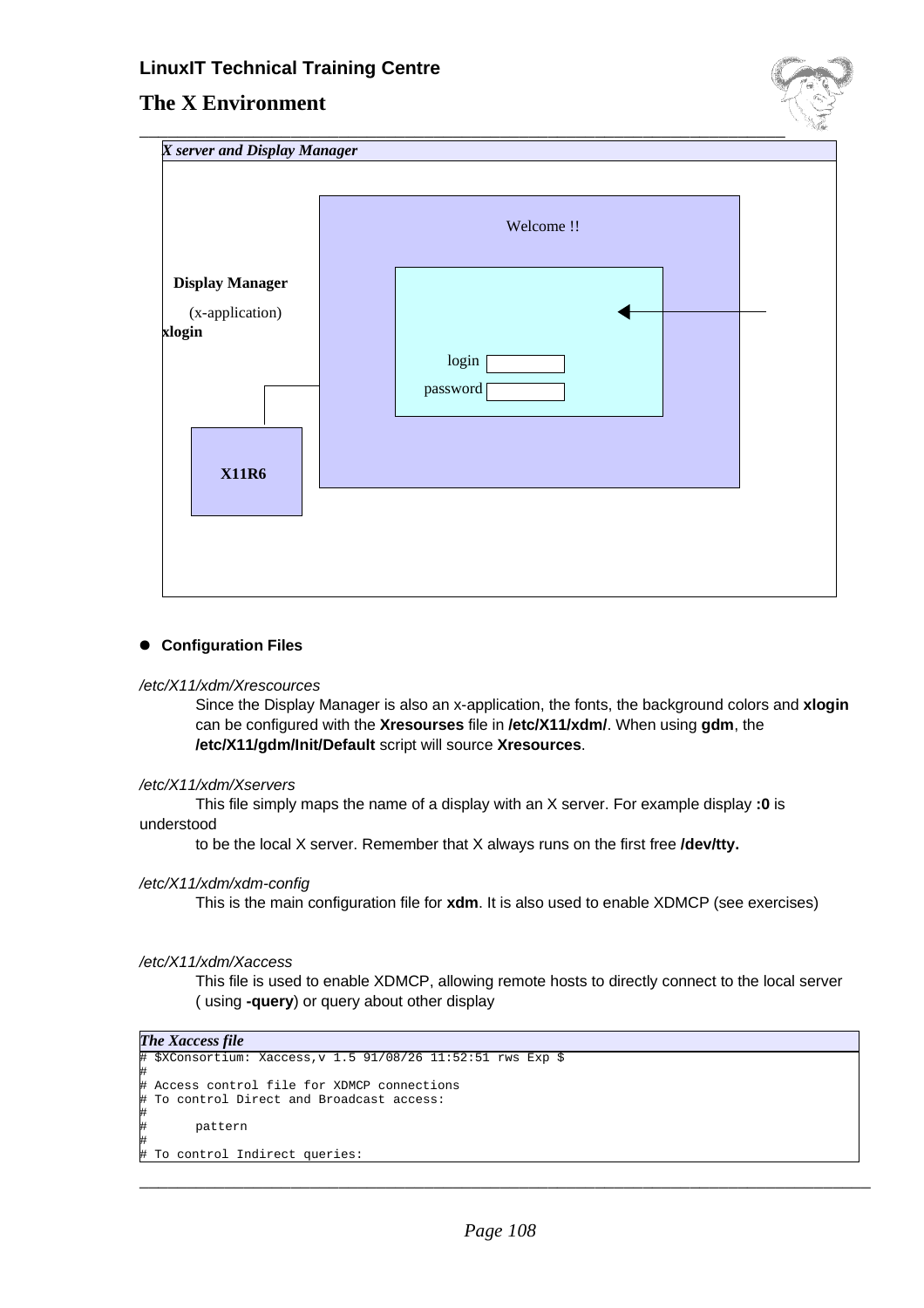# **LinuxIT Technical Training Centre**

# **The X Environment**



|             |                                                                                                                                                                                                                                                                                                                                                                                                                                                                                                                                                                                                                                                                                                                                                                                                                                                 |                                    |                                          | $-1.6$ |  |
|-------------|-------------------------------------------------------------------------------------------------------------------------------------------------------------------------------------------------------------------------------------------------------------------------------------------------------------------------------------------------------------------------------------------------------------------------------------------------------------------------------------------------------------------------------------------------------------------------------------------------------------------------------------------------------------------------------------------------------------------------------------------------------------------------------------------------------------------------------------------------|------------------------------------|------------------------------------------|--------|--|
| #<br>#      | pattern                                                                                                                                                                                                                                                                                                                                                                                                                                                                                                                                                                                                                                                                                                                                                                                                                                         |                                    | list of hostnames and/or macros $\ldots$ |        |  |
| #           | To use the chooser:                                                                                                                                                                                                                                                                                                                                                                                                                                                                                                                                                                                                                                                                                                                                                                                                                             |                                    |                                          |        |  |
| #<br>#<br># | pattern                                                                                                                                                                                                                                                                                                                                                                                                                                                                                                                                                                                                                                                                                                                                                                                                                                         |                                    | CHOOSER BROADCAST                        |        |  |
| #<br>#      | or                                                                                                                                                                                                                                                                                                                                                                                                                                                                                                                                                                                                                                                                                                                                                                                                                                              |                                    |                                          |        |  |
| #           | pattern                                                                                                                                                                                                                                                                                                                                                                                                                                                                                                                                                                                                                                                                                                                                                                                                                                         |                                    | CHOOSER list of hostnames and/or macros  |        |  |
| #           | To define macros:                                                                                                                                                                                                                                                                                                                                                                                                                                                                                                                                                                                                                                                                                                                                                                                                                               |                                    |                                          |        |  |
| #<br>#      | <i><b>%name</b></i>                                                                                                                                                                                                                                                                                                                                                                                                                                                                                                                                                                                                                                                                                                                                                                                                                             |                                    | list of hosts                            |        |  |
| #           | # The first form tells xdm which displays to respond to itself.<br># The second form tells xdm to forward indirect queries from hosts matching<br># the specified pattern to the indicated list of hosts.<br>$\#$ The third form tells xdm to handle indirect queries using the chooser;<br># the chooser is directed to send its own queries out via the broadcast<br># address and display the results on the terminal.<br># The fourth form is similar to the third, except instead of using the<br># broadcast address, it sends DirectQuerys to each of the hosts in the list<br>$\#$ In all cases, xdm uses the first entry which matches the terminal;<br># for IndirectQuery messages only entries with right hand sides can<br># match, for Direct and Broadcast Query messages, only entries without<br># right hand sides can match. |                                    |                                          |        |  |
|             |                                                                                                                                                                                                                                                                                                                                                                                                                                                                                                                                                                                                                                                                                                                                                                                                                                                 |                                    | <u>#any host can get a login window</u>  |        |  |
|             | # To hardwire a specific terminal to a specific host, you can<br># leave the terminal sending indirect queries to this host, and<br># use an entry of the form:                                                                                                                                                                                                                                                                                                                                                                                                                                                                                                                                                                                                                                                                                 |                                    |                                          |        |  |
|             | #terminal-a                                                                                                                                                                                                                                                                                                                                                                                                                                                                                                                                                                                                                                                                                                                                                                                                                                     | host-a                             |                                          |        |  |
| #           | # The nicest way to run the chooser is to just ask it to broadcast<br># requests to the network - that way new hosts show up automatically.<br># Sometimes, however, the chooser can't figure out how to broadcast,<br># so this may not work in all environments.                                                                                                                                                                                                                                                                                                                                                                                                                                                                                                                                                                              |                                    |                                          |        |  |
| $\star$     |                                                                                                                                                                                                                                                                                                                                                                                                                                                                                                                                                                                                                                                                                                                                                                                                                                                 | CHOOSER BROADCAST                  | #any indirect host can get a chooser     |        |  |
|             | # If you'd prefer to configure the set of hosts each terminal sees,<br># then just uncomment these lines (and comment the CHOOSER line above)<br># and edit the %hostlist line as appropriate                                                                                                                                                                                                                                                                                                                                                                                                                                                                                                                                                                                                                                                   |                                    |                                          |        |  |
| #*          | #%hostlist                                                                                                                                                                                                                                                                                                                                                                                                                                                                                                                                                                                                                                                                                                                                                                                                                                      | host-a host-b<br>CHOOSER %hostlist | #                                        |        |  |

| The Xservers file |                                                                                                    |  |  |  |  |  |
|-------------------|----------------------------------------------------------------------------------------------------|--|--|--|--|--|
|                   | # \$XConsortium: Xserv.ws.cpp, v 1.3 93/09/28 14:30:30 gildea Exp \$                               |  |  |  |  |  |
| #                 |                                                                                                    |  |  |  |  |  |
| #                 | # \$XFree86: xc/programs/xdm/config/Xserv.ws.cpp,v 1.1.1.1.12.2 1998/10/04 15:23:14 hohndel Exp \$ |  |  |  |  |  |
| #                 |                                                                                                    |  |  |  |  |  |
|                   | # Xservers file, workstation prototype                                                             |  |  |  |  |  |
| #                 |                                                                                                    |  |  |  |  |  |
|                   | # This file should contain an entry to start the server on the                                     |  |  |  |  |  |
|                   | # local display; if you have more than one display (not screen),                                   |  |  |  |  |  |
|                   | # you can add entries to the list (one per line). If you also                                      |  |  |  |  |  |
|                   | # have some X terminals connected which do not support XDMCP,                                      |  |  |  |  |  |
|                   |                                                                                                    |  |  |  |  |  |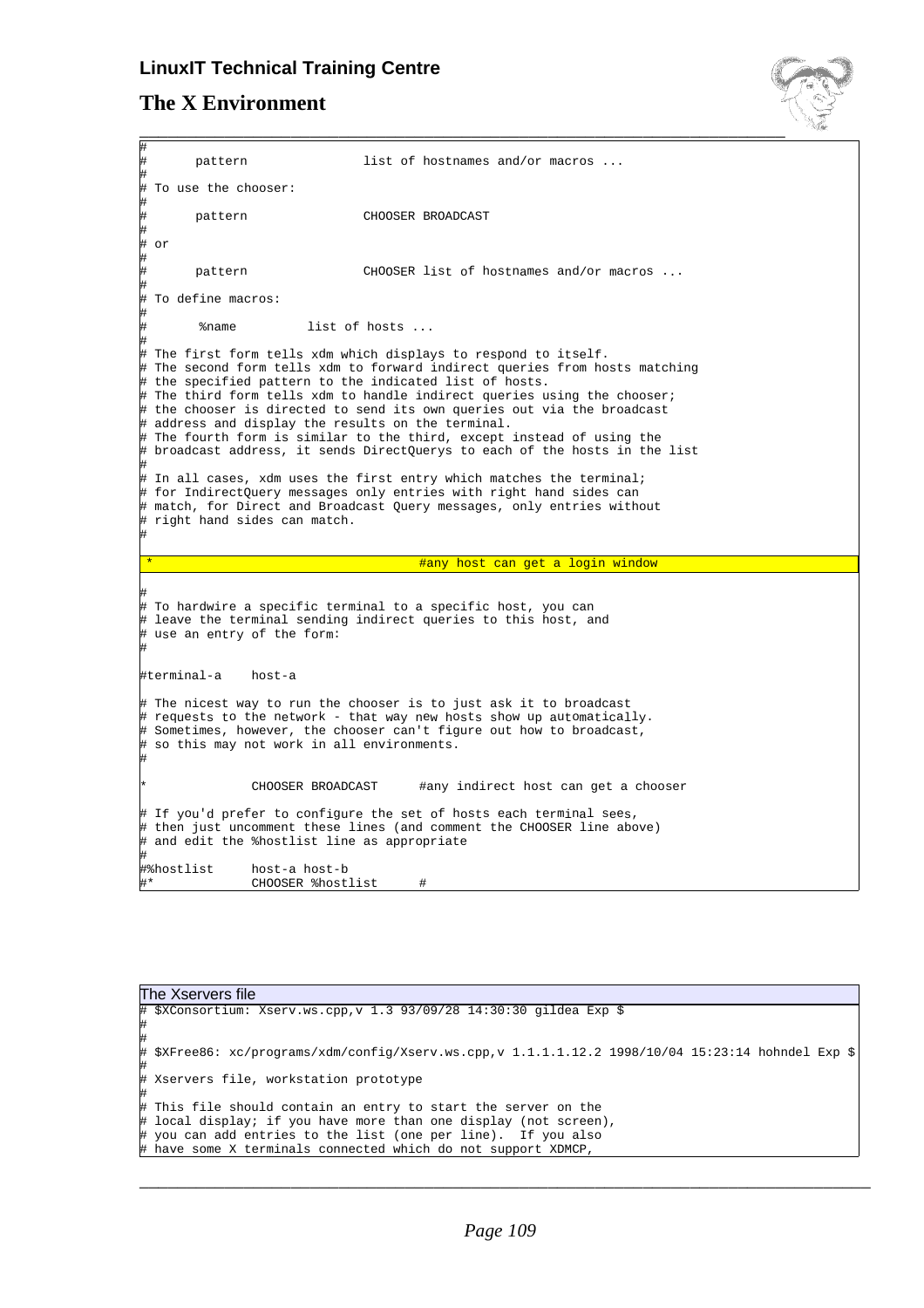### **LinuxIT Technical Training Centre**



### **The X Environment**

# you can add them here as well. Each X terminal line should look like: XTerminalName:0 foreign # :0 local /usr/X11R6/bin/X

Since the Display Manager is also an x-application the **Xrescources** file is similar to the **.Xrescources** file except that it controls how the login screen is displayed .

| <b>Sample Xrescources file</b> |                                                                  |  |  |  |  |
|--------------------------------|------------------------------------------------------------------|--|--|--|--|
|                                | ! \$XConsortium: Xresources /main/8 1996/11/11 09:24:46 swick \$ |  |  |  |  |
| xlogin*borderWidth: 3          |                                                                  |  |  |  |  |
| xlogin*greeting: CLIENTHOST    |                                                                  |  |  |  |  |
| xlogin*namePrompt: login:\040  |                                                                  |  |  |  |  |
| xlogin*fail: Login incorrect   |                                                                  |  |  |  |  |
| #ifdef COLOR                   |                                                                  |  |  |  |  |
| xlogin*greetColor: CadetBlue   |                                                                  |  |  |  |  |
| xlogin*failColor: red          |                                                                  |  |  |  |  |
| *Foreground: black             |                                                                  |  |  |  |  |
| *Background: #fffff0           |                                                                  |  |  |  |  |
| #else                          |                                                                  |  |  |  |  |
| xlogin*Foreground: black       |                                                                  |  |  |  |  |
| xlogin*Background: white       |                                                                  |  |  |  |  |
| #endif                         |                                                                  |  |  |  |  |
| XConsole.text.geometry:        | 480x130                                                          |  |  |  |  |
| XConsole.verbose:<br>true      |                                                                  |  |  |  |  |
| XConsole*iconic:<br>true       |                                                                  |  |  |  |  |
| XConsole*font:<br>fixed        |                                                                  |  |  |  |  |
|                                |                                                                  |  |  |  |  |
|                                |                                                                  |  |  |  |  |

```
Sample xdm-config file
 ! $XFree86: xc/programs/xdm/config/xdm-conf.cpp,v 1.1.1.2.4.2 1999/10/12 18:33:29 hohndel Exp $
!
DisplayManager.servers: /etc/X11/xdm/Xservers
DisplayManager.accessFile:
! All displays should use authorization, but we cannot be sure
! X terminals will be configured that way, so by default
! use authorization only for local displays :0, :1, etc.
DisplayManager._0.authorize: true
DisplayManager._1.authorize: true
!
DisplayManager*resources: /etc/X11/xdm/Xresources
DisplayManager*session:
DisplayManager*authComplain: false
! SECURITY: do not listen for XDMCP or Chooser requests
! Comment out this line if you want to manage X terminals with xdm
DisplayManager.requestPort: 0
```
## **6. Troubleshooting X Clients**

Occasionally X Clients wont terminate properly leaving zombie processes. A zombie process in one whose parent processes has terminated, and cannot clear references to the child process. When a child process' parent exits leaving the child process still running, this is usually visible by running ps which will reveal the child process being owned by PID 1 (init). These processes should be killed because they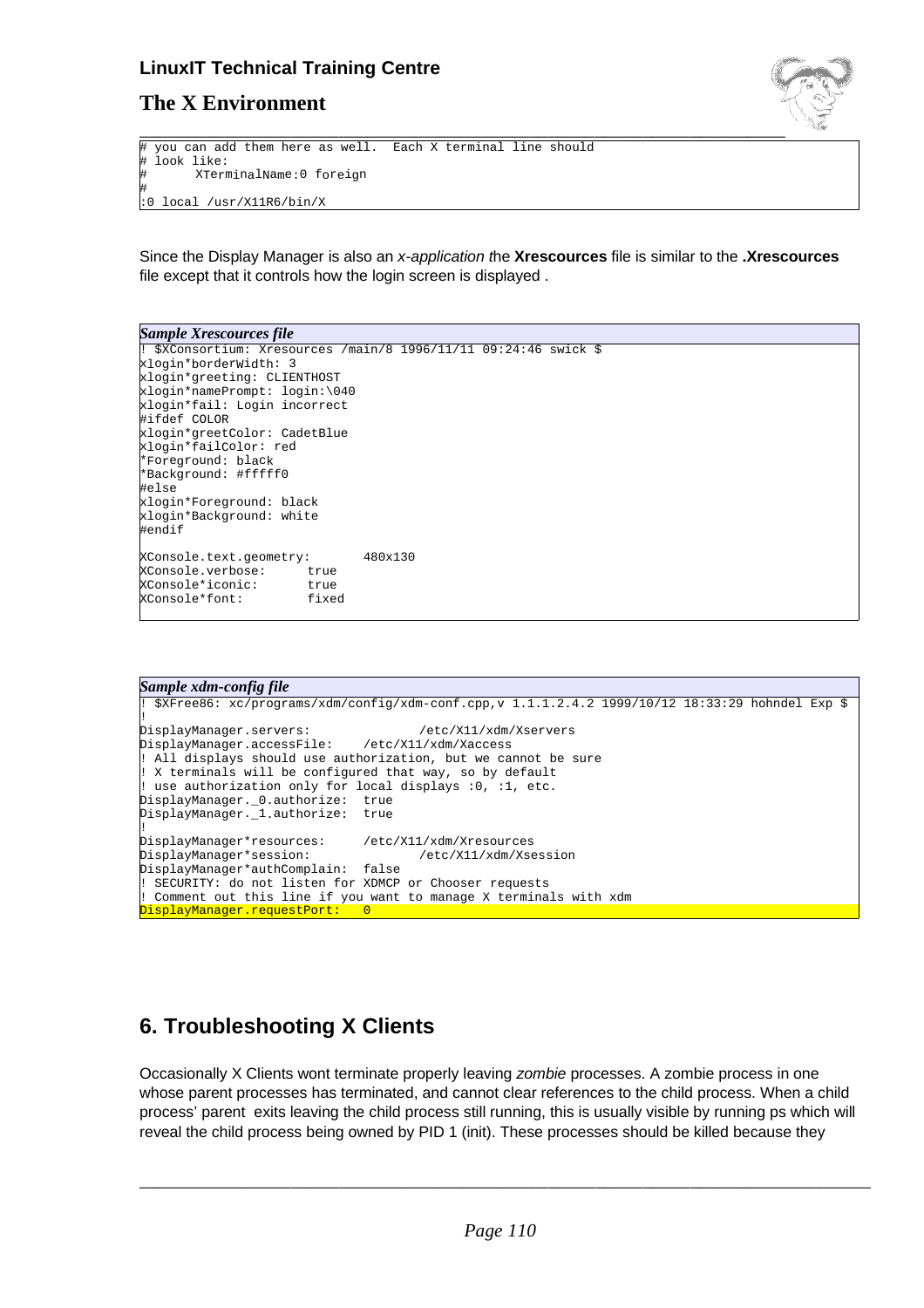### **LinuxIT Technical Training Centre**

### **The X Environment**



may be using CPU resources. Killing such a process requires the user to be the user who owns the process, or root. It might be necessary to use the –9 option to actually kill these processes.

## **7. Choosing a Window Manager**

The area that is commonly referred to as the desktop is also known in the X Window world as the screen. It covers the entire area of your monitor display. The root window is the background of your screen, typically used to display a colour or picture. The window manager provides an interface between the user and the X server. It is virtually impossible to use X without a window manager, because it provides the title bar and the familiar buttons with which you manipulate the display.

Information on available window managers is available from the Window Managers website at http://www.PliG.org/xwinman. Many of the Linux versions of these window managers are available at ftp://metalab.unc.edu/pub/Linux/X11/window-managers.

In addition to the various window managers there are also various desktop environments, among which the most common are KDE and GNOME.

The most common window managers are listed below:

fvwm icewm amiWM mlvwm dfm olwm olvwm mwm Window Maker **AfterStep** Enlightenment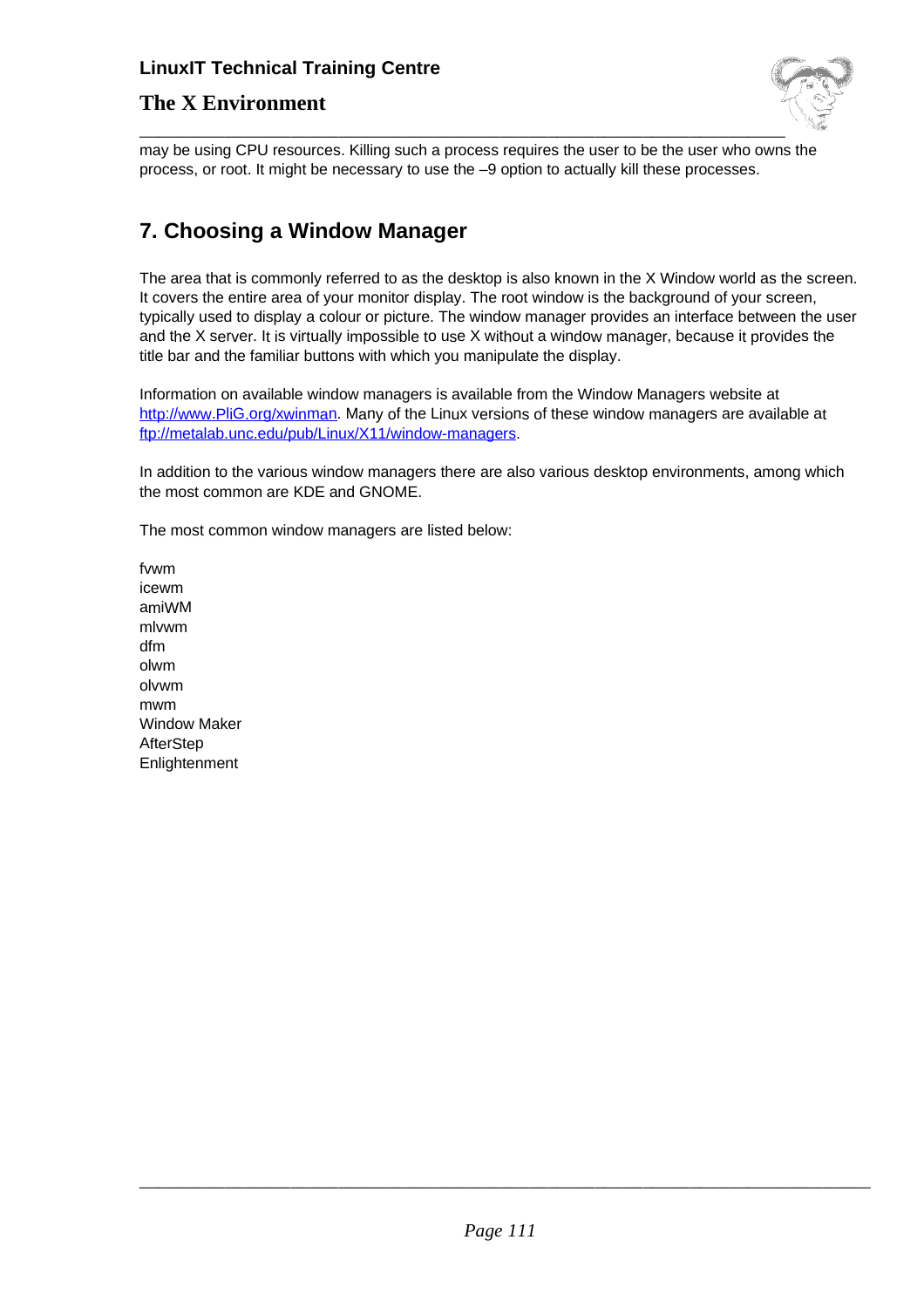

### **9. Exercises**

Before starting make sure you are running in runlevel **3**.

init 3

1. Log into a virtual terminal (e.g Alt+F1)

2. As root save the existing configuration file **/etc/X11/XF86Config** and try out the various configuration tools: Redhat: Xconfigurator, redhat-config-xfree86 (8.0) Mandrake : XFdrake Suse: sax

XF86Setup xf86config X (this is the X11 server itself, use the **-configure** flag)

3. Start the X server by typing **X**. This will start X11R6 alone with no window managers. Return to a virtual terminal (e.g Ctrl+Alt+F2) and get the command line back. Then do the following:

```
export DISPLAY=localhost:0
xterm&
```
Go back into X by typing Ctrl+Alt+F7 (if you haven't changed the defaults in /etc/inittab...). You should have an xterminal running. Next type in this terminal:

twm&

What has happened? Can you kill **twm** without killing X? Go back to a virtual terminal (e.g Ctrl+Alt+F2) and type:

X :1 Log into another virtual terminal (e.g tty3) and type:

export DISPLAY=:1; xterm&

You now have two X servers running on screen **0** and **1**. How do you switch from one to another?

4. Setting up XDMCP

For this to work make sure the line containing an '**\***' is uncommented in **/etc/X11/xdm/Xaccess**.

If you are using **xdm** or **kdm** comment out the line in **xdm-config** as follows

!DisplayManager.requestPort: 0

This line is originally uncommented and allows only local login requests on screen **0** (more secure).

If you are using **gdm** then you will also need to edit **gdm.conf** and put enable=true

This will turn off the default security settings for **gdm**.